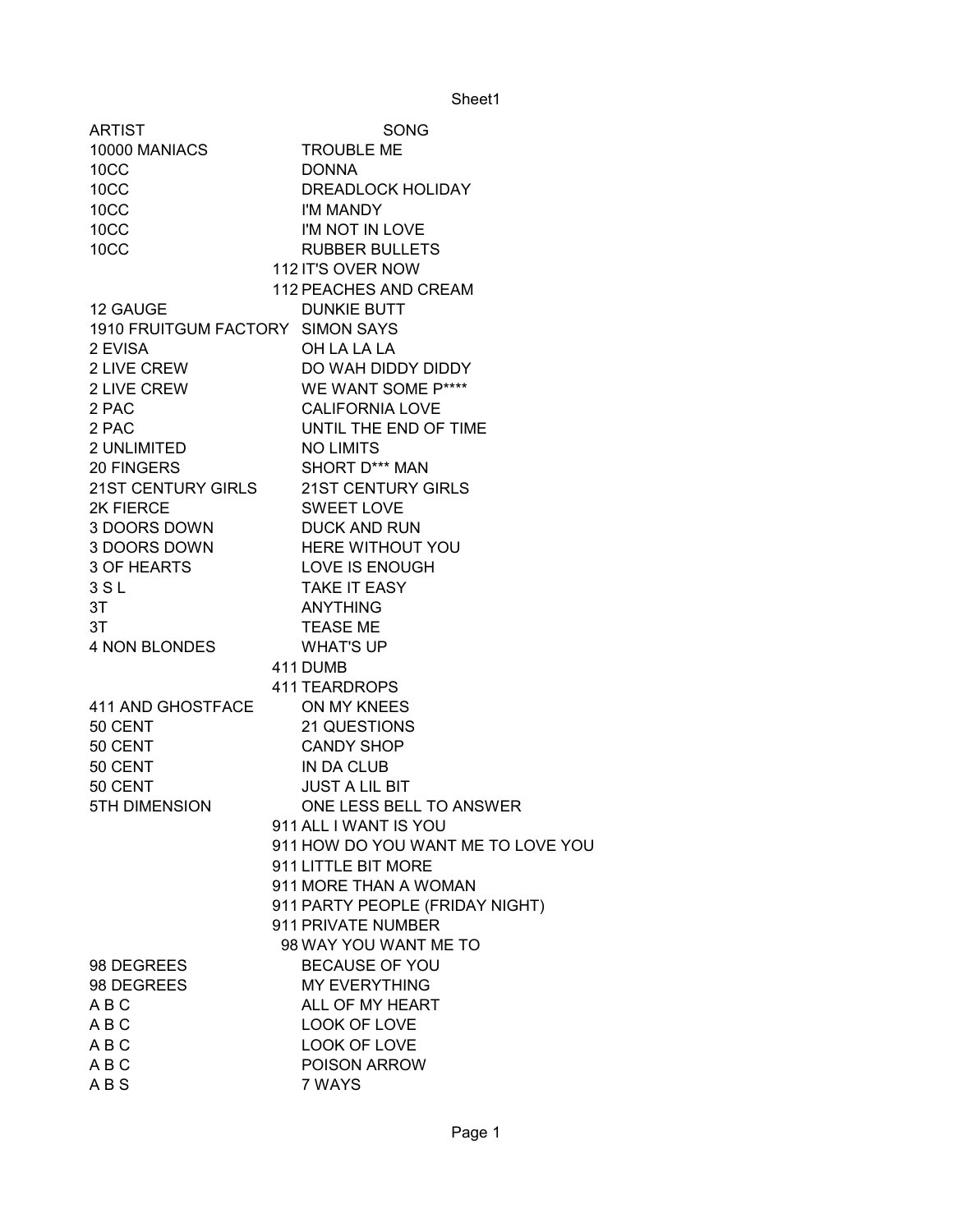| ABS                                         | LITTLE MISS PERFECT                               |
|---------------------------------------------|---------------------------------------------------|
| ABS                                         | <b>WHAT YOU GOT</b>                               |
| A HA                                        | <b>ANALOGUE</b>                                   |
| A HA                                        | TAKE ON ME                                        |
| A HA                                        | <b>TAKE ON ME</b>                                 |
| ATB                                         | <b>KILLER</b>                                     |
| A <sub>T</sub> C                            | AROUND THE WORLD                                  |
| A T C                                       | AROUND THE WORLD                                  |
| A TEENS                                     | AROUND THE WORLD                                  |
| A TEENS                                     | BOUNCING OFF THE CEILING (UPSIDE DO               |
| A TEENS                                     | <b>LAND OF MAKE BELIEVE</b>                       |
| A TEENS                                     | MAMA MIA                                          |
| A <sub>1</sub>                              | CAUGHT IN THE MIDDLE                              |
| A <sub>1</sub>                              | <b>EVERY TIME</b>                                 |
| A <sub>1</sub>                              | LIKE A ROSE                                       |
| A <sub>1</sub>                              | MAKE IT GOOD                                      |
| A <sub>1</sub>                              | <b>NO MORE</b>                                    |
| A <sub>1</sub>                              | <b>NOTHING</b>                                    |
| A <sub>1</sub>                              | <b>READY OR NOT</b>                               |
| A <sub>1</sub>                              | SAME OLD BRAND NEW YOU                            |
| A <sub>1</sub>                              | SUMMERTIME OF OUR LIVES                           |
| A <sub>1</sub>                              | <b>TAKE ON ME</b>                                 |
| AALIYAH                                     | <b>I DON'T WANNA</b>                              |
| AALIYAH                                     | MORE THAN A WOMAN                                 |
| AALIYAH FEAT TIMBERLANEWE NEED A RESOLUTION |                                                   |
| AARON LEWIS AND FRED DIOUTSIDE              |                                                   |
|                                             | <b>ALWAYS WAS</b>                                 |
| AARON TIPPIN<br>AARON TIPPIN                | THERE AIN'T NOTHIN' WRONG WITH THE                |
| AARON TIPPIN                                | YOU'VE GOT TO STAND FOR SOMETHING                 |
| <b>ABBA</b>                                 | <b>DANCING QUEEN</b>                              |
| <b>ABBA</b>                                 | <b>DANCING QUEEN</b>                              |
| <b>ABBA</b>                                 |                                                   |
|                                             |                                                   |
|                                             | <b>FERNANDO</b>                                   |
| ABBA                                        | <b>HAPPY NEW YEAR</b>                             |
| ABBA                                        | <b>I HAVE A DREAM</b>                             |
| <b>ABBA</b>                                 | KNOWING ME KNOWING YOU<br><b>MAMA MIA</b>         |
| ABBA<br><b>ABBA</b>                         |                                                   |
| <b>ABBA</b>                                 | <b>MONEY MONEY MONEY</b>                          |
| <b>ABBA</b>                                 | NAME OF THE GAME<br><b>SUPER TROUPER</b>          |
| <b>ABBA</b>                                 | TAKE A CHANCE ON ME                               |
| ABBA                                        |                                                   |
| ABBA                                        | THANK YOU FOR THE MUSIC<br><b>WATERLOO</b>        |
| ABBA                                        | <b>WINNER TAKES IT ALL</b>                        |
|                                             |                                                   |
| AC DC<br>AC DC                              | FOR THOSE ABOUT TO ROCK<br><b>HIGHWAY TO HELL</b> |
| AC DC                                       | SAFE IN NEW YORK CITY                             |
| AC DC                                       | SIN CITY                                          |
| AC DC                                       | <b>STIFF UPPER LIP</b>                            |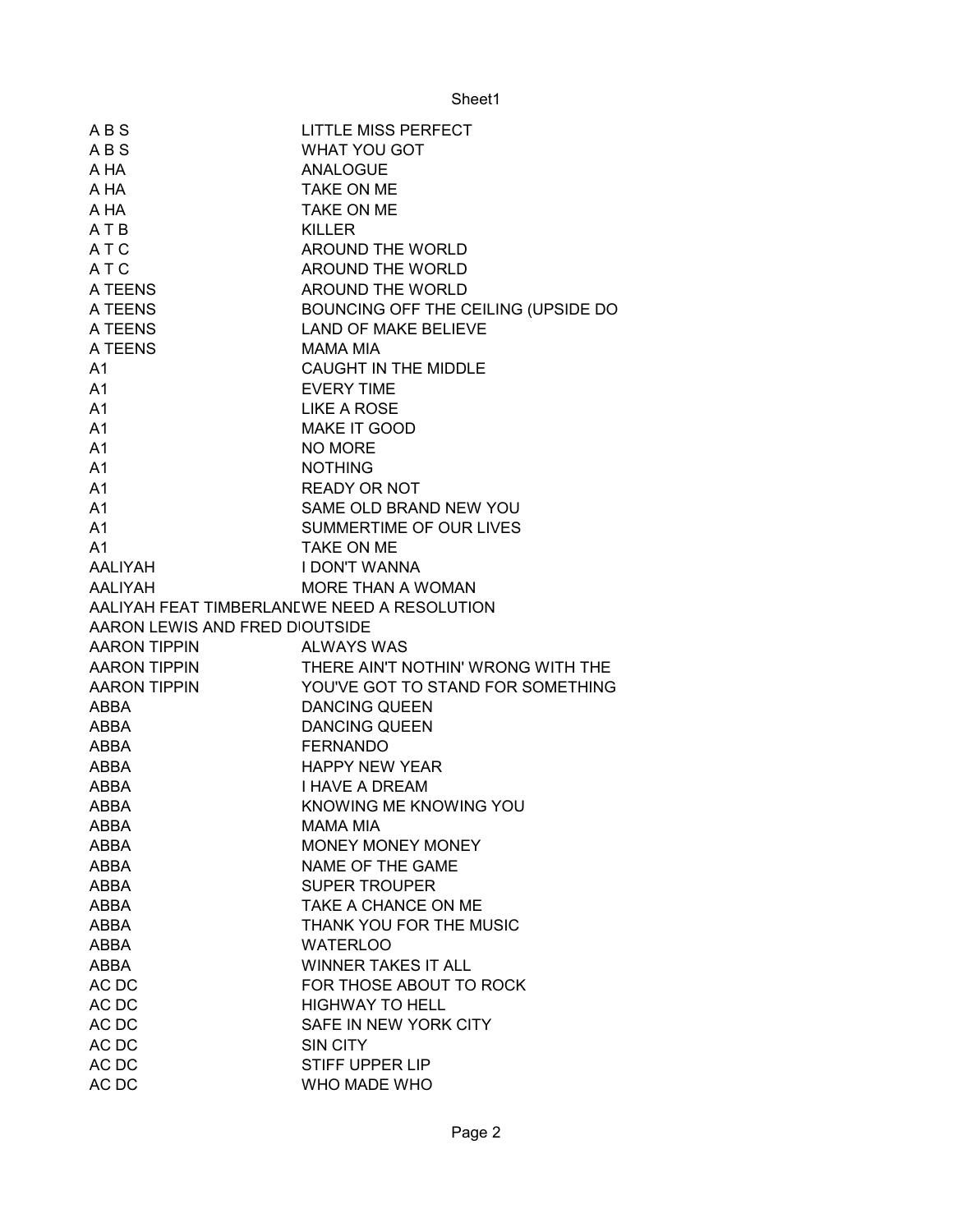| AC DC                             | <b>WHOLE LOTTA ROSIE</b>      |
|-----------------------------------|-------------------------------|
| AC DC                             | YOU SHOOK ME ALL NIGHT LONG   |
| <b>ACCEPT</b>                     | <b>BALLS TO THE WALL</b>      |
| <b>ACE</b>                        | <b>HOW LONG</b>               |
| <b>ACE OF BASE</b>                | ALL THAT SHE WANTS            |
| <b>ACE OF BASE</b>                | ALWAYS HAVE ALWAYS WILL       |
| ACE OF BASE                       | <b>BEAUTIFUL LIFE</b>         |
| <b>ACE OF BASE</b>                | DON'T TURN AROUND             |
| <b>ACE OF BASE</b>                | <b>EVERYTIME IT RAINS</b>     |
| <b>ACE OF BASE</b>                | LIFE IS A FLOWER              |
| <b>ACE OF BASE</b>                | <b>LIVING IN DANGER</b>       |
| <b>ACE OF BASE</b>                | <b>SIGN</b>                   |
| <b>AD LIBS</b>                    | BOY FROM NEW YORK CITY        |
| ADAM AND THE ANTS                 | <b>ANT MUSIC</b>              |
| ADAM AND THE ANTS                 | <b>GOODY TWO SHOES</b>        |
| ADAM AND THE ANTS                 | <b>GOODY TWO SHOES</b>        |
| ADAM AND THE ANTS                 | PRINCE CHARMING               |
| ADAM AND THE ANTS                 | <b>STAND AND DELIVER</b>      |
| <b>ADAM FAITH</b>                 | HOW ABOUT THAT                |
| <b>ADAM FAITH</b>                 | POOR ME                       |
| <b>ADAM FAITH</b>                 | WHAT DO YOU WANT              |
| <b>ADAM RICKITT</b>               | <b>I BREATHE AGAIN</b>        |
| <b>ADAM SANDLER</b>               | AT A MEDIUM PACE              |
| ADAM SANDLER                      | ODE TO MY CAR                 |
| ADAMS AND STEWART ANDALL FOR LOVE |                               |
| ADRIAN GURVITZ                    | <b>CLASSIC</b>                |
| <b>AEROSMITH</b>                  | <b>AMAZING</b>                |
| <b>AEROSMITH</b>                  | <b>BIG TEN INCH RECORD</b>    |
| <b>AEROSMITH</b>                  | <b>CRAZY</b>                  |
| <b>AEROSMITH</b>                  | <b>CRYING</b>                 |
| <b>AEROSMITH</b>                  | <b>DREAM ON</b>               |
| <b>AEROSMITH</b>                  | DUDE (LOOKS LIKE A LADY)      |
| <b>AEROSMITH</b>                  | <b>EAT THE RICH</b>           |
| <b>AEROSMITH</b>                  | I DON'T WANT TO MISS A THING  |
| <b>AEROSMITH</b>                  | <b>JADED</b>                  |
| <b>AEROSMITH</b>                  | <b>JANIE'S GOT A GUN</b>      |
| <b>AEROSMITH</b>                  | <b>JUST PUSH PLAY</b>         |
| <b>AEROSMITH</b>                  | LIVIN' ON THE EDGE            |
| <b>AEROSMITH</b>                  | <b>LOVE IN AN ELEVATOR</b>    |
| <b>AEROSMITH</b>                  | <b>MAMA KIN</b>               |
| <b>AEROSMITH</b>                  | <b>OTHER SIDE</b>             |
| <b>AEROSMITH</b>                  | <b>WHAT IT TAKES</b>          |
| <b>AFROMAN</b>                    | <b>BECAUSE I GOT HIGH</b>     |
| <b>AFROMAN</b>                    | <b>BECAUSE I GOT HIGH</b>     |
| AINSLEY HENDERSON                 | <b>KEEP ME A SECRET</b>       |
| AIR SUPPLY                        | ALL OUT OF LOVE               |
| <b>AKON</b>                       | <b>BANANZA (BELLY DANCER)</b> |
| <b>AKON</b>                       | <b>LOCKECD UP</b>             |
| <b>AKON</b>                       | <b>LONELY</b>                 |
|                                   |                               |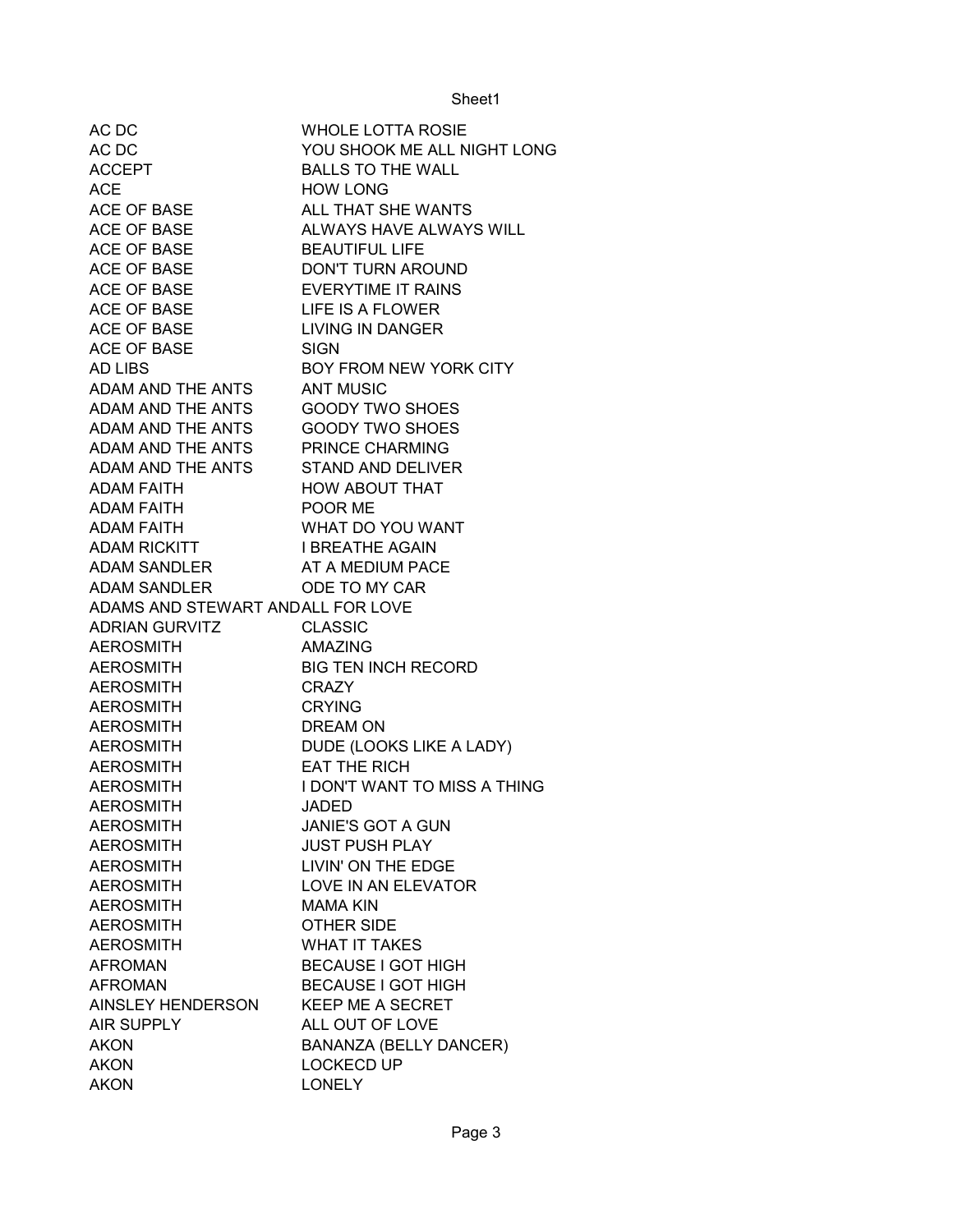| AL GREEN                               | <b>LET'S STAY TOGETHER</b>          |
|----------------------------------------|-------------------------------------|
| <b>AL MARTINO</b>                      | DADDY'S LITTLE GIRL                 |
| <b>AL MARTINO</b>                      | <b>HERE IN MY HEART</b>             |
| <b>AL MARTINO</b>                      | <b>SPANISH EYES</b>                 |
| AL MARTINO                             | <b>SPANISH EYES</b>                 |
| AL WILSON                              | <b>SHOW AND TELL</b>                |
| <b>AL WILSON</b>                       | <b>SNAKE</b>                        |
| ALABAMA                                | <b>HIGH COTTON</b>                  |
| ALABAMA                                | <b>MOUNTAIN MUSIC</b>               |
| ALABAMA                                | ONCE UPON A LIFETIME                |
| ALABAMA                                | <b>RECKLESS</b>                     |
| ALABAMA                                | WILL YOU MARRY ME                   |
| ALAN JACKSON                           | <b>CHATTAHOOCHEE</b>                |
| ALAN JACKSON                           | <b>CHATTAHOOCHEE</b>                |
| ALAN JACKSON                           | DON'T ROCK THE JUKEBOX              |
| ALAN JACKSON                           | DON'T ROCK THE JUKEBOX              |
| ALAN JACKSON                           | DRIVE (FOR DADDY GENE)              |
| ALAN JACKSON                           | <b>GONE COUNTRY</b>                 |
| ALAN JACKSON                           | <b>GONE CRAZY</b>                   |
| ALAN JACKSON                           | I'D LOVE YOU ALL OVER AGAIN         |
| ALAN JACKSON                           | IT MUST BE LOVE                     |
| ALAN JACKSON                           | <b>LITTLE BITTY</b>                 |
| ALAN JACKSON                           | LIVIN' ON LOVE                      |
| ALAN JACKSON                           | SHE'S GOT THE RHYTHM (AND I GOT THE |
| ALAN JACKSON                           | <b>SUMMERTIME BLUES</b>             |
| ALAN JACKSON                           | <b>SUMMERTIME BLUES</b>             |
| ALAN JACKSON                           | <b>TALL TALL TREES</b>              |
| ALAN JACKSON                           | WHEN SOMEBODY LOVES YOU             |
| <b>ALAN JACKSON</b>                    | WHERE I COME FROM                   |
| ALAN JACKSON                           | WHERE I COME FROM                   |
| ALAN JACKSON                           | WHERE WERE YOU (WHEN THE WORLD STOP |
| <b>ALAN JACKSON</b>                    | <b>WWW MEMORY</b>                   |
| ALAN PARSONS PROJECT DON'T ANSWER ME   |                                     |
| ALAN PARSONS PROJECT GAMES PEOPLE PLAY |                                     |
| <b>ALAN PRICE</b>                      | HI LILILHI LO                       |
| <b>ALAN PRICE</b>                      | <b>HOUSE THAT JACK BUILT</b>        |
| <b>ALANA DAVIS</b>                     | <b>CRAZY</b>                        |
| <b>ALANIS MORISSETTE</b>               | <b>HANDS CLEAN</b>                  |
| <b>ALANIS MORISSETTE</b>               | <b>JOINING YOU</b>                  |
| <b>ALANIS MORISSETTE</b>               | <b>THANK U</b>                      |
| <b>ALANIS MORISSETTE</b>               | THAT I WOULD BE GOOD                |
| <b>ALANNAH MYLES</b>                   | <b>BLACK VELVET</b>                 |
| <b>ALCAZAR</b>                         | <b>CRYING AT THE DISCOTEQUE</b>     |
| ALDA                                   | <b>GIRLS NIGHT OUT</b>              |
| <b>ALDA</b>                            | <b>REAL GOOD TIME</b>               |
| ALEX CARTANA                           | <b>HEY PAPI</b>                     |
| <b>ALEX PARKS</b>                      | CRY                                 |
| <b>ALEX PARKS</b>                      | <b>MAYBE THAT'S WHAT IT TAKES</b>   |
| <b>ALEX PARTY</b>                      | DON'T GIVE ME YOUR LIFE             |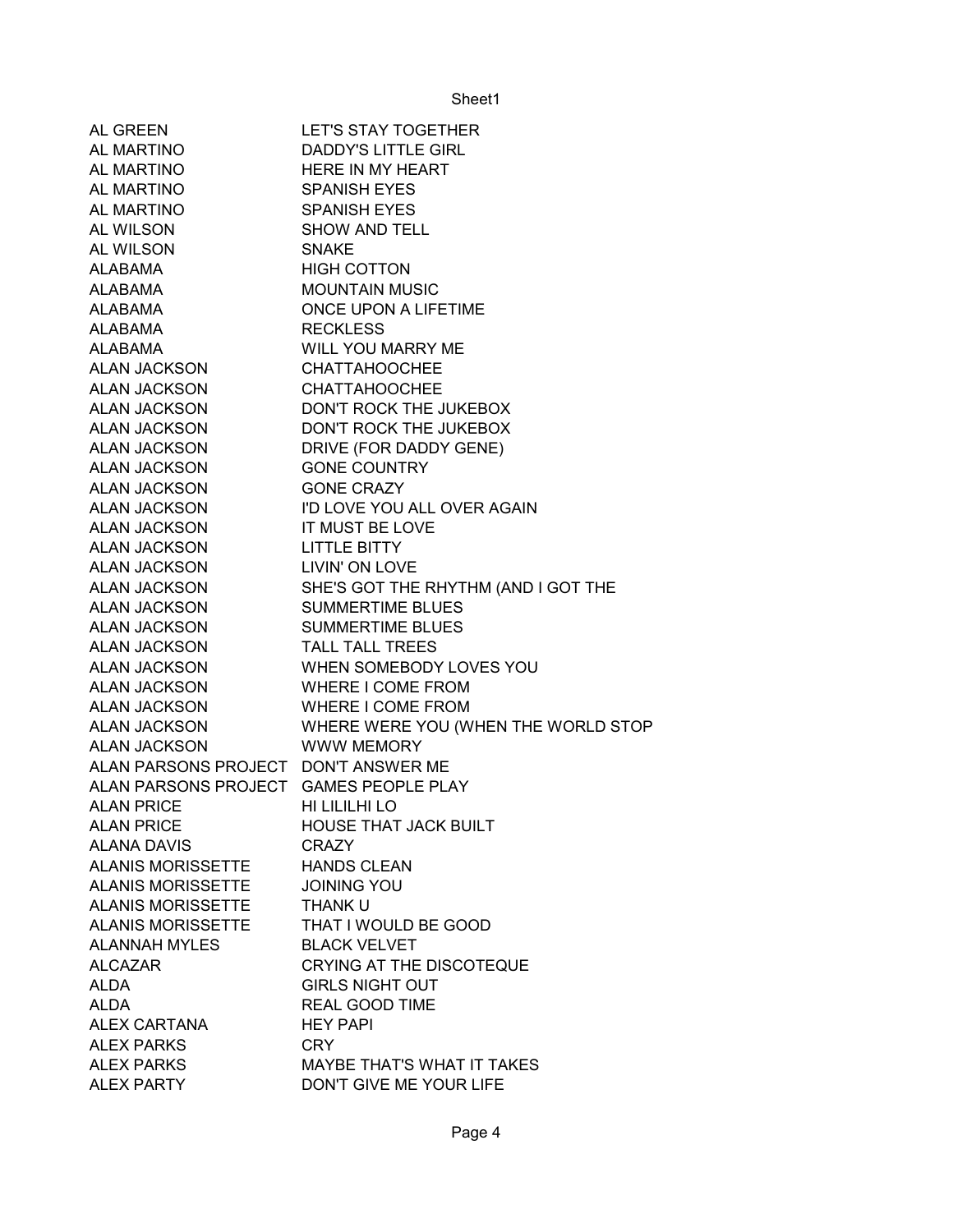| <b>ALI CAMPBELL</b>                   | THAT LOOK IN YOUR EYE                       |
|---------------------------------------|---------------------------------------------|
| ALI G AND SHAGGY                      | <b>JULIE</b>                                |
| <b>ALICE COOPER</b>                   | NO MORE MR NICE GUY                         |
| ALICE COOPER                          | <b>POISON</b>                               |
| ALICE COOPER                          | <b>SCHOOL'S OUT</b>                         |
| ALICE COOPER                          | SCHOOL'S OUT                                |
| ALICE COOPER                          | UNDER MY WHEELS                             |
| ALICE DEEJAY                          | <b>BETTER OFF ALONE</b>                     |
| <b>ALICE DEEJAY</b>                   | BETTER OFF ALONE                            |
| ALICIA KEYS                           | <b>FALLIN'</b>                              |
| ALICIA KEYS                           | HOW COME YOU DON'T CALL ME                  |
| <b>ALICIA KEYS</b>                    | IF I AIN'T GOT YOU                          |
| <b>ALICIA KEYS</b>                    | <b>KARMA</b>                                |
| <b>ALICIA KEYS</b>                    | <b>WOMANS WORTH</b>                         |
| <b>ALICIA KEYS</b>                    | YOU DON'T KNOW MY NAME                      |
| ALIEN ANT FARM MOVIES                 |                                             |
| ALIEN ANT FARM SMOOTH CRIMINAL        |                                             |
| ALIEN ANT FARM SMOOTH CRIMINAL        |                                             |
| ALISHA'S ATTIC                        | <b>I AM I FEEL</b>                          |
| ALISHA'S ATTIC                        | <b>INCIDENTALS</b>                          |
| ALISON KRAUSS AND GILLI/I'LL FLY AWAY |                                             |
| ALISON KRAUSS AND THE LLUCKY ONE      |                                             |
| ALISON LIMERICK WHERE LOVE LIVES      |                                             |
| ALISON MOYET INVISIBLE                |                                             |
| ALISON MOYET IS THIS LOVE             |                                             |
|                                       | ALISON MOYET WEAK IN THE PRESENCE OF BEAUTY |
| ALISTAIR GRIFFEN YOU AND ME TONIGHT   |                                             |
| ALITHIA AND DONNA                     | UP TOWN TOP RANKING                         |
| <b>ALL SAINTS</b>                     | ALL HOOKED UP                               |
| <b>ALL SAINTS</b>                     | <b>BLACK COFFEE</b>                         |
| <b>ALL SAINTS</b>                     | <b>BOOTIE CALL</b>                          |
| <b>ALL SAINTS</b>                     | <b>NEVER EVER</b>                           |
| <b>ALL SAINTS</b>                     | <b>NEVER EVER</b>                           |
| <b>ALL SAINTS</b>                     | <b>PURE SHORES</b>                          |
| <b>ALL SAINTS</b>                     | <b>UNDER THE BRIDGE</b>                     |
| <b>ALL SAINTS</b>                     | <b>WAR OF NERVES</b>                        |
| ALL SEEING EYE                        | <b>FIRST MAN IN SPACE</b>                   |
| <b>ALLAN SHERMAN</b>                  | <b>CRAZY DOWNTOWN</b>                       |
| <b>ALLISON MOORER</b>                 | THINK IT OVER                               |
| ALLMAN BROTHERS                       | <b>IT'S NOT MY CROSS TO BEAR</b>            |
| <b>ALLMAN BROTHERS</b>                | ONE WAY OUT                                 |
| ALLMAN BROTHERS                       | ONE WAY OUT                                 |
| <b>ALMA COGAN</b>                     | <b>DREAMBOAT</b>                            |
| <b>ALPHAVILLE</b>                     | <b>BIG IN JAPAN</b>                         |
| <b>ALPHAVILLE</b>                     | <b>FOREVER YOUNG</b>                        |
| <b>ALSOU</b>                          | BEFORE YOU LOVE ME                          |
| <b>ALTERED IMAGES</b>                 | <b>HAPPY BIRTHDAY</b>                       |
| ALVIN STARDUST                        | <b>JEALOUS MIND</b>                         |
| ALVIN STARDUST                        | MY COO CA CHOO                              |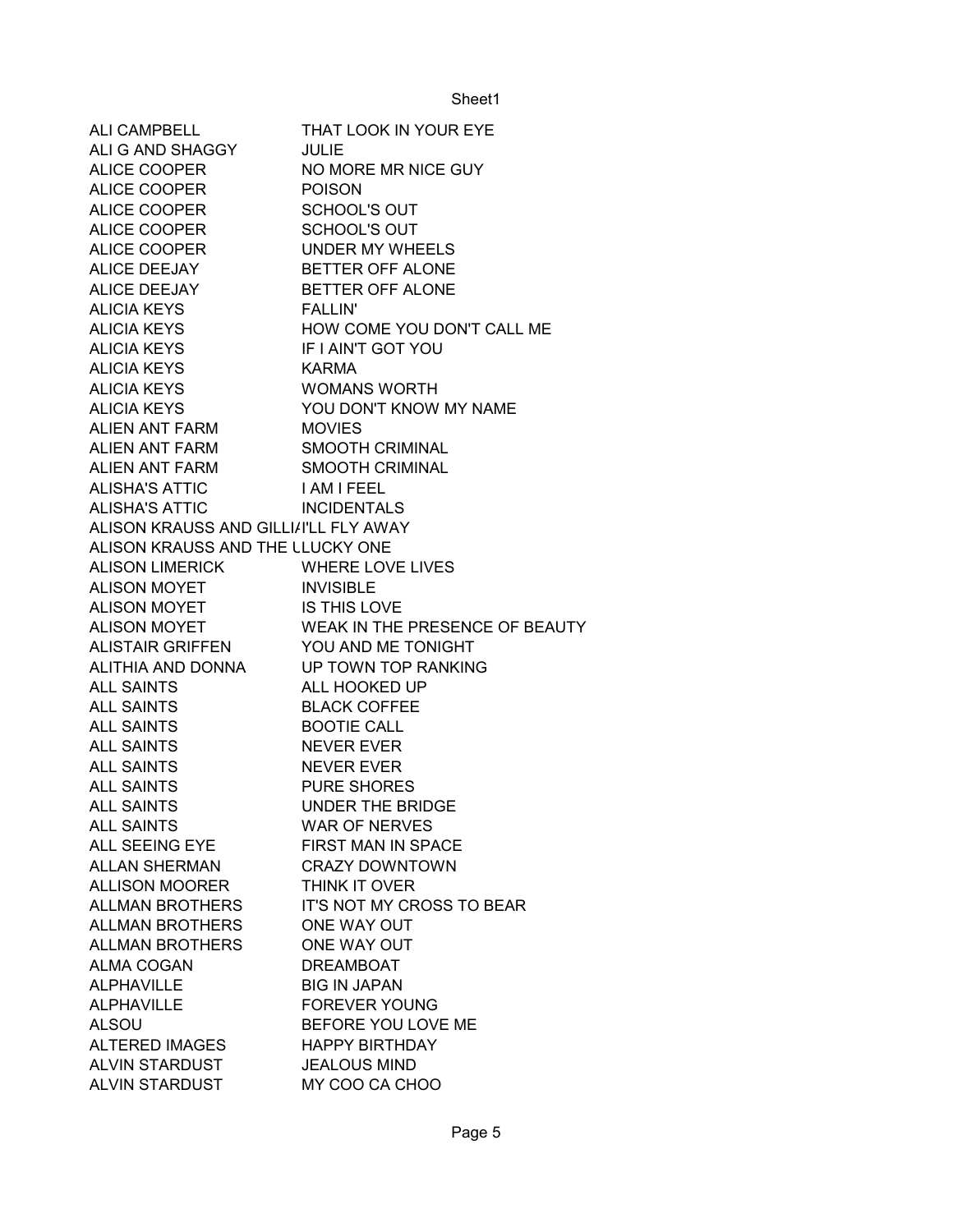| AMAZULU                                                                                                 | TOO GOOD TO BE FORGOTTEN                |
|---------------------------------------------------------------------------------------------------------|-----------------------------------------|
| AMELIA                                                                                                  | <b>BIG BIG WORLD</b>                    |
| AMEN CORNER                                                                                             | <b>BEND ME SHAPE ME</b>                 |
|                                                                                                         | AMEN CORNER IF PARADISE IS HALF AS NICE |
|                                                                                                         | DAISY JANE                              |
|                                                                                                         | HORSE WITH NO NAME                      |
|                                                                                                         | SISTER GOLDEN HAIR                      |
|                                                                                                         | TIN MAN                                 |
| NIVEN CONNER<br>AMERICA<br>AMERICA<br>AMERICA<br>AMERIE<br>AMERIE<br>AMERIE<br>AMI STEWART<br>AMY CRANT | <b>ONE THING</b>                        |
|                                                                                                         | <b>TOUCH</b>                            |
|                                                                                                         | <b>KNOCK ON WOOD</b>                    |
| AMY GRANT<br>AMY GRANT<br>AMY GRANT                                                                     | <b>BABY BABY</b>                        |
|                                                                                                         | <b>BIG YELLOW TAXI</b>                  |
|                                                                                                         | THINGS WE DO FOR LOVE                   |
| AMY GRANT AND VINCE GILHOUSE OF LOVE                                                                    |                                         |
| AMY STUDT                                                                                               | ALL I WANNA DO                          |
| AMY STUDT                                                                                               | <b>JUST A LITTLE GIRL</b>               |
| AMY STUDT                                                                                               | MISFIT                                  |
| AMY STUDT                                                                                               | UNDER THE THUMB                         |
| ANA JOHNSSON WE ARE                                                                                     |                                         |
| ANASTACIA                                                                                               | <b>COWBOYS AND KISSES</b>               |
| ANASTACIA                                                                                               | COWBOYS AND KISS<br>HEAVY IN MY HEART   |
| ANASTACIA                                                                                               | I'M OUTTA LOVE                          |
| ANASTACIA                                                                                               | <b>LEFT OUTSIDE ALONE</b>               |
| ANASTACIA                                                                                               | MADE FOR LOVIN' YOU                     |
| ANASTACIA                                                                                               | <b>NOT THAT KIND</b>                    |
| ANASTACIA                                                                                               | ONE DAY IN YOUR LIFE                    |
| ANASTACIA                                                                                               | PAID MY DUES                            |
| ANASTACIA                                                                                               | PIECES OF A DREAM                       |
| ANASTACIA                                                                                               | <b>SICK AND TIRED</b>                   |
| <b>ANASTACIA</b>                                                                                        | <b>WELCOME TO MY TRUTH</b>              |
| ANASTACIA                                                                                               | WHY'D YOU LIE TO ME                     |
| ANDREA TRUE CONNECTIO MORE MORE MORE                                                                    |                                         |
| ANDREAS JOHNSON                                                                                         | <b>GAMES WE PLAY</b>                    |
| ANDREAS JOHNSON                                                                                         | <b>GLORIOUS</b>                         |
| <b>ANDREWS SISTERS</b>                                                                                  | <b>BEER BARREL POLKA</b>                |
| ANDREWS SISTERS                                                                                         | DON'T SIT UNDER THE APPLE TREE          |
| ANDREWS SISTERS                                                                                         | <b>LULLABY OF BROADWAY</b>              |
| <b>ANDROIDS</b>                                                                                         | DO IT WITH MADONNA                      |
| <b>ANDY GIBB</b>                                                                                        | I JUST WANT TO BE YOUR EVERYTHING       |
| <b>ANDY GRIGGS</b>                                                                                      | <b>HOW COOL IS THAT</b>                 |
| <b>ANDY WILLIAMS</b>                                                                                    | <b>ALMOST THERE</b>                     |
| <b>ANDY WILLIAMS</b>                                                                                    | <b>BORN FREE</b>                        |
| <b>ANDY WILLIAMS</b>                                                                                    | <b>BUTTERFLY</b>                        |
| <b>ANDY WILLIAMS</b>                                                                                    | CAN'T GET USED TO LOSING YOU            |
| <b>ANDY WILLIAMS</b>                                                                                    | CAN'T HELP FALLING IN LOVE              |
| <b>ANDY WILLIAMS</b>                                                                                    | <b>MOON RIVER</b>                       |
| <b>ANDY WILLIAMS</b>                                                                                    | <b>MOON RIVER</b>                       |
| <b>ANDY WILLIAMS</b>                                                                                    | MUSIC TO WATCH GIRLS BY                 |
|                                                                                                         |                                         |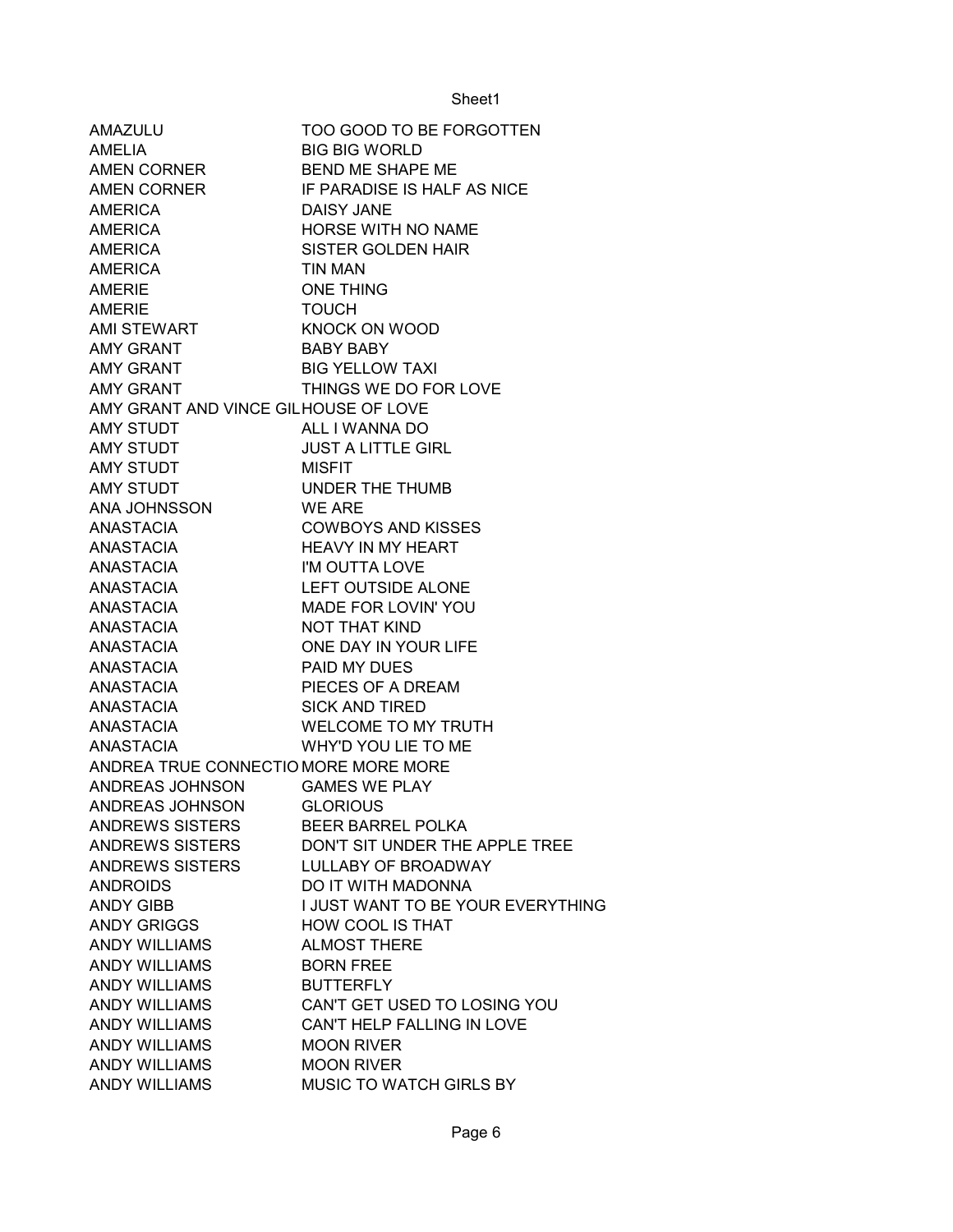| <b>ANDY WILLIAMS</b>                        | <b>SOLITAIRE</b>               |
|---------------------------------------------|--------------------------------|
| ANDY WILLIAMS                               | <b>WHERE DO I BEGIN</b>        |
| <b>ANIMALS</b>                              | DON'T LET ME BE MISUNDERSTOOD  |
| <b>ANIMALS</b>                              | HOUSE OF THE RISING SUN        |
| <b>ANIMALS</b>                              | <b>IT'S MY LIFE</b>            |
| <b>ANIMALS</b>                              | WE GOTTA GET OUT OF THIS PLACE |
| ANIMOTION                                   | <b>OBSESSION</b>               |
| ANITA BAKER                                 | <b>BODY AND SOUL</b>           |
| ANITA BAKER                                 | <b>SWEET LOVE</b>              |
| ANITA WARD                                  | <b>RING MY BELL</b>            |
| ANN BREEN                                   | PAL OF MY CRADLE DAYS          |
| ANN LEE                                     | <b>TWO TIMES</b>               |
| ANN LEE                                     | <b>VOICES</b>                  |
| ANNE MURRAY                                 | <b>COULD I HAVE THIS DANCE</b> |
| ANNE MURRAY                                 | <b>DANNY'S SONG</b>            |
| ANNE MURRAY                                 | I JUST FALL IN LOVE AGAIN      |
| ANNE MURRAY                                 | JUST ANOTHER WOMAN IN LOVE     |
| ANNE MURRAY                                 | <b>SNOWBIRD</b>                |
| ANNE SHELTON                                | LAY DOWN YOUR ARMS             |
| <b>ANNIE</b>                                | <b>CHEWING GUM</b>             |
| <b>ANNIE</b>                                | <b>TOMORROW</b>                |
| ANNIE LENNOX                                | NO MORE I LOVE YOU'S           |
| ANNIE LENNOX                                | <b>WALKING ON BROKEN GLASS</b> |
| ANNIE LENNOX                                | WHITER SHADE OF PALE           |
| <b>ANNIE LENNOX</b>                         | <b>WHY</b>                     |
| ANNIE LENNOX AND A FRANSISTERS ARE DOING IT |                                |
| ANOTHER LEVEL BE ALONE NO MORE              |                                |
| ANOTHER LEVEL BOMB DIGGY                    |                                |
| ANOTHER LEVEL FREAK ME                      |                                |
| ANOTHER LEVEL FROM THE HEART                |                                |
| ANOTHER LEVEL I WANT YOU FOR MYSELF         |                                |
| ANTHONY NEWLEY STRAWBERRY FAIR              |                                |
| <b>ANTHONY NEWLEY</b>                       | <b>WHY</b>                     |
| <b>ANTONIA</b>                              | <b>FAME</b>                    |
| APOLLO 440                                  | <b>HEART GO BOOM</b>           |
| <b>APPLETON</b>                             | <b>DON'T WORRY</b>             |
| <b>APPLETON</b>                             | <b>FANTASY</b>                 |
| <b>AQUA</b>                                 | <b>AROUND THE WORLD</b>        |
| <b>AQUA</b>                                 | <b>BARBIE GIRL (DUET)</b>      |
| <b>AQUA</b>                                 | <b>CANDY MAN</b>               |
| <b>AQUA</b>                                 | <b>CARTOON HEROES</b>          |
| <b>AQUA</b>                                 | DR JONES (DUET)                |
| <b>AQUA</b>                                 | <b>GOOD MORNING SUNSHINE</b>   |
| <b>AQUA</b>                                 | <b>HEAT OF THE NIGHT</b>       |
| <b>AQUA</b>                                 | MY OH MY                       |
| <b>AQUA</b>                                 | <b>TURN BACK TIME</b>          |
| <b>AQUALUNG</b>                             | <b>GOOD TIMES GONNA COME</b>   |
| <b>AQUALUNG</b>                             | STRANGE AND BEAUTIFUL          |
| <b>ARCADIA</b>                              | <b>ELECTION DAY</b>            |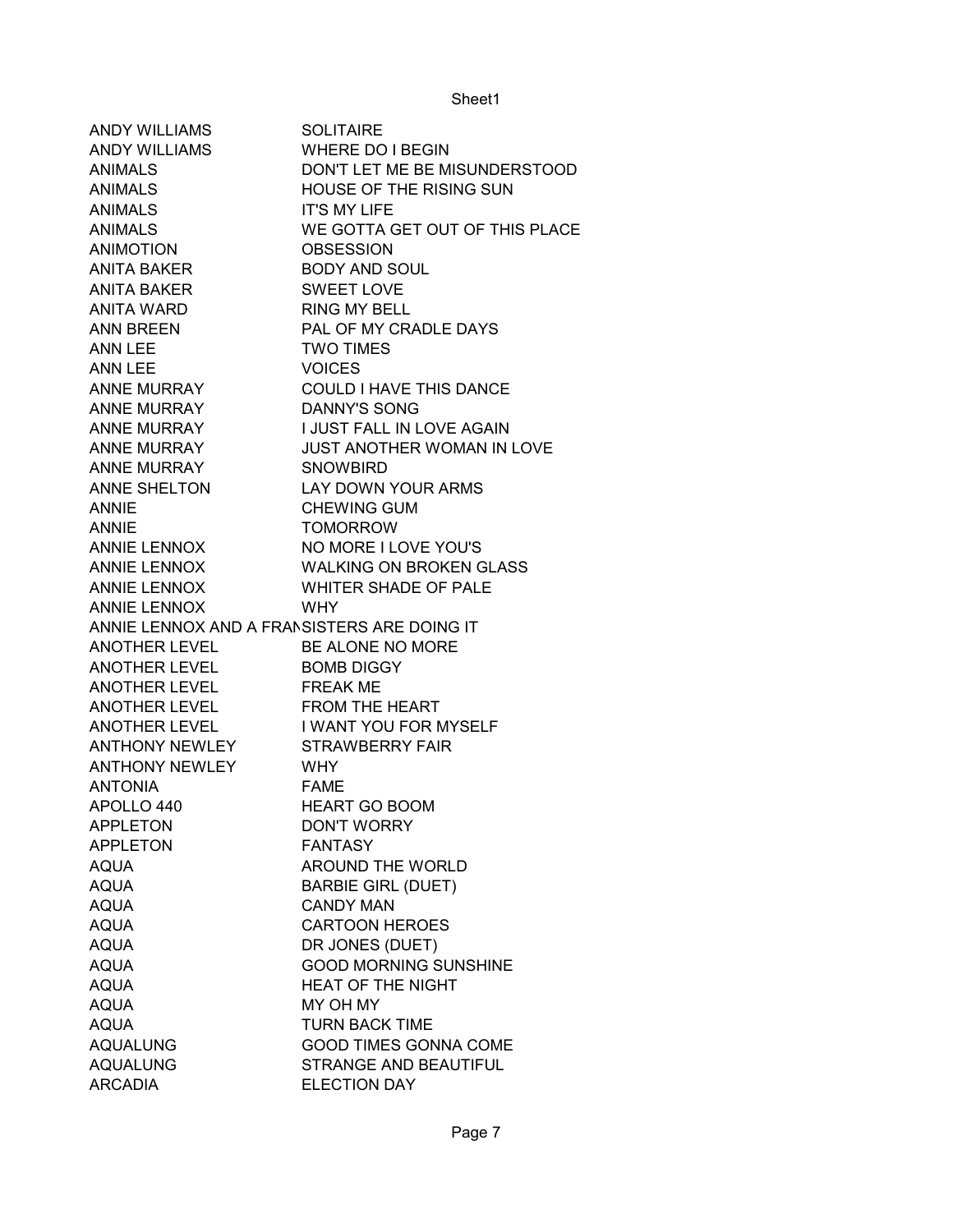ARCHIE BELL AND THE DRETIGHTEN UP ARCHIES SUGAR SUGAR ARCHIES SUGAR SUGAR ARETHA FRANKLIN BABY I LOVE YOU ARETHA FRANKLIN CHAIN OF FOOLS ARETHA FRANKLIN DEEPER LOVE ARETHA FRANKLIN SAY A LITTLE PRAYER ARETHA FRANKLIN SAY A LITTLE PRAYER ARETHA FRANKLIN THINK ARETHA FRANKLIN THINK ARETHA FRANKLIN AND G M KNEW YOU WERE WAITING ARGENT HOLD YOUR HEAD UP ARMAN VAN HELDEN YOU DON'T KNOW ME ARRESTED DEVELOPMENT MR WENDEL ARROW HOT HOT HOT ART GARFUNKEL BRIGHT EYES ARTFUL DODGER MOVING TOO FAST ARTFUL DODGER PLEASE DON'T TURN ME ON ARTFUL DODGER REWIND ARTFUL DODGER WOMAN TROUBLE ARTFUL DODGER FEAT MELTWENTY FOUR SEVEN ARTHUR CONLEY SWEET SOUL MUSIC ARTIC MONKEYS WHEN THE SUN GOES DOWN (SCUMMY) ASH CANDY ASH LIFE LESS ORDINARY ASH SOMETIMES ASH STAR CROSSED ASHANTI DON'T LET THEM ASHANTI FOOLISH ASHANTI HAPPY ASHANTI ONLY U ASHFORD AND SIMPSON SOLID ASHLEE SIMPSON BOYFRIEND ASHLEE SIMPSON LA LA ASHTON GARDNER AND DY RESURRECTION SHUFFLE ASSOCIATION WINDY ASWAD SHINE ATHLETE HALF LIGHT ATHLETE **TOURIST** ATHLETE WIRES ATLANTIC STARR ALWAYS ATLANTIC STARR SECRET LOVERS ATOMIC KITTEN BE WITH YOU ATOMIC KITTEN CRADLE ATOMIC KITTEN ETERNAL FLAME ATOMIC KITTEN ETERNAL FLAME ATOMIC KITTEN IF YOU COME TO ME ATOMIC KITTEN IT'S OK ATOMIC KITTEN LADIES NIGHT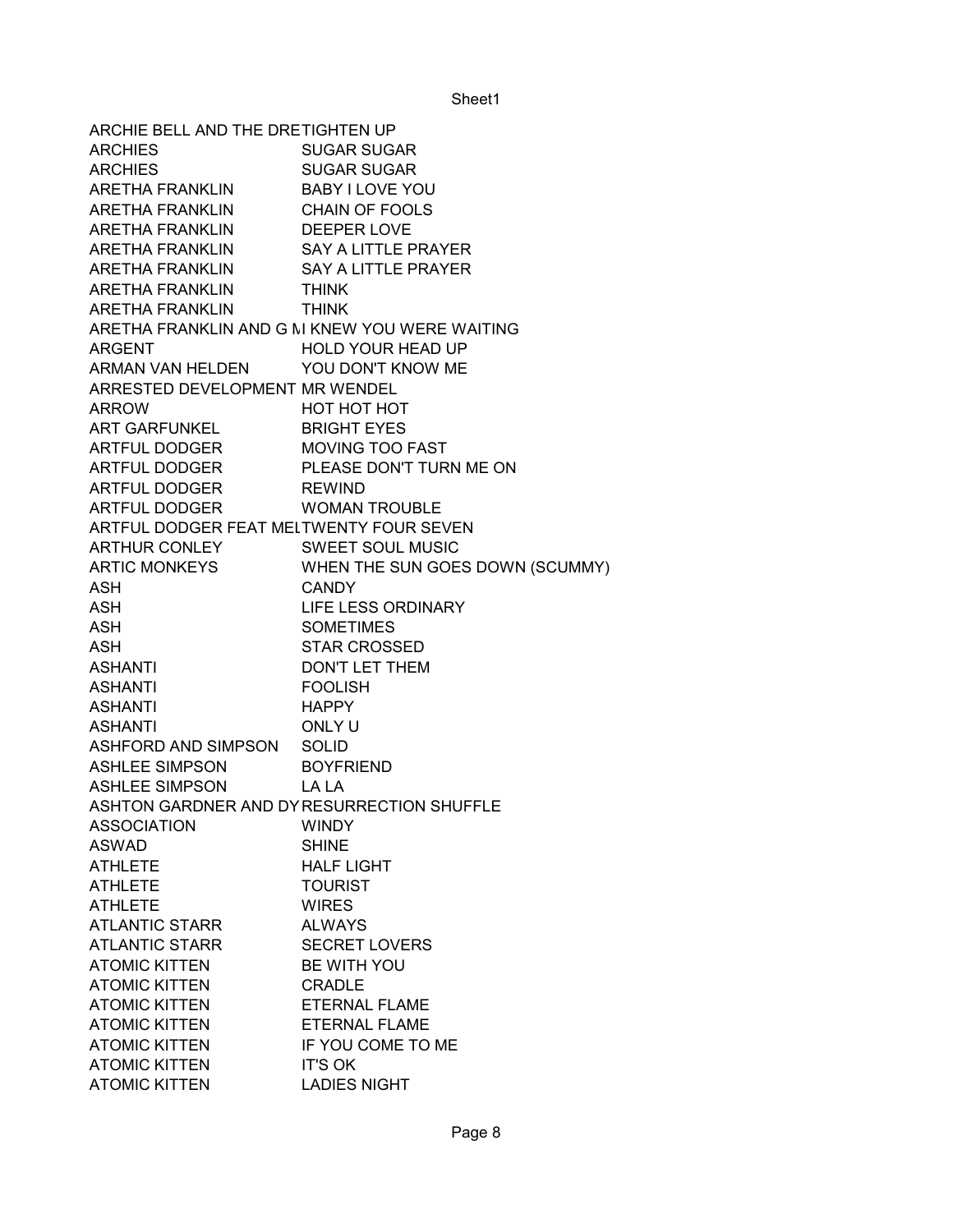| <b>ATOMIC KITTEN</b>                    | <b>LAST GOODBYE</b>                             |
|-----------------------------------------|-------------------------------------------------|
| <b>ATOMIC KITTEN</b>                    | LOVE DOESN'T HAVE TO HURT                       |
| <b>ATOMIC KITTEN</b>                    | SOMEONE LIKE ME                                 |
| <b>ATOMIC KITTEN</b>                    | <b>TIDE IS HIGH</b>                             |
| <b>ATOMIC KITTEN</b>                    | <b>WHOLE AGAIN</b>                              |
| <b>ATOMIC KITTEN</b>                    | <b>YOU ARE</b>                                  |
| AUG AND SPUR AND MOMEI1 95 SONG         |                                                 |
| <b>AVRIL LAVIGNE</b>                    | COMPLICATED                                     |
| <b>AVRIL LAVIGNE</b>                    | <b>DON'T TELL ME</b>                            |
| <b>AVRIL LAVIGNE</b>                    | <b>HE WASN'T</b>                                |
| <b>AVRIL LAVIGNE</b>                    | <b>I DON'T GIVE</b>                             |
| AVRIL LAVIGNE                           | I'M WITH YOU                                    |
| AVRIL LAVIGNE                           | <b>KNOCKIN' ON HEAVEN'S DOOR</b>                |
| AVRIL LAVIGNE                           | <b>LOSING GRIP</b>                              |
| AVRIL LAVIGNE                           | MY HAPPY ENDING                                 |
| <b>AVRIL LAVIGNE</b>                    | NOBODY'S HOME                                   |
| <b>AVRIL LAVIGNE</b>                    | SK8ER BOI                                       |
| AZTEC CAMERA                            | SOMEWHERE IN MY HEART                           |
| <b>B52'S</b>                            | <b>LOVE SHACK</b>                               |
| <b>B52'S</b>                            | <b>ROCK LOBSTER</b>                             |
| <b>B B KING</b>                         | <b>ROCK ME BABY</b>                             |
| <b>B B MAK</b>                          | GHOST OF YOU AND ME                             |
| <b>B B MAK</b>                          | <b>STILL ON YOUR SIDE</b>                       |
| <b>B J THOMAS</b>                       | <b>HOOKED ON A FEELING</b>                      |
| <b>B J THOMAS</b>                       | <b>HOOKED ON A FEELING</b>                      |
| <b>B J THOMAS</b>                       | RAINDROPS KEEP FALLING ON MY HEAD               |
| <b>B J THOMAS</b>                       | <b>TWO CAR GARAGE</b>                           |
| <b>BABYBIRD</b>                         | <b>BAD OLD MAN</b>                              |
| BABYLON ZOO                             | <b>SPACEMAN</b>                                 |
| <b>BABYS</b>                            | <b>HEAD FIRST</b>                               |
| <b>BABYSHAMBLES</b>                     | <b>FOREVER</b>                                  |
| <b>BACCARA</b>                          | YES SIR I CAN BOOGIE                            |
| <b>BACHELORS</b>                        | <b>CHARMAINE</b>                                |
|                                         |                                                 |
| <b>BACHELORS</b>                        | <b>DIANE</b>                                    |
| <b>BACHMAN TURNER OVERDILET IT RIDE</b> |                                                 |
|                                         | BACHMAN TURNER OVERDIROLL ON DOWN THE HIGHWAY   |
|                                         | BACHMAN TURNER OVERDITAKIN' CARE OF BUSINESS    |
|                                         | BACHMAN TURNER OVERDIYOU AIN'T SEEN NOTHING YET |
| <b>BACKSTREET BOYS</b>                  | ALL I HAVE TO GIVE                              |
| <b>BACKSTREET BOYS</b>                  | AS LONG AS YOU LOVE ME                          |
| <b>BACKSTREET BOYS</b>                  | <b>CALL</b>                                     |
| <b>BACKSTREET BOYS</b>                  | <b>CALL</b>                                     |
| <b>BACKSTREET BOYS</b>                  | <b>DROWNING</b>                                 |
| <b>BACKSTREET BOYS</b>                  | <b>EVERYBODY</b>                                |
| <b>BACKSTREET BOYS</b>                  | <b>I STILL</b>                                  |
| <b>BACKSTREET BOYS</b>                  | I WANT IT THAT WAY                              |
| <b>BACKSTREET BOYS</b>                  | <b>INCOMPLETE</b>                               |
| <b>BACKSTREET BOYS</b>                  | <b>JUST WANT YOU TO KNOW</b>                    |
| <b>BACKSTREET BOYS</b>                  | <b>LARGER THAN LIFE</b>                         |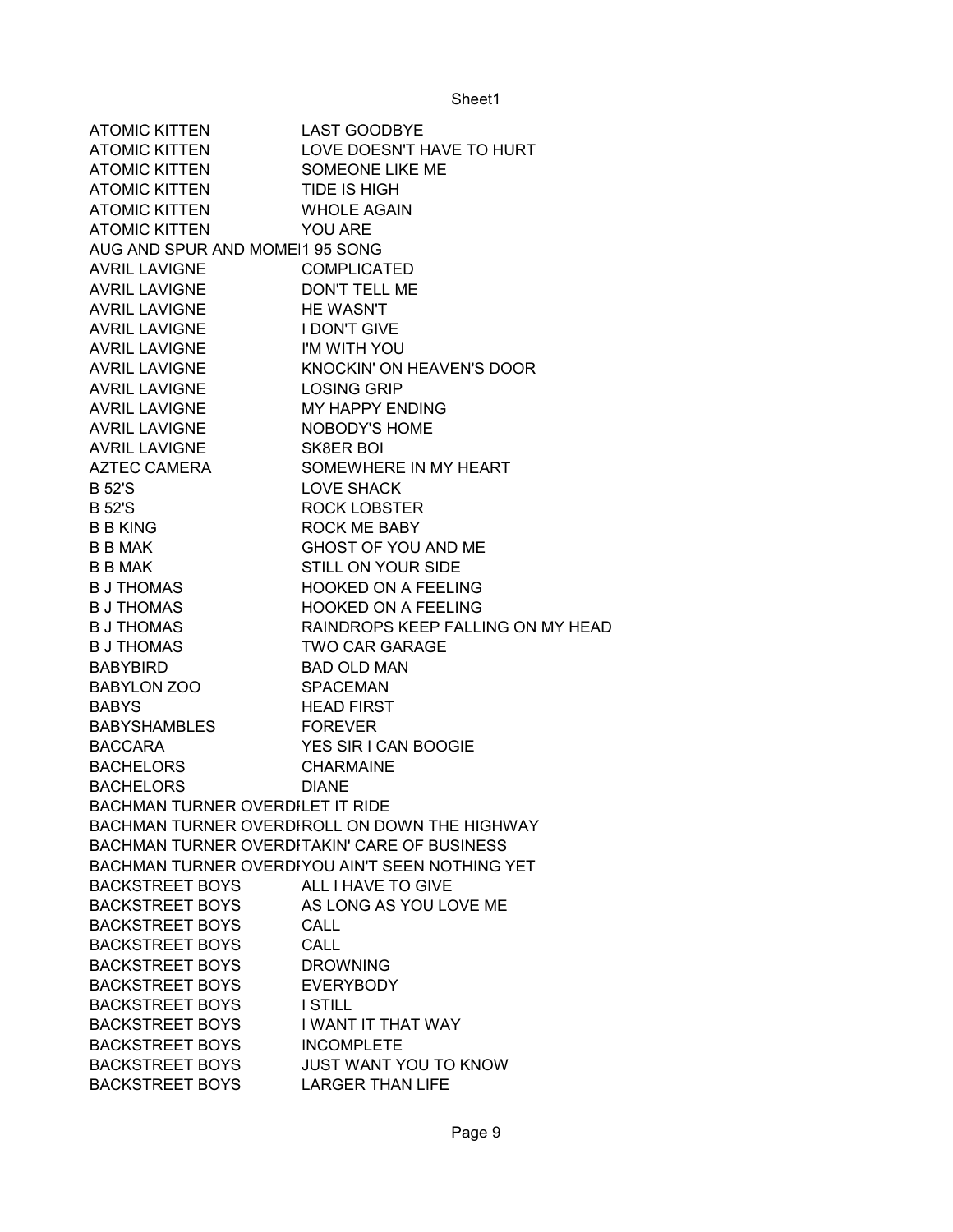| <b>BACKSTREET BOYS</b>                    | <b>LARGER THAN LIFE</b>                                |
|-------------------------------------------|--------------------------------------------------------|
| <b>BACKSTREET BOYS</b>                    | <b>MORE THAN THAT</b>                                  |
| <b>BACKSTREET BOYS</b>                    | <b>MORE THAN THAT</b>                                  |
| <b>BACKSTREET BOYS</b>                    | <b>ONE</b>                                             |
| <b>BACKSTREET BOYS</b>                    | SHOW ME THE MEANING OF BEING LONELY                    |
| <b>BAD COMPANY</b>                        | <b>BAD COMPANY</b>                                     |
| <b>BAD COMPANY</b>                        | <b>FEEL LIKE MAKING LOVE</b>                           |
| <b>BAD COMPANY</b>                        | <b>SHOOTING STAR</b>                                   |
| <b>BADFINGER</b>                          | <b>BABY BLUE</b>                                       |
| <b>BADFINGER</b>                          | COME AND GET IT                                        |
| <b>BADFINGER</b>                          | <b>COME AND GET IT</b>                                 |
| <b>BADFINGER</b>                          | DAY AFTER DAY                                          |
| <b>BADFINGER</b>                          | DAY AFTER DAY                                          |
| <b>BADFINGER</b>                          | NO MATTER WHAT                                         |
| <b>BADFINGER</b>                          | <b>WITHOUT YOU</b>                                     |
| BADLY DRAWN BOY                           | <b>DISILLUSION</b>                                     |
| <b>BADLY DRAWN BOY</b>                    | PISSING IN THE WIND                                    |
| <b>BAHA MEN</b>                           | MOVE IT LIKE THIS                                      |
| <b>BAHA MEN</b>                           | YOU ALL DAT                                            |
| <b>BALTIMORA</b>                          | <b>TARZAN BOY</b>                                      |
| <b>BALTIMORA</b>                          | <b>TARZAN BOY</b>                                      |
| BANANARAMA                                | <b>NATHAN JONES</b>                                    |
| <b>BANANARAMA</b>                         | ROBERT DE NIRO'S WAITING                               |
| <b>BANANARAMA</b>                         | <b>VENUS</b>                                           |
| <b>BAND</b>                               | <b>WEIGHT</b>                                          |
| <b>BAND AID</b>                           | DO THEY KNOW IT'S CHRISTMAS                            |
| <b>BAND AID 20</b>                        | DO THEY KNOW IT'S CHRISTMAS                            |
| <b>BANGLES</b>                            | ETERNAL FLAME                                          |
| <b>BANGLES</b>                            | <b>MANIC MONDAY</b>                                    |
| <b>BANGLES</b>                            | <b>WALK LIKE AN EGYPTIAN</b>                           |
| BARBARA DIXON AND ELAINI KNOW HIM SO WELL |                                                        |
| <b>BARBARA LEWIS</b>                      | MAKE ME YOUR BABY                                      |
| BARBARA MANDRELL                          | I WAS COUNTRY WHEN COUNTRY WASN'T C                    |
|                                           | BARBARA MANDRELL SLEEPING SINGLE IN A DOUBLE BED       |
| BARBARA MANDRELL                          | TONIGHT MY BABY'S COMING HOME                          |
| <b>BARBRA STREISAND</b>                   | DON'T RAIN ON MY PARADE                                |
| <b>BARBRA STREISAND</b>                   | I'VE DREAMED OF YOU                                    |
| <b>BARBRA STREISAND</b>                   | MY HEART BELONGS TO ME                                 |
| <b>BARBRA STREISAND</b>                   | <b>PEOPLE</b>                                          |
| BARBRA STREISAND                          | <b>SUMMERTIME</b>                                      |
| <b>BARBRA STREISAND</b>                   | WAY WE WERE                                            |
| BARBRA STREISAND AND B GUILTY             |                                                        |
|                                           | BARBRA STREISAND AND DNO MORE TEARS (ENOUGH IS ENOUGH) |
| <b>BARBRA TUCKER</b>                      | <b>EVERYBODY DANCE</b>                                 |
| <b>BARENAKED LADIES</b>                   | <b>ONE WEEK</b>                                        |
| <b>BARON HOTSHOTS</b>                     | SNOOPY VS THE RED                                      |
| <b>BARRY BLUE</b>                         | DANCING ON A SATURDAY NIGHT                            |
| <b>BARRY BLUE</b>                         | DO YOU WANNA DANCE                                     |
| <b>BARRY MANILOW</b>                      | <b>COPACABANA</b>                                      |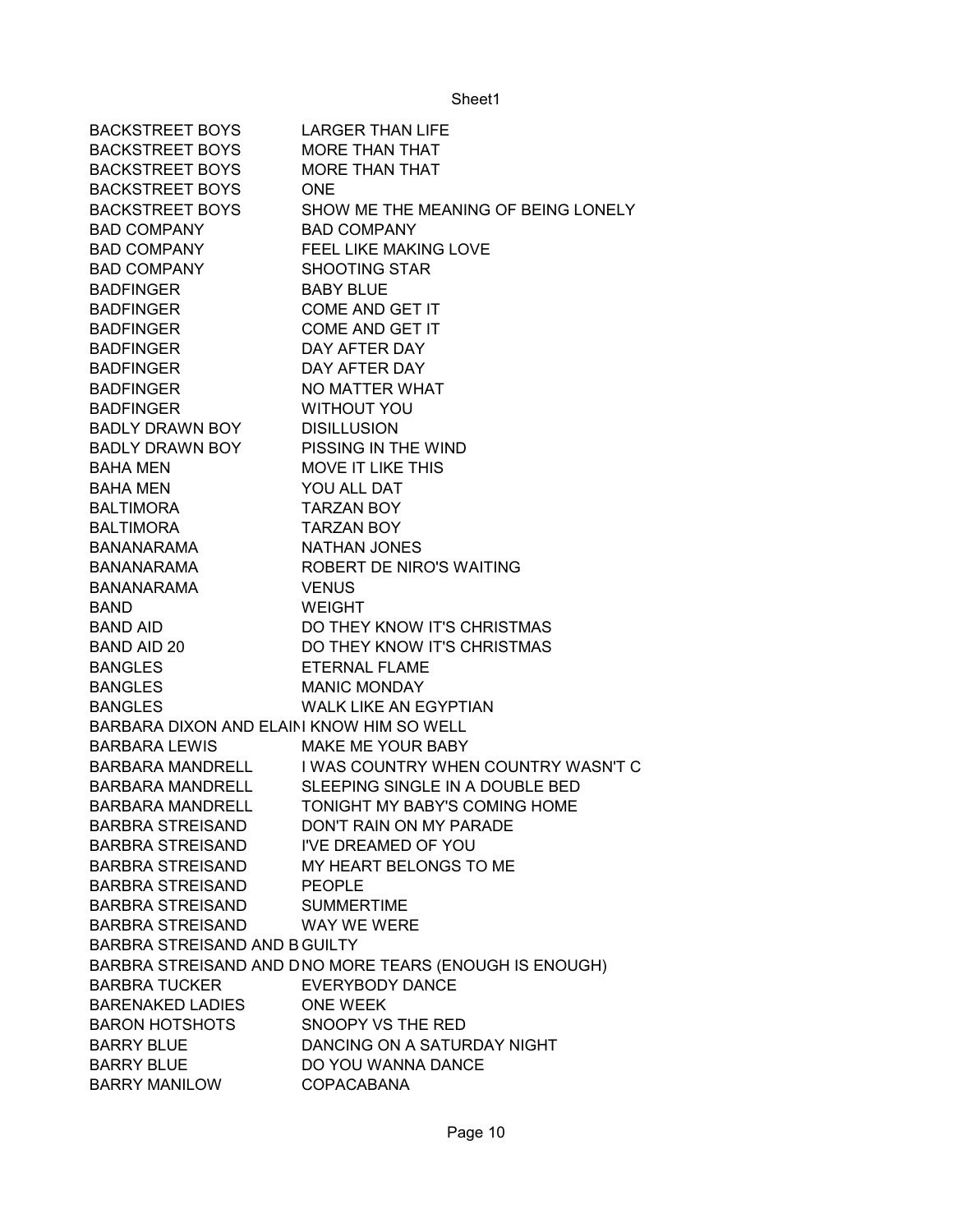| <b>BARRY MANILOW</b>    | <b>COPACABANA</b>                   |
|-------------------------|-------------------------------------|
| <b>BARRY MANN</b>       | WHO PUT THE BOMP                    |
| <b>BARRY MARTIN</b>     | <b>HUMMERS IN HEAVEN</b>            |
| <b>BARRY WHITE</b>      | CAN'T GET ENOUGH OF YOUR LOVE       |
| <b>BARRY WHITE</b>      | YOU'RE THE FIRST MY LAST MY EVERYTH |
| <b>BASEMENT JAXX</b>    | <b>RED ALERT</b>                    |
| <b>BASEMENT JAXX</b>    | <b>ROMEO</b>                        |
| <b>BASIA</b>            | TIME AND TIDE                       |
| <b>BAY CITY ROLLERS</b> | <b>BYE BYE BABY</b>                 |
| <b>BAY CITY ROLLERS</b> | <b>SATURDAY NIGHT</b>               |
| <b>BAY CITY ROLLERS</b> | <b>SHANG A LANG</b>                 |
| <b>BAZ</b>              | <b>SMILE TO SHINE</b>               |
| BB AND Q BAND           | <b>DREAMER</b>                      |
| <b>BEACH BOYS</b>       | <b>BARBARA ANN</b>                  |
| <b>BEACH BOYS</b>       | <b>CALIFORNIA GIRLS</b>             |
| <b>BEACH BOYS</b>       | <b>GOOD VIBRATIONS</b>              |
| <b>BEACH BOYS</b>       | <b>HELP ME RHONDA</b>               |
| <b>BEACH BOYS</b>       | <b>SURFER GIRL</b>                  |
| <b>BEATLES</b>          | ALL MY LOVING                       |
| <b>BEATLES</b>          | AND YOUR BIRD CAN SING              |
| <b>BEATLES</b>          | <b>BACK IN THE USSR</b>             |
| <b>BEATLES</b>          | BEING FOR THE BENEFIT OF MR KITE    |
| <b>BEATLES</b>          | <b>BIRTHDAY</b>                     |
| <b>BEATLES</b>          | <b>BLACKBIRD</b>                    |
| <b>BEATLES</b>          | CONTINUING STORY OF BUNGALOW BILL   |
| <b>BEATLES</b>          | <b>DEAR PRUDENCE</b>                |
| <b>BEATLES</b>          | DON'T PASS ME BY                    |
| <b>BEATLES</b>          | <b>FOOL ON THE HILL</b>             |
| <b>BEATLES</b>          | <b>GETTING BETTER ALL THE TIME</b>  |
| <b>BEATLES</b>          | <b>GLASS ONION</b>                  |
| <b>BEATLES</b>          | GOLDEN SLUMBERS CARRY THAT WEIGHT   |
| <b>BEATLES</b>          | <b>HELP</b>                         |
| <b>BEATLES</b>          | HERE COMES THE SUN                  |
| <b>BEATLES</b>          | <b>HEY JUDE</b>                     |
| <b>BEATLES</b>          | IN MY LIFE                          |
| <b>BEATLES</b>          | I'VE JUST SEEN A FACE               |
| <b>BEATLES</b>          | LONG AND WINDING ROAD               |
| <b>BEATLES</b>          | LUCY IN THE SKY WITH DIAMONDS       |
| <b>BEATLES</b>          | NORWEGIAN WOOD (THIS BIRD HAS FLOWN |
| <b>BEATLES</b>          | <b>OH DARLING</b>                   |
| <b>BEATLES</b>          | PLEASE PLEASE ME                    |
| <b>BEATLES</b>          | SHE LOVES YOU                       |
| <b>BEATLES</b>          | SHE LOVES YOU                       |
| <b>BEATLES</b>          | <b>SHE'S LEAVING HOME</b>           |
| <b>BEATLES</b>          | <b>TWIST AND SHOUT</b>              |
| <b>BEATLES</b>          | WHY DON'T WE DO IT IN THE ROAD      |
| <b>BEATLES</b>          | <b>YESTERDAY</b>                    |
| <b>BEAUTIFUL SOUTH</b>  | <b>DUMB</b>                         |
| <b>BEAUTIFUL SOUTH</b>  | HOW LONGS A TEAR TAKE TO DRY        |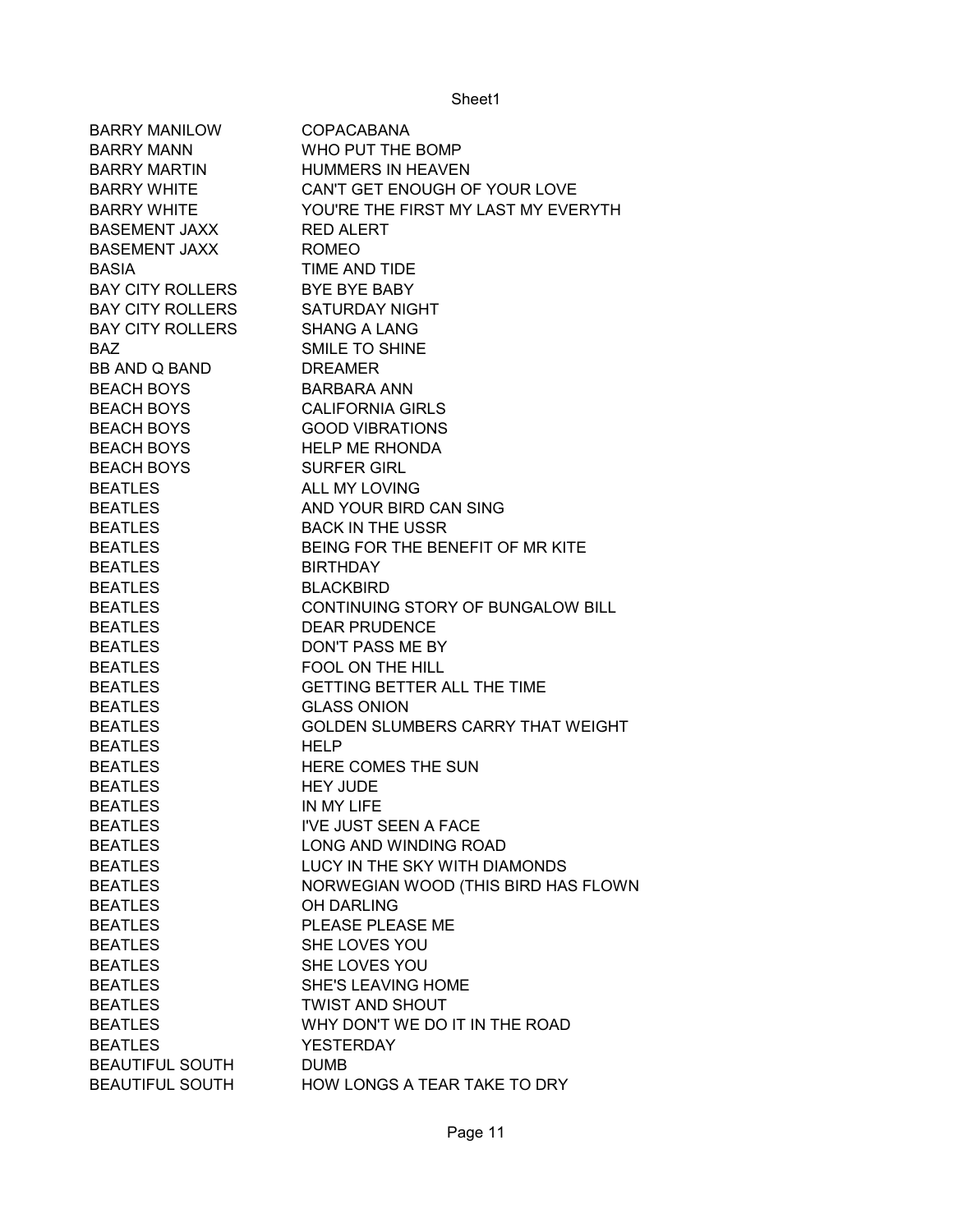| BEAUTIFUL SOUTH                        | <b>LITTLE TIME</b>                                  |
|----------------------------------------|-----------------------------------------------------|
| <b>BEAUTIFUL SOUTH</b>                 | PERFECT 10                                          |
| BEAUTIFUL SOUTH ROTTERDAM              |                                                     |
| <b>BEE GEES</b>                        | HOW DEEP IS YOUR LOVE                               |
| <b>BEE GEES</b>                        | MASSACHUSETTS                                       |
| <b>BEE GEES</b>                        | SAVED BY THE BELL                                   |
| <b>BEE GEES</b>                        | THIS IS WHERE I CAME IN                             |
| <b>BELINDA CARLISLE</b>                | <b>CIRCLES IN THE SAND</b>                          |
| <b>BELINDA CARLISLE</b>                | HEAVEN IS A PLACE ON EARTH                          |
| <b>BELINDA CARLISLE</b>                | WE WANT THE SAME THING                              |
|                                        | BELLAMY BROTHERS IF I SAID YOU HAD A BEAUTIFUL BODY |
| BELLAMY BROTHERS LET YOUR LOVE FLOW    |                                                     |
| <b>BELLE STARS</b>                     | <b>CLAPPING SONG</b>                                |
| <b>BELLE STARS</b>                     | SIGN OF THE TIMES                                   |
| <b>BELLEFIRE</b>                       | <b>PERFECT BLISS</b>                                |
| <b>BEN ADAMS</b>                       | <b>SORRY</b>                                        |
| <b>BEN E KING</b>                      | <b>STAND BY ME</b>                                  |
| BEN MOODY FEAT ANASTA(EVERYTHING BURNS |                                                     |
| <b>BENNY HILL</b>                      | ERNIE (THE FASTEST MILKMAN IN THE W                 |
| <b>BERLIN</b>                          | TAKE MY BREATH AWAY                                 |
| BERNARD BRESSLAW MAD PASSIONATE LOVE   |                                                     |
| BERNARD CRIBBINS HOLE IN THE GROUND    |                                                     |
| <b>BERNARD CRIBBINS</b>                | <b>RIGHT SAID FRED</b>                              |
| <b>BERRI</b>                           | SUNSHINE AFTER THE RAIN                             |
| <b>BERRIES</b>                         | HE'S IN TOWN ROCKIN'                                |
| <b>BERTIE HIGGINS</b>                  | <b>KEY LARGO</b>                                    |
| BETTE MIDLER                           | <b>FROM A DISTANCE</b>                              |
| BETTE MIDLER ROSE                      |                                                     |
|                                        | BETTE MIDLER WIND BENEATH MY WINGS                  |
| BETTE MIDLER                           | WIND BENEATH MY WINGS                               |
| BEVERLEY CRAVEN                        | PROMISE ME                                          |
| <b>BEVERLY KNIGHT</b>                  | <b>GET UP</b>                                       |
| <b>BEVERLY KNIGHT</b>                  | <b>KEEP THIS FIRE BURNING</b>                       |
| <b>BEVERLY KNIGHT</b>                  | SHOULDA WOULDA COULDA                               |
| <b>BEWITCHED</b>                       | BLAME IT ON THE WEATHERMAN                          |
| <b>BEWITCHED</b>                       | <b>C'EST LA VIE</b>                                 |
| <b>BEWITCHED</b>                       | I SHALL BE THERE                                    |
| <b>BEWITCHED</b>                       | <b>JESSIE HOLD ON</b>                               |
| <b>BEWITCHED</b>                       | <b>JUMP DOWN</b>                                    |
| <b>BEWITCHED</b>                       | <b>ROLLERCOASTER</b>                                |
| <b>BEWITCHED</b>                       | TO YOU I BELONG                                     |
| <b>BEYONCE</b>                         | CHECK ON IT                                         |
| <b>BEYONCE</b>                         | ME MYSELF AND I                                     |
| <b>BEYONCE</b>                         | <b>NAUGHTY GIRL</b>                                 |
| <b>BEYONCE</b>                         | WORK IT OUT                                         |
| BEYONCE AND JAY Z                      | <b>CRAZY IN LOVE</b>                                |
| BEYONCE AND SEAN PAUL BABY BOY         |                                                     |
| <b>BIG BOPPER</b>                      | <b>CHANTILLY LACE</b>                               |
| <b>BIG BROVAZ</b>                      | BABY BOY                                            |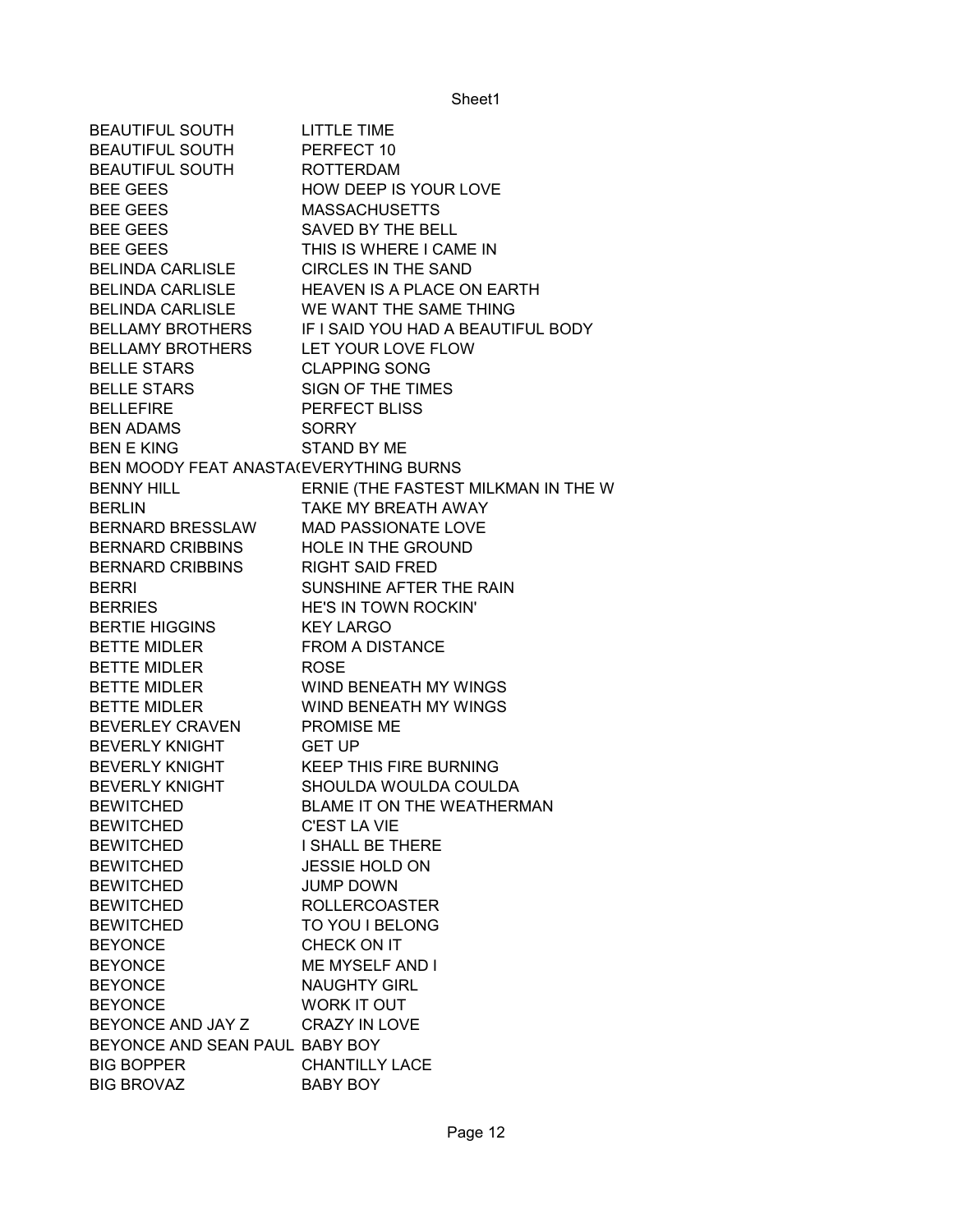BIG BROVAZ OK BIG BROVAZ WE WANNA THANK YOU BIG DEE IRWIN SWINGING ON A STAR BILL ANDERSON I GET THE FEVER BILL ANDERSON SOUTHERN FRIED BILL HALEY AND HIS COMETROCK AROUND THE CLOCK BILL HALEY AND HIS COMETROCK AROUND THE CLOCK BILL HALEY AND HIS COMETSHAKE RATTLE AND ROLL BILL MEDLEY AND JENNIFEHI'VE HAD THE TIME OF MY LIFE BILL MEDLEY AND JENNIFEII'VE HAD THE TIME OF MY LIFE BILL MONROE NINE POUND HAMMER BILL MONROE AND HIS BLUIBLUE MOON OF KENTUCKY BILL WITHERS LEAN ON ME BILL WITHERS LOVELY DAY BILL WITHERS LOVELY DAY BILLIE JO SPEARS BLANKET ON THE GROUND BILLIE JO SPEARS WHAT I'VE GOT IN MIND BILLIE MYERS KISS THE RAIN BILLIE MYERS TELL ME BILLIE PIPER BECAUSE WE WANT TO BILLIE PIPER DAY AND NIGHT BILLIE PIPER DO YOU HAVE A GIRLFRIEND BILLIE PIPER HONEY TO THE BEE BILLIE PIPER SHE WANTS YOU BILLIE PIPER SOMETHING DEEP INSIDE BILLIE PIPER TIDE IS HIGH BILLIE PIPER WALK OF LIFE BILLY CRASH CRADDOCK EASY AS PIE BILLY DEAN WE JUST DISAGREE BILLY DEAN SUZY BOGGUS KEEP MOM AND DAD IN LOVE BILLY FURY **HALFWAY TO PARADISE** BILLY FURY I'D NEVER FIND ANOTHER YOU BILLY FURY **JEALOUSY** BILLY FURY LAST NIGHT WAS MADE FOR LOVE BILLY FURY LIKE I'VE NEVER BEEN GONE BILLY FURY ONCE UPON A DREAM BILLY FURY WHEN WILL YOU SAY I LOVE YOU BILLY FURY WONDEROUS PLACE BILLY GILMAN SHE'S MY GIRL BILLY GILMAN SNAKE SONG BILLY GILMAN THERE'S A HERO BILLY HOFFMAN YOU'RE THE TICKET BILLY IDOL DANCING WITH MYSELF BILLY IDOL DANCING WITH MYSELF BILLY IDOL **HOT IN THE CITY** BILLY IDOL MONY MONY (LIVE) BILLY IDOL WHITE WEDDING BILLY J KRAMER AND THE CBAD TO ME BILLY J KRAMER AND THE CBAD TO ME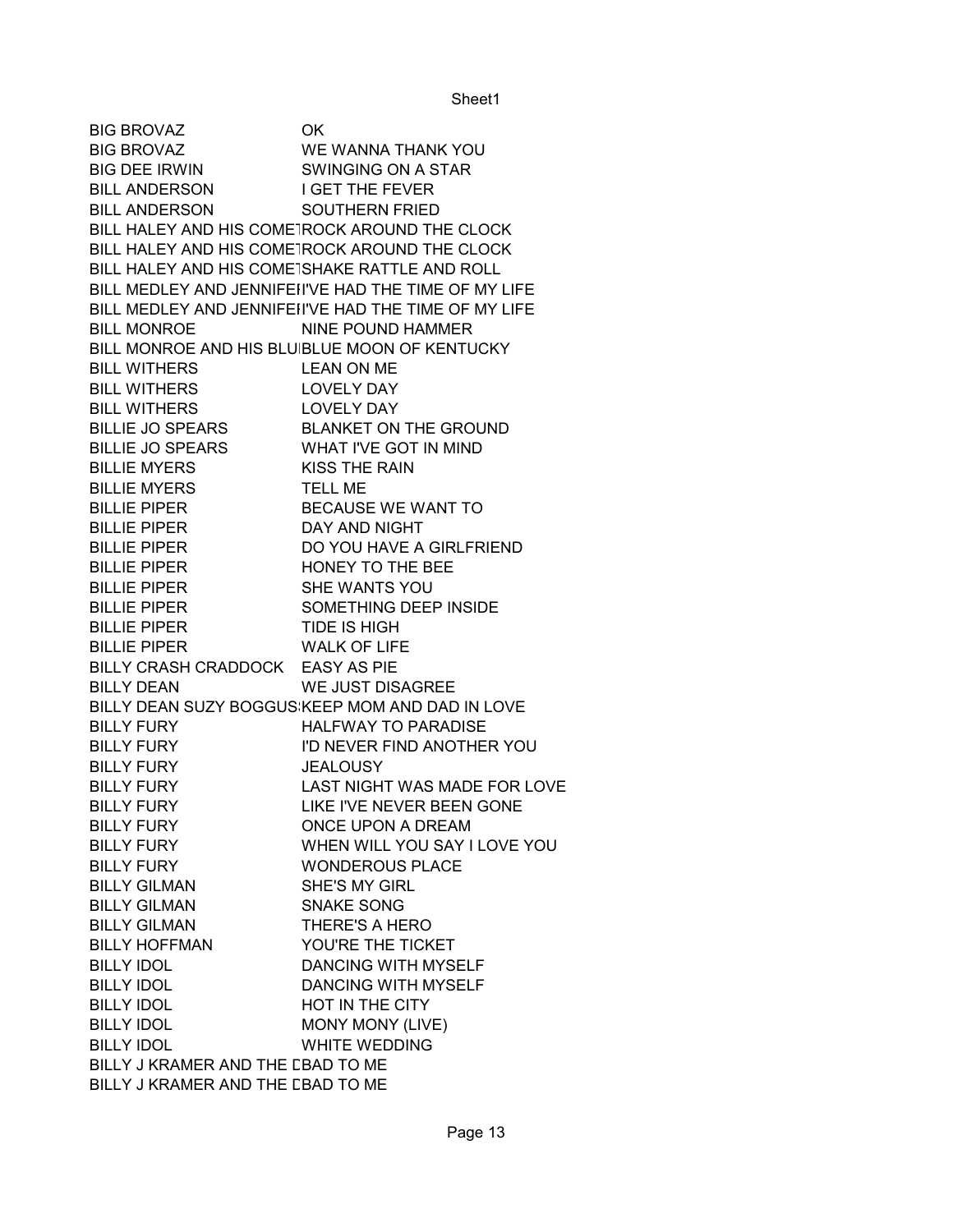BILLY J KRAMER AND THE CDO YOU WANT TO KNOW A SECRET BILLY J KRAMER AND THE CLITTLE CHILDREN BILLY J KRAMER AND THE LTRAINS AND BOATS AND PLANES BILLY JOE ROYAL DOWN IN THE BOONDOCKS BILLY JOEL ALEXA THE DOWNEASTER BILLY JOEL GOODNIGHT SAIGON BILLY JOEL HONESTY BILLY JOEL INNOCENT MAN BILLY JOEL IT'S STILL ROCK AND ROLL TO ME BILLY JOEL JUST THE WAY YOU ARE BILLY JOEL NEW YORK STATE OF MIND BILLY JOEL PIANO MAN BILLY JOEL SCENES FROM AN ITALIAN RESTAURANT BILLY JOEL SHE'S ALWAYS A WOMAN TO ME BILLY OCEAN CARIBBEAN QUEEN BILLY OCEAN GET OUTTA MY DREAMS GET INTO MY CAR BILLY OCEAN LOVE REALLY HURTS WITHOUT YOU BILLY OCEAN SUDDENLY BILLY OCEAN WHEN THE GOING GETS TOUGH BILLY PAUL ME AND MRS JONES BILLY PAUL ME AND MRS JONES BILLY PRESTON AND SYREEWITH YOU I'M BORN AGAIN BILLY RAY CYRUS ACHY BREAKY HEART BILLY RAY CYRUS ACHY BREAKY HEART BILLY RAY CYRUS BURN DOWN THE TRAILER PARK BILLY SQUIER IN THE DARK BILLY SQUIRE STROKE BILLY SWAN I CAN HELP BILLY YATES WHAT DO YOU WANT FROM ME NOW BING CROSBY SWINGING ON A STAR BING CROSBY WHITE CHRISTMAS BJORK IT'S OH SO QUIET BLACK WONDERFUL LIFE BLACK CROWES LICKIN' BLACK EYED PEAS DON'T LIE BLACK EYED PEAS DON'T PHUNK WITH MY HEART BLACK EYED PEAS HEY MAMA BLACK EYED PEAS PUMP IT BLACK EYED PEAS SHUT UP BLACK EYED PEAS WHERE IS THE LOVE BLACK EYED PEAS AND MA REQUEST LINE BLACK LACE AGADOO BLACK LACE DO THE CONGA BLACK LACE HOKEY COKEY BLACK LEGEND YOU SEE THE TROUBLE WITH ME BLACK SABBATH PARANOID BLACK SABBATH SWEET LEAF BLAKE SHELTON AUSTIN BLANCMANGE LIVING ON THE CEILING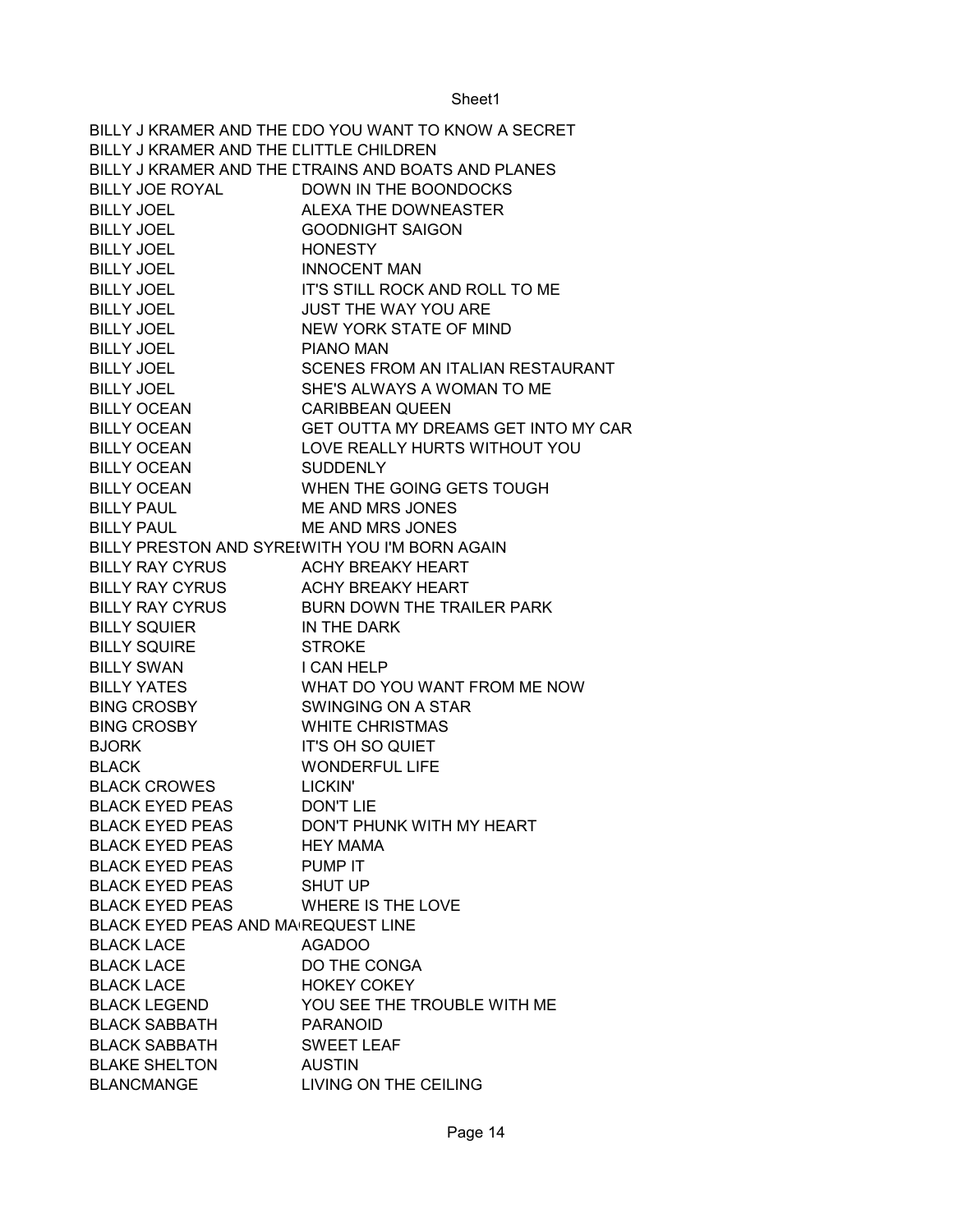| <b>BLAZIN SQUAD</b>                   | CHILDREN OF THE REVOLUTION                              |
|---------------------------------------|---------------------------------------------------------|
| <b>BLAZIN SQUAD</b>                   | <b>CROSSROADS</b>                                       |
| <b>BLAZIN SQUAD</b>                   | <b>FLIP REVERSE</b>                                     |
| BLAZIN SQUAD                          | HERE 4 ONE                                              |
| <b>BLAZIN SQUAD</b>                   | LOVE ON THE LINE                                        |
| <b>BLAZIN SQUAD</b>                   | <b>REMINISCE</b>                                        |
| <b>BLAZIN SQUAD</b>                   | WE JUST BE DREAMIN'                                     |
| <b>BLESS'D</b>                        | <b>BOO</b>                                              |
| <b>BLIND FAITH</b>                    | CAN'T FIND MY WAY HOME                                  |
| BLINK 182                             | <b>ADAM'S SONG</b>                                      |
| BLINK 182                             | ALL THE SMALL THINGS                                    |
| BLINK 182                             | <b>ALWAYS</b>                                           |
| BLINK 182                             | <b>ROCK SHOW</b>                                        |
| BLINK 182                             | <b>ROCK SHOW</b>                                        |
| BLINK 182                             | <b>WHAT'S MY AGE AGAIN</b>                              |
| <b>BLONDIE</b>                        | <b>ATOMIC</b>                                           |
| <b>BLONDIE</b>                        | <b>CALL ME</b>                                          |
| <b>BLONDIE</b>                        | <b>DENIS DENIS</b>                                      |
| <b>BLONDIE</b>                        | <b>HEART OF GLASS</b>                                   |
| <b>BLONDIE</b>                        | <b>HEART OF GLASS</b>                                   |
| <b>BLONDIE</b>                        | <b>MARIA</b>                                            |
| <b>BLONDIE</b>                        | NOTHING IS REAL BUT THE GIRL                            |
| <b>BLONDIE</b>                        | PICTURE THIS                                            |
| <b>BLONDIE</b>                        | <b>RAPTURE</b>                                          |
| <b>BLONDIE</b>                        | <b>SUNDAY GIRL</b>                                      |
| <b>BLONDIE</b>                        | <b>TIDE IS HIGH</b>                                     |
| BLOOD SWEAT AND TEARS AND WHEN I DIE  |                                                         |
|                                       | BLOOD SWEAT AND TEARS YOU'VE MADE ME SO VERY HAPPY      |
| <b>BLOODHOUND GANG</b>                | <b>BAD TOUCH</b>                                        |
| BLOODHOUND GANG BALLAD OF CHASEY LAIN |                                                         |
| <b>BLOODHOUND GANG</b>                | <b>FIRE WATER BURN</b>                                  |
| BLOODHOUND GANG MOPE                  |                                                         |
|                                       | BLOW MONKEYS IT DOESN'T HAVE TO BE THAT WAY             |
| BLU CANTRELL HIT 'EM UP STYLE         |                                                         |
| <b>BLU CANTRELL</b>                   | MAKE ME WANNA SCREAM                                    |
| BLU CANTRELL AND SEAN FBREATHE        |                                                         |
| <b>BLUE</b>                           | <b>ALL RISE</b>                                         |
|                                       | <b>BREATHE EASY</b>                                     |
| <b>BLUE</b>                           | <b>BUBBLIN'</b>                                         |
| <b>BLUE</b><br><b>BLUE</b>            | <b>CURTAIN FALLS</b>                                    |
|                                       |                                                         |
| <b>BLUE</b>                           | FLY BY                                                  |
| <b>BLUE</b>                           | <b>GUILTY</b>                                           |
| <b>BLUE</b>                           | IF YOU COME BACK                                        |
| <b>BLUE</b>                           | ONE LOVE                                                |
| <b>BLUE</b>                           | <b>TOO CLOSE</b>                                        |
| <b>BLUE</b>                           | U MAKE ME WANNA                                         |
|                                       | BLUE AND ELTON JOHN SORRY SEEMS TO BE THE HARDEST WORD  |
| BLUE AND LIL KIM                      | <b>GET DOWN ON IT</b>                                   |
|                                       | BLUE AND STEVIE WONDEFSIGNED SEALED DELIVERED I'M YOURS |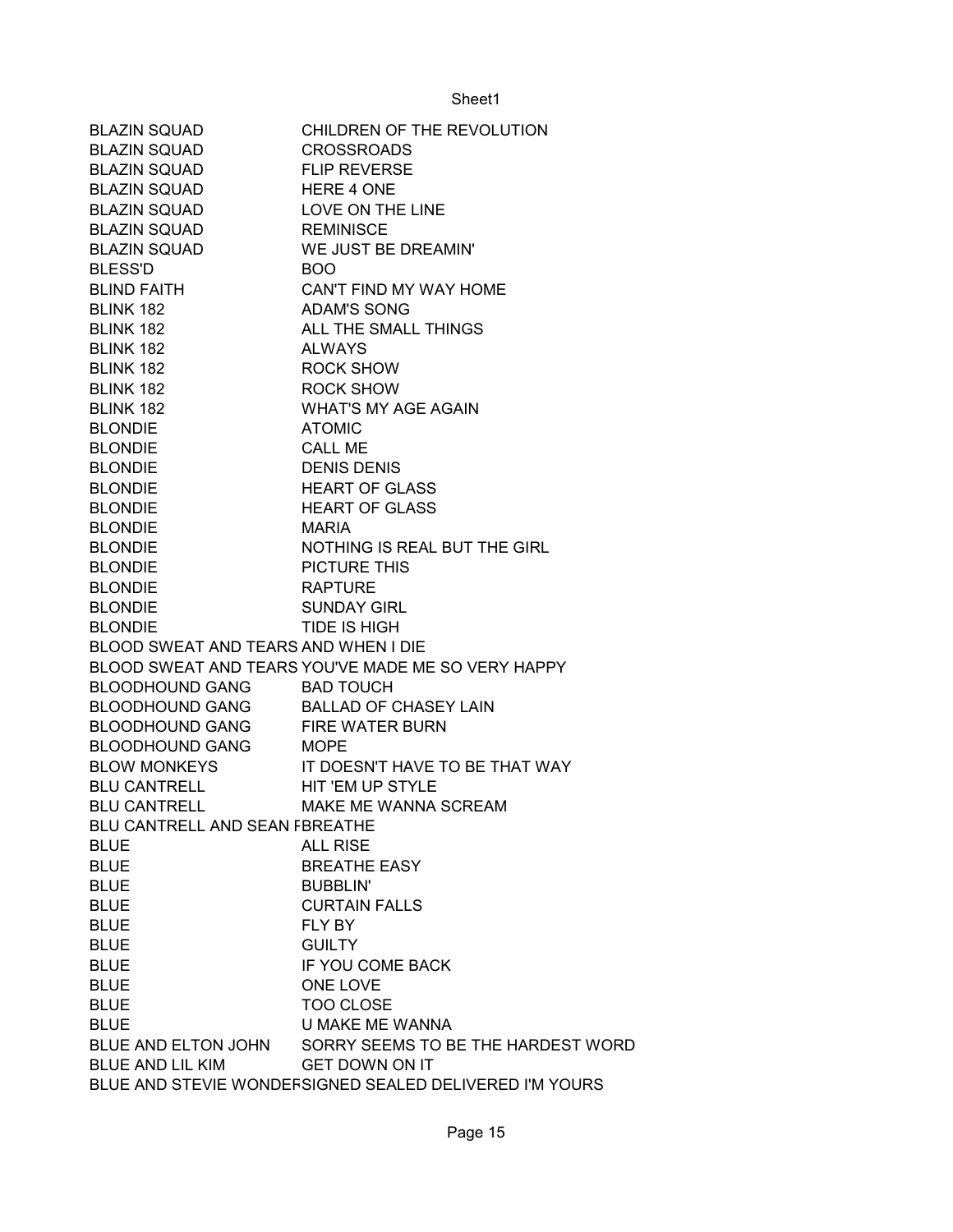| <b>BLUE MINK</b>                 | <b>BANNER MAN</b>                                                                                          |
|----------------------------------|------------------------------------------------------------------------------------------------------------|
| <b>BLUE MINK</b>                 | <b>MELTING POT</b>                                                                                         |
| BLUE OYSTER CULT BURNIN' FOR YOU |                                                                                                            |
| <b>BLUE PEARL</b>                | NAKED IN THE RAIN                                                                                          |
| <b>BLUEBELLS</b>                 | YOUNG AT HEART                                                                                             |
|                                  | BLUES BROTHERS EVERYBODY NEEDS SOMEBODY                                                                    |
| BLUES BROTHERS RAWHIDE           |                                                                                                            |
| <b>BLUES BROTHERS</b>            | SHAKE A TAIL FEATHER                                                                                       |
| <b>BLUETONES</b>                 | <b>AFTER HOURS</b>                                                                                         |
| <b>BLUR</b>                      | <b>BUG MAN</b>                                                                                             |
| <b>BLUR</b>                      | <b>CHARMLESS MAN</b>                                                                                       |
| <b>BLUR</b>                      | <b>COFFEE AND TV</b>                                                                                       |
| <b>BLUR</b>                      | <b>COUNTRY HOUSE</b>                                                                                       |
| <b>BLUR</b>                      | <b>GIRLS AND BOYS</b>                                                                                      |
| <b>BLUR</b>                      | NO DISTANCE LEFT TO RUN                                                                                    |
| <b>BLUR</b>                      | <b>OUT OF TIME</b>                                                                                         |
| <b>BLUR</b>                      | SONG <sub>2</sub>                                                                                          |
| <b>BLUR</b>                      | <b>TENDER</b>                                                                                              |
| BOB AND EARL                     | <b>HARLEM SHUFFLE</b>                                                                                      |
|                                  |                                                                                                            |
| <b>BOB DYLAN</b>                 | BOB AND TOM BAND BUZZ BUZZ (THE VIBRATOR SONG)<br>BOB DYLAN ULIST LIKE A WOMAN<br><b>JUST LIKE A WOMAN</b> |
| <b>BOB DYLAN</b>                 | RAINY DAY WOMEN                                                                                            |
| <b>BOB LUMAN</b>                 | LET'S THINK ABOUT LIVING                                                                                   |
| <b>BOB MARLEY</b>                | <b>IRON LION ZION</b>                                                                                      |
| <b>BOB MARLEY</b>                | <b>SUN IS SHINNING</b>                                                                                     |
| <b>BOB SEGER</b>                 | <b>AGAINST THE WIND</b>                                                                                    |
| <b>BOB SEGER</b>                 | <b>BEAUTIFUL LOSER</b>                                                                                     |
| <b>BOB SEGER</b>                 | <b>HER STRUT</b>                                                                                           |
| <b>BOB SEGER</b>                 | <b>HORIZONTAL BOP</b>                                                                                      |
| <b>BOB SEGER</b>                 | OLD TIME ROCK AND ROLL                                                                                     |
| <b>BOB SEGER</b>                 | OLD TIME ROCK AND ROLL                                                                                     |
| <b>BOB SEGER</b>                 | RAMBLIN' GAMBLIN' MAN                                                                                      |
| BOB THE BUILDER                  | CAN WE FIX IT                                                                                              |
| BOB THE BUILDER MAMBO NUMBER 5   |                                                                                                            |
| <b>BOBBIE GENTRY</b>             | I'LL NEVER FALL IN LOVE AGAIN                                                                              |
| <b>BOBBIE GENTRY</b>             | ODE TO BILLY JOE                                                                                           |
| <b>BOBBIE GENTRY</b>             | ODE TO BILLY JOE                                                                                           |
| <b>BOBBY BARE</b>                | <b>JOGGER</b>                                                                                              |
| <b>BOBBY BARE</b>                | <b>MARIE LAVEAU</b>                                                                                        |
| <b>BOBBY BLOOM</b>               | <b>MONTEGO BAY</b>                                                                                         |
| <b>BOBBY BORIS PICKETT</b>       | <b>MONSTER MASH</b>                                                                                        |
| <b>BOBBY BORIS PICKETT</b>       | <b>MONSTER MASH</b>                                                                                        |
| <b>BOBBY BORIS PICKETT</b>       | <b>MONSTER MASH</b>                                                                                        |
| <b>BOBBY BROWN</b>               | <b>HANGIN' AROUND</b>                                                                                      |
| <b>BOBBY BROWN</b>               | <b>MY PREROGATIVE</b>                                                                                      |
| <b>BOBBY BROWN</b>               | <b>RONI</b>                                                                                                |
| <b>BOBBY BROWN</b>               | TWO CAN PLAY THAT GAME                                                                                     |
| <b>BOBBY DARIN</b>               | DREAM LOVER                                                                                                |
| <b>BOBBY DARIN</b>               | DREAM LOVER                                                                                                |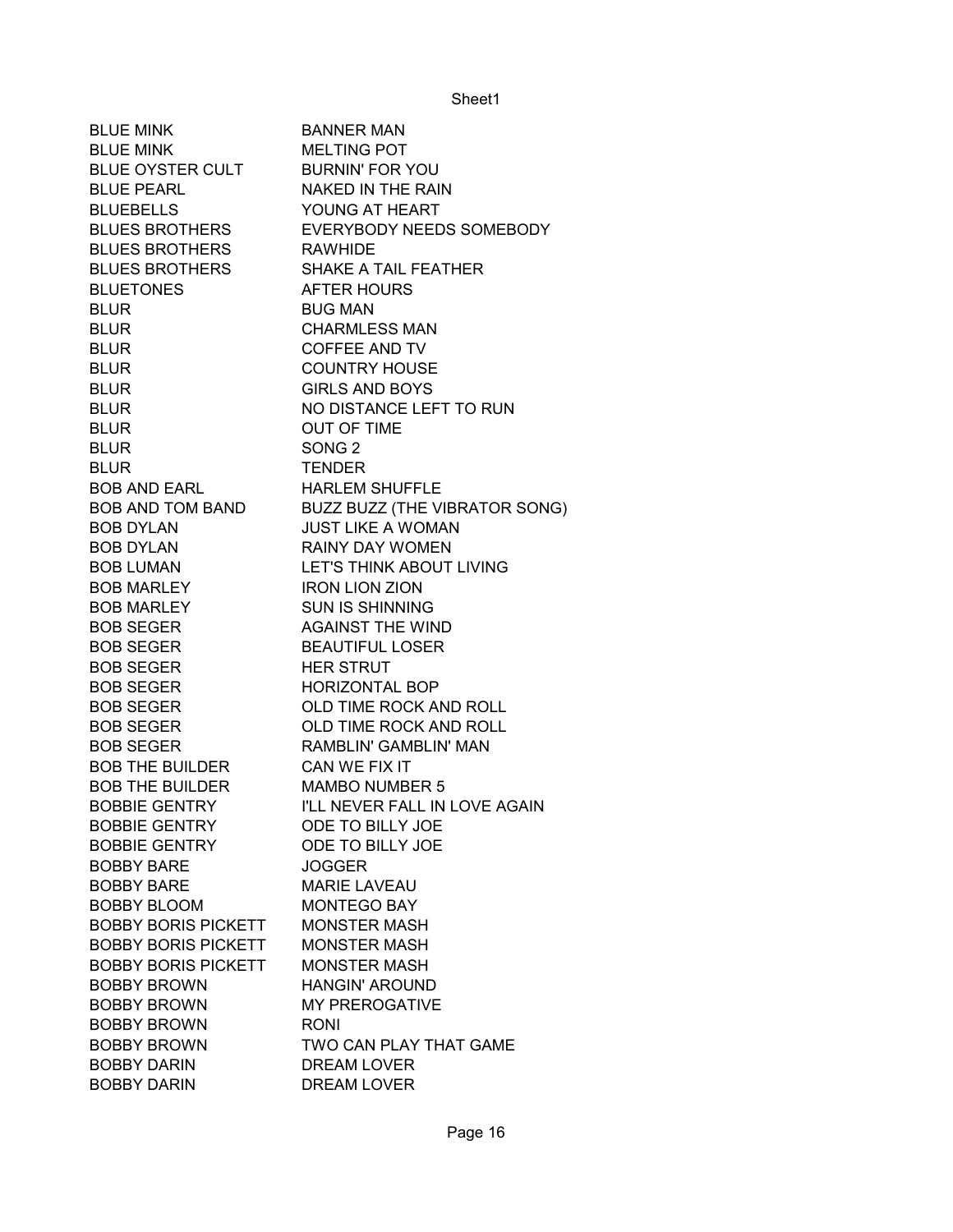| <b>BOBBY DARIN</b>                                  | IF I WERE A CARPENTER                           |
|-----------------------------------------------------|-------------------------------------------------|
| BOBBY DARIN                                         | <b>LAZY RIVER</b>                               |
| BOBBY DARIN                                         | <b>MACK THE KNIFE</b>                           |
| <b>BOBBY DARIN</b>                                  | <b>MULTIPLICATION</b>                           |
| <b>BOBBY DAY</b>                                    | <b>ROCKIN' ROBIN</b>                            |
| BOBBY FULLER FOUR I FOUGHT THE LAW                  |                                                 |
| BOBBY GOLDSBORO HONEY                               |                                                 |
| BOBBY GOLDSBORO                                     | SUMMER(THE FIRST TIME)                          |
| <b>BOBBY MCFERRIN</b>                               | DON'T WORRY BE HAPPY                            |
| <b>BOBBY RYDEL</b>                                  | <b>WILD ONE</b>                                 |
| <b>BOBBY RYDELL</b>                                 | <b>SWAY</b>                                     |
|                                                     | MORE THAN I CAN SAY                             |
| BOBBY VEE<br>BOBBY VEE                              | NIGHT HAS A THOUSAND EYES                       |
| BOBBY VEL<br>BOBBY VEE<br>BOBBY VEE<br>BOBBY VINTON | <b>RUBBER BALL</b>                              |
|                                                     | TAKE GOOD CARE OF MY BABY                       |
|                                                     | <b>BLUE VELVET</b>                              |
| BOBBY VINTON ROSES ARE RED                          |                                                 |
| BOINGO OINGO WEIRD SCIENCE                          |                                                 |
|                                                     | BOMBALURINA SEVEN LITTLE GIRLS SITTING IN THE B |
| <b>BON JOVI</b>                                     | <b>ALWAYS</b>                                   |
| <b>BON JOVI</b>                                     | <b>BAD MEDICINE</b>                             |
| <b>BON JOVI</b>                                     | <b>BED OF ROSES</b>                             |
| <b>BON JOVI</b>                                     | <b>BLAZE OF GLORY</b>                           |
| <b>BON JOVI</b>                                     | <b>EVERYDAY</b>                                 |
| <b>BON JOVI</b>                                     | <b>HAVE A NICE DAY</b>                          |
| <b>BON JOVI</b>                                     | IN THESE ARMS                                   |
| <b>BON JOVI</b>                                     | <b>IT'S MY LIFE</b>                             |
| <b>BON JOVI</b>                                     | <b>KEEP THE FAITH</b>                           |
| <b>BON JOVI</b>                                     | LIE TO ME                                       |
| <b>BON JOVI</b>                                     | <b>MISUNDERSTOOD</b>                            |
| <b>BON JOVI</b>                                     | ONE WILD NIGHT (2001 VERSION)                   |
| <b>BON JOVI</b>                                     | PLEASE COME HOME FOR CHRISTMAS                  |
| <b>BON JOVI</b>                                     | <b>QUEEN OF NEW ORLEANS</b>                     |
| <b>BON JOVI</b>                                     | SAY IT ISN'T SO                                 |
| <b>BON JOVI</b>                                     | SOMEDAY I'LL BE SATURDAY NIGHT                  |
| <b>BON JOVI</b>                                     | SOMETHING FOR THE PAIN                          |
| <b>BON JOVI</b>                                     | THANK YOU FOR LOVING ME                         |
| <b>BON JOVI</b>                                     | THANK YOU FOR LOVING ME                         |
| <b>BON JOVI</b>                                     | THIS AIN'T A LOVE SONG                          |
| <b>BON JOVI</b>                                     | WELCOME TO WHEREVER YOU ARE                     |
| <b>BON JOVI</b>                                     | YOU GIVE LOVE A BAD NAME                        |
| <b>BONEY M</b>                                      | MARY'S BOY CHILD OH MY LORD                     |
| <b>BONEY M</b>                                      | <b>RIVERS OF BABYLON</b>                        |
| <b>BONNIE RAITT</b>                                 | I CAN'T MAKE YOU LOVE ME                        |
| <b>BONNIE RAITT</b>                                 | LOVE ME LIKE A MAN                              |
| <b>BONNIE TYLER</b>                                 | <b>HOLDING OUT FOR A HERO</b>                   |
| <b>BONNIE TYLER</b>                                 | <b>LOST IN FRANCE</b>                           |
| <b>BONNIE TYLER</b>                                 | TOTAL ECLIPSE OF THE HEART                      |
|                                                     | BONZO DOG DOO DAH BANII'M THE URBAN SPACEMAN    |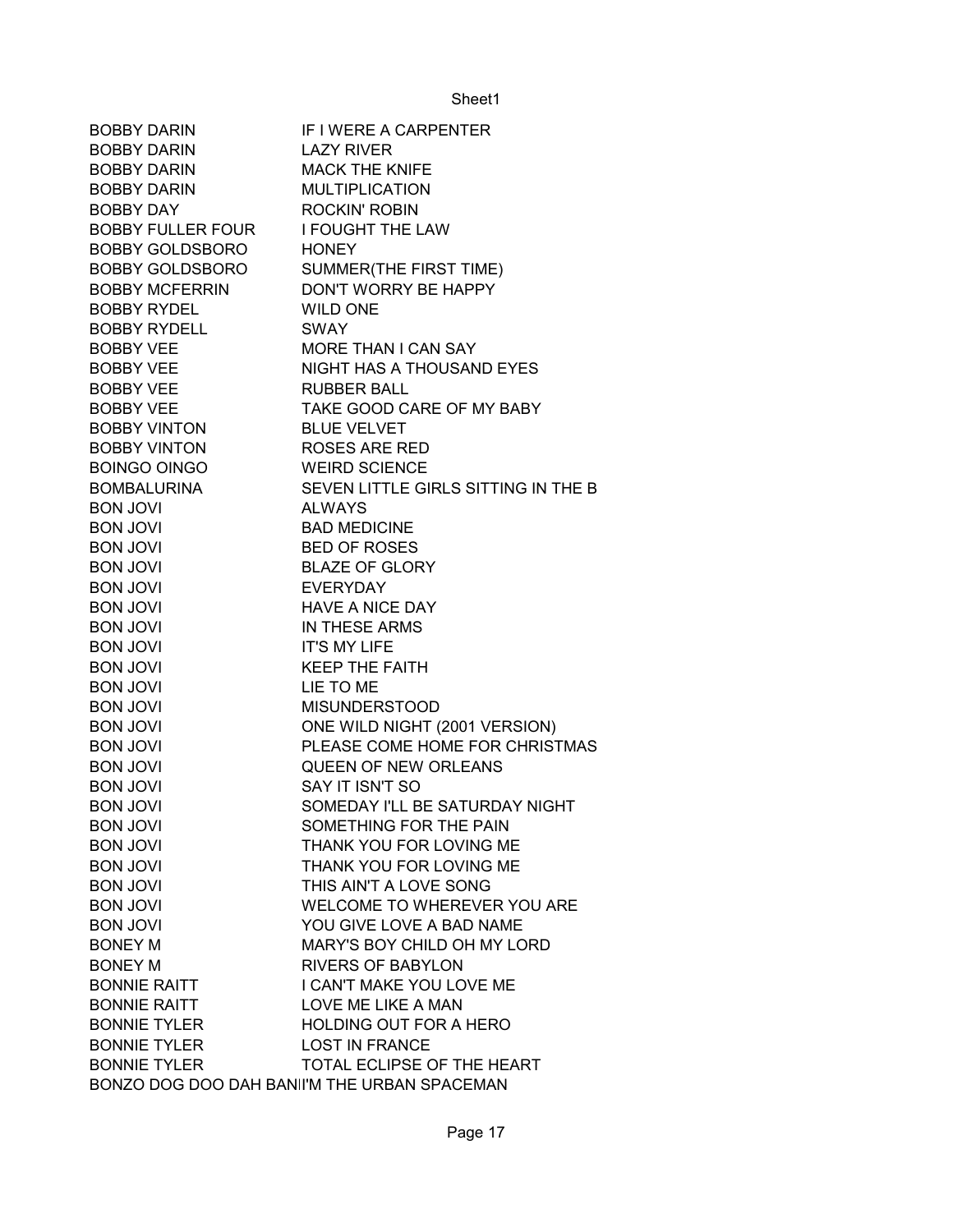| <b>BOOMTOWN RATS</b>     | <b>I DON'T LIKE MONDAYS</b>       |
|--------------------------|-----------------------------------|
| BORIS GARDINER           | I WANNA WAKE UP WITH YOU          |
| <b>BOSTON</b>            | <b>AMANDA</b>                     |
| <b>BOSTON</b>            | <b>DON'T LOOK BACK</b>            |
| <b>BOSTON</b>            | MAN I'LL NEVER BE                 |
| <b>BOSTON</b>            | MORE THAN A FEELING               |
| <b>BOSTON</b>            | WE'RE READY                       |
| BOW WOW WOW              | <b>GO WILD IN THE COUNTRY</b>     |
| BOW WOW WOW              | I WANT CANDY                      |
| <b>BOWLING FOR SOUP</b>  | 1985                              |
| BOWLING FOR SOUP         | GIRL ALL THE BAD GUYS WANT        |
| <b>BOX TOPS</b>          | <b>CRY LIKE A BABY</b>            |
| <b>BOX TOPS</b>          | <b>LETTER</b>                     |
| <b>BOX TOPS</b>          | <b>LETTER</b>                     |
| <b>BOX TOPS</b>          | <b>SWEET CREAM LADIES</b>         |
| BOY HOWDY                | <b>SHE'D GIVE ANYTHING</b>        |
| <b>BOY MEETS GIRL</b>    | <b>WAITING FOR A STAR TO FALL</b> |
| <b>BOYZONE</b>           | ALL THAT I NEED                   |
| <b>BOYZONE</b>           | BABY CAN I HOLD YOU               |
| <b>BOYZONE</b>           | <b>COMING HOME NOW</b>            |
| <b>BOYZONE</b>           | <b>DIFFERENT BEAT</b>             |
| <b>BOYZONE</b>           | EVERYDAY I LOVE YOU               |
| <b>BOYZONE</b>           | <b>I LOVE THE WAY YOU LOVE ME</b> |
| <b>BOYZONE</b>           | NO MATTER WHAT                    |
| <b>BOYZONE</b>           | WHEN THE GOING GET'S TOUGH        |
| <b>BOYZONE</b>           | <b>WORDS</b>                      |
| <b>BOYZONE</b>           | YOU NEEDED ME                     |
| <b>BRAD PAISLEY</b>      | TWO PEOPLE FELL IN LOVE           |
| BRAN VAN 3000            | <b>DRINKING IN LA</b>             |
| <b>BRAND NEW HEAVIES</b> | MIDNIGHT AT THE OASIS             |
| <b>BRAND NEW HEAVIES</b> | YOU GOT A FRIEND                  |
| <b>BRANDY</b>            | <b>AFRODISIAC</b>                 |
| <b>BRANDY</b>            | ANOTHER DAY IN PARADISE           |
| <b>BRANDY</b>            | SITTIN' UP IN MY ROOM             |
| <b>BRANDY</b>            | TALK ABOUT OUR LOVE               |
| <b>BRANDY</b>            | <b>WHAT ABOUT US</b>              |
| <b>BRANDY AND MASE</b>   | TOP OF THE WORLD                  |
| BRANDY AND MONICA        | <b>BOY IS MINE</b>                |
| <b>BRANDY AND MONICA</b> | <b>BOY IS MINE</b>                |
| <b>BREAD</b>             | <b>GUITAR MAN</b>                 |
| <b>BREAD</b>             | IF.                               |
| <b>BREAD</b>             | IT DON'T MATTER TO ME             |
| <b>BRENDA LEE</b>        | <b>AS USUAL</b>                   |
| <b>BRENDA LEE</b>        | I'M SORRY                         |
| <b>BRENDA LEE</b>        | I'M SORRY                         |
| <b>BRENDA LEE</b>        | LET'S JUMP THE BROOMSTICK         |
| <b>BRENDA LEE</b>        | SPEAK TO ME PRETTY                |
| <b>BRENDA LEE</b>        | <b>SWEET NOTHIN'S</b>             |
| <b>BRENTON WOOD</b>      | <b>GIMME LITTLE SIGN</b>          |
|                          |                                   |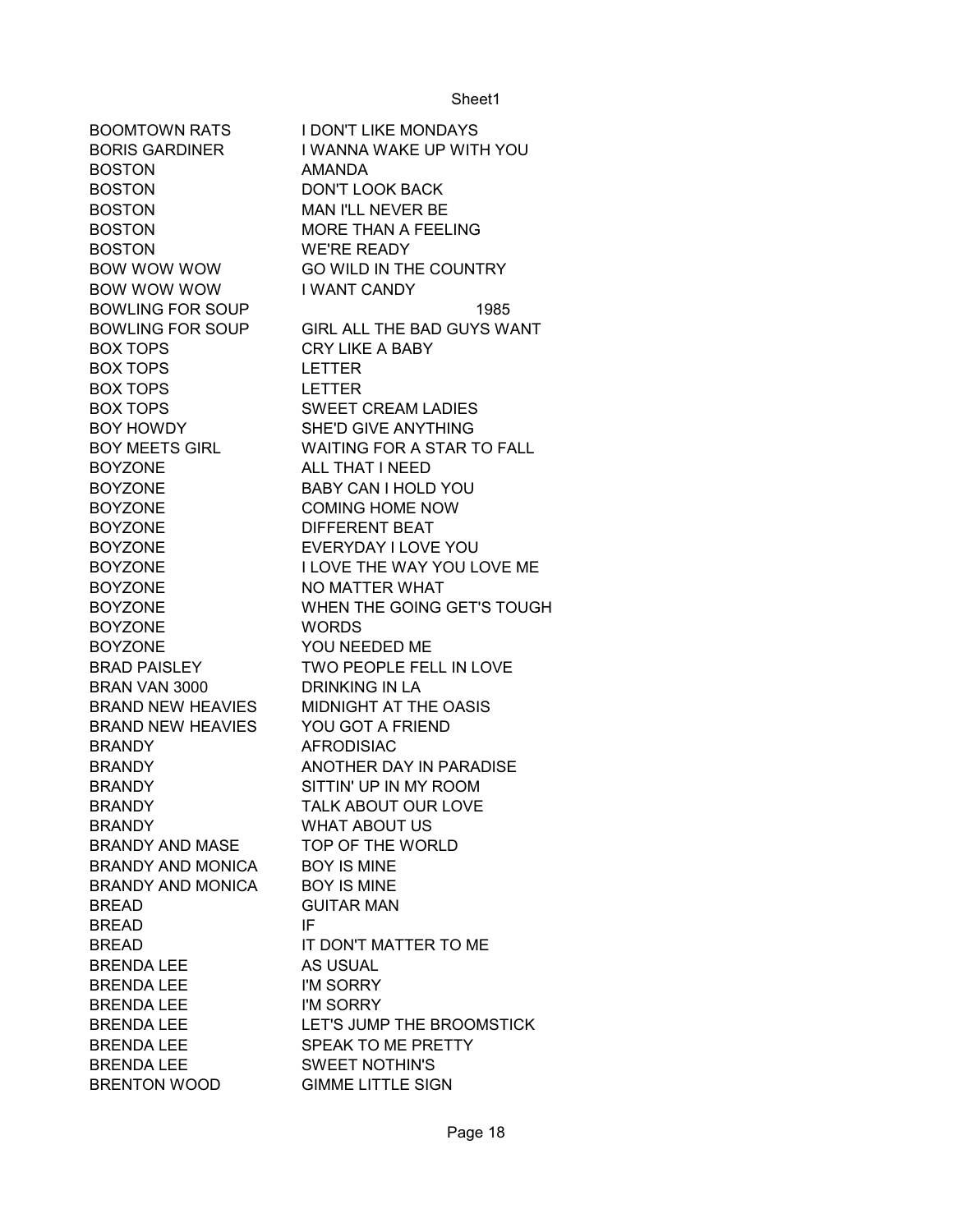BREWER AND SHIPLEY ONE TOKE OVER THE LINE BRIAN AND MICHAEL MATCHSTICK MEN AND MATCHSTICK CATS BRIAN HYLAND GINNY COME LATELY BRIAN HYLAND SEALED WITH A KISS BRIAN HYLAND SEALED WITH A KISS BRIAN MCFADDEN DEMONS BRIAN MCFADDEN IRISH SON BRIAN MCFADDEN REAL TO ME BRIAN POOLE AND THE TRECANDY MAN BRIAN POOLE AND THE TREDO YOU LOVE ME BRIAN POOLE AND THE TRESOMEONE SOMEONE BRITISH WHALE THIS TOWN AIN'T BIG ENOUGH FOR THE BRITNEY SPEARS BABY ONE MORE TIME BRITNEY SPEARS BORN TO MAKE YOU HAPPY BRITNEY SPEARS BOYS BRITNEY SPEARS DO SOMETHIN' BRITNEY SPEARS EVERYTIME BRITNEY SPEARS FROM THE BOTTOM OF MY BROKEN HEART BRITNEY SPEARS I LOVE ROCK AND ROLL BRITNEY SPEARS I'M A SLAVE 4 U BRITNEY SPEARS I'M NOT A GIRL NOT YET A WOMAN BRITNEY SPEARS LUCKY BRITNEY SPEARS MY PREROGATIVE BRITNEY SPEARS OOPS I DID IT AGAIN BRITNEY SPEARS OVERPROTECTED BRITNEY SPEARS SOMEDAY (I WILL UNDERSTAND) BRITNEY SPEARS SOMETIMES BRITNEY SPEARS STRONGER BRITNEY SPEARS TOXIC BRITNEY SPEARS YOU DRIVE ME CRAZY BRITNEY SPEARS AND MADME AGAINST THE MUSIC BRONSKI BEAT SMALLTOWN BOY BROOKLYN BRIDGE WORST THAT COULD HAPPEN BROOKS AND DUNN AIN'T NOTHING 'BOUT YOU BROOKS AND DUNN BOOT SCOOTIN' BOOGIE BROOKS AND DUNN NEON MOON BROOKS AND DUNN ONLY IN AMERICA BROOKS AND DUNN WE'LL BURN THAT BRIDGE BROS DROP THE BOY BROTHERHOOD OF MAN FIGARI BROTHERHOOD OF MAN SAVE ALL YOUR KISSES FOR ME BROTHER'S JOHNSON STOMP BRUCE CHANEL KEEP ON BRUCE CHANNEL HEY BABY BRUCE SPRINGSTEEN BOBBY JEAN BRUCE SPRINGSTEEN GLORY DAYS BRUCE SPRINGSTEEN MY HOMETOWN BRUCE SPRINGSTEEN TENTH AVENUE FREEZEOUT BRYAN ADAMS BACK TO YOU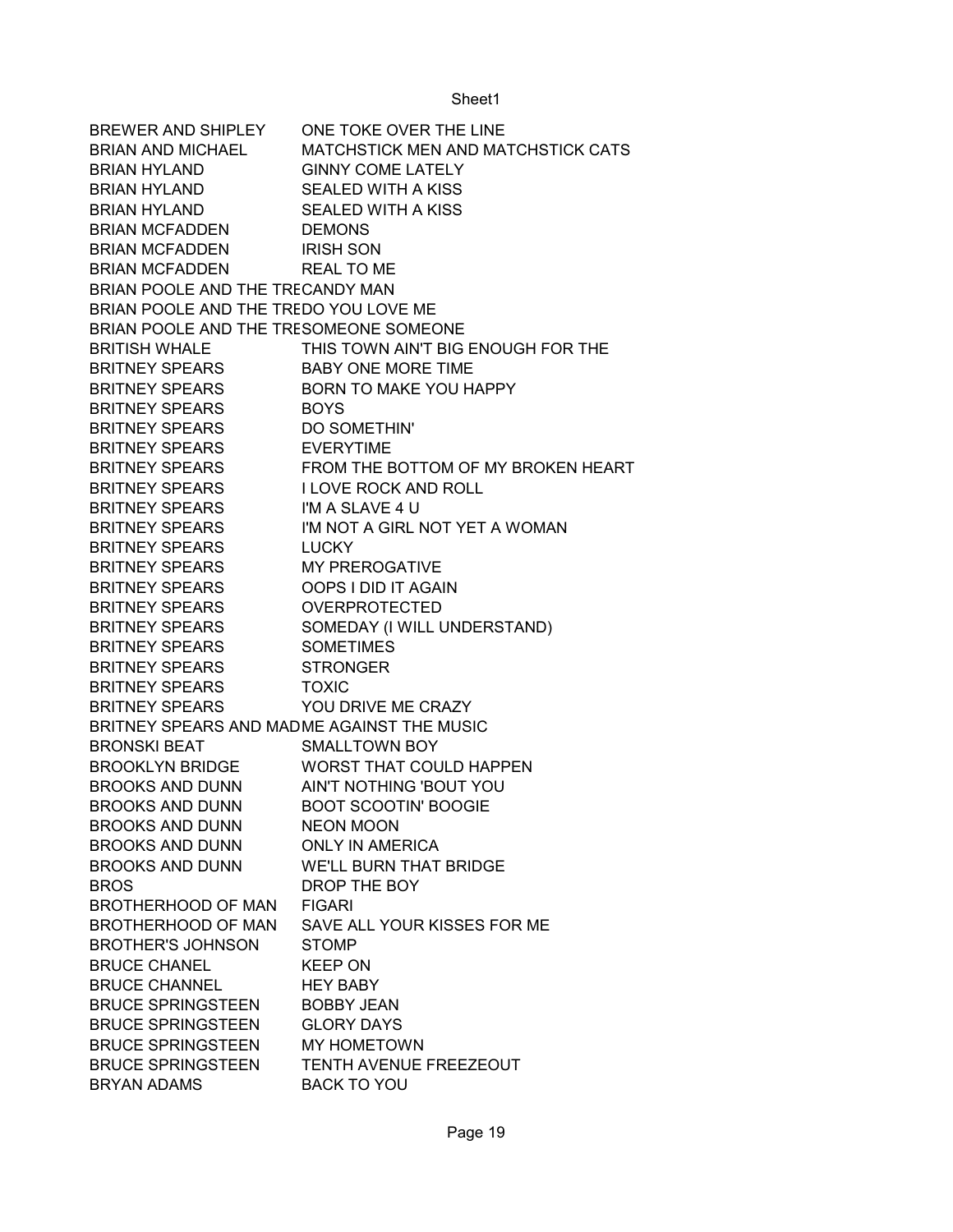| <b>BRYAN ADAMS</b>                        | <b>BEST OF ME</b>                   |
|-------------------------------------------|-------------------------------------|
| <b>BRYAN ADAMS</b>                        | CAN'T STOP THIS THING WE'VE STARTED |
| BRYAN ADAMS                               | <b>CLOUD NUMBER 9</b>               |
| BRYAN ADAMS                               | EVERYTHING I DO I DO IT FOR YOU     |
| BRYAN ADAMS                               | <b>INSIDE OUT</b>                   |
| <b>BRYAN ADAMS</b>                        | ON A DAY LIKE TODAY                 |
| <b>BRYAN ADAMS</b>                        | PLEASE FORGIVE ME                   |
| <b>BRYAN ADAMS</b>                        | RUN TO YOU                          |
| <b>BRYAN ADAMS</b>                        | SUMMER OF '69                       |
| <b>BRYAN ADAMS</b>                        | SUMMER OF '69                       |
| <b>BRYAN ADAMS</b>                        | THAT'S THE WAY I LIKE IT            |
| BRYAN ADAMS AND MEL C WHEN YOU'RE GONE    |                                     |
| <b>BRYAN FERRY</b>                        | <b>AVALON</b>                       |
| <b>BUCK OWENS</b>                         | <b>ACT NATURALLY</b>                |
| <b>BUCK OWENS</b>                         | EXCUSE ME (I THINK I'VE GOT A HEART |
| <b>BUCK OWENS</b>                         | MY HEART SKIPS A BEAT               |
| <b>BUCKINGHAMS</b>                        | HEY BABY (THEY'RE PLAYING OUR SONG) |
| <b>BUCKS FIZZ</b>                         | <b>MAKING YOUR MIND UP</b>          |
| <b>BUDDY HOLLY</b>                        | BROWN EYED HANDSOME MAN             |
| <b>BUDDY HOLLY</b>                        | HEARTBEAT                           |
| <b>BUDDY HOLLY</b>                        | IT DOESN'T MATTER ANYMORE           |
| <b>BUDDY HOLLY</b>                        | IT DOESN'T MATTER ANYMORE           |
| <b>BUDDY HOLLY</b>                        | OH BOY                              |
| <b>BUDDY HOLLY</b>                        | PEGGY SUE                           |
| <b>BUDDY HOLLY</b>                        | THAT'LL BE THE DAY                  |
| BUFFALO SPRINGFIELD FOR WHAT IT'S WORTH   |                                     |
| <b>BUSTED</b>                             | <b>AIR HOSTESS</b>                  |
| <b>BUSTED</b>                             | <b>CRASHED THE WEDDING</b>          |
| <b>BUSTED</b>                             | SHE WANTS TO BE ME                  |
| <b>BUSTED</b>                             | SLEEPING WITH THE LIGHT ON          |
| <b>BUSTED</b>                             | THAT'S WHAT I GO TO SCHOOL FOR      |
| <b>BUSTED</b>                             | THUNDERBIRDS ARE GO                 |
| <b>BUSTED</b>                             | <b>WHO'S DAVID</b>                  |
| <b>BUSTED</b>                             | <b>YEAR 3000</b>                    |
| <b>BUSTED</b>                             | YOU SAID NO                         |
| <b>BUSTER POINDEXTER</b>                  | <b>HOT HOT HOT</b>                  |
| BUSTER RHYMES AND MARI KNOW WHAT YOU WANT |                                     |
| <b>BUZZCOCKS</b>                          | <b>EVER FALLEN IN LOVE</b>          |
| <b>BYRDS</b>                              | <b>EIGHT MILES HIGH</b>             |
| <b>BYRDS</b>                              | <b>EIGHT MILES HIGH</b>             |
| <b>BYRDS</b>                              | <b>MR TAMBOURINE MAN</b>            |
| <b>BYRDS</b>                              | <b>MR TAMBOURINE MAN</b>            |
| <b>BYRDS</b>                              | SO YOU WANT TO BE A ROCK 'N' ROLL S |
| <b>BYRDS</b>                              | <b>TURN TURN TURN</b>               |
| C AND C MUSIC FACTORY                     | <b>GONNA MAKE YOU SWEAT</b>         |
| COC                                       | <b>CONGRATULATIONS SONG</b>         |
| <b>C W MCCALL</b>                         | <b>WOLF CREEK PASS</b>              |
| <b>CALLING</b>                            | <b>ADRIENNE</b>                     |
| <b>CALLING</b>                            | COULD IT BE ANY HARDER              |
|                                           |                                     |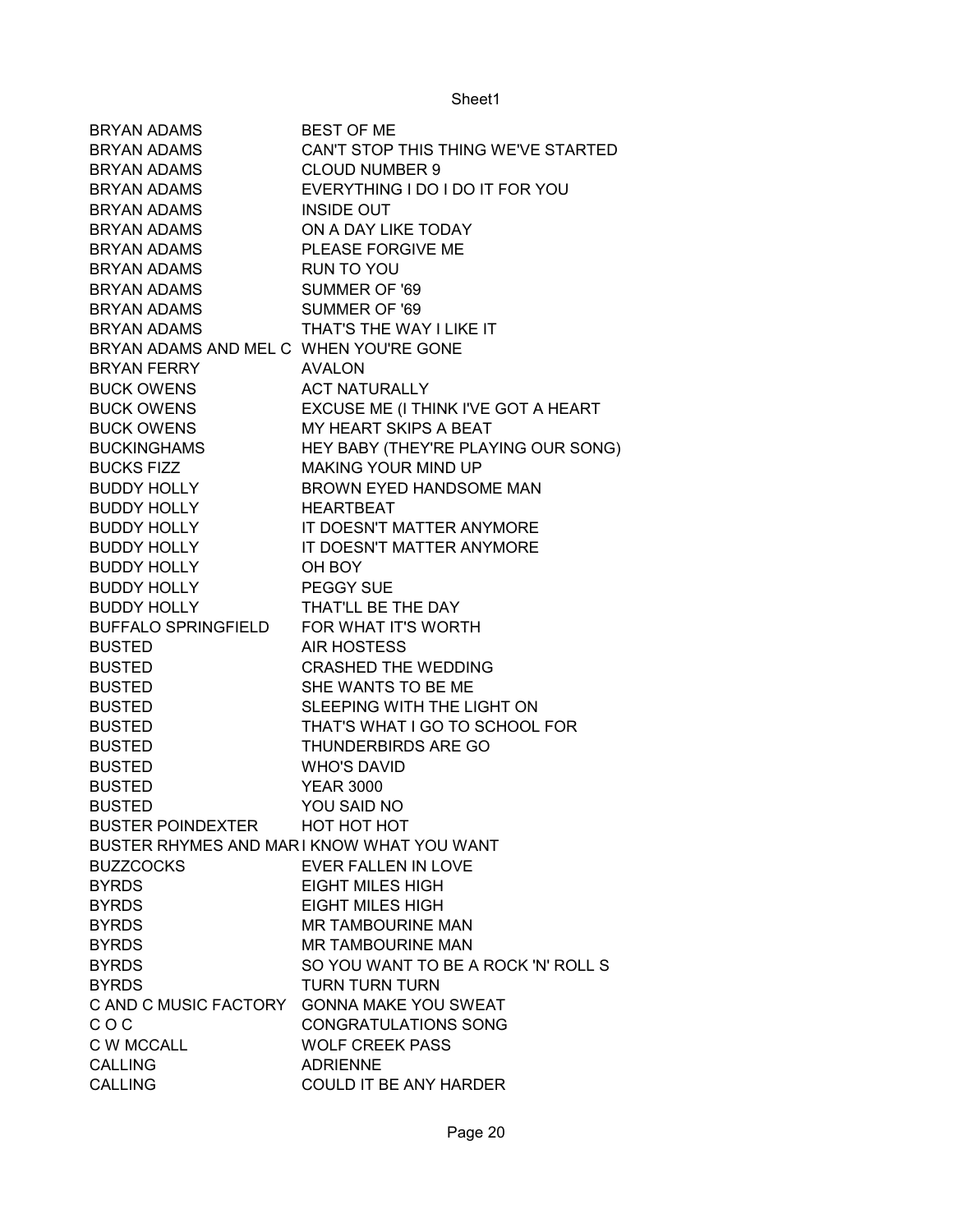| <b>CALLING</b>                   | <b>OUR LIVES</b>                                |
|----------------------------------|-------------------------------------------------|
| <b>CALLING</b>                   | THESE ARE THE DAYS                              |
| <b>CALLING</b>                   | WHEREVER YOU WILL GO                            |
| <b>CAMEO</b>                     | <b>SHE'S STRANGE</b>                            |
| <b>CAMEO</b>                     | <b>WORD UP</b>                                  |
|                                  | CAMPER VAN BEETHOVEN TAKE THE SKINHEADS BOWLING |
| <b>CANDI STATON</b>              | NIGHTS ON BROADWAY                              |
| <b>CANDI STATON</b>              | YOUNG HEARTS RUN FREE                           |
| <b>CANDICE</b>                   | <b>HELLO</b>                                    |
| <b>CANNED HEAT</b>               | <b>LET'S WORK TOGETHER</b>                      |
| <b>CANNED HEAT</b>               | ON THE ROAD AGAIN                               |
| <b>CANNED HEAT</b>               | ON THE ROAD AGAIN                               |
| <b>CAPELLA</b>                   | U GOT TO LET THE MUSIC                          |
| <b>CAPITOLS</b>                  | <b>COOL JERK</b>                                |
| <b>CAPRICE</b>                   | OH YEAH                                         |
|                                  | CAPTAIN AND TENNILLE LOVE WILL KEEP US TOGETHER |
|                                  | CAPTAIN AND TENNILLE LOVE WILL KEEP US TOGETHER |
| <b>CARAVELLES</b>                | YOU DON'T HAVE TO BE A BABY TO CRY              |
| <b>CARDIGANS</b>                 | <b>ERASE REWIND</b>                             |
| <b>CARL DOUGLAS</b>              | <b>KUNG FU FIGHTING</b>                         |
| <b>CARL PERKINS</b>              | <b>DIXIE FRIED</b>                              |
| <b>CARL SMITH</b>                | <b>LOOSE TALK</b>                               |
| <b>CARL SMITH</b>                | YOU ARE THE ONE                                 |
| <b>CARLA THOMAS</b>              | <b>GEE WHIZ</b>                                 |
| <b>CARLY SIMON</b>               | YOU BELONG TO ME                                |
| <b>CARLY SIMON</b>               | YOU'RE SO VAIN                                  |
| <b>CAROLE KING</b>               | <b>IT'S TOO LATE</b>                            |
| CAROLYN DAWN JOHNSON COMPLICATED |                                                 |
| <b>CAROUSEL</b>                  | IF I LOVED YOU                                  |
| <b>CAROUSEL</b>                  | YOU'LL NEVER WALK ALONE                         |
| <b>CARPENTERS</b>                | <b>CALLING OCCUPANTS</b>                        |
| <b>CARPENTERS</b>                | <b>CLOSE TO YOU</b>                             |
| <b>CARPENTERS</b>                | <b>CLOSE TO YOU</b>                             |
| CARPENTERS                       | IT'S GOING TO TAKE SOME TIME                    |
| <b>CARPENTERS</b>                | <b>RAINY DAYS AND MONDAYS</b>                   |
| <b>CARPENTERS</b>                | TOP OF THE WORLD                                |
| <b>CARPENTERS</b>                | WE'VE ONLY JUST BEGUN                           |
| <b>CARPENTERS</b>                | YESTERDAY ONCE MORE                             |
| <b>CARS</b>                      | <b>DRIVE</b>                                    |
| <b>CARS</b>                      | MY BEST FRIENDS GIRL                            |
| <b>CARS</b>                      | TONIGHT SHE COMES                               |
| <b>CARS</b>                      | YOU MIGHT THINK                                 |
| <b>CARTOONS</b>                  | DOO DAH                                         |
| <b>CARTOONS</b>                  | <b>WITCH DOCTOR</b>                             |
| <b>CASCADES</b>                  | RHYTHM OF THE RAIN                              |
| <b>CASE</b>                      | <b>MISSING YOU</b>                              |
| <b>CASINOS</b>                   | THEN YOU CAN TELL ME GOODBYE                    |
| <b>CASSANDRA</b>                 | <b>TOUCH ME</b>                                 |
| <b>CASTAWAYS</b>                 | <b>LIAR LIAR</b>                                |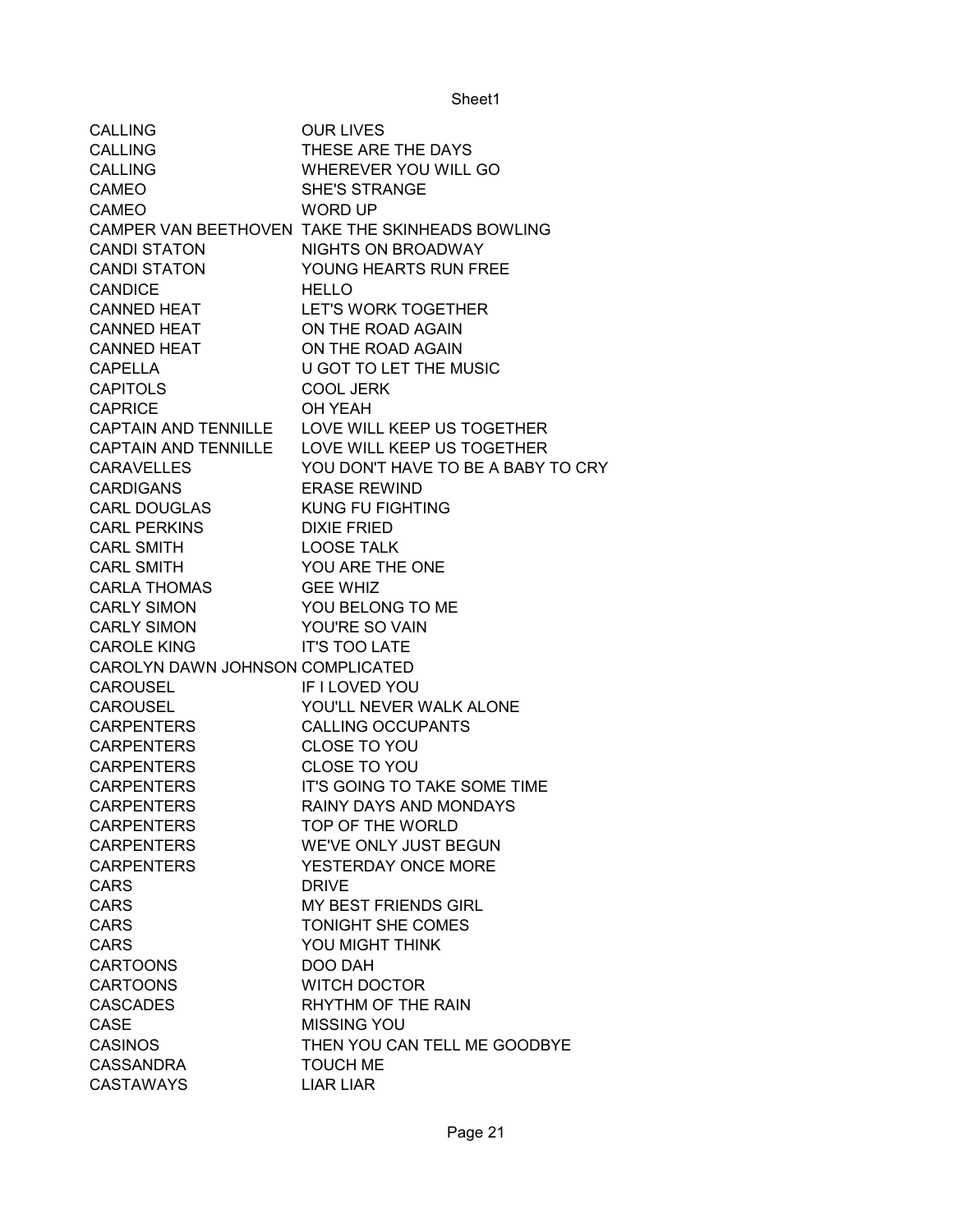| <b>CASUALS</b>                              | <b>JESAMINE</b>                                       |
|---------------------------------------------|-------------------------------------------------------|
| <b>CAT STEVENS</b>                          | <b>MORNING HAS BROKEN</b>                             |
| CAT STEVENS                                 | PEACE TRAIN                                           |
| <b>CATATONIA</b>                            | DEAD FROM THE WAIST DOWN                              |
| CATATONIA                                   | <b>KARAOKE QUEEN</b>                                  |
| <b>CATATONIA</b>                            | <b>LONDINIUM</b>                                      |
| <b>CATATONIA</b>                            | MULDER AND SCULLY                                     |
| <b>CATATONIA</b>                            | ROAD RAGE                                             |
| <b>CATATONIA</b>                            | <b>STONE BY STONE</b>                                 |
| <b>CATATONIA</b>                            | <b>STRANGE GLUE</b>                                   |
| <b>CATHY DENNIS</b>                         | TOUCH ME ALL NIGHT LONG                               |
| <b>CAVIAR</b>                               | <b>TANGERINE SPEEDO</b>                               |
| <b>CC PENISTON</b>                          | <b>FINALLY</b>                                        |
| <b>CELINE DION</b>                          | BECAUSE YOU LOVED ME                                  |
| <b>CELINE DION</b>                          | <b>FALLING INTO YOU</b>                               |
| <b>CELINE DION</b>                          | FIRST TIME EVER I SAW YOUR FACE                       |
| <b>CELINE DION</b>                          | IF WALLS COULD TALK                                   |
| <b>CELINE DION</b>                          | I'M ALIVE                                             |
| <b>CELINE DION</b>                          | <b>IMMORTALITY</b>                                    |
| <b>CELINE DION</b>                          | IT'S ALL COMING BACK TO ME NOW                        |
| <b>CELINE DION</b>                          | MY HEART WILL GO ON                                   |
| <b>CELINE DION</b>                          | MY HEART WILL GO ON (DANCE VERSION)                   |
| <b>CELINE DION</b>                          | ONLY ONE ROAD                                         |
| <b>CELINE DION</b>                          | <b>REASON</b>                                         |
| <b>CELINE DION</b>                          | THAT'S THE WAY IT IS                                  |
| <b>CELINE DION</b>                          | <b>THINK TWICE</b>                                    |
| <b>CELINE DION</b>                          | TREAT HER LIKE A LADY                                 |
| CELINE DION AND B STREISTELL HIM            |                                                       |
| CELINE DION AND CLIVE GFWHEN I FALL IN LOVE |                                                       |
| CELINE DION AND R KELLY I'M YOUR ANGEL      |                                                       |
| CHAD AND JEREMY                             | <b>SUMMER SONG</b>                                    |
| <b>CHAD BROCK</b>                           | TELL ME HOW                                           |
| CHAD KROEGER                                | <b>HERO</b>                                           |
|                                             | CHAIRMAN OF THE BOARD GIVE ME JUST A LITTLE MORE TIME |
|                                             | CHAIRMAN OF THE BOARD YOU GOT ME DANGLING ON A STRING |
| <b>CHAKA KHAN</b>                           | <b>AIN'T NOBODY</b>                                   |
| CHAKA KHAN                                  | <b>I FEEL FOR YOU</b>                                 |
| <b>CHAMPAIGN</b>                            | <b>HOW ABOUT US</b>                                   |
| <b>CHANTAY SAVAGE</b>                       | I WILL SURVIVE                                        |
| <b>CHARLE DANIELS BAND</b>                  | SOUTH'S GONNA DO IT AGAIN                             |
| <b>CHARLES AND EDDIE</b>                    | WOULD I LIE TO YOU                                    |
| CHARLES AND INEZ FOXX                       | <b>MOCKINGBIRD</b>                                    |
| <b>CHARLES AZNAVOUR</b>                     | <b>SHE</b>                                            |
| <b>CHARLIE DANIELS</b>                      | DEVIL WENT DOWN TO GEORGIA                            |
| <b>CHARLIE DANIELS</b>                      | DEVIL WENT DOWN TO GEORGIA                            |
| <b>CHARLIE DANIELS BAND</b>                 | LEGEND OF WOOLEY SWAMP                                |
| <b>CHARLIE PRIDE</b>                        | ALL I HAVE TO OFFER YOU IS ME                         |
| <b>CHARLIE PRIDE</b>                        | <b>BURGERS AND FRIES</b>                              |
| <b>CHARLIE PRIDE</b>                        | <b>CRYSTAL CHANDELIERS</b>                            |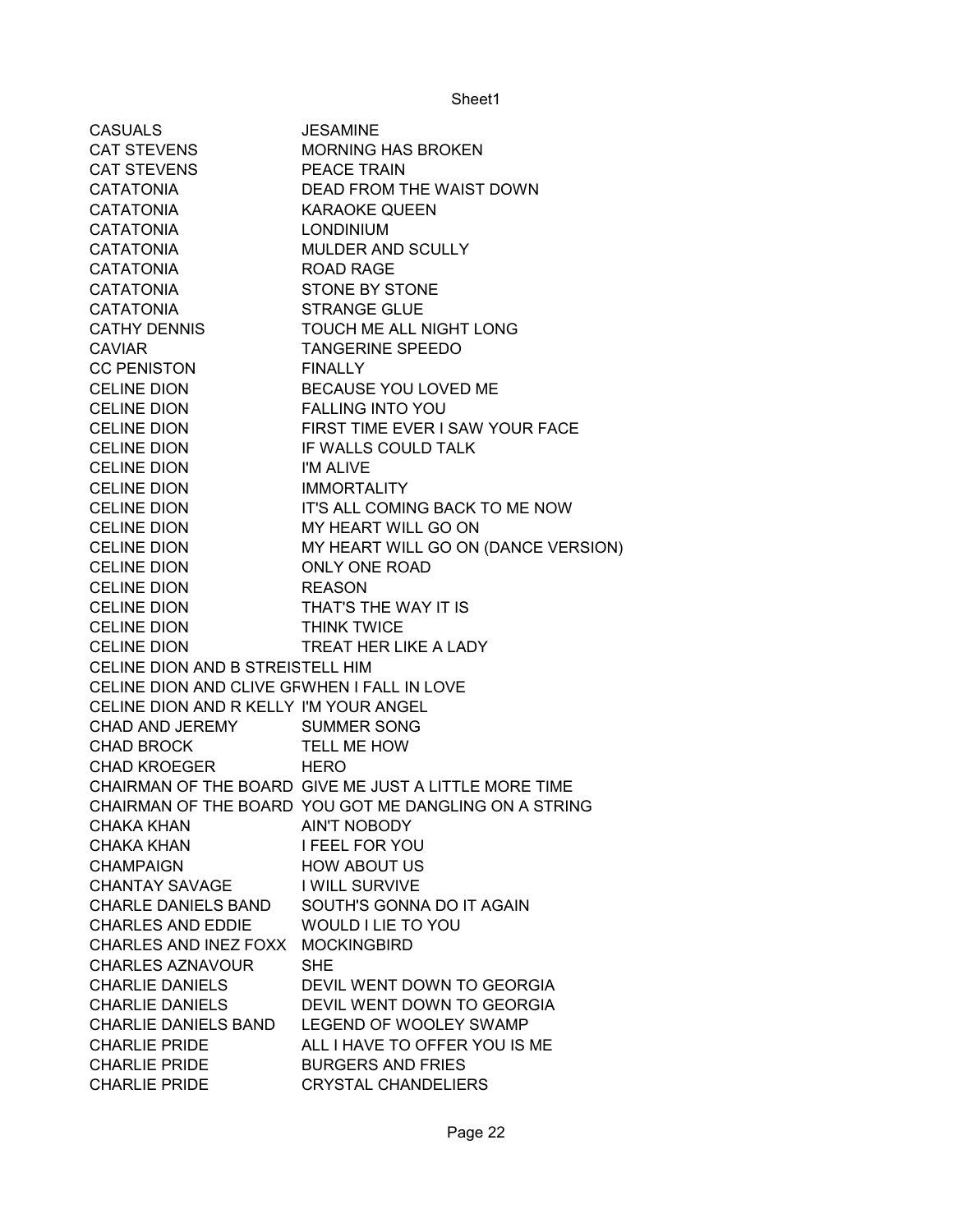| <b>CHARLIE PRIDE</b>                | I'M JUST ME                      |
|-------------------------------------|----------------------------------|
| <b>CHARLIE PRIDE</b>                | IS ANYBODY GOING TO SAN ANTONE   |
| <b>CHARLIE PRIDE</b>                | JUST BETWEEN YOU AND ME          |
| <b>CHARLIE PRIDE</b>                | KISS AN ANGEL GOOD MORNIN'       |
| <b>CHARLIE RICH</b>                 | ALL OVER ME                      |
| <b>CHARLIE RICH</b>                 | <b>BEAUTIFUL WOMAN</b>           |
| <b>CHARLIE RICH</b>                 | BEHIND CLOSED DOORS              |
| <b>CHARLIE RICH</b>                 | <b>EASY LOOK</b>                 |
| <b>CHARLIE RICH</b>                 | <b>I LOVE MY FRIEND</b>          |
| <b>CHARLIE RICH</b>                 | <b>I TAKE IT ON HOME</b>         |
| <b>CHARLIE RICH</b>                 | <b>MOST BEAUTIFUL GIRL</b>       |
| <b>CHARLIE RICH</b>                 | <b>MOST BEAUTIFUL GIRL</b>       |
| <b>CHARLIE RICH</b>                 | ROLLIN' WITH THE FLOW            |
| <b>CHARLIE RICH</b>                 | THERE WON'T BE ANYMORE           |
| <b>CHARLIE ROBISON</b>              | <b>I WANT YOU BAD</b>            |
| <b>CHARLIE WALKER</b>               | PICK ME UP ON YOUR WAY DOWN      |
| <b>CHARLOTTE CHURCH</b>             | <b>CALL MY NAME</b>              |
| <b>CHARLOTTE CHURCH</b>             | <b>CRAZY CHICK</b>               |
| CHARLOTTE CHURCH                    | <b>MOODSWINGS</b>                |
|                                     | <b>RABBIT</b>                    |
| <b>CHAS AND DAVE</b>                |                                  |
| CHEAP TRICK                         | <b>DREAM POLICE</b>              |
| <b>CHEEKY GIRLS</b>                 | <b>CHEEKY SONG</b>               |
| <b>CHEEKY GIRLS</b>                 | HOORAY HOORAY (CHEEKY HOLIDAY)   |
| CHEF (SOUTH PARK)                   | CHOCOLATE SALTY BALLS            |
| <b>CHELY WRIGHT</b>                 | NEVER LOVE YOU ENOUGH            |
| <b>CHER</b>                         | ALL OR NOTHING                   |
| <b>CHER</b>                         | BANG BANG MY BABY SHOT ME DOWN   |
| <b>CHER</b>                         | <b>BELEIVE</b>                   |
| <b>CHER</b>                         | DOVE L'AMORE                     |
| <b>CHER</b>                         | <b>GYPSYS TRAMPS AND THIEVES</b> |
| <b>CHER</b>                         | <b>HALF BREED</b>                |
| <b>CHER</b>                         | IF I COULD TURN BACK TIME        |
| <b>CHER</b>                         | <b>JUST LIKE JESSE JAMES</b>     |
| <b>CHER</b>                         | MUSIC'S NO GOOD WITHOUT YOU      |
| <b>CHER</b>                         | ONE BY ONE                       |
| <b>CHER</b>                         | SHOOP SHOOP SONG                 |
| <b>CHER</b>                         | SONG FOR THE LONELY              |
| <b>CHER</b>                         | <b>STRONG ENOUGH</b>             |
| <b>CHER</b>                         | <b>WALKING IN MEMPHIS</b>        |
| <b>CHERYL LYNN</b>                  | <b>ENCORE</b>                    |
| CHESNEY HAWKES                      | ONE AND ONLY                     |
| <b>CHILITES</b>                     | <b>HAVE YOU SEEN HER</b>         |
| <b>CHILITES</b>                     | <b>HOMELY GIRL</b>               |
| <b>CHILITES</b>                     | YOU DON'T HAVE TO GO             |
| <b>CHIC</b>                         | DANCE DANCE DANCE                |
| <b>CHIC</b>                         | <b>LE FREAK</b>                  |
| <b>CHICAGO</b>                      | <b>COLOR MY WORLD</b>            |
| <b>CHICAGO</b>                      | YOU'RE THE INSPIRATION           |
| CHICANE AND BRYAN ADAMDON'T GIVE UP |                                  |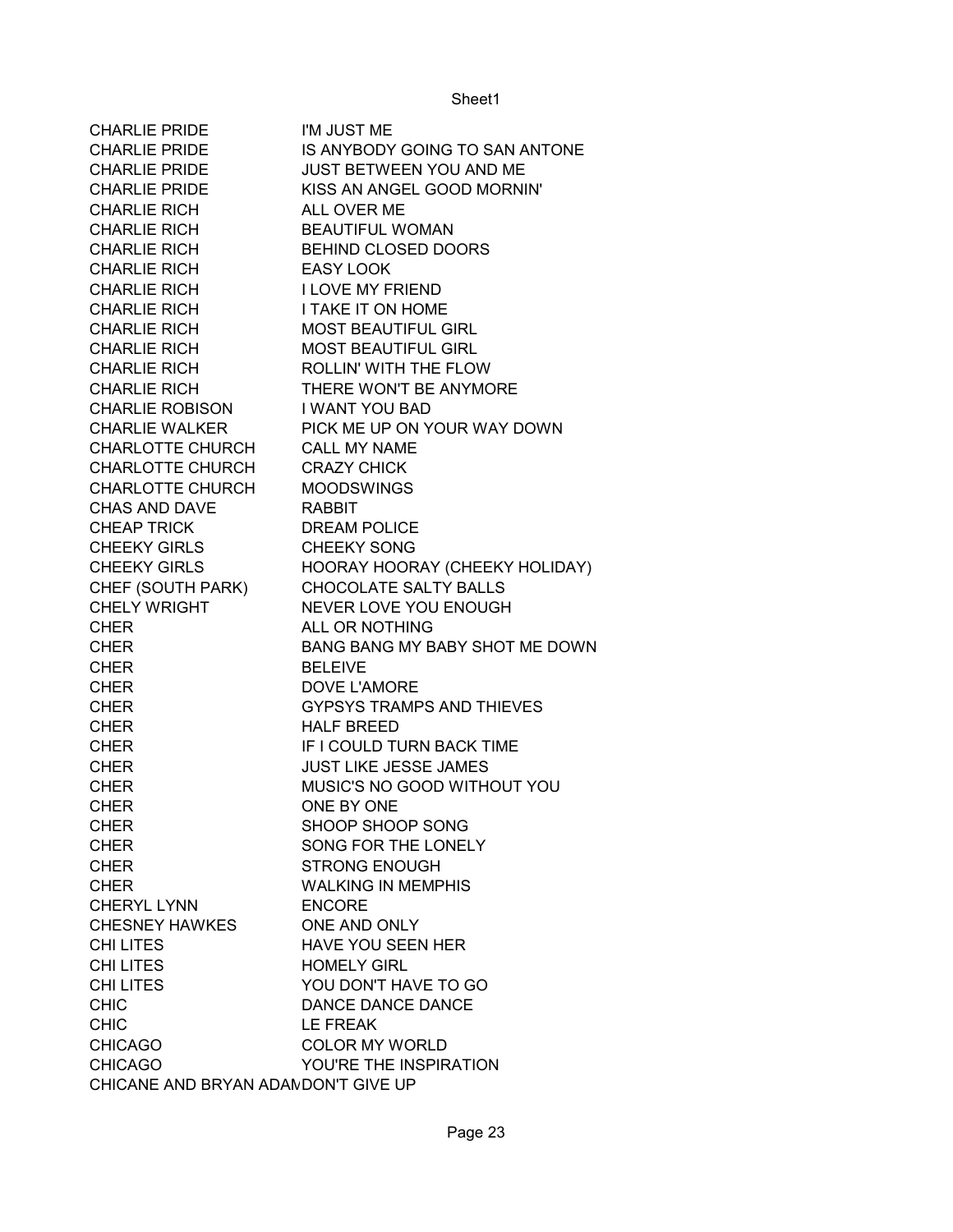| CHICKEN SHED                              | I AM IN LOVE WITH THE WORLD           |
|-------------------------------------------|---------------------------------------|
| <b>CHICO</b>                              | <b>CHICO TIME</b>                     |
| CHICORY TIP                               | SON OF MY FATHER                      |
| CHICORY TIP                               | SON OF MY FATHER                      |
| CHIEFTAINS AND THE CORFI KNOW MY LOVE     |                                       |
| <b>CHIFFONS</b>                           | ONE FINE DAY                          |
| <b>CHINA BLACK</b>                        | <b>SEARCHING</b>                      |
| CHRIS ANDREWS                             | YESTERDAY MAN                         |
| <b>CHRIS BROWN</b>                        | <b>RUN IT</b>                         |
| <b>CHRIS CAGLE</b>                        | LAREDO                                |
|                                           | CHRIS DE BURGH DON'T PAY THE FERRYMAN |
| CHRIS DE BURGH LADY IN RED                |                                       |
| <b>CHRIS ISAAK</b>                        | BABY DID A BAD BAD THING              |
| CHRIS ISAAK                               | <b>WICKED GAME</b>                    |
| <b>CHRIS KENNER</b>                       | <b>I LIKE IT LIKE THAT PART I</b>     |
| <b>CHRIS MONTEZ</b>                       | <b>LET'S DANCE</b>                    |
| <b>CHRIS MONTEZ</b>                       | MORE I SEE YOU                        |
| <b>CHRIS REA</b>                          | <b>AUBERGE</b>                        |
| CHRIS REA                                 | FOOL IF YOU THINK IT'S OVER           |
| CHRIS REA                                 | ON THE BEACH                          |
| <b>CHRIS REA</b>                          | ROAD TO HELL                          |
| CHRISPIAN ST PETERS PIED PIPER            |                                       |
| <b>CHRISTIANS</b>                         | HARVEST FOR THE WORLD                 |
| <b>CHRISTIANS</b>                         | <b>IDEAL WORLD</b>                    |
| CHRISTINA AGUILERA BEAUTIFUL              |                                       |
| CHRISTINA AGUILERA CAN'T HOLD US DOWN     |                                       |
| CHRISTINA AGUILERA COME ON OVER           |                                       |
| CHRISTINA AGUILERA FIGHTER                |                                       |
| CHRISTINA AGUILERA GENIE IN A BOTTLE      |                                       |
| <b>CHRISTINA AGUILERA</b>                 | I TURN TO YOU                         |
| <b>CHRISTINA AGUILERA</b>                 | <b>VOICE WITHIN</b>                   |
| CHRISTINA AGUILERA WHAT A GIRL WANTS      |                                       |
| CHRISTINA AGUILERA AND ICAR WASH          |                                       |
| CHRISTINA AGUILERA LIL' KLADY MARMALADE   |                                       |
| CHRISTINA AGUILERA LIL' KLADY MARMALADE   |                                       |
| <b>CHRISTINA MILIAN</b>                   | AM TO PM                              |
| <b>CHRISTINA MILIAN</b>                   | AM TO PM                              |
| CHRISTINA MILIAN                          | DIP IT LOW                            |
| <b>CHRISTINA MILIAN</b>                   | WHEN YOU LOOK AT ME                   |
| CHRISTINA MILIAN AND JOEWHATEVER YOU WANT |                                       |
| <b>CHRISTINE MCVIE</b>                    | GOT A HOLD ON ME                      |
| <b>CHRISTMAS</b>                          | <b>LITTLE DRUMMER BOY</b>             |
| <b>CHRISTMAS</b>                          | WE WISH YOU A MERRY CHRISTMAS         |
| <b>CHRISTOPHER CROSS</b>                  | <b>SAILING</b>                        |
| <b>CHUBB ROCK</b>                         | <b>TREAT 'EM RIGHT</b>                |
| <b>CHUBBY CHECKER</b>                     | <b>LET'S TWIST AGAIN</b>              |
| <b>CHUBBY CHECKER</b>                     | <b>TWIST</b>                          |
| <b>CHUBBY CHECKER</b>                     | <b>TWIST</b>                          |
| <b>CHUCK BERRY</b>                        | <b>JOHNNY B GOODE</b>                 |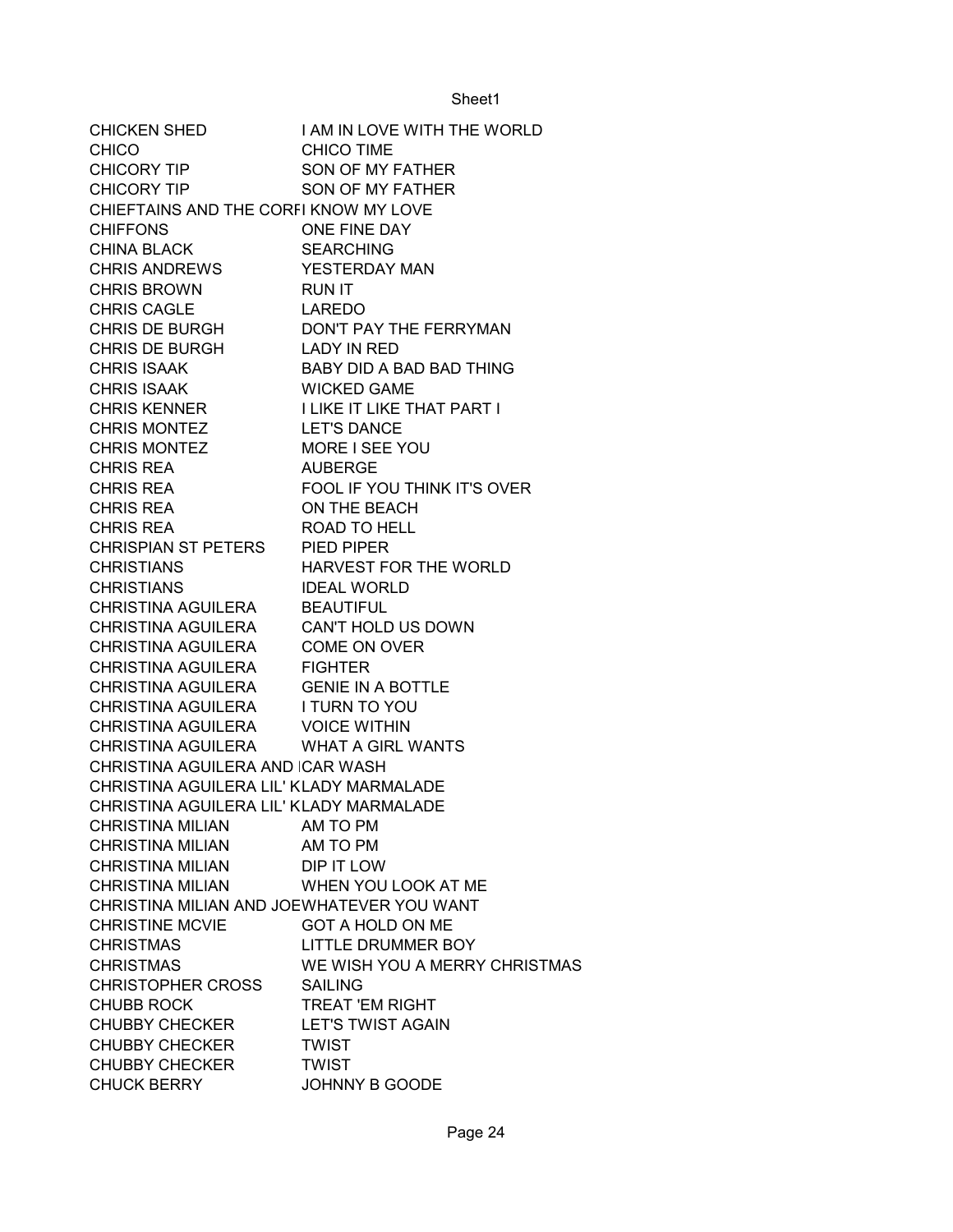CHUCK BERRY MEMPHIS CHUCK BERRY MY DING A LING CHUCK BERRY MY DING A LING CHUCK BERRY ROCK AND ROLL MUSIC CHUCK BERRY SCHOOL DAYS CHUMBAWAMBA AMNESIA CHUMBAWAMBA TOP OF THE WORLD CIARA FEAT MISSY ELLIOTT1 2 STEP CILLA BLACK ALFIE CILLA BLACK ANYONE WHO HAD A HEART CILLA BLACK LOVE JUST A BROKEN HEART CILLA BLACK SURROUND YOURSELF WITH SORROW CILLA BLACK YOU'RE MY WORLD CINDERELLA SOMEBODY SAVE ME CITY HIGH WHAT WOULD YOU DO CLARENCE CARTER KISS YOU ALL OVER CLARENCE CARTER PATCHES CLARENCE CARTER STROKIN' CLARENCE FROGMAN HENFBUT I DO CLARENCE FROGMAN HENRYYOU ALWAYS HURT THE ONE YOU LOVE CLARK FAMILY EXPERIENCISTANDIN' STILL CLASH LONDON CALLING CLASH ROCK THE CASBAH CLASH SHOULD I STAY OR SHOULD I GO CLASH TRAIN IN VAIN CLASSICS IV SPOOKY CLAY WALKER DREAMING WITH MY EYES OPEN CLAY WALKER SAY NO MORE CLEA STUCK IN THE MIDDLE CLEOPATRA I WANT YOU BACK CLEOPATRA LIFE AIN'T EASY CLIFF BENNETT AND THE RIGOT TO GET YOU INTO MY LIFE CLIFF RICHARD CAN'T KEEP THIS FEELING IN CLIFF RICHARD CONGRATULATIONS CLIFF RICHARD DEVIL WOMAN CLIFF RICHARD HIGH CLASS BABY CLIFF RICHARD LIVING DOLL CLIFF RICHARD MILLENNIUM PRAYER CLIFF RICHARD OVER THE RAINBOW WONDERFUL LIFE CLIFF RICHARD SAVIOURS DAY CLIMAX PRECIOUS AND FEW CLIMIE FISHER LOVE CHANGES EVERYTHING CLINT BLACK KILLIN' TIME CLINT BLACK AND WYNONNBAD GOODBYE CLIVE DUNN GRANDAD CLOCK BLAME IT ON THE BOOGIE COASTERS ALONG CAME JONES COASTERS POISON IVY COASTERS SEARCHIN'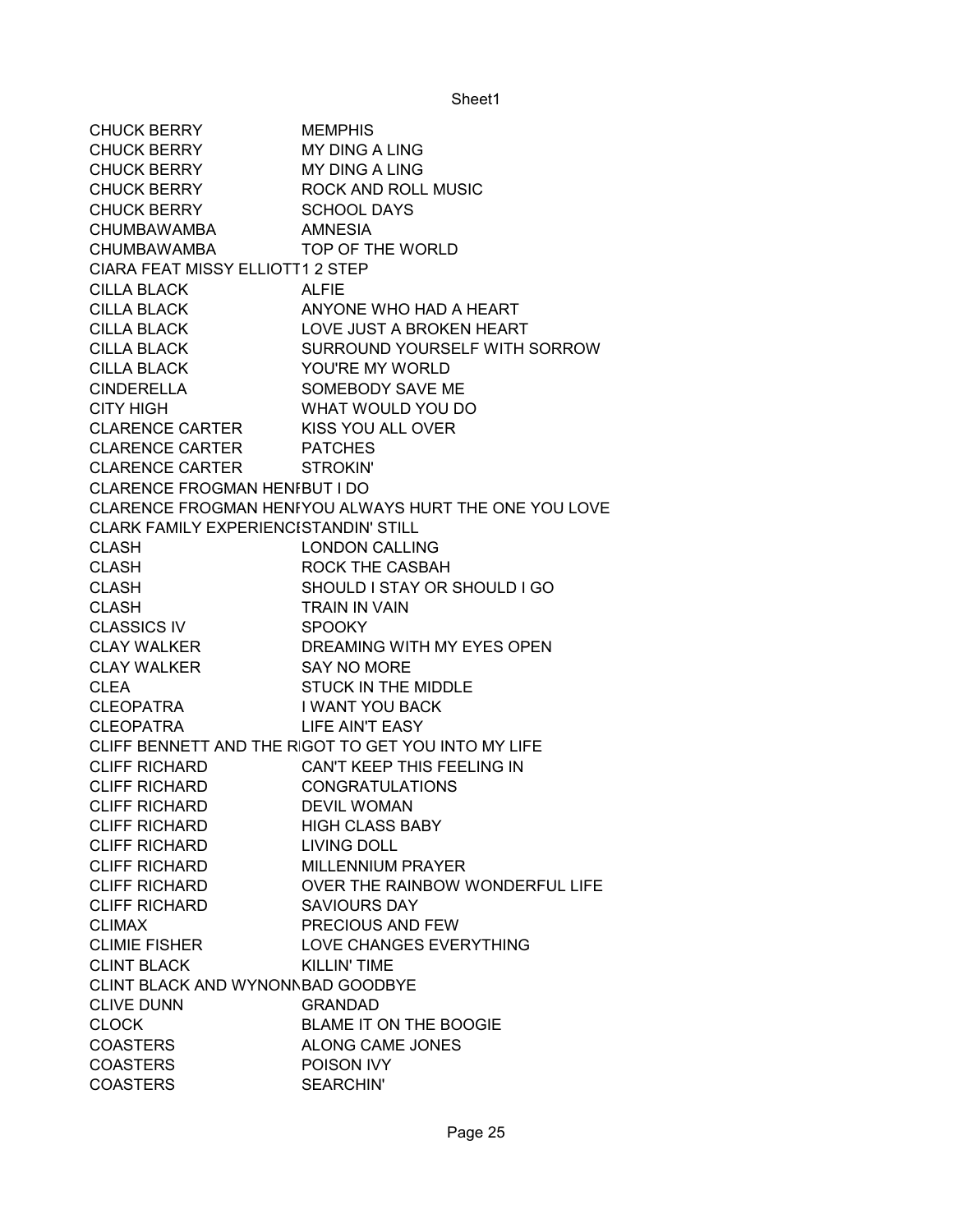| <b>COASTERS</b>                     | YAKETY YAK                          |
|-------------------------------------|-------------------------------------|
| <b>COASTERS</b>                     | YOUNG BLOOD                         |
| COCKNEY REBEL                       | MAKE ME SMILE (COME UP AND SEE ME)  |
| <b>COLD PLAY</b>                    | <b>DON'T PANIC</b>                  |
| <b>COLDPLAY</b>                     | <b>FIX YOU</b>                      |
| <b>COLDPLAY</b>                     | GOD PUT A SMILE UPON YOUR FACE      |
| <b>COLDPLAY</b>                     | <b>HARDEST PART</b>                 |
| <b>COLDPLAY</b>                     | IN MY PLACE                         |
| <b>COLDPLAY</b>                     | <b>SCIENTIST</b>                    |
| COLDPLAY                            | SPEED OF SOUND                      |
| COLDPLAY                            | <b>TALK</b>                         |
| COLDPLAY                            | <b>TROUBLE</b>                      |
| COLDPLAY                            | <b>YELLOW</b>                       |
| <b>COLDPLAY</b>                     | <b>YELLOW</b>                       |
| <b>COLLIN RAYE</b>                  | AIN'T NOBODY GONNA TAKE THAT FROM M |
| <b>COLLIN RAYE</b>                  | I WANT YOU BAD AND THAT AIN'T GOOD  |
| <b>COLLIN RAYE</b>                  | LOVE ME                             |
| <b>COLLIN RAYE</b>                  | <b>THAT'S MY STORY</b>              |
| <b>COLLIN RAYE</b>                  | <b>THAT'S MY STORY</b>              |
| <b>COLLIN RAYE</b>                  | YOU STILL TAKE ME THERE             |
| <b>COLONEL ABRAMS</b>               | <b>TRAPPED</b>                      |
| COLOR ME BADD                       | I WANNA SEX YOU UP                  |
| COLOR ME BADD                       | I WANNA SEX YOU UP                  |
| COLOR ME BADD                       | <b>REMEMBER WHEN</b>                |
| <b>COMMITMENTS</b>                  | <b>MUSTANG SALLY</b>                |
| COMMODORES                          | <b>BRICK HOUSE</b>                  |
| COMMODORES                          | EASY                                |
| COMMODORES                          | EASY                                |
| COMMODORES                          |                                     |
|                                     | <b>STILL</b><br>THREE TIMES A LADY  |
| COMMODORES                          |                                     |
| <b>COMMUNARDS</b>                   | DON'T LEAVE ME THIS WAY             |
| <b>CONEY HATCH</b>                  | <b>MONKEY BARS</b>                  |
| CONFEDERATE RAILROAD JESUS AND MAMA |                                     |
| <b>CONNELLS</b>                     | 7475                                |
| CONNIE FRANCIS                      | <b>CAROLINA MOON</b>                |
| <b>CONNIE FRANCIS</b>               | EVERYBODY'S SOMEBODY'S FOOL         |
| <b>CONNIE FRANCIS</b>               | <b>LIPSTICK ON YOUR COLLAR</b>      |
| <b>CONNIE FRANCIS</b>               | <b>MY HAPPINESS</b>                 |
| <b>CONNIE FRANCIS</b>               | <b>ROBOT MAN</b>                    |
| <b>CONNIE FRANCIS</b>               | <b>STUPID CUPID</b>                 |
| <b>CONNIE FRANCIS</b>               | <b>WHERE THE BOYS ARE</b>           |
| <b>CONNIE FRANCIS</b>               | <b>WHO'S SORRY NOW</b>              |
| <b>CONNIE SMITH</b>                 | AIN'T HAD NO LOVIN'                 |
| <b>CONNOR REEVES</b>                | <b>MY FATHERS SON</b>               |
| <b>CONNOR REEVES</b>                | <b>READ MY MIND</b>                 |
| <b>CONOR REEVES</b>                 | <b>EARTHBOUND</b>                   |
| <b>CONWAY TWITTY</b>                | <b>BOOGIE GRASS BAND</b>            |
| <b>CONWAY TWITTY</b>                | <b>CLOWN</b>                        |
| <b>CONWAY TWITTY</b>                | HAPPY BIRTHDAY DARLING              |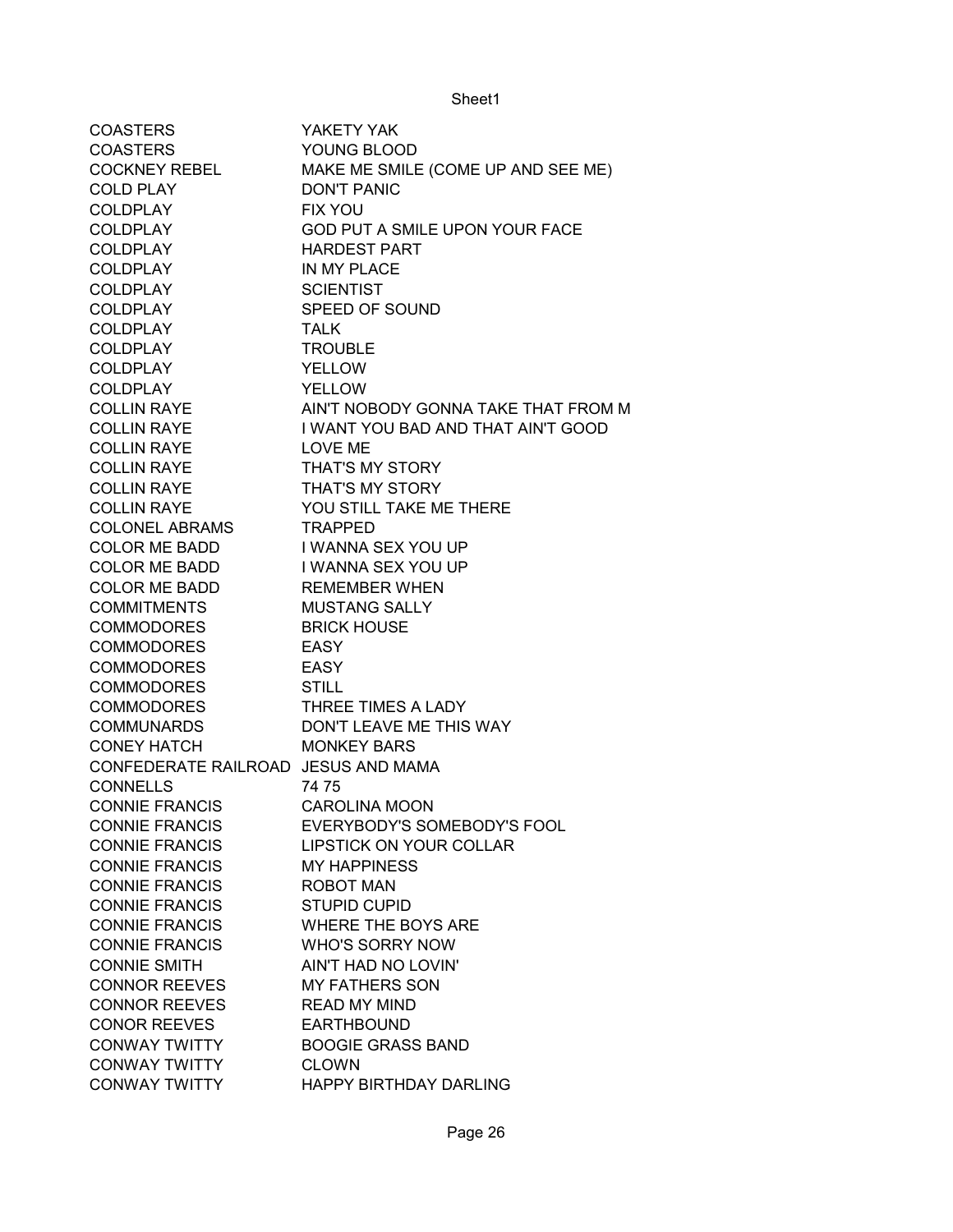| <b>CONWAY TWITTY</b>      | <b>HELLO DARLING</b>                |
|---------------------------|-------------------------------------|
| <b>CONWAY TWITTY</b>      | <b>I LOVE YOU MORE TODAY</b>        |
| <b>CONWAY TWITTY</b>      | <b>I MAY NEVER GET TO HEAVEN</b>    |
| <b>CONWAY TWITTY</b>      | <b>IMAGE OF ME</b>                  |
| <b>CONWAY TWITTY</b>      | IT'S ONLY MAKE BELIEVE              |
| <b>CONWAY TWITTY</b>      | <b>IT'S ONLY MAKE BELIEVE</b>       |
| <b>CONWAY TWITTY</b>      | RED NECKIN' LOVE MAKIN' NIGHT       |
| <b>CONWAY TWITTY</b>      | THAT'S MY JOB                       |
| <b>CONWAY TWITTY</b>      | TO SEE MY ANGEL CRY                 |
| <b>CONWAY TWITTY</b>      | YOU'VE NEVER BEEN THIS FAR BEFORE   |
| <b>COOKIES</b>            | DON'T SAY NOTHIN' BAD (ABOUT MY BAB |
| COOLIO                    | 1234 SUMPTIN' NEW                   |
| <b>COOLIO</b>             | <b>GANGSTERS PARADISE</b>           |
| <b>COOLIO</b>             | TOO HOT                             |
| <b>COORS</b>              | <b>IRRESISTIBLE</b>                 |
| <b>CORINNE BAILEY RAE</b> | PUT YOUR RECORDS ON                 |
| <b>CORNERSHOP</b>         | <b>BRIMFUL OF ASHA</b>              |
| <b>CORONA</b>             | RHYTHM OF THE NIGHT                 |
| <b>CORONA</b>             | RHYTHM OF THE NIGHT                 |
| <b>CORONA</b>             | TRY ME OUT                          |
| <b>CORRS</b>              | <b>ANGEL</b>                        |
| <b>CORRS</b>              | <b>BREATHLESS</b>                   |
| <b>CORRS</b>              | <b>DREAMS</b>                       |
| <b>CORRS</b>              | <b>GIVE THE THE REASON</b>          |
| <b>CORRS</b>              | I NEVER LOVED YOU ANYWAY            |
| <b>CORRS</b>              | <b>LONG NIGHT</b>                   |
| <b>CORRS</b>              | <b>ONE NIGHT</b>                    |
| <b>CORRS</b>              | <b>RADIO</b>                        |
| <b>CORRS</b>              | <b>RIGHT TIME</b>                   |
| <b>CORRS</b>              | <b>RUNAWAY</b>                      |
| <b>CORRS</b>              | SO YOUNG                            |
| <b>CORRS</b>              | <b>SUMMER SUNSHINE</b>              |
| <b>CORRS</b>              | <b>WHAT CAN I DO</b>                |
| <b>CORRS</b>              | WOULD YOU BE HAPPIER                |
| <b>COUNTING CROWS</b>     | <b>BIG YELLOW TAXI</b>              |
| <b>COUNTRY GENTLEMEN</b>  | FOX ON THE RUN                      |
| <b>COUNTRY STANDARD</b>   | ROCKY TOP                           |
| <b>CRACKER</b>            | <b>I HATE MY GENERATION</b>         |
| <b>CRAIG DAVID</b>        | ALL THE WAY                         |
| <b>CRAIG DAVID</b>        | FILL ME IN                          |
| <b>CRAIG DAVID</b>        | <b>HIDDEN AGENDA</b>                |
| <b>CRAIG DAVID</b>        | <b>RENDEZVOUS</b>                   |
| <b>CRAIG DAVID</b>        | <b>SEVEN DAYS</b>                   |
| <b>CRAIG DAVID</b>        | <b>SPANISH</b>                      |
| <b>CRAIG DAVID</b>        | <b>UNBELIEVABLE</b>                 |
| <b>CRAIG DAVID</b>        | <b>WALKING AWAY</b>                 |
| <b>CRAIG DAVID</b>        | <b>WHAT'S YOUR FLAVA</b>            |
| <b>CRAIG DAVID</b>        | WORLD FILLED WITH LOVE              |
| <b>CRAIG DAVID</b>        | YOU DON'T MISS YOUR WATER           |
|                           |                                     |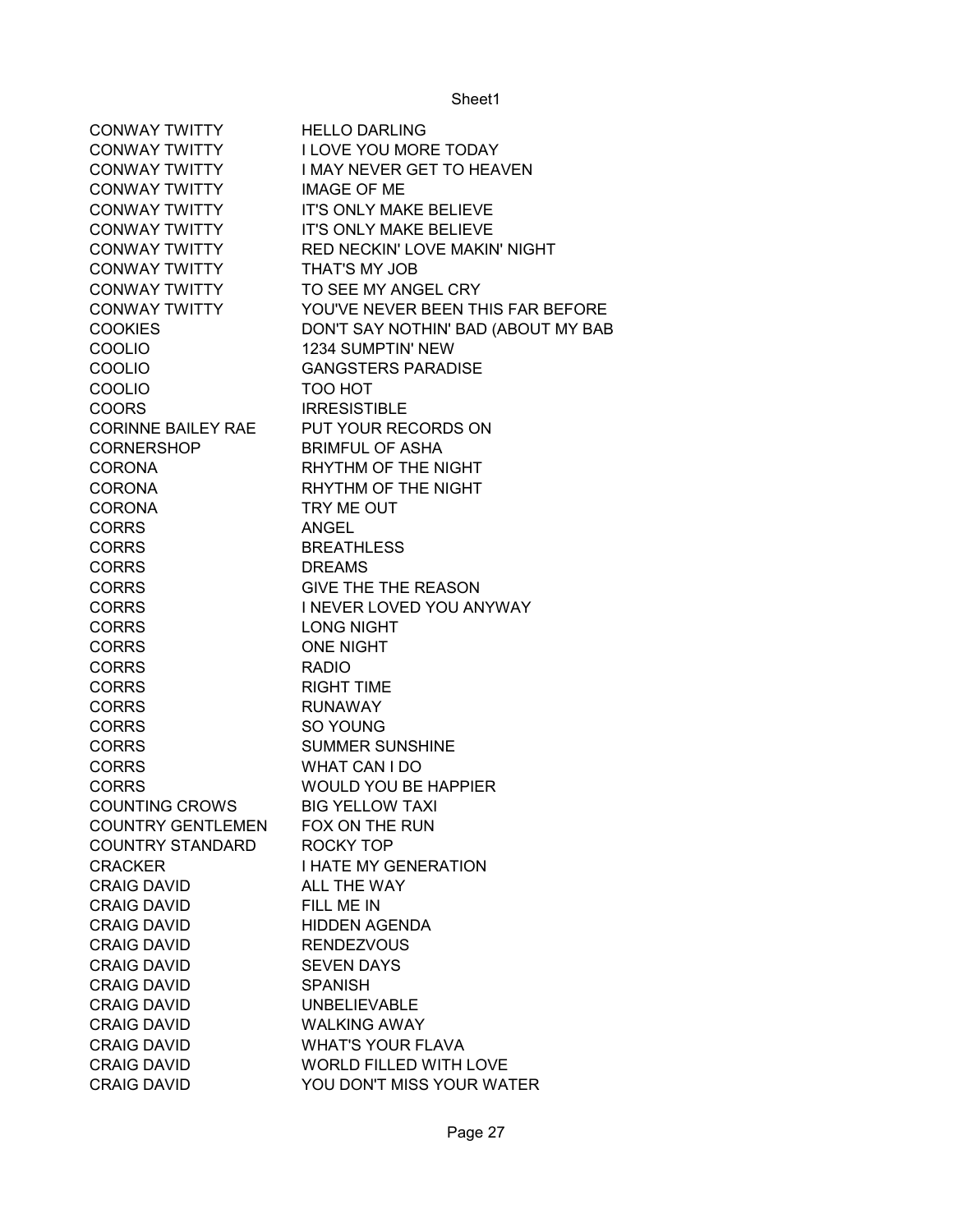CRAIG DAVID AND STING RISE AND FALL CRAIG DOUGLAS ONLY SIXTEEN CRAIG MORGAN I WANT US BACK CRANBERRIES LINGER CRANBERRIES PROMISES CRANBERRIES SALVATION CRANBERRIES ZOMBIE CRASH TEST DUMMIES MMM MMM MMM MMM CRAZY TOWN BUTTERFLY CRAZY TOWN BUTTERFLY CRAZY WORLD OF ARTHUR FIRE CREAM CROSSROADS CREAM TALES OF BRAVE ULYSSES CREAM WHITE ROOM CREEDENCE CLEARWATER HAVE YOU EVER SEEN THE RAIN CREEDENCE CLEARWATER TRAVELIN' BAND CREEDENCE CLEARWATERUP AROUND THE BEND CRICKETS MAYBE BABY CRICKETS RAVE ON CRISTY LANE SIMPLE LITTLE WORDS CROSBY STILLS AND NASH JUST A SONG BEFORE I GO CROSBY STILLS AND NASH LONG TIME GONE CROSBY STILLS AND NASH MARRAKESH EXPRESS CROSBY STILLS AND NASH OHIO CROSBY STILLS AND NASH OUR HOUSE CROSBY STILLS AND NASH TEACH YOUR CHILDREN CROSBY STILLS AND NASH WOODEN SHIPS CROWDED HOUSE DON'T DREAM IT'S OVER CROWDED HOUSE WEATHER WITH YOU CRYSTAL GAYLE DON'T IT MAKE MY BROWN EYES BLUE CRYSTAL GAYLE DON'T IT MAKE MY BROWN EYES BLUE CRYSTAL GAYLE TALKIN' IN YOUR SLEEP CRYSTAL GAYLE TALKING IN YOUR SLEEP CRYSTAL GAYLE TOO MANY LOVERS CRYSTAL GAYLE AND E RAEYOU AND I CRYSTAL WATERS GYPSY WOMAN (LA DA DEE) CRYSTALS DA DOO RON RON CRYSTALS THEN HE KISSED ME CULT RISE CULTURE BEAT ANYTHING CULTURE BEAT MR VAIN CULTURE CLUB CHURCH OF THE POISON MIND CULTURE CLUB DO YOU REALLY WANT TO HURT ME CULTURE CLUB I JUST WANNA BE LOVED CULTURE CLUB KARMA CHAMELEON CULTURE CLUB TIME (CLOCK OF THE HEART) CUPIDS INSPIRATION YESTERDAY HAS GONE CURE FASCINATION STREET CURE FASCINATION STREET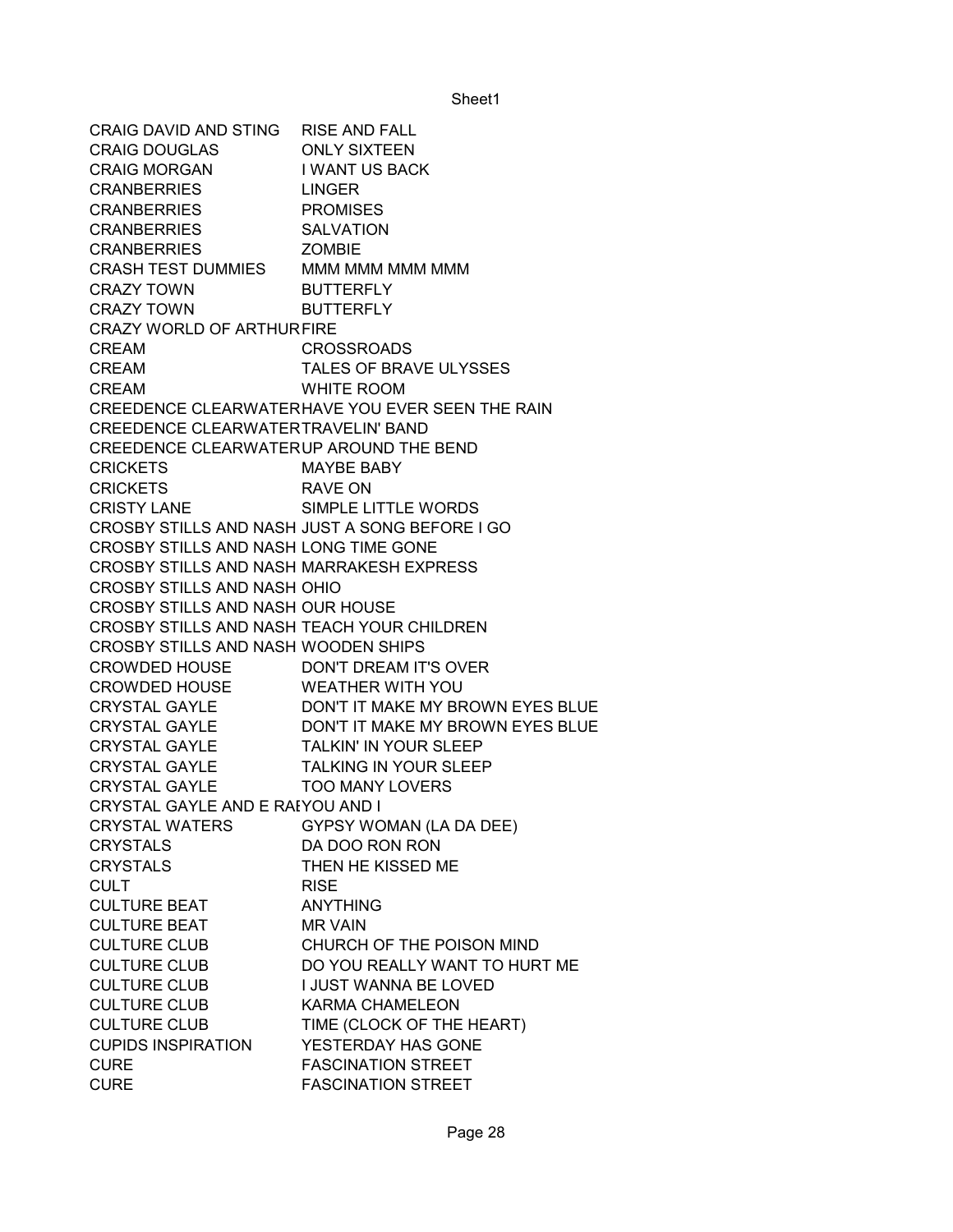| <b>CURE</b>                               | <b>FRIDAY I'M IN LOVE</b>                   |
|-------------------------------------------|---------------------------------------------|
| <b>CURE</b>                               | <b>LETTER TO ELISE</b>                      |
| CURIOSITY KILLED THE CATDOWN TO EARTH     |                                             |
| <b>CURTIS STIGERS</b>                     | YOU'RE ALL THAT MATTERS TO ME               |
| <b>CUTTING CREW</b>                       | I JUST DIED IN YOUR ARMS                    |
| <b>CYNDI LAUPER</b>                       | GIRLS JUST WANNA HAVE FUN                   |
| <b>CYNDI LAUPER</b>                       | <b>GIRLS JUST WANNA HAVE FUN</b>            |
| <b>CYNDI LAUPER</b>                       | TIME AFTER TIME                             |
| <b>CYNDI LAUPER</b>                       | <b>TRUE COLORS</b>                          |
| <b>CYNDI THOMSON</b>                      | WHAT I REALLY MEANT TO SAY                  |
| <b>DJ KOOL</b>                            | LET ME CLEAR MY THROAT                      |
| D REAM                                    | THINGS CAN ONLY GET BETTER                  |
| D REAM                                    | YOU'RE THE BEST THING                       |
| D SIDE                                    | <b>INVISIBLE</b>                            |
| <b>D SIDE</b>                             | <b>REAL WORLD</b>                           |
| <b>D SIDE</b>                             | <b>SPEECHLESS</b>                           |
| D <sub>12</sub>                           | <b>HOW COME</b>                             |
| D <sub>12</sub>                           | <b>PURPLE HILLS</b>                         |
| D12 FEAT EMINEM                           | <b>MY BAND</b>                              |
| <b>DAFT PUNK</b>                          | ONE MORE TIME                               |
| <b>DAMAGE</b>                             | AFTER THE LOVE HAS GONE                     |
| <b>DAMAGE</b>                             | SO WHAT IF I                                |
| <b>DAMNED</b>                             | <b>ELOISE</b>                               |
| <b>DAMNED</b>                             | <b>LOVE SONG</b>                            |
| DAN ENGLAND AND J FORD IT'S SAD TO BELONG |                                             |
| DAN FOGELBERG                             | <b>LONGER THAN</b>                          |
| <b>DAN SEALS</b>                          | <b>BOP</b>                                  |
| <b>DANA DAWSON</b>                        | THREE IS FAMILY                             |
| DANIEL BEDINGFIELD FRIDAY                 |                                             |
| DANIEL BEDINGFIELD GOTTA GET THRU THIS    |                                             |
| DANIEL BEDINGFIELD I CAN'T READ YOU       |                                             |
| DANIEL BEDINGFIELD                        | IF YOU'RE NOT THE ONE                       |
| DANIEL BEDINGFIELD                        | <b>JAMES DEAN</b>                           |
| DANIEL BEDINGFIELD                        | NEVER GONNA LEAVE YOUR SIDE                 |
| <b>DANIEL BEDINGFIELD</b>                 | NOTHING HURTS LIKE LOVE                     |
| DANIEL BEDINGFIELD                        | <b>WAY</b>                                  |
|                                           | DANIEL BEDINGFIELD WRAP MY WORDS AROUND YOU |
| DANIEL O'DONNELL                          | <b>GIVE ME A LITTLE LOVE</b>                |
| DANIEL O'DONNELL                          | <b>MAGIC IS THERE</b>                       |
| <b>DANIEL POWTER</b>                      | <b>BAD DAY</b>                              |
| DANII MINOGUE AND THE S(PERFECTION        |                                             |
| <b>DANNI MINOUGE</b>                      | WHO DO YOU LOVE NOW                         |
| <b>DANNII MINOGUE</b>                     | ALL I WANNA DO                              |
| <b>DANNII MINOGUE</b>                     | <b>I BEGIN TO WONDER</b>                    |
| DANNII MINOGUE PUT THE NEEDLE ON IT       |                                             |
| DANNY AND THE JUNIORS AT THE HOP          |                                             |
| <b>DARIUS</b>                             | <b>COLOUR BLIND</b>                         |
| <b>DARIUS</b>                             | <b>GIRL IN THE MOON</b>                     |
|                                           | <b>INCREDIBLE</b>                           |
| <b>DARIUS</b>                             |                                             |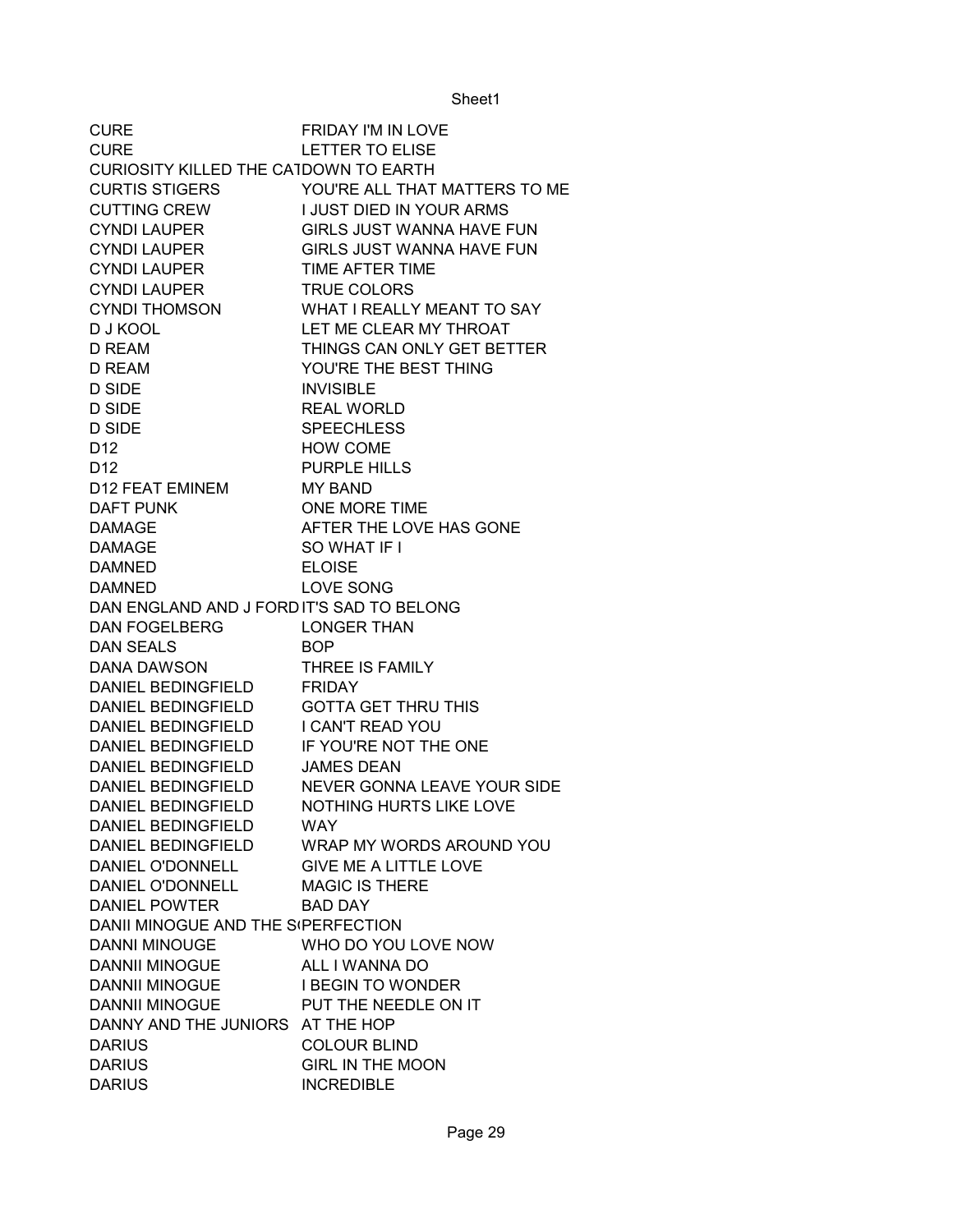DARIUS LIVE TWICE DARIUS RUSHES DARKNESS CHRISTMAS TIME DARKNESS FRIDAY NIGHT DARKNESS IS IT JUST ME DARKNESS LOVE IS ONLY A FEELING DARKNESS ONE WAY TICKET DARREN HAYES INSATIBLE DARREN HAYES STRANGE RELATIONSHIP DARRYL WORLEY SECOND WIND DARYL HALL AND JOHN OATMETHOD OF MODERN LOVE DARYL HALL AND JOHN OATSHE'S GONE DARYL HALL AND JOHN OATYOU MAKE MY DREAMS DARYL HALL AND JOHN OATYOU MAKE MY DREAMS DASHBOARD CONFESSION/HANDS DOWN DAVE AND SUGAR GOLDEN TEARS DAVE BERRY CRYING GAME DAVE CLARK FIVE BECAUSE DAVE CLARK FIVE BITS AND PIECES DAVE CLARK FIVE CAN'T YOU SEE THAT SHE'S MINE DAVE CLARK FIVE GLAD ALL OVER DAVE CLARK FIVE OVER AND OVER DAVE DAVIES DEATH OF A CLOWN DAVE DEE BEAKY MICK ANLBEND IT DAVE DEE DOZY BEAKY MICHOLD TIGHT DAVE DEE DOZY BEAKY MICLEGEND OF XANADU DAVE DEE DOZY BEAKY MICZABADAK DAVE DUDLEY SIX DAYS ON THE ROAD DAVE EDMUNDS I HEAR YOU KNOCKING DAVE LOGGINS PLEASE COME TO BOSTON DAVE MATTHEWS BAND SPACE BETWEEN DAVE MATTHEWS BAND SPACE BETWEEN DAVE STEWART HEART OF STONE DAVE STEWART AND BARBIIT'S MY PARTY DAVID ALLAN COE YOU NEVER EVEN CALL ME BY MY NAME DAVID ALLEN COE MONA LISA LOST HER SMILE DAVID BALL **THINKIN PROBLEM** DAVID BOWIE ASHES TO ASHES DAVID BOWIE CHANGES DAVID BOWIE CHINA GIRL DAVID BOWIE GOLDEN YEARS DAVID BOWIE LET'S DANCE DAVID BOWIE LIFE ON MARS DAVID BOWIE MODERN LOVE DAVID BOWIE SORROW DAVID BOWIE AND MICK JA(DANCING IN THE STREET DAVID CASSIDY HOW CAN I BE SURE DAVID ESSEX GONNA MAKE YOU A STAR DAVID ESSEX HOLD ME CLOSE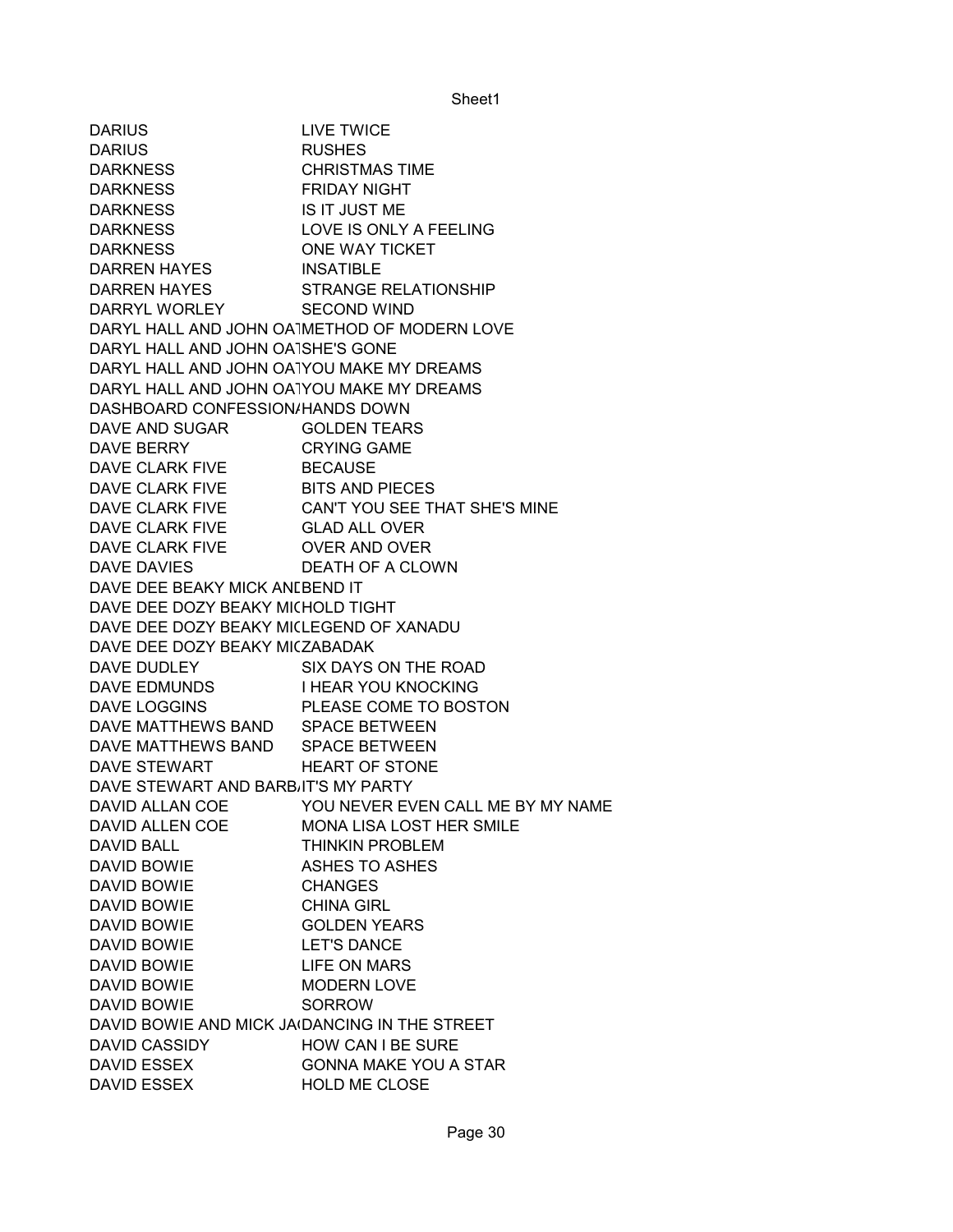| <b>DAVID ESSEX</b>                  | ROCK ON                             |
|-------------------------------------|-------------------------------------|
| DAVID FRIZZELL S WEST               | YOU'RE THE REASON GOD MADE OKLAHOMA |
| DAVID GRAY                          | <b>BABYLON</b>                      |
| <b>DAVID GRAY</b>                   | <b>ONE I LOVE</b>                   |
| <b>DAVID GRAY</b>                   | <b>OTHER SIDE</b>                   |
| <b>DAVID GRAY</b>                   | PLEASE FORGIVE ME                   |
| <b>DAVID GRAY</b>                   | <b>SAIL AWAY</b>                    |
| <b>DAVID GRAY</b>                   | THIS YEARS LOVE                     |
| <b>DAVID HOUSTON</b>                | WITH ONE EXCEPTION                  |
| <b>DAVID HOUSTON</b>                | YOU MEAN THE WORLD TO ME            |
| <b>DAVID LEE ROTH</b>               | <b>JUST A GIGALO</b>                |
| DAVID LEE ROTH                      | <b>JUST A GIGOLO</b>                |
| DAVID LEE ROTH                      | <b>JUST A GIGOLO</b>                |
| DAVID LEE ROTH                      | <b>JUST LIKE PARADISE</b>           |
| <b>DAVID LEE ROTH</b>               | <b>JUST LIKE PARADISE</b>           |
| DAVID LEE ROTH                      | YANKEE ROSE                         |
| <b>DAVID SNEDDON</b>                | DON'T LET GO                        |
| <b>DAVID SNEDDON</b>                | <b>STOP LIVING THE LIE</b>          |
| <b>DAVID SOUL</b>                   | DON'T GIVE UP ON US                 |
| <b>DAVID SOUL</b>                   | <b>SILVER LADY</b>                  |
| <b>DAVID WHITFIELD</b>              | CARA MIA                            |
| <b>DAWN</b>                         | <b>CANDIDA</b>                      |
| <b>DAWN</b>                         | <b>KNOCK THREE TIMES</b>            |
| <b>DAWN</b>                         | TIE A YELLOW RIBBON ROUND THE OLD O |
| <b>DAWN</b>                         | TIE A YELLOW RIBBON ROUND THE OLD O |
| <b>DAWN PENN</b>                    | YOU DON'T LOVE ME NO NO NO          |
| DAYS OF THE NEW                     | <b>DOWN TOWN</b>                    |
| DAZ SAMPSON                         | <b>TEENAGE LIFE</b>                 |
| <b>DB BOULEVARD</b>                 | POINT OF VIEW                       |
| <b>DEACON BLUE</b>                  | <b>DIGNITY</b>                      |
| <b>DEACON BLUE</b>                  | <b>REAL GONE KID</b>                |
| <b>DEAD KENNEDYS</b>                | TOO DRUNK TO F##K                   |
| <b>DEAD OR ALIVE</b>                | YOU SPIN ME ROUND                   |
| <b>DEAD OR ALIVE</b>                | YOU SPIN ME ROUND                   |
| <b>DEADEYE DICK</b>                 | <b>NEW AGE GIRL</b>                 |
| <b>DEAN FRIEDMAN</b>                | <b>LUCKY STARS</b>                  |
| <b>DEAN MARTIN</b>                  | <b>EVERYBODY LOVES SOMEBODY</b>     |
| <b>DEAN MARTIN</b>                  | <b>GENTLE ON MY MIND</b>            |
| <b>DEAN MARTIN</b>                  | MEMORIES ARE MADE OF THIS           |
| <b>DEAN MARTIN</b>                  | YOU'RE NOBODY TILL SOMEBODY LOVES Y |
| <b>DEBARGE</b>                      | RHYTHM OF THE NIGHT                 |
| <b>DEBBIE HARRY</b>                 | AN.                                 |
| <b>DEBBIE HARRY</b>                 | I WANT THAT MAN                     |
| DEBBIE HARRY AND IGGY PWELL DID YOU |                                     |
| <b>DEBORAH ALLEN</b>                | <b>BABY I LIED</b>                  |
| <b>DEBORAH ALLEN</b>                | I'VE BEEN WRONG BEFORE              |
| <b>DEEP PURPLE</b>                  | <b>BLACK NIGHT</b>                  |
| <b>DEEP PURPLE</b>                  | <b>HUSH</b>                         |
| <b>DEEP PURPLE</b>                  | <b>KENTUCKY WOMAN</b>               |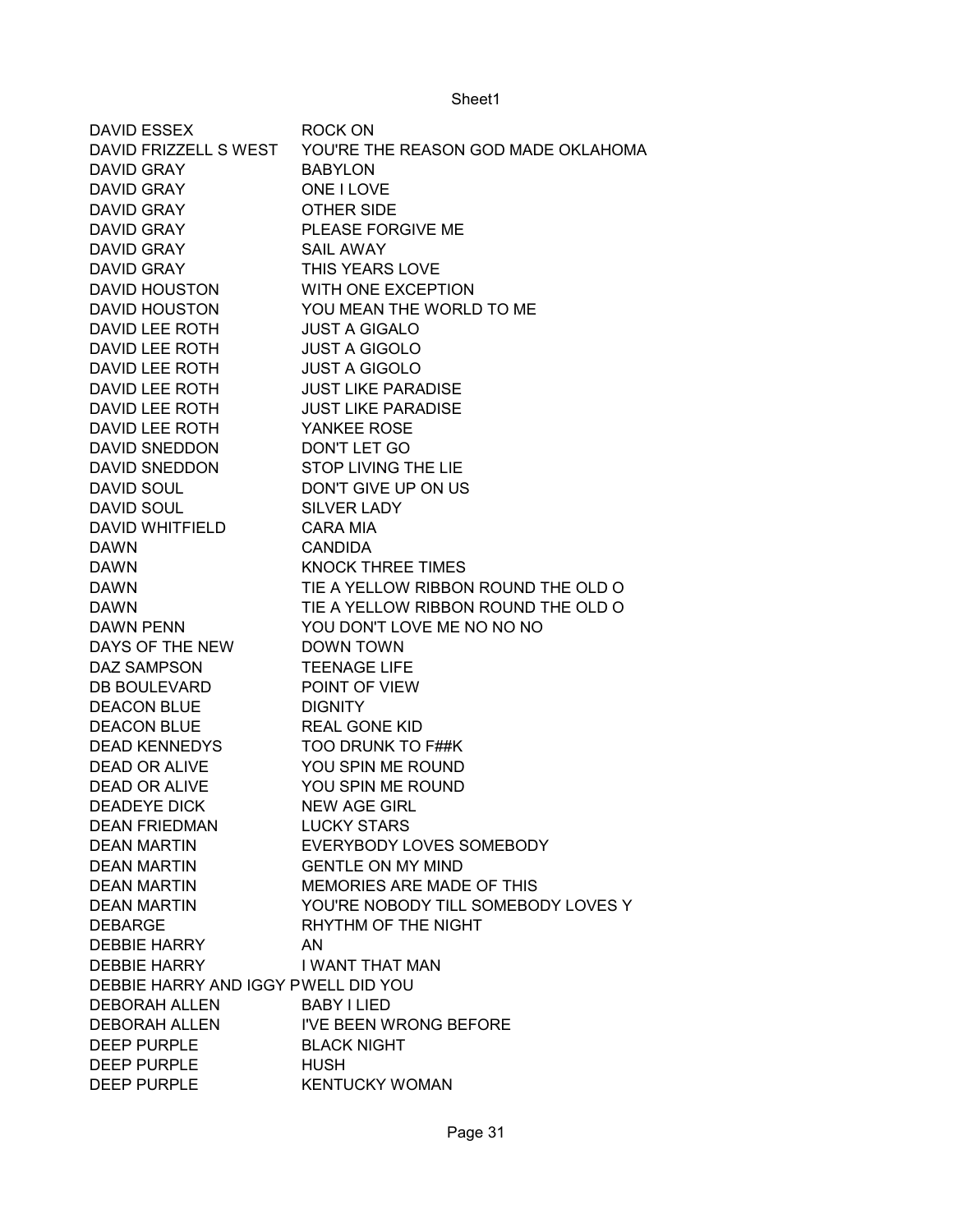| <b>DEEP PURPLE</b>                      | SMOKE ON THE WATER                |
|-----------------------------------------|-----------------------------------|
| DEF LEPPARD                             | <b>LOVE BITES</b>                 |
| DEF LEPPARD                             | POUR SOME SUGAR ON ME             |
| DEF LEPPARD                             | <b>ROCK OF AGES</b>               |
| <b>DEL AMITRI</b>                       | ALWAYS THE LAST TO KNOW           |
| <b>DEL AMITRI</b>                       | DON'T COME HOME TOO SOON          |
| DEL AMITRI                              | ROLL TO ME                        |
| DEL MCCOURY                             | <b>RAIN AND SNOW</b>              |
| <b>DEL SHANNON</b>                      | HATS OFF TO LARRY                 |
| DEL SHANNON                             | <b>HEY LITTLE GIRL</b>            |
| <b>DEL SHANNON</b>                      | <b>KEEP SEARCHING</b>             |
| DEL SHANNON                             | <b>LITTLE TOWN FLIRT</b>          |
| <b>DEL SHANNON</b>                      | <b>RUNAWAY</b>                    |
| <b>DEL SHANNON</b>                      | <b>SWISS MAID</b>                 |
| DEL SHANNON                             | TWO KINDS OF TEARDROPS            |
| <b>DELFONICS</b>                        | LA LA MEANS I LOVE YOU            |
| <b>DELL VIKINGS</b>                     | COME GO WITH ME                   |
| DELTA GOODREM                           | <b>BORN TO TRY</b>                |
| DELTA GOODREM                           | <b>INNOCENT EYES</b>              |
| DELTA GOODREM                           | <b>LITTLE TOO LATE</b>            |
| DELTA GOODREM                           | <b>LOST WITHOUT YOU</b>           |
| <b>DELTA GOODREM</b>                    | <b>MISTAKEN IDENTITY</b>          |
| <b>DELTA GOODREM</b>                    | OUT OF THE BLUE ON                |
| DELTA GOODREM AND BRI/ALMOST HERE       |                                   |
| <b>DENIECE WILLIAMS</b>                 | <b>FREE</b>                       |
| <b>DENIECE WILLIAMS</b>                 | LET'S HEAR IT FOR THE BOY         |
| <b>DENIS LEARY</b>                      | <b>ASSHOLE</b>                    |
| <b>DENNIS DEYOUNG</b>                   | <b>DESERT MOON</b>                |
| <b>DENNIS WATERMAN</b>                  | I COULD BE SO GOOD FOR YOU        |
| DEPECHE MODE                            | <b>JUST CAN'T GET ENOUGH</b>      |
| DEPECHE MODE                            | <b>JUST CAN'T GET ENOUGH</b>      |
| DEPECHE MODE                            | PAIN THAT I'M USED TO             |
| DEPECHE MODE                            | PEOPLE ARE PEOPLE                 |
| DEPECHE MODE                            | POLICY OF TRUTH                   |
| DEPECHE MODE                            | <b>PRECIOUS</b>                   |
| DEREK AND THE DOMINOESBELL BOTTOM BLUES |                                   |
| <b>DESMOND DEKKER</b>                   | YOU CAN GET IT IF YOU REALLY WANT |
| DESMOND DEKKER AND THISRAELITES         |                                   |
| <b>DES'REE</b>                          | LIFE.                             |
| <b>DES'REE</b>                          | YOU GOTTA BE                      |
| <b>DESTINY'S CHILD</b>                  | <b>BILLS BILLS BILLS</b>          |
| <b>DESTINY'S CHILD</b>                  | <b>BOOTYLICIOUS</b>               |
| <b>DESTINY'S CHILD</b>                  | CATER 2 U                         |
| <b>DESTINY'S CHILD</b>                  | <b>EMOTION</b>                    |
| <b>DESTINY'S CHILD</b>                  | <b>GIRL</b>                       |
| <b>DESTINY'S CHILD</b>                  | <b>INDEPENDENT WOMAN</b>          |
| <b>DESTINY'S CHILD</b>                  | <b>JUMPIN JUMPIN</b>              |
| <b>DESTINY'S CHILD</b>                  | <b>LOSE MY BREATH</b>             |
| <b>DESTINY'S CHILD</b>                  | <b>SAY MY NAME</b>                |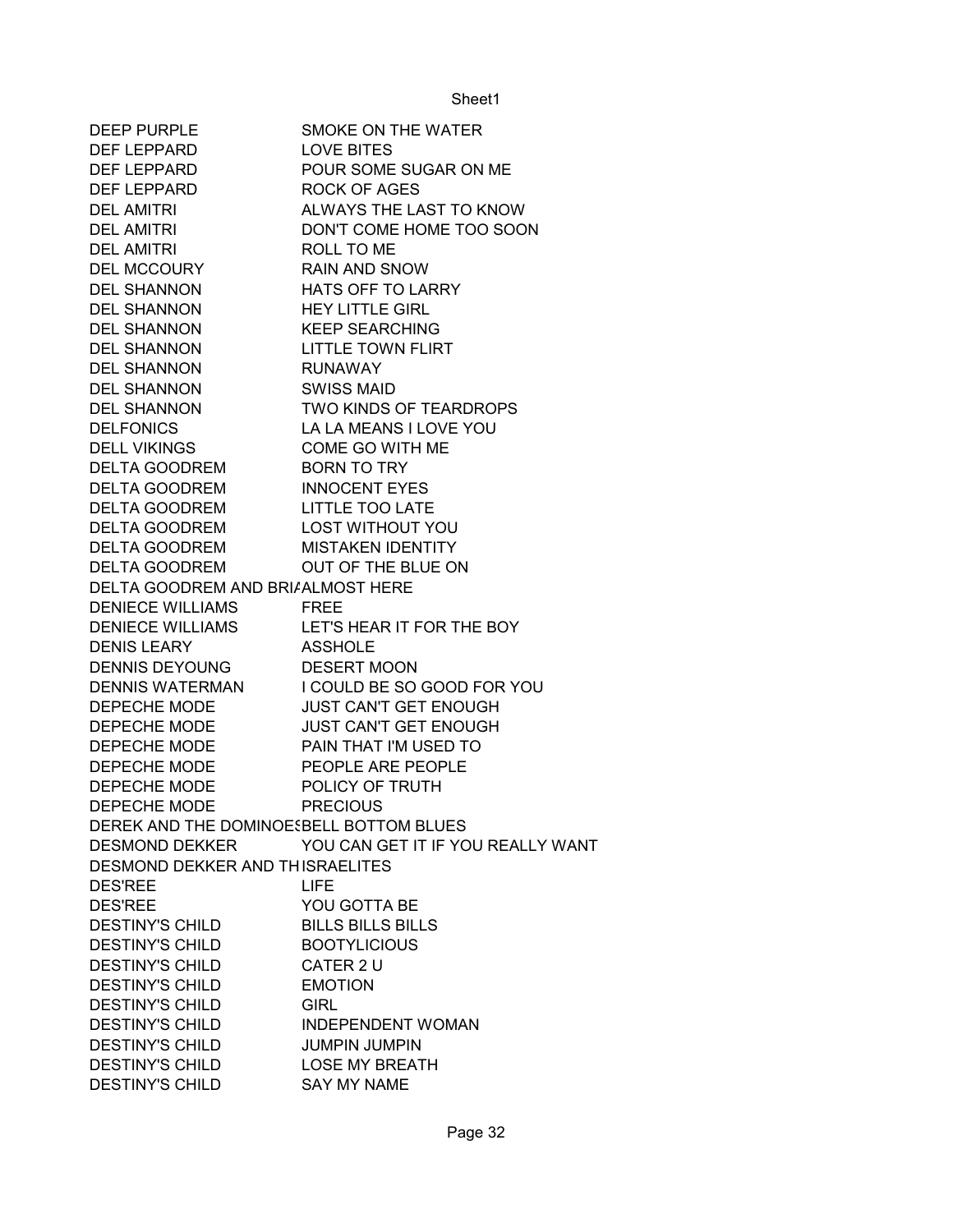DESTINY'S CHILD SO GOOD DESTINY'S CHILD SOLDIER DESTINY'S CHILD SURVIVOR DESTINY'S CHILD SURVIVOR DETROIT EMERALDS FEEL THE NEED IN ME DETROIT SPINNERS GHETTO CHILD DETROIT SPINNERS WORKING MY WAY BACK TO YOU DEVO THROUGH BEING COOL DEXY'S MIDNIGHT RUNNER COME ON EILEEN DEXY'S MIDNIGHT RUNNER GENO DIAMOND RIO **HOW YOUR LOVE MAKES ME FEEL** DIAMOND RIO IN A WEEK OR TWO DIAMOND RIO IN A WEEK OR TWO DIAMOND RIO LOVE A LITTLE STRONGER DIAMOND RIO MEET IN THE MIDDLE DIAMOND RIO NIGHT IS FALLIN' IN MY HEART DIAMOND RIO SWEET SUMMER DIAMOND RIO YOU'RE GONE DIAMONDS LITTLE DARLING DIAMONDS STROLL DIANA KING I SAY A LITTLE PRAYER (DANCE MIX) DIANA KING SHY GUY DIANA ROSS AIN'T NO MOUNTAIN HIGH ENOUGH DIANA ROSS CHAIN REACTION DIANA ROSS DO YOU KNOW WHERE YOU'RE GOING TO DIANA ROSS LOVE HANGOVER DIANA ROSS LOVE HANGOVER DIANA ROSS NOT OVER YOU YET DIANA ROSS SOMEDAY WE'LL BE TOGETHER DIANA ROSS WHEN YOU TELL ME THAT YOU LOVE ME DIANA ROSS WHY DO FOOLS FALL IN LOVE DIANA ROSS AND LIONEL RIENDLESS LOVE DIANA ROSS AND MARVIN CYOU ARE EVERYTHING DICKEY LEE ROCKY DICKIE VALENTINE FINGER OF SUSPICION DICKIES BANANA SPLITS DIDO ALL YOU WANT DIDO DON'T LEAVE HOME DIDO HERE WITH ME DIDO HUNTER DIDO LIFE FOR RENT DIDO SAND IN MY SHOES DIDO THANK YOU DIDO THANK YOU DIDO WHITE FLAG DILLARDS DOOLEY DINAH CAROL WITHOUT LOVE DIO RAINBOW IN THE DARK DION AND THE BELMONTS DONNA THE PRIMA DONNA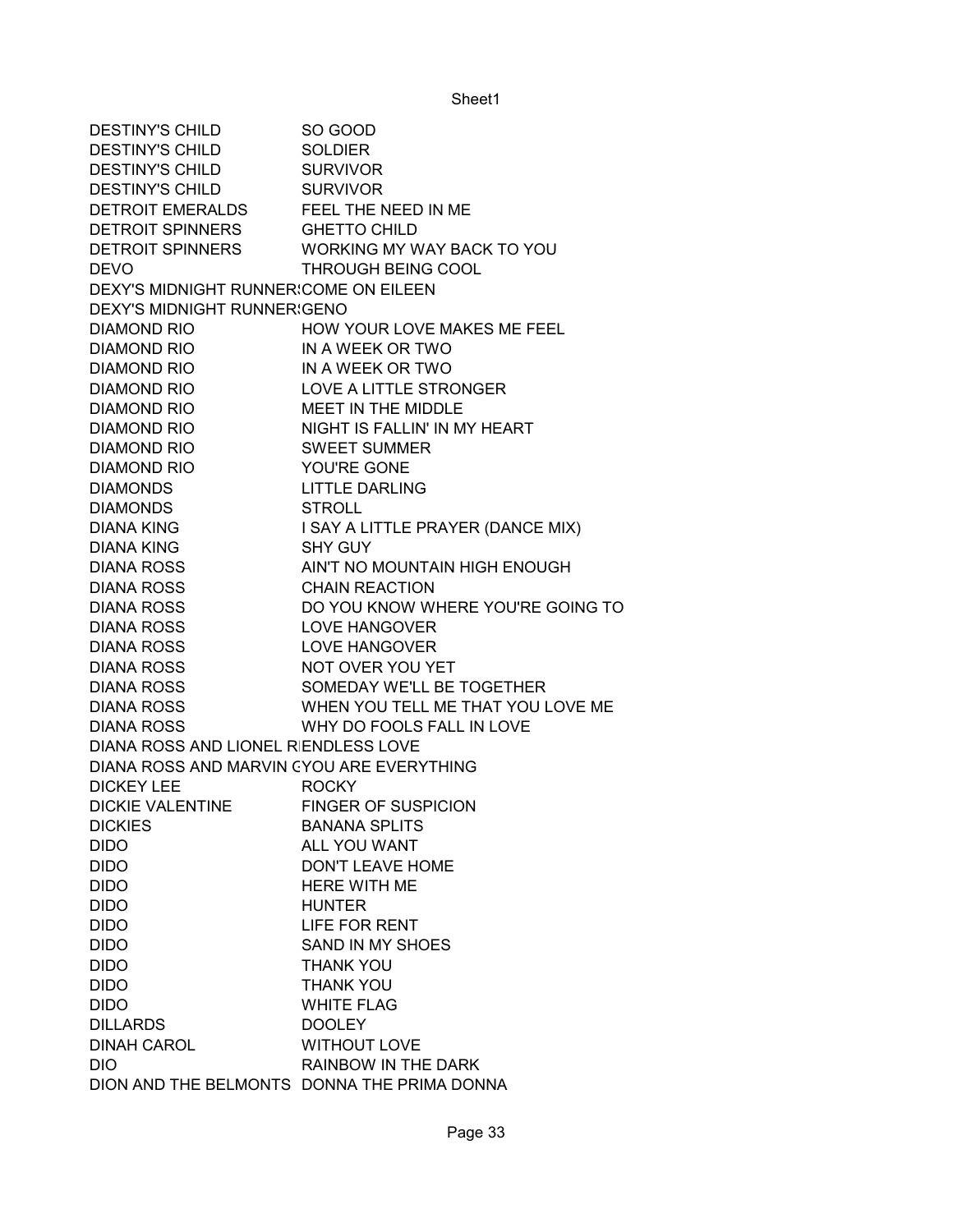DION AND THE BELMONTS RUBY BABY DION AND THE BELMONTS RUNAROUND SUE DION AND THE BELMONTS TEENAGER IN LOVE DION AND THE BELMONTS WANDERER DION AND THE BELMONTS WANDERER DIONNE WARWICK ALL THE LOVE IN THE WORLD DIONNE WARWICK DO YOU KNOW THE WAY TO SAN JOSE DIONNE WARWICK DON'T MAKE ME OVER DIONNE WARWICK HEARTBREAKER DIONNE WARWICK TRAINS AND BOATS AND PLANES DIRE STRAITS MONEY FOR NOTHING DIRE STRAITS SO FAR AWAY DISCO TEX AND THE SEX O I WANNA DANCE WIT CHOO DISHWALLA COUNTING BLUE CARS DISTURBED DOWN WITH THE SICKNESS DISTURBED VOICES DIVINE COMEDY GENERATION SEX DIVINE COMEDY NATIONAL EXPRESS DIVINYLS I TOUCH MYSELF DIVINYLS I TOUCH MYSELF DIXIE CHICKS IF I FALL YOU'RE GOING DOWN WITH ME DIXIE CHICKS READY TO RUN DIXIE CHICKS THERE'S YOUR TROUBLE DIXIE CHICKS AND RICKY SIWALK SOFTLY DJ JAZZY JEFF BOOM SHAKE THE ROOM DJ OTZI DO WAH DIDDY DIDDY DJ OTZI HEY BABY DJ PIED PIPER DO YOU REALLY LIKE IT DJ SAMMY BOYS OF SUMMER DJ SAMMY HEAVEN DJ SAMMY SUNLIGHT DOBIE GRAY DRIFT AWAY DODGY GOOD ENOUGH DOLLY PARTON 9 TO 5 DOLLY PARTON HERE YOU COME AGAIN DOLLY PARTON I WILL ALWAYS LOVE YOU DOLLY PARTON JOLENE DOLLY PARTON JOLENE DOLLY PARTON LITTLE SPARROW DOLLY PARTON NINE TO FIVE DOLLY PARTON SILVER AND GOLD DOLLY PARTON TENDER LIE DOLLY PARTON TRAVELIN' PRAYER DOLLY PARTON TWO DOORS DOWN DON ESTELLE AND DAVIES WHISPERING GRASS WINDSOR DON FARDON INDIAN RESERVATION DON GIBSON OH LONESOME ME DON GIBSON TOUCH THE MORNING DON HENLEY BOYS OF SUMMER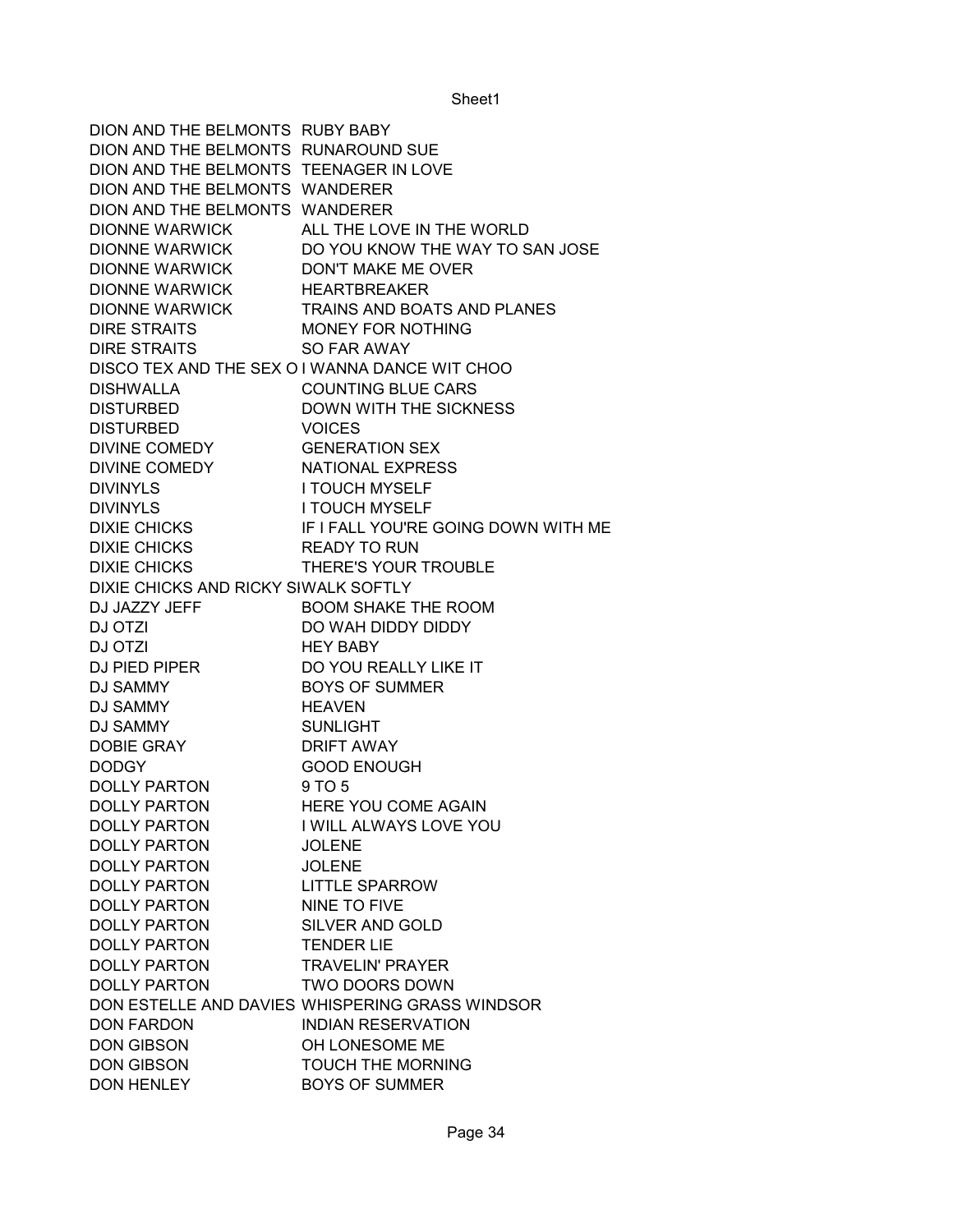| DON HO                 | <b>TINY BUBBLES</b>                 |
|------------------------|-------------------------------------|
| <b>DON MCLEAN</b>      | <b>AMERICAN PIE</b>                 |
| <b>DON MCLEAN</b>      | <b>CRYING</b>                       |
| <b>DON MCLEAN</b>      | <b>VINCENT</b>                      |
| <b>DON PARTRIDGE</b>   | <b>ROSIE</b>                        |
| <b>DON WILLIAMS</b>    | <b>AMANDA</b>                       |
| <b>DON WILLIAMS</b>    | <b>COME EARLY MORNING</b>           |
| <b>DON WILLIAMS</b>    | <b>FALLING AGAIN</b>                |
| <b>DON WILLIAMS</b>    | <b>GOOD OLE BOYS LIKE ME</b>        |
| <b>DON WILLIAMS</b>    | HEARTBEAT IN THE DARKNESS           |
| <b>DON WILLIAMS</b>    | <b>I BELIEVE IN YOU</b>             |
| <b>DON WILLIAMS</b>    | <b>I RECALL A GYPSY WOMAN</b>       |
| <b>DON WILLIAMS</b>    | I WOULDN'T WANT TO LIVE IF YOU DIDN |
| <b>DON WILLIAMS</b>    | I'M JUST A COUNTRY BOY              |
| <b>DON WILLIAMS</b>    | IT MUST BE LOVE                     |
| <b>DON WILLIAMS</b>    | LORD HAVE MERCY ON A COUNTRY BOY    |
| <b>DON WILLIAMS</b>    | LOVE ME OVER AGAIN                  |
| <b>DON WILLIAMS</b>    | NOBODY BUT YOU                      |
| <b>DON WILLIAMS</b>    | ONE GOOD WELL                       |
| <b>DON WILLIAMS</b>    | <b>SAY IT AGAIN</b>                 |
| <b>DON WILLIAMS</b>    | SOME BROKEN HEARTS NEVER MEND       |
| <b>DON WILLIAMS</b>    | THAT'S THE THING ABOUT LOVE         |
| <b>DON WILLIAMS</b>    | TIL THE RIVERS ALL RUN DRY          |
| <b>DON WILLIAMS</b>    | <b>TULSA TIME</b>                   |
| <b>DON WILLIAMS</b>    | YOU'RE MY BEST FRIEND               |
| <b>DONNA FARGO</b>     | ANOTHER GOODBYE                     |
| <b>DONNA FARGO</b>     | <b>FUNNY FACE</b>                   |
| <b>DONNA FARGO</b>     | HAPPIEST GIRL IN THE WHOLE US A     |
|                        |                                     |
| DONNA LEWIS            | I COULD BE THE ONE                  |
| <b>DONNA LEWIS</b>     | <b>I LOVE YOU ALWAYS FOREVER</b>    |
| <b>DONNA SUMMER</b>    | <b>HOT STUFF</b>                    |
| DONNA SUMMER           | <b>I FEEL LOVE</b>                  |
| <b>DONNA SUMMER</b>    | <b>LAST DANCE</b>                   |
| <b>DONNA SUMMER</b>    | LOVE TO LOVE YOU BABY               |
| <b>DONNA SUMMER</b>    | <b>LOVES UNKIND</b>                 |
| <b>DONOVAN</b>         | <b>CATCH THE WIND</b>               |
| <b>DONOVAN</b>         | <b>JENNIFER JUNIPER</b>             |
| <b>DOO LALLY</b>       | STRAIGHT FROM THE HEART             |
| <b>DOOBIE BROTHERS</b> | <b>BLACK WATER</b>                  |
| <b>DOOBIE BROTHERS</b> | <b>CHINA GROVE</b>                  |
| <b>DOOBIE BROTHERS</b> | <b>JESUS IS JUST ALRIGHT</b>        |
| <b>DOOBIE BROTHERS</b> | <b>LONG TRAIN RUNNING</b>           |
| <b>DOOBIE BROTHERS</b> | TAKIN' IT TO THE STREETS            |
| <b>DOORS</b>           | <b>LIGHT MY FIRE</b>                |
| <b>DOORS</b>           | <b>TOUCH ME</b>                     |
| <b>DORIS DAY</b>       | <b>GUY IS A GUY</b>                 |
| <b>DORIS DAY</b>       | IF I GIVE MY HEART TO YOU           |
| <b>DORIS DAY</b>       | <b>SECRET LOVE</b>                  |
| <b>DORIS DAY</b>       | <b>SECRET LOVE</b>                  |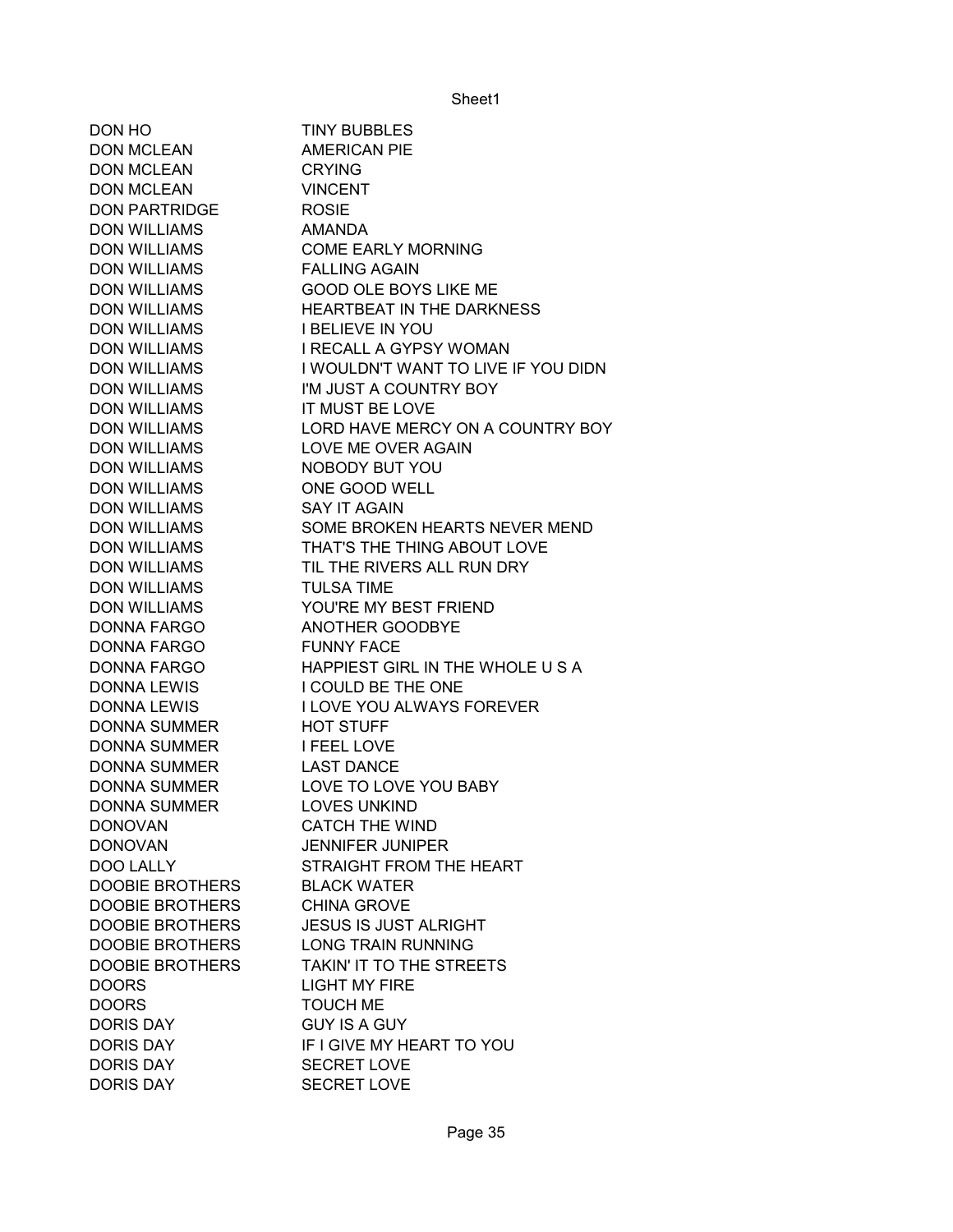| <b>DOROTHY PREVINE</b>                   | <b>DON'T BRING LULU</b>             |
|------------------------------------------|-------------------------------------|
| <b>DOTTIE WEST</b>                       | ARE YOU HAPPY BABY                  |
| <b>DOTTIE WEST</b>                       | SOMETIMES WHEN WE TOUCH             |
| <b>DOUBLE</b>                            | <b>CAPTAIN OF HER HEART</b>         |
| <b>DOUG STONE</b>                        | <b>MORE LOVE</b>                    |
| <b>DOUG SUPERNAW</b>                     | <b>STATE FAIR</b>                   |
| DR ALBAN                                 | <b>IT'S MY LIFE</b>                 |
| DR EVIL                                  | <b>HARD KNOCK LIFE</b>              |
| DR HOOK                                  | COVER OF ROLLING STONE              |
| DR HOOK                                  | <b>LITTLE BIT MORE</b>              |
| DR HOOK                                  | SHARING THE NIGHT TOGETHER          |
| DR HOOK                                  | <b>SYLVIA'S MOTHER</b>              |
| DR HOOK                                  | <b>SYLVIA'S MOTHER</b>              |
| DR HOOK                                  | WHEN YOU'RE IN LOVE WITH A BEAUTIFU |
| <b>DREAM</b>                             | HE LOVES U NOT                      |
| DREAM ACADEMY                            | LIFE IN A NORTHERN TOWN             |
| <b>DRIFTERS</b>                          | AT THE CLUB                         |
| <b>DRIFTERS</b>                          | AT THE CLUB                         |
| <b>DRIFTERS</b>                          | COME ON OVER TO MY PLACE            |
| <b>DRIFTERS</b>                          | KISSIN' IN THE BACK ROW OF THE MOVI |
| <b>DRIFTERS</b>                          | <b>LIKE SISTER AND BROTHER</b>      |
| <b>DRIFTERS</b>                          | ON BROADWAY                         |
| <b>DRIFTERS</b>                          | SATURDAY NIGHT AT THE MOVIES        |
| <b>DRIFTERS</b>                          | THERE GOES MY FIRST LOVE            |
| <b>DRIFTERS</b>                          | UNDER THE BOARDWALK                 |
| <b>DRIFTERS</b>                          | UNDER THE BOARDWALK                 |
| <b>DRIFTERS</b>                          | UP ON THE ROOF                      |
| <b>DRIFTERS</b>                          | YOU'RE MORE THAN A NUMBER           |
| DROWNING POOL                            | <b>BODIES</b>                       |
| <b>DUBLINERS</b>                         | <b>SEVEN DRUNKEN NIGHTS</b>         |
| <b>DUBSTAR</b>                           | I WILL BE YOUR GIRLFRIEND           |
| <b>DUICE</b>                             | <b>DAZZEY DUKES</b>                 |
| DUNCAN JAMES AND KEEDII BELIEVE MY HEART |                                     |
| <b>DURAN DURAN</b>                       | <b>COME UNDONE</b>                  |
| <b>DURAN DURAN</b>                       | <b>GIRLS ON FILM</b>                |
| <b>DURAN DURAN</b>                       | IS THERE SOMETHING I SHOULD KNOW    |
| <b>DURAN DURAN</b>                       | ORDINARY WORLD                      |
| <b>DURAN DURAN</b>                       | REACH UP FOR THE SUNRISE            |
|                                          | <b>REFLEX</b>                       |
| <b>DURAN DURAN</b><br><b>DURAN DURAN</b> |                                     |
|                                          | <b>RIO</b>                          |
| <b>DURAN DURAN</b>                       | <b>SAVE A PRAYER</b>                |
| <b>DURAN DURAN</b>                       | <b>VIEW TO A KILL</b>               |
| <b>DURAN DURAN</b>                       | WHAT HAPPENS TOMORROW               |
| <b>DURAN DURAN</b>                       | <b>WILD BOYS</b>                    |
| <b>DURAN DURAN</b>                       | <b>WILD BOYS</b>                    |
| <b>DUST FOR LIFE</b>                     | STEP INTO THE LIGHT                 |
| <b>DUSTY SPRINGFIELD</b>                 | <b>GOIN' BACK</b>                   |
| <b>DUSTY SPRINGFIELD</b>                 | I CLOSE MY EYES AND COUNT TO TEN    |
| <b>DUSTY SPRINGFIELD</b>                 | I JUST DON'T KNOW WHAT TO DO        |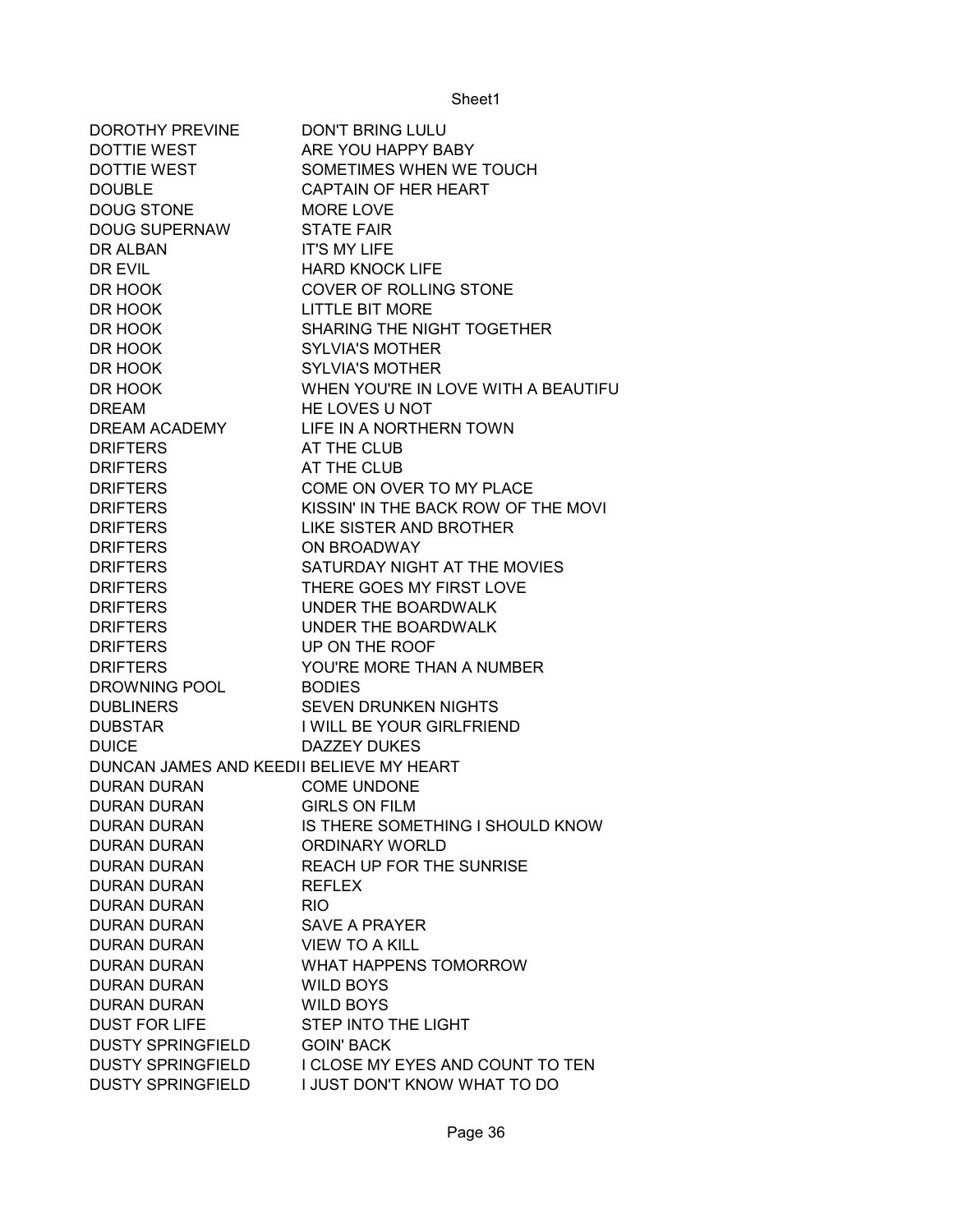DUSTY SPRINGFIELD I ONLY WANT TO BE WITH YOU DUSTY SPRINGFIELD IN THE MIDDLE OF NOWHERE DUSTY SPRINGFIELD SON OF A PREACHER MAN DUSTY SPRINGFIELD STAY A WHILE DUSTY SPRINGFIELD WISHIN' AND HOPIN' DUSTY SPRINGFIELD YOU DON'T HAVE TO SAY YOU LOVE ME DUSTY SPRINGFIELD YOU DON'T HAVE TO SAY YOU LOVE ME DWIGHT YOAKAM AIN'T THAT LONELY YET DWIGHT YOAKAM CRAZY LITTLE THING CALLED LOVE DWIGHT YOAKAM HONKY TONK MAN DWIGHT YOAKAM I SANG DIXIE DWIGHT YOAKAM POCKET OF A CLOWN DWIGHT YOAKAM STREETS OF BAKERSFIELD DWIGHT YOAKAM YOU'RE THE ONE E M F GENERAL BLOW UNBELIEVABLE E17 EACH TIME EAGLE EYE CHERRY ARE YOU STILL HAVING FUN EAGLE EYE CHERRY FALLING IN LOVE AGAIN EAGLE EYE CHERRY LONG WAY AROUND EAGLE EYE CHERRY SAVE TONIGHT EAMON F##K IT (I DON'T WANT YOU BACK) EAMON I LOVE THEM HO'S EARL THOMAS CONLEY NOBODY FALLS LIKE A FOOL EARL THOMAS CONLEY RIGHT FROM THE START EARTH WIND AND FIRE BOOGIE WONDERLAND EARTH WIND AND FIRE FANTASY EARTH WIND AND FIRE LET'S GROOVE EARTH WIND AND FIRE REASONS EAST 17 AROUND THE WORLD EAST 17 AROUND THE WORLD EAST 17 DO YOU STILL EAST 17 HOLD MY BODY TIGHT EAST 17 SOMEONE TO LOVE EAST 17 STAY ANOTHER DAY EAST 17 STEAM EAST 17 THUNDER EASYBEATS FRIDAY ON MY MIND EBN OZN AEIOU (AND SOMETIMES Y) ED AMES MY CUP RUNNETH OVER ED BRUCE EVER NEVER LOVIN' YOU ED BRUCE YOU'RE THE BEST BREAK THIS OLD HEAR EDDIE ARNOLD MAKE THE WORLD GO AWAY EDDIE ARNOLD MAKE THE WORLD GO AWAY EDDIE ARNOLD YOU DON'T KNOW ME EDDIE COCHRAN C'MON EVERYBODY EDDIE COCHRAN C'MON EVERYBODY EDDIE COCHRAN SOMETHIN' ELSE EDDIE COCHRAN THREE STEPS TO HEAVEN EDDIE FISHER I'M WALKING BEHIND YOU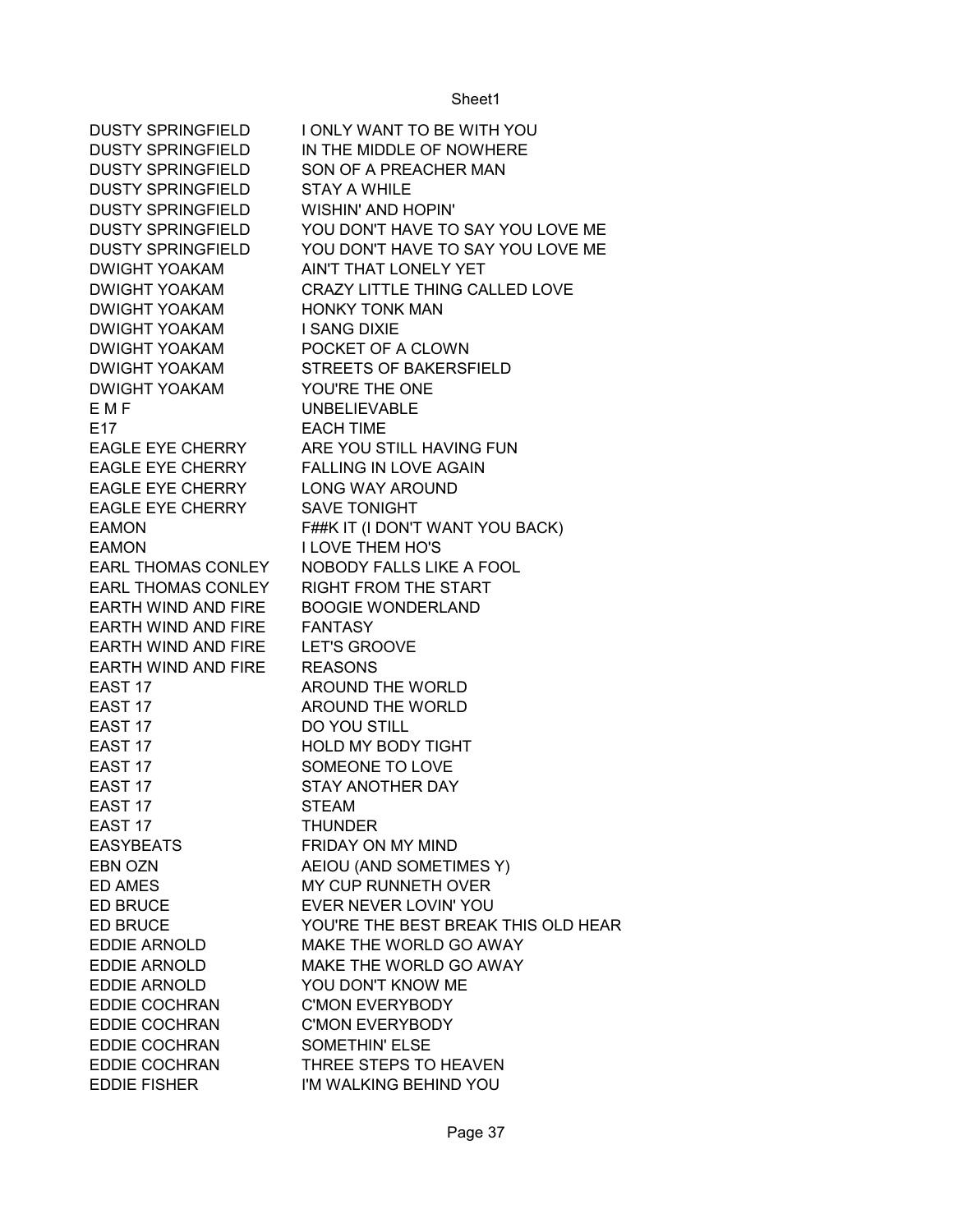| EDDIE FISHER                               | <b>OUTSIDE OF HEAVEN</b>                            |
|--------------------------------------------|-----------------------------------------------------|
| EDDIE FLOYD                                | BRING IT ON HOME TO ME                              |
| EDDIE FLOYD                                | <b>KNOCK ON WOOD</b>                                |
| EDDIE HEINZ                                | <b>JUST LIKE</b>                                    |
| <b>EDDIE MONEY</b>                         | I WANNA GO BACK                                     |
| <b>EDDIE RABBITT</b>                       | <b>HEARTS ON FIRE</b>                               |
| EDDIE RABBITT                              | <b>I LOVE A RAINY NIGHT</b>                         |
| EDDIE RABBITT                              | POUR ME ANOTHER TEQUILA                             |
| EDDIE RABBITT                              | STEP BY STEP                                        |
| EDDIE RABBITT                              | YOU DON'T LOVE ME ANYMORE                           |
| EDDY ARNOLD <b>EDDY</b>                    | <b>JUST A LITTLE LOVIN'</b>                         |
|                                            | EDDY ARNOLD WHAT'S HE DOIN' IN MY WORLD             |
| <b>EDDY GRANT</b>                          | ELECTRIC AVENUE (REMIX)                             |
| <b>EDDY GRANT</b>                          | <b>GIMME HOPE JOANNA</b>                            |
| <b>EDDY RAVEN</b>                          | <b>COWBOYS DON'T CRY</b>                            |
| <b>EDEN KANE</b>                           | <b>BOY'S CRY</b>                                    |
| EDEN KANE                                  | FORGET ME NOT                                       |
| <b>EDEN KANE</b>                           | <b>WELL I ASK YOU</b>                               |
| EDGAR WINTER GROUP FREE RIDE               |                                                     |
|                                            | EDISON LIGHTHOUSE LOVE GROWS WHERE MY ROSEMARY GOES |
|                                            |                                                     |
| EDWIN MCCAIN<br>EDWIN STARR CONTACT        |                                                     |
| <b>EDWIN STARR</b>                         | WAR                                                 |
| EDWYN COLLINS GIRL LIKE YOU                |                                                     |
| EIFFEL 65                                  | <b>BLUE DA BA DEE</b>                               |
| EIFFEL 65                                  | MOVE YOUR BODY                                      |
| ELAINE PAIGE                               | <b>MEMORY</b>                                       |
| ELECTRIC LIGHT ORCHESTIDON'T BRING ME DOWN |                                                     |
| ELECTRIC LIGHT ORCHESTIDON'T BRING ME DOWN |                                                     |
| ELECTRIC LIGHT ORCHESTIEVIL WOMAN          |                                                     |
| ELECTRIC LIGHT ORCHESTILIVIN' THING        |                                                     |
| ELECTRIC LIGHT ORCHESTIMR BLUE SKY         |                                                     |
| ELECTRIC LIGHT ORCHESTIROCKARIA            |                                                     |
| ELECTRIC LIGHT ORCHESTISWEET TALKIN' WOMAN |                                                     |
| ELECTRIC LIGHT ORCHESTITURN TO STONE       |                                                     |
| <b>ELECTRIC SIX</b>                        | <b>DANGER HIGH VOLTAGE</b>                          |
| <b>ELECTRIC SIX</b>                        | <b>GAY BAR</b>                                      |
| <b>ELKIE BROOKS</b>                        | <b>LILAC WINE</b>                                   |
| <b>ELKIE BROOKS</b>                        | NO MORE THE FOOL                                    |
| <b>ELKIE BROOKS</b>                        | PEARL'S A SINGER                                    |
| ELLA FITZGERALD                            | <b>TISKET A TASKET</b>                              |
| ELLIOT MISSY LUDACRIS ANONE MINUTE MAN     |                                                     |
| <b>ELTON JOHN</b>                          | ALL THAT I'M ALLOWED I'M THANKFUL                   |
| ELTON JOHN                                 | ARE YOU READY FOR LOVE                              |
| <b>ELTON JOHN</b>                          | <b>BELIEVE</b>                                      |
| <b>ELTON JOHN</b>                          | <b>BLESSED</b>                                      |
| <b>ELTON JOHN</b>                          | CAN YOU FEEL THE LOVE TONIGHT                       |
| <b>ELTON JOHN</b>                          | CANDLE IN THE WIND                                  |
| <b>ELTON JOHN</b>                          | <b>CROCODILE ROCK</b>                               |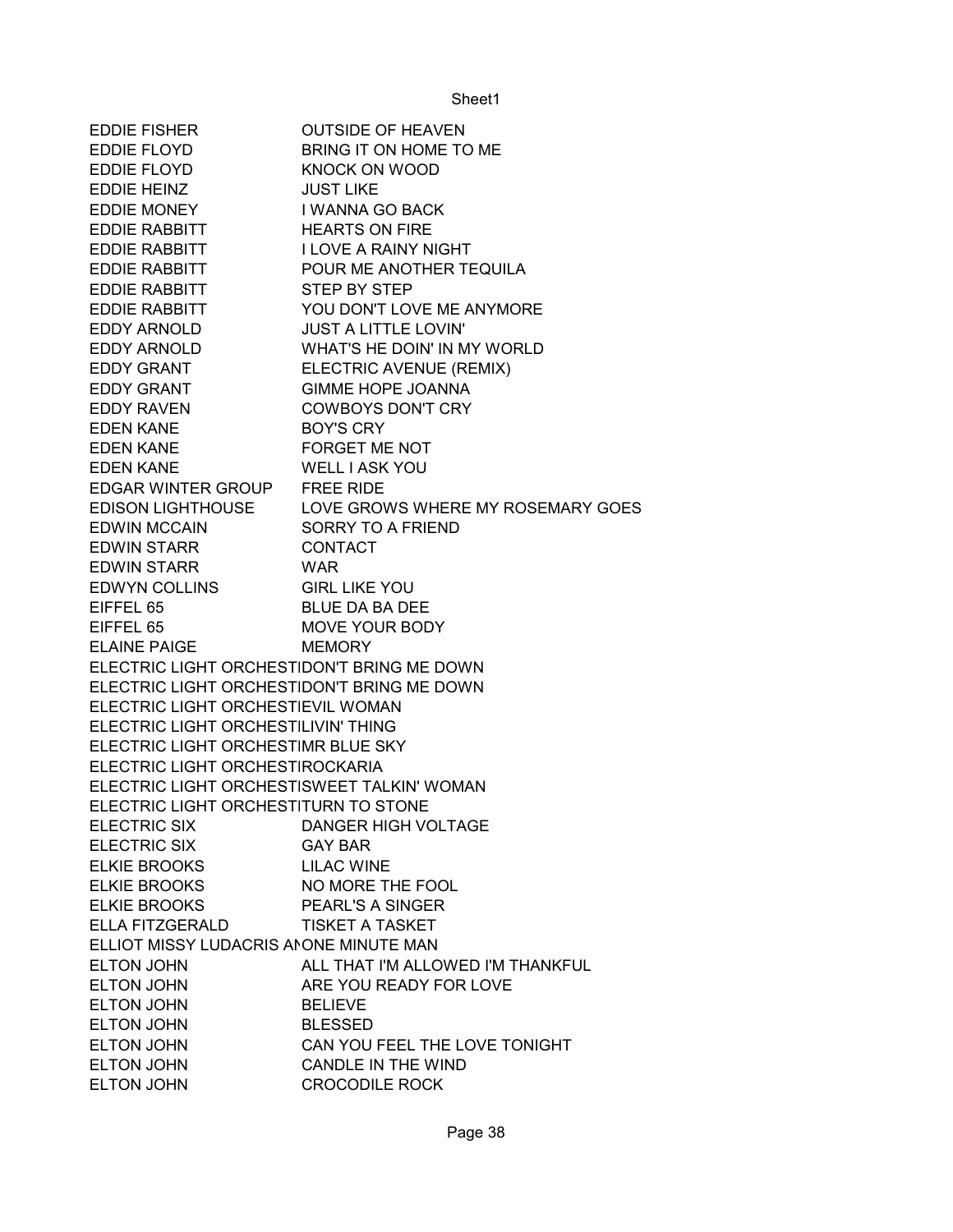| <b>ELTON JOHN</b>                           | <b>DANIEL</b>                                      |
|---------------------------------------------|----------------------------------------------------|
| <b>ELTON JOHN</b>                           | DON'T LET THE SUN GO DOWN ON ME                    |
| <b>ELTON JOHN</b>                           | DON'T LET THE SUN GO DOWN ON ME                    |
| <b>ELTON JOHN</b>                           | <b>EMPTY GARDEN</b>                                |
| <b>ELTON JOHN</b>                           | <b>HONKY CAT</b>                                   |
| <b>ELTON JOHN</b>                           | <b>I WANT LOVE</b>                                 |
| ELTON JOHN                                  | <b>MADE IN ENGLAND</b>                             |
| <b>ELTON JOHN</b>                           | <b>NIKITA</b>                                      |
| <b>ELTON JOHN</b>                           | <b>ORIGINAL SIN</b>                                |
| <b>ELTON JOHN</b>                           | <b>RECOVER YOUR SOUL</b>                           |
| <b>ELTON JOHN</b>                           | <b>ROCKET MAN</b>                                  |
| <b>ELTON JOHN</b>                           | <b>SACRIFICE</b>                                   |
| <b>ELTON JOHN</b>                           | <b>SIMPLE LIFE</b>                                 |
| ELTON JOHN                                  | SOMETHING ABOUT THE WAY YOU LOOK TO                |
| ELTON JOHN                                  | THIS TRAIN DON'T STOP HERE                         |
| <b>ELTON JOHN</b>                           | YOUR SONG                                          |
|                                             | ELTON JOHN AND KIKI DEE DON'T GO BREAKING MY HEART |
| ELTON JOHN AND KIKI DEE TRUE LOVE           |                                                    |
| ELTON JOHN AND LEANN RIWRITTEN IN THE STARS |                                                    |
| <b>ELVIN BISHOP</b>                         | <b>FOOLED AROUND AND FELL IN LOVE</b>              |
| <b>ELVIS COSTELLO</b>                       | ALISON MY AIM IS TRUE                              |
| <b>ELVIS COSTELLO</b>                       | <b>GOOD YEAR FOR THE ROSES</b>                     |
| <b>ELVIS COSTELLO</b>                       | RADIO RADIO                                        |
| <b>ELVIS COSTELLO</b>                       | <b>WATCHING THE DETECTIVES</b>                     |
| <b>ELVIS COSTELLO</b>                       | WHAT'S SO FUNNY 'BOUT PEACE LOVE AN                |
| <b>ELVIS PRESLEY</b>                        | ALL SHOOK UP                                       |
| <b>ELVIS PRESLEY</b>                        | ARE YOU LONESOME TONIGHT                           |
| <b>ELVIS PRESLEY</b>                        | <b>BRIDGE OVER TROUBLED WATER</b>                  |
| <b>ELVIS PRESLEY</b>                        | DID YOU EVER HAVE ONE OF THOSE DAYS                |
| <b>ELVIS PRESLEY</b>                        | <b>GOOD LUCK CHARM</b>                             |
| <b>ELVIS PRESLEY</b>                        | <b>HEARTBREAK HOTEL</b>                            |
| <b>ELVIS PRESLEY</b>                        | <b>HIS LATEST FLAME</b>                            |
| <b>ELVIS PRESLEY</b>                        | <b>HOUND DOG</b>                                   |
| <b>ELVIS PRESLEY</b>                        | <b>IT'S NOW OR NEVER</b>                           |
| <b>ELVIS PRESLEY</b>                        | <b>JAILHOUSE ROCK</b>                              |
| <b>ELVIS PRESLEY</b>                        | <b>KISS ME QUICK</b>                               |
| <b>ELVIS PRESLEY</b>                        | <b>LOVE ME TENDER</b>                              |
| <b>ELVIS PRESLEY</b>                        | O COME ALL YE FAITHFUL                             |
| <b>ELVIS PRESLEY</b>                        | <b>OLD SHEP</b>                                    |
| <b>ELVIS PRESLEY</b>                        | <b>ONE NIGHT</b>                                   |
| <b>ELVIS PRESLEY</b>                        | <b>PROMISED LAND</b>                               |
| <b>ELVIS PRESLEY</b>                        | <b>RETURN TO SENDER</b>                            |
| <b>ELVIS PRESLEY</b>                        | RUBBERNECKIN' (PAUL OAKENFOLD REMIX                |
| <b>ELVIS PRESLEY</b>                        | <b>STUCK ON YOU</b>                                |
| <b>ELVIS PRESLEY</b>                        | SUMMER KISSES WINTER TEARS                         |
| <b>ELVIS PRESLEY</b>                        | <b>TEDDY BEAR</b>                                  |
| <b>ELVIS PRESLEY</b>                        | THERE GOES MY EVERYTHING                           |
| <b>ELVIS PRESLEY</b>                        | <b>WOODEN HEART</b>                                |
| ELVIS PRESLEY VS JXL                        | LITTLE LESS CONVERSATION                           |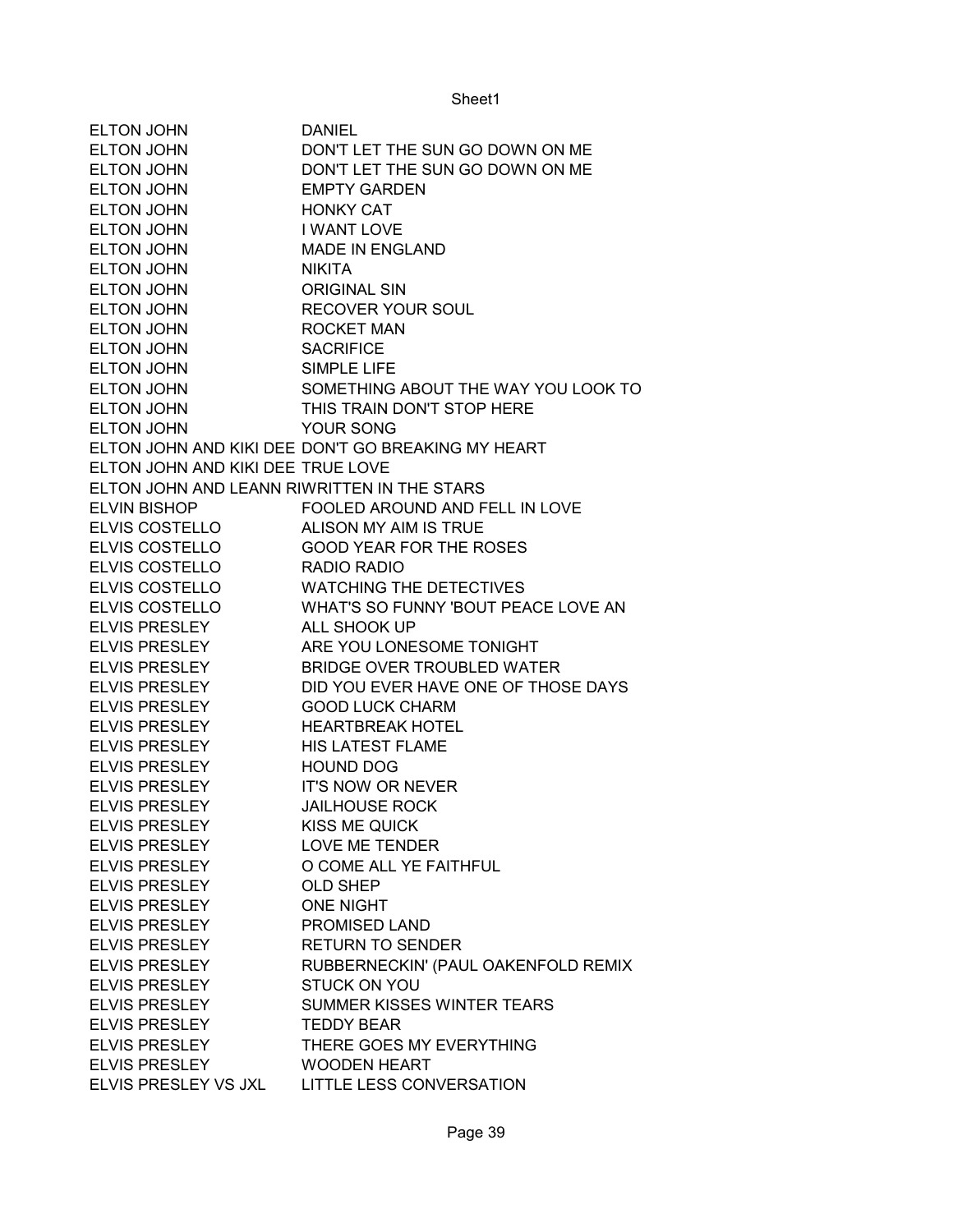| ELVIS PRESLEY VS JXL                  | <b>LITTLE LESS CONVERSATION</b>         |
|---------------------------------------|-----------------------------------------|
| <b>EMBRACE</b>                        | ALL YOU GOOD PEOPLE                     |
| <b>EMBRACE</b>                        | <b>ASHES</b>                            |
| <b>EMBRACE</b>                        | <b>LOOKING AS YOU ARE</b>               |
| <b>EMBRACE</b>                        | MY WEAKNESS IS NON OF YOUR BUSINESS     |
| <b>EMBRACE</b>                        | NATURE'S LAW                            |
| <b>EMILE FORD</b>                     | WHAT DO YOU WANT TO MAKE THOSE EYES     |
| <b>EMINEM</b>                         | <b>ASS LIKE THAT</b>                    |
| <b>EMINEM</b>                         | <b>BUSINESS</b>                         |
| <b>EMINEM</b>                         | CLEANIN' OUT MY CLOSET                  |
| <b>EMINEM</b>                         | <b>JUST LOSE IT</b>                     |
| <b>EMINEM</b>                         | <b>LOSE YOURSELF</b>                    |
| <b>EMINEM</b>                         | <b>MOCKING BIRD</b>                     |
| <b>EMINEM</b>                         | <b>MORE THAN THIS</b>                   |
| <b>EMINEM</b>                         | <b>MY NAME IS</b>                       |
| <b>EMINEM</b>                         | SING FOR THE MOMENT                     |
| <b>EMINEM</b>                         | <b>STAN</b>                             |
| <b>EMINEM</b>                         | <b>WAY I AM</b>                         |
| <b>EMINEM</b>                         | WHEN I'M GONE                           |
| <b>EMINEM</b>                         | <b>WITHOUT ME</b>                       |
| <b>EMMA</b>                           | FREE ME                                 |
| <b>EMMA BUNTON</b>                    | MAYBE                                   |
| EMMA BUNTON TAKE MY BREATH AWAY       |                                         |
| EMMA BUNTON WE'RE NOT GONNA SLEEP     |                                         |
|                                       | EMMA BUNTON WHAT TOOK YOU SO LONG       |
| EMMYLOU HARRIS BORN TO RUN            |                                         |
|                                       | EMMYLOU HARRIS TWO MORE BOTTLES OF WINE |
| <b>EMOTIONS</b>                       | <b>BEST OF MY LOVE</b>                  |
| <b>EMOTIONS</b>                       | <b>BEST OF MY LOVE</b>                  |
| <b>EN VOGUE</b>                       | <b>HOLD ON</b>                          |
| <b>EN VOGUE</b>                       | MY LOVING (YOU'RE NEVER GONNA GET I     |
| ENGELBERT HUMPERDINCKAFTER THE LOVING |                                         |
| ENGELBERT HUMPERDINCKBELLA ITALIA     |                                         |
| ENGELBERT HUMPERDINCILAST WALTZ       |                                         |
| ENGELBERT HUMPERDINCILAST WALTZ       |                                         |
| ENGELBERT HUMPERDINCIONE WORLD        |                                         |
| ENGELBERT HUMPERDINCKRELEASE ME       |                                         |
| <b>ENGLAND UNITED</b>                 | ON TOP OF THE WORLD                     |
| <b>ENINEM</b>                         | <b>LIKE TOY SOLDIERS</b>                |
| <b>ENRIQUE IGLESIAS</b>               | <b>ADDICTED</b>                         |
| <b>ENRIQUE IGLESIAS</b>               | <b>BAILAMOS</b>                         |
| <b>ENRIQUE IGLESIAS</b>               | BEAUTY ON THE FIRE                      |
| <b>ENRIQUE IGLESIAS</b>               | <b>ESCAPE</b>                           |
| <b>ENRIQUE IGLESIAS</b>               | <b>HERO</b>                             |
| <b>ENRIQUE IGLESIAS</b>               | LOVE TO SEE YOU CRY                     |
| <b>ENRIQUE IGLESIAS</b>               | <b>MAYBE</b>                            |
| <b>ENRIQUE IGLESIAS</b>               | RHYTHM DIVINE                           |
| <b>ENYA</b>                           | <b>ANYWHERE</b>                         |
| <b>ERASURE</b>                        | <b>ALWAYS</b>                           |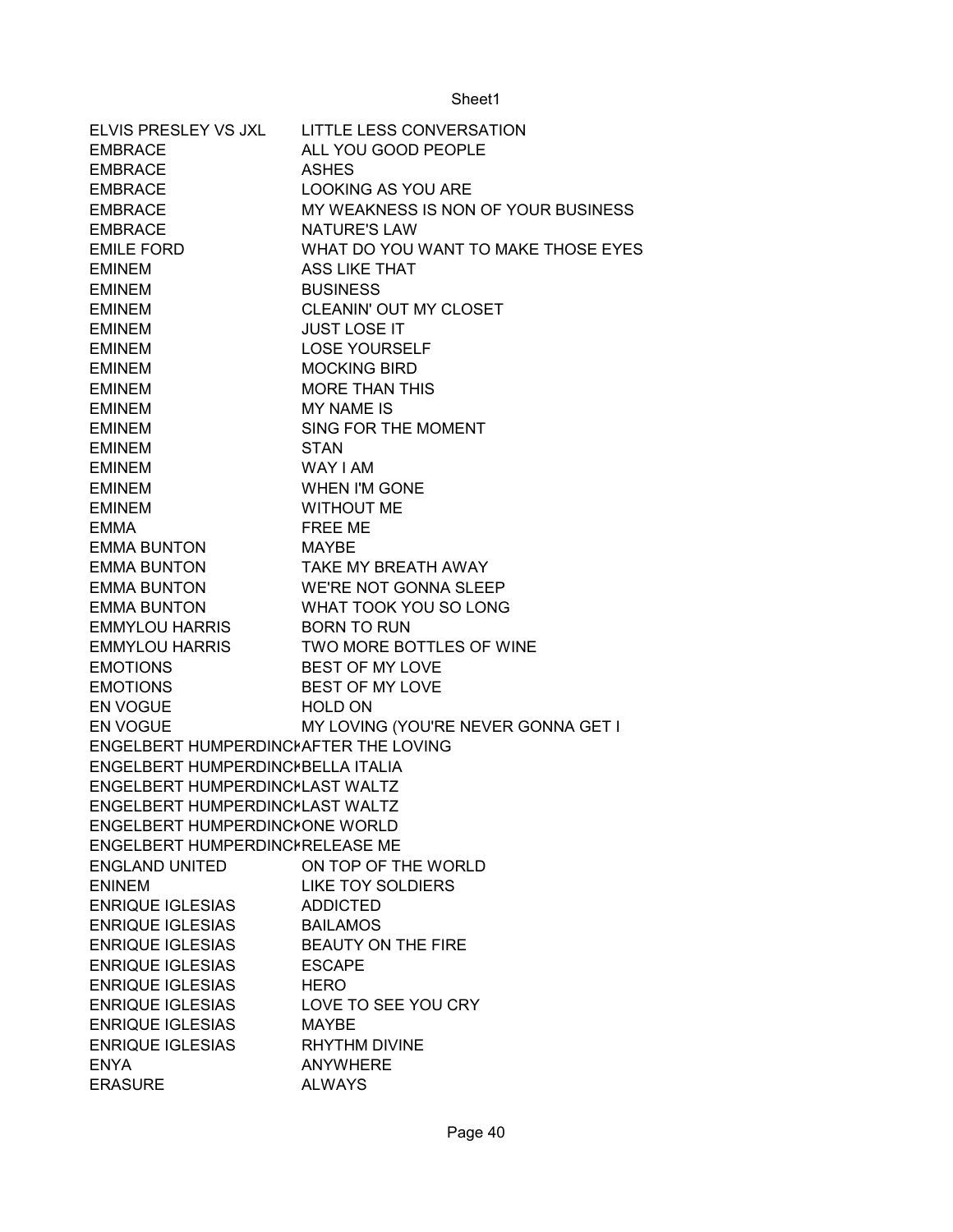| <b>ERASURE</b>                           | <b>BREATHE</b>                       |
|------------------------------------------|--------------------------------------|
| <b>ERIC CARMEN</b>                       | <b>ALL BY MYSELF</b>                 |
| <b>ERIC CARMEN</b>                       | <b>HUNGRY EYES</b>                   |
| <b>ERIC CARMEN</b>                       | MAKE ME LOSE CONTROL                 |
| <b>ERIC CARMEN</b>                       | NEVER GONNA FALL IN LOVE AGAIN       |
| <b>ERIC CLAPTON</b>                      | <b>CHANGE THE WORLD</b>              |
| <b>ERIC CLAPTON</b>                      | <b>COCAINE</b>                       |
| <b>ERIC CLAPTON</b>                      | <b>COCAINE</b>                       |
| <b>ERIC CLAPTON</b>                      | <b>I SHOT THE SHERIFF</b>            |
| <b>ERIC CLAPTON</b>                      | IT'S IN THE WAY THAT YOU USE IT      |
| <b>ERIC CLAPTON</b>                      | LAY DOWN SALLY                       |
| <b>ERIC CLAPTON</b>                      | <b>LET IT RAIN</b>                   |
| <b>ERIC CLAPTON</b>                      | SWING LOW SWEET CHARIOT              |
| <b>ERNEST TUBB</b>                       | <b>SOLDIER'S LAST LETTER</b>         |
| <b>ERNEST TUBB</b>                       | WALKING THE FLOOR OVER YOU           |
| ERNIE K DOE                              | <b>MOTHER IN LAW</b>                 |
| <b>ERNIE MARESCA</b>                     | <b>SHOUT SHOUT</b>                   |
| <b>ESCAPE</b>                            | ARMS OF THE ONE WHO LOVES YOU        |
| ESTHER AND ABI OFARIM                    | <b>CINDERELLA ROCKAFELLA</b>         |
| <b>ETA JAMES</b>                         | <b>I JUST WANNA MAKE LOVE TO YOU</b> |
| <b>ETERNAL</b>                           | ANGEL OF MINE                        |
| <b>ETERNAL</b>                           | <b>GOOD THING</b>                    |
| <b>ETERNAL</b>                           | I AM BLESSED                         |
| <b>ETERNAL</b>                           | <b>I CRY REAL TEARS</b>              |
|                                          |                                      |
| <b>ETERNAL</b>                           | <b>JUST A STEP FROM HEAVEN</b>       |
| <b>ETERNAL</b>                           | POWER OF A WOMAN                     |
| <b>ETERNAL</b>                           | <b>STAY</b>                          |
| <b>ETTA JAMES</b>                        | I JUST WANT TO MAKE LOVE TO YOU      |
| <b>EU</b>                                | DA'BUTT                              |
| <b>EUROPE</b>                            | FINAL COUNTDOWN                      |
| <b>EUROPE</b>                            | FINAL COUNTDOWN                      |
| <b>EURYTHMICS</b>                        | I SAVED THE WORLD TODAY              |
| <b>EURYTHMICS</b>                        | <b>MISSIONARY MAN</b>                |
| <b>EURYTHMICS</b>                        | <b>SEX CRIME</b>                     |
| <b>EURYTHMICS</b>                        | <b>SWEET DREAMS</b>                  |
| <b>EURYTHMICS</b>                        | THORN IN MY SIDE                     |
| <b>EVANESCENCE</b>                       | <b>EVERYBODYS FOOL</b>               |
| <b>EVE</b>                               | <b>WHO'S THAT GIRL</b>               |
| EVE <sub>6</sub>                         | ON THE ROOF AGAIN                    |
| EVE AND GWEN STEFANI LET ME BLOW YA MIND |                                      |
| EVE AND GWEN STEFANI LET ME BLOW YA MIND |                                      |
| EVELYN CHAMPAGNE KING LOVE COMES DOWN    |                                      |
| <b>EVERCLEAR</b>                         | <b>BROWN EYED GIRL</b>               |
| <b>EVERLY BROTHERS</b>                   | ALL I HAVE TO DO IS DREAM            |
| <b>EVERLY BROTHERS</b>                   | ALL I HAVE TO DO IS DREAM            |
| <b>EVERLY BROTHERS</b>                   | BYE BYE LOVE                         |
| <b>EVERLY BROTHERS</b>                   | BYE BYE LOVE                         |
| <b>EVERLY BROTHERS</b>                   | <b>CATHY'S CLOWN</b>                 |
| <b>EVERLY BROTHERS</b>                   | <b>CATHY'S CLOWN</b>                 |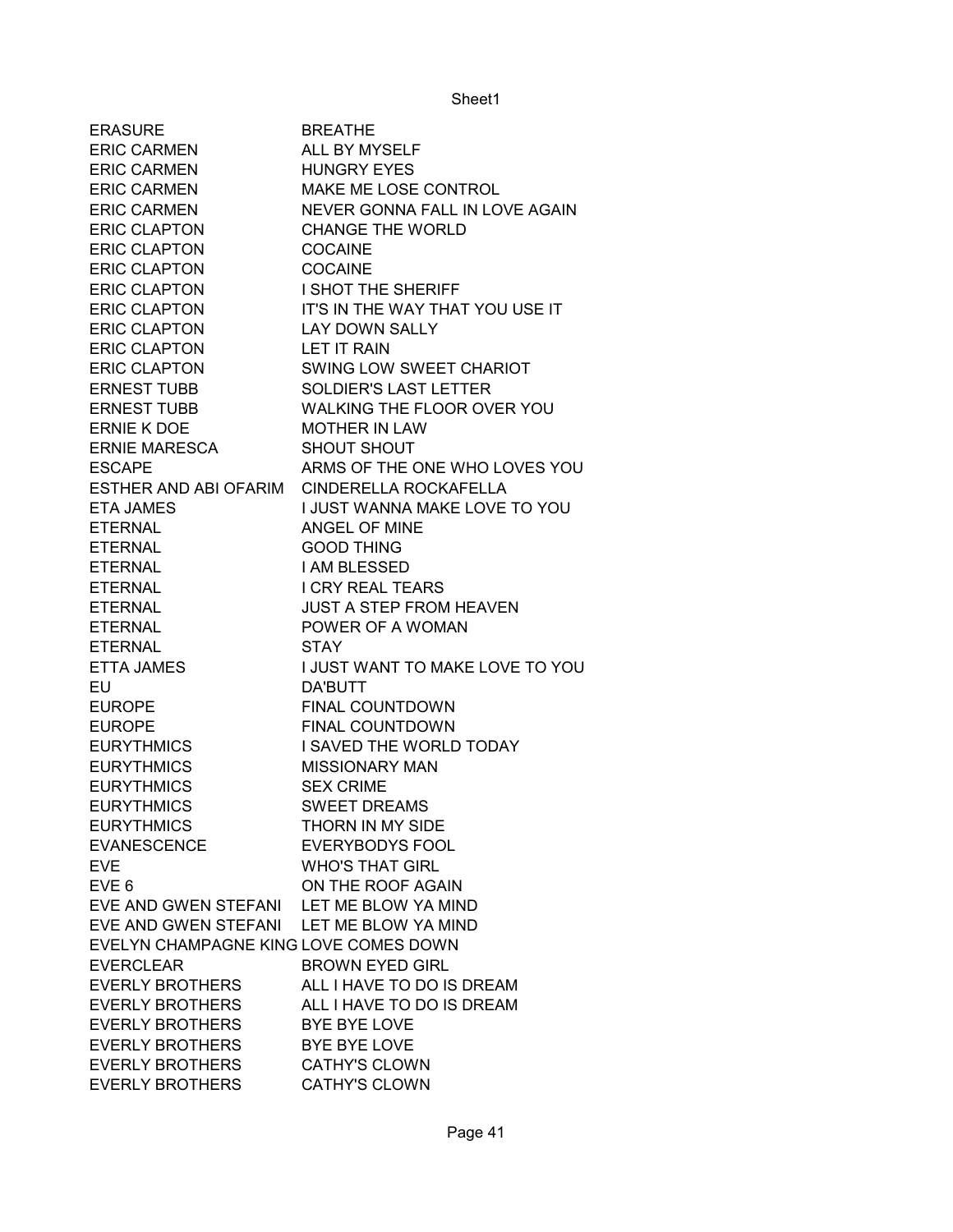EVERLY BROTHERS CRYING IN THE RAIN EVERLY BROTHERS PRICE OF LOVE EVERLY BROTHERS TEMPTATION EVERLY BROTHERS WAKE UP LITTLE SUSIE EVERLY BROTHERS WHEN WILL I BE LOVED EVERYTHING BUT THE GIRLMISSING EXCITERS TELL HIM EXILE **IT'LL BE ME** EXILE KISS YOU ALL OVER EXILE KISS YOU ALL OVER EXPOSE LET ME BE THE ONE EXTREME MORE THAN WORDS FABULOUS THUNDERBIRDSTUFF ENUFF FABULOUS THUNDERBIRDSWRAP IT UP FACES STAY WITH ME FADERS NO SLEEP TONIGHT FAIRGROUND ATTRACTION PERFECT FAITH HILL BUT I WILL FAITH HILL PIECE OF MY HEART FAITH HILL THERE YOU'LL BE FAITH HILL THERE YOU'LL BE FAITH HILL **THIS KISS** FAITH HILL WILD ONE FAITH NO MORE EPIC FAITHLESS INSOMNIA FAITHLESS ONE STEP TOO FAR FARES CINDY INCIDENTALLY FARM **ALL TOGETHER NOW** FARON YOUNG HELLO WALLS FARON YOUNG IT'S FOUR IN THE MORNING FAST BALL WAY FAST FOOD ROCKERS FAST FOOD SONG FAT LARRY'S BAND ACT LIKE YOU KNOW FAT LES NAUGHTY CHRISTMAS FAT LES 2000 JERUSALEM FATBACK BAND BACKSTROKIN' FATBACK BAND I FOUND LOVIN' FATBOY SLIM PRAISE YOU FATBOY SLIM ROCKERFELLA SKANK FATS DOMINO AIN'T THAT A SHAME FATS DOMINO BLUE MONDAY FATS DOMINO BLUEBERRY HILL FATS DOMINO BLUEBERRY HILL FBELL AND BELLBOYS GIDDY UP A DING DONG FEEDER BUCK ROGERS FEEDER SEVEN DAYS IN THE SUN FEEDER TURN FFFIING SEWN FEFE DOBSON EVERYTHING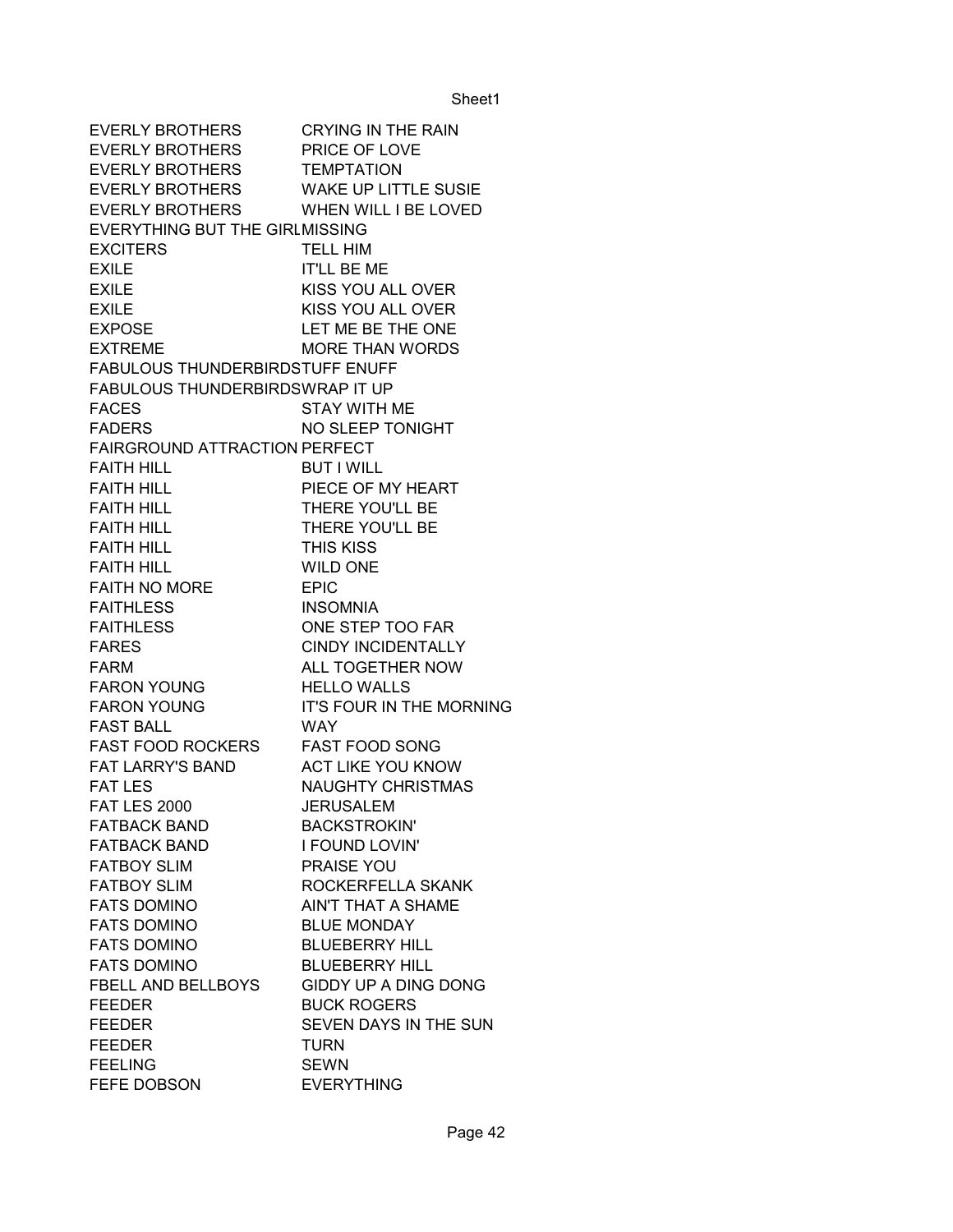| <b>FERGAL SHARKEY</b>                          | <b>GOOD HEART</b>                |
|------------------------------------------------|----------------------------------|
| <b>FERN KINNEY</b>                             | <b>TOGETHER WE ARE BEAUTIFUL</b> |
| FIFTH DIMENSION                                | AQUARIUS LET THE SUN SHINE IN    |
| <b>FILTER</b>                                  | <b>BEST THING</b>                |
| <b>FILTER</b>                                  | <b>TAKE A PICTURE</b>            |
| <b>FIRE</b>                                    | YOU'VE GOT THE FEELING           |
| <b>FIREFALL</b>                                | YOU ARE THE WOMAN                |
| <b>FIRM</b>                                    | <b>STAR TREKKIN'</b>             |
| <b>FIRST EDITION</b>                           | JUST DROPPED IN TO SEE           |
| <b>FIVE</b>                                    | <b>CLOSER TO ME</b>              |
| <b>FIVE</b>                                    | DON'T WANNA LET YOU GO           |
| <b>FIVE</b>                                    | <b>EVERYBODY GET UP</b>          |
| <b>FIVE</b>                                    | IF YA GETTING DOWN               |
| <b>FIVE</b>                                    | <b>INVINCIBLE</b>                |
| <b>FIVE</b>                                    | IT'S THE THINGS YOU DO           |
| <b>FIVE</b>                                    | <b>KEEP ON MOVING</b>            |
| <b>FIVE</b>                                    | <b>LET'S DANCE</b>               |
| <b>FIVE</b>                                    | UNTIL THE TIME IS THROUGH        |
| <b>FIVE</b>                                    | WE WILL ROCK YOU                 |
| <b>FIXX</b>                                    | ONE THING LEADS TO ANOTHER       |
| <b>FLAMINGOS</b>                               | I ONLY HAVE EYES FOR YOU         |
| FLEETWOOD MAC                                  | <b>DON'T STOP</b>                |
| FLEETWOOD MAC                                  | <b>DON'T STOP</b>                |
| FLEETWOOD MAC                                  | <b>DREAMS</b>                    |
| FLEETWOOD MAC                                  | <b>EVERYWHERE</b>                |
| FLEETWOOD MAC                                  | <b>GO YOUR OWN WAY</b>           |
| FLEETWOOD MAC LANDSLIDE                        |                                  |
| FLEETWOOD MAC LITTLE LIES                      |                                  |
| FLEETWOOD MAC                                  | <b>SECOND HAND NEWS</b>          |
| <b>FLEETWOODS</b>                              | <b>MR BLUE</b>                   |
| FLIP AND FILL KELLY LIORE TRUE LOVE NEVER DIES |                                  |
| <b>FLOATERS</b>                                | <b>FLOAT ON</b>                  |
| FLOCK OF SEAGULLS                              | I RAN (SO FAR AWAY)              |
| <b>FLOCK OF SEAGULLS</b>                       | <b>WISHING</b>                   |
| FLOWER POT MEN                                 | LET'S GO TO SAN FRANCISCO        |
| FOGHAT                                         | FOOL FOR THE CITY                |
| <b>FONTELLA BASS</b>                           | <b>RESCUE ME</b>                 |
| <b>FONTELLA BASS</b>                           | <b>RESCUE ME</b>                 |
| <b>FOO FIGHTERS</b>                            | <b>BEST OF YOU</b>               |
| <b>FOO FIGHTERS</b>                            | <b>BIG ME</b>                    |
| <b>FOO FIGHTERS</b>                            | <b>BREAKOUT</b>                  |
| <b>FOO FIGHTERS</b>                            | DOA                              |
| <b>FOO FIGHTERS</b>                            | <b>NEXT YEAR</b>                 |
| <b>FOREIGNER</b>                               | <b>BLUE MORNING BLUE DAY</b>     |
| <b>FOREIGNER</b>                               | <b>COLD AS ICE</b>               |
| <b>FOREIGNER</b>                               | DIRTY WHITE BOY                  |
| <b>FOREIGNER</b>                               | <b>DOUBLE VISION</b>             |
| <b>FOREIGNER</b>                               | <b>HEAD GAMES</b>                |
| <b>FOREIGNER</b>                               | HOT BLOODED                      |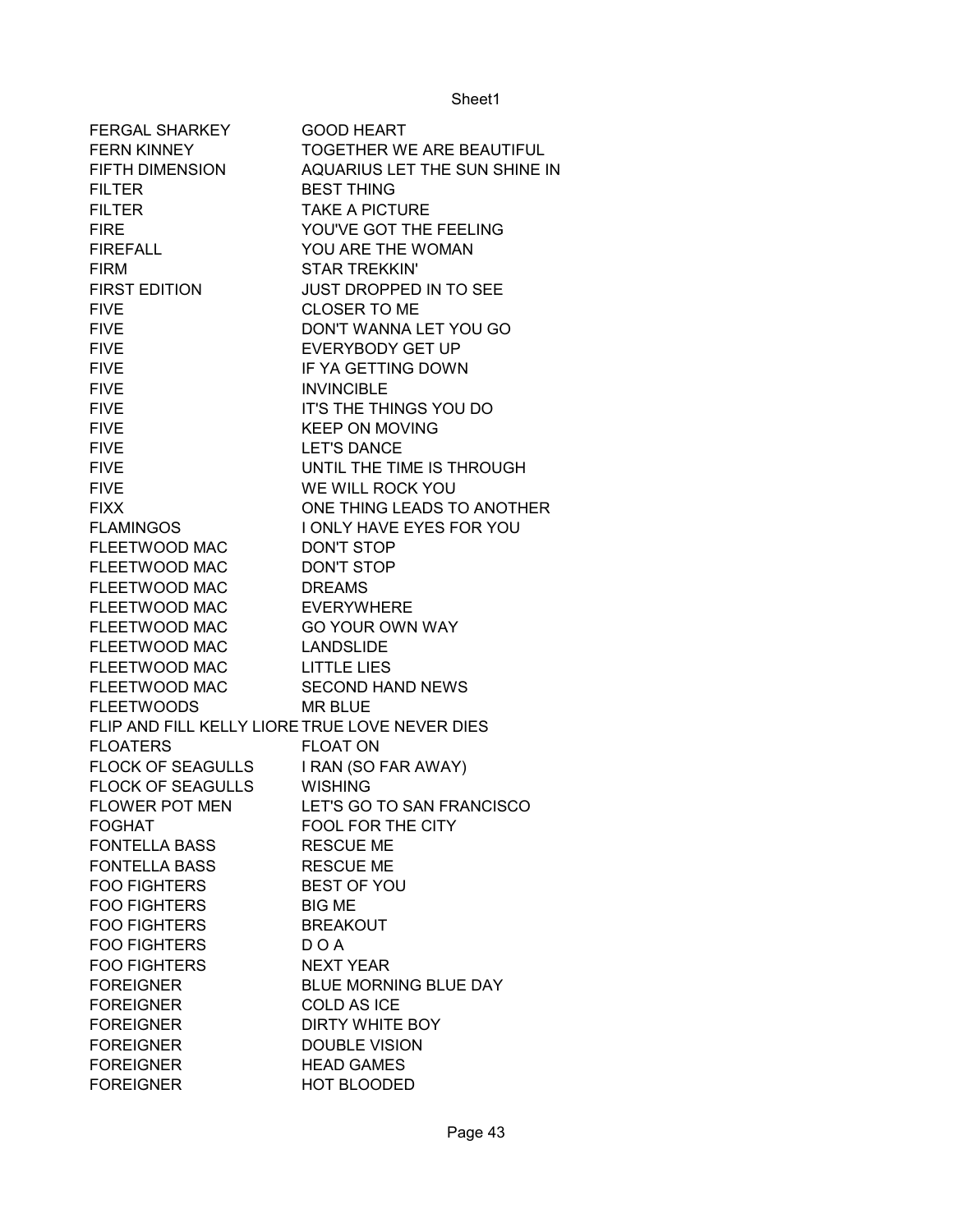| <b>FOREIGNER</b>                        | I WANT TO KNOW WHAT LOVE IS       |
|-----------------------------------------|-----------------------------------|
| <b>FOREIGNER</b>                        | <b>JUKE BOX HERO</b>              |
| <b>FOREIGNER</b>                        | LONG LONG WAY FROM HOME           |
| <b>FOREIGNER</b>                        | THAT WAS YESTERDAY                |
| <b>FORESTER SISTERS</b>                 | <b>DON'T YOU</b>                  |
| <b>FORESTER SISTERS</b>                 | I FELL IN LOVE AGAIN LAST NIGHT   |
| <b>FORESTER SISTERS</b>                 | LONELY ALONE                      |
| <b>FORESTER SISTERS</b>                 | <b>MEN</b>                        |
| <b>FORESTER SISTERS</b>                 | THAT'S WHAT YOU DO WHEN YOU'RE IN |
| <b>FORTUNES</b>                         | YOU'VE GOT YOUR TROUBLES          |
| <b>FOUNDATIONS</b>                      | BABY NOW THAT I'VE FOUND YOU      |
| <b>FOUNDATIONS</b>                      | BABY NOW THAT I'VE FOUND YOU      |
| <b>FOUNDATIONS</b>                      | <b>BUILD ME UP BUTTERCUP</b>      |
| <b>FOUNTAINS OF WAYNE</b>               | <b>STACEY'S MUM</b>               |
| <b>FOUNTAINS OF WAYNE</b>               | <b>STACY'S MOM</b>                |
| <b>FOUR ACES</b>                        | LOVE IS A MANY SPLENDORED THING   |
| <b>FOUR PENNIES</b>                     | <b>JULIET</b>                     |
| <b>FOUR PREPS</b>                       | <b>BIG MAN</b>                    |
| <b>FOUR SEASONS</b>                     | DECEMBER 1963                     |
| <b>FOUR SEASONS</b>                     | DECEMBER 1963                     |
| <b>FOUR SEASONS</b>                     | <b>LET'S HANG ON</b>              |
| <b>FOUR SEASONS</b>                     | <b>LET'S HANG ON</b>              |
| <b>FOUR SEASONS</b>                     | <b>RAG DOLL</b>                   |
| <b>FOUR SEASONS</b>                     | <b>SHERRY</b>                     |
| <b>FOUR TOPS</b>                        | <b>AIN'T NO WOMAN</b>             |
| <b>FOUR TOPS</b>                        | <b>BABY I NEED YOUR LOVING</b>    |
| <b>FOUR TOPS</b>                        | IF I WERE A CARPENTER             |
| <b>FOUR TOPS</b>                        | REACH OUT I'LL BE THERE           |
| <b>FOUR TOPS</b>                        | WHEN SHE WAS MY GIRL              |
| <b>FOURMOST</b>                         | <b>HELLO LITTLE GIRL</b>          |
| <b>FOX</b>                              | S S S SINGLE BED                  |
| <b>FRAGMA</b>                           | <b>TOCA'S MIRACLE</b>             |
| <b>FRAGMA</b>                           | YOU ARE ALIVE                     |
| FRANK AND NANCY SINATR SOMETHING STUPID |                                   |
| <b>FRANK IFIELD</b>                     | <b>CONFESSIN'</b>                 |
| <b>FRANK IFIELD</b>                     | <b>I REMEMBER YOU</b>             |
| <b>FRANK IFIELD</b>                     | <b>LOVESICK BLUES</b>             |
| <b>FRANK IFIELD</b>                     | <b>WAYWARD WIND</b>               |
| <b>FRANK SINATRA</b>                    | ALL OF ME                         |
| <b>FRANK SINATRA</b>                    | I GET A KICK OUT OF YOU           |
| <b>FRANK SINATRA</b>                    | <b>LADY IS A TRAMP</b>            |
| <b>FRANK SINATRA</b>                    | MY WAY                            |
| <b>FRANK SINATRA</b>                    | <b>NEW YORK NEW YORK</b>          |
| <b>FRANK SINATRA</b>                    | STRANGERS IN THE NIGHT            |
| <b>FRANK SINATRA</b>                    | <b>SUMMER WIND</b>                |
| <b>FRANK SINATRA</b>                    | <b>THAT'S LIFE</b>                |
| <b>FRANK SINATRA</b>                    | THEY ALL LAUGHED                  |
| <b>FRANK SINATRA</b>                    | THREE COINS IN THE FOUNTAIN       |
| <b>FRANK SINATRA</b>                    | THREE COINS IN THE FOUNTAIN       |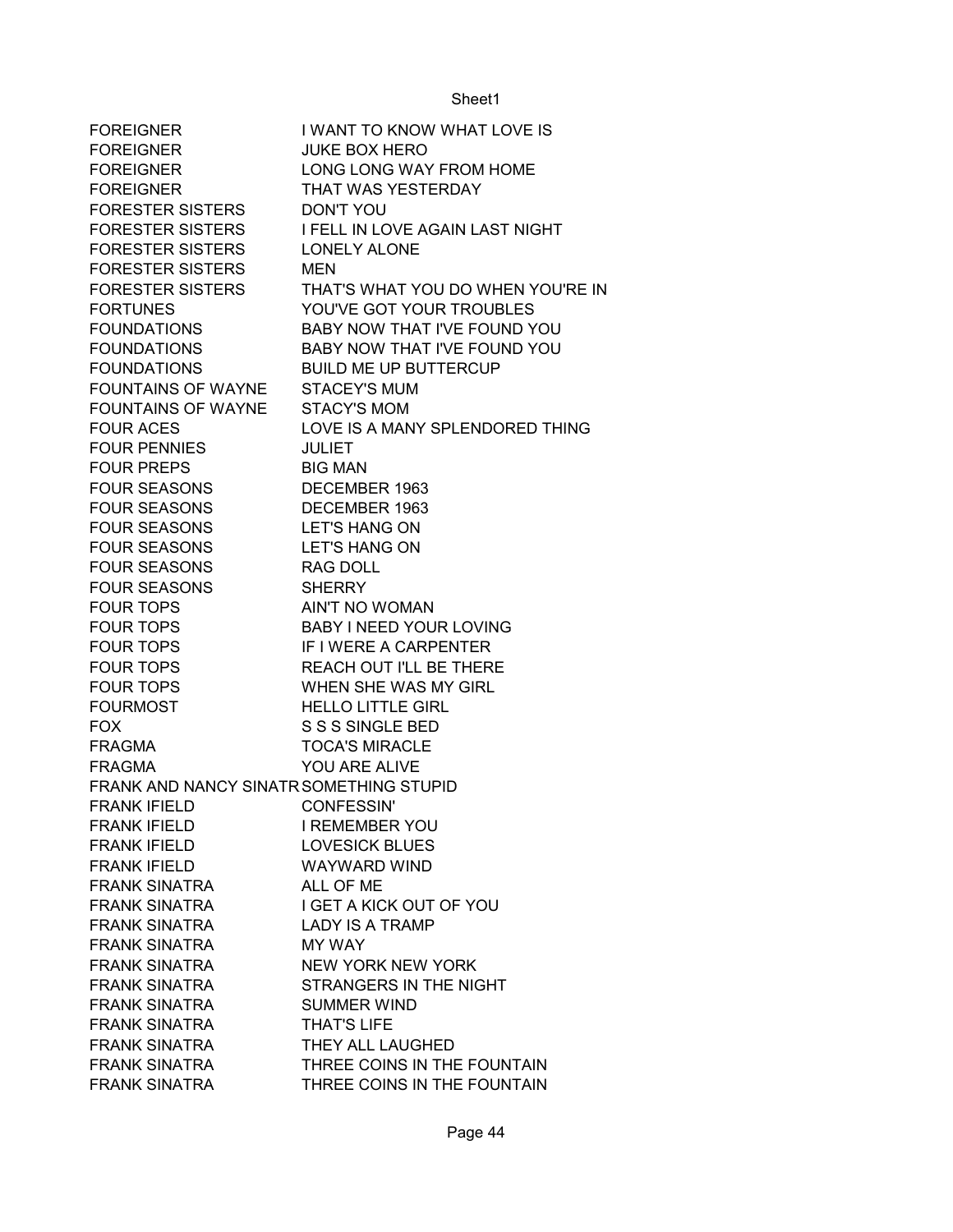FRANK SINATRA WITCHCRAFT FRANK ZAPPA DINAH MOE HUMMMM FRANK ZAPPA MOON UNIT VALLEY GIRL FRANKEE FUR B (F##K YOU RIGHT BACK) FRANKIE AVALON VENUS FRANKIE GOES TO HOLLYWPOWER OF LOVE FRANKIE GOES TO HOLLYWRELAX FRANKIE GOES TO HOLLYWTWO TRIBES FRANKIE LAINE ANSWER ME FRANKIE LAINE HIGH NOON FRANKIE LAINE RAIN RAIN RAIN FRANKIE LAINE WOMAN IN LOVE FRANKIE SMITH DOUBLE DUTCH BUS FRANKIE VALLI MY EYES ADORED YOU FRANKIE VAUGHN GREEN DOOR FRANKIE VAUGHN TOWER OF STRENGTH FRANZ FERDINAND DO YOU WANT TO FRANZ FERDINAND FALLEN FRANZ FERDINAND MATINNEE FRANZ FERDINAND MICHAEL FREAK POWER **TURN ON TUNE IN COP OUT** FRED ASTAIRE CHEEK TO CHEEK FREDA PAYNE BAND OF GOLD FREDA PAYNE BAND OF GOLD FREDDIE AND THE DREAMEIF YOU GOTTA MAKE A FOOL OF SOMEBOD FREDDIE AND THE DREAMEI'M TELLING YOU NOW FREDDIE AND THE DREAMEI'M TELLING YOU NOW FREDDIE AND THE DREAMEYOU WERE MADE FOR ME FREDDIE CANNON TALLAHASSEE LASSIE FREDDIE CANNON WAY DOWN YONDER IN NEW ORLEANS FREDDIE FENDER BEFORE THE NEXT TEARDROP FALLS FREDDIE FENDER WASTED DAYS AND WASTED NIGHTS FREDDIE HART MY HANG UP IS YOU FREDDIE MERCURY I WAS BORN TO LOVE YOU FREE ALL RIGHT NOW FREE WISHING WELL FREEZE SOUTHERN FREEZE FRIEND AND LOVER REACH OUT OF THE DARKNESS FUGEES KILLING ME SOFTLY FUGEES NO WOMAN NO CRY FUN BOY THREE AND BANAIT AIN'T WHAT YOU DO IT'S THE WAY FUNNY GIRL PEOPLE GABRIELLE DON'T NEED THE SUN TO SHINE GABRIELLE DREAMS GABRIELLE OUT OF REACH GABRIELLE RISE GABRIELLE SHOULD I STAY GABRIELLE STAY THE SAME GABRIELLE SUNSHINE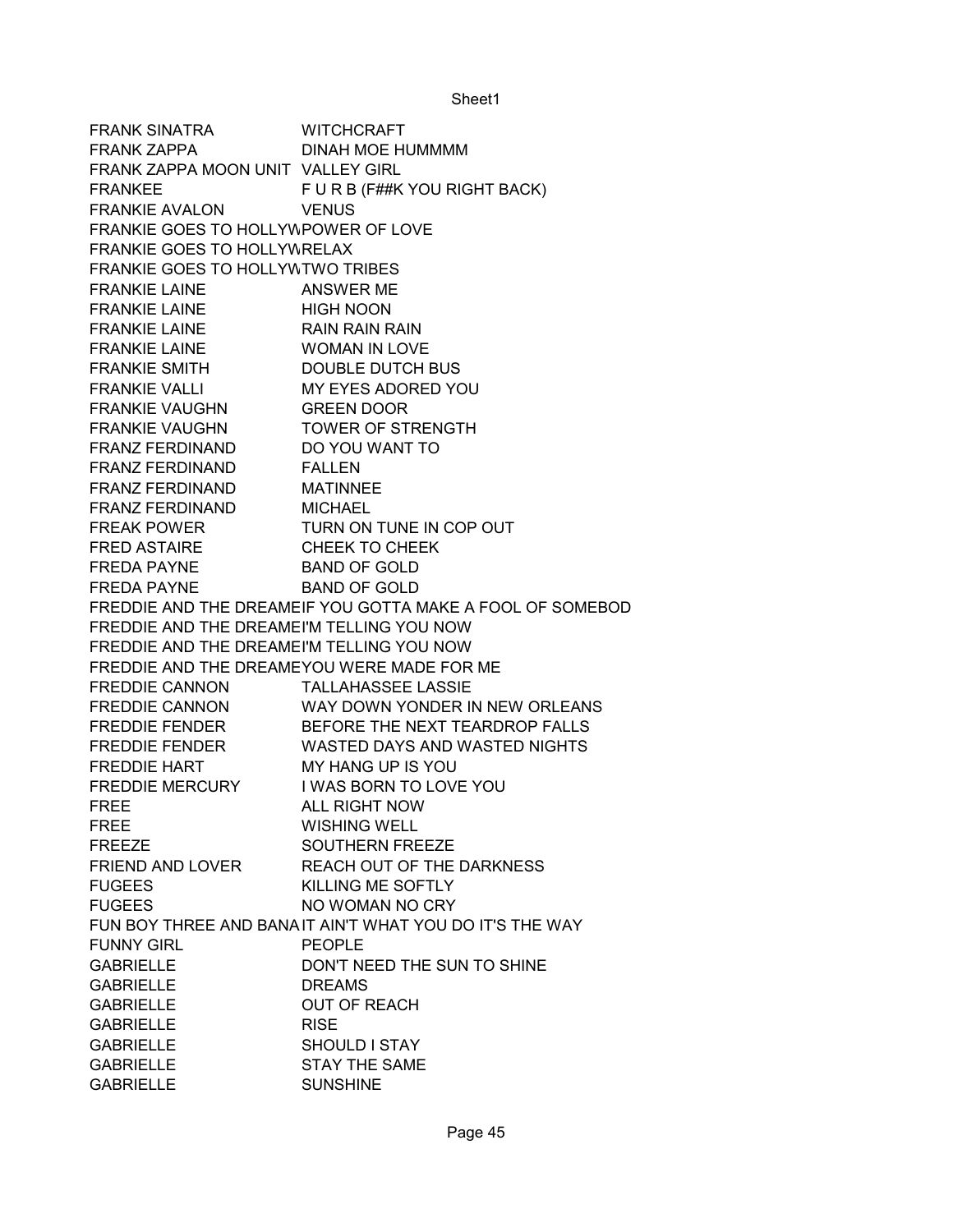| <b>GABRIELLE</b>                         | <b>TEN YEARS TIME</b>               |
|------------------------------------------|-------------------------------------|
| <b>GABRIELLE</b>                         | <b>WHEN A WOMAN</b>                 |
| <b>GAIL DAVIES</b>                       | <b>BREAK AWAY</b>                   |
| <b>GALA</b>                              | LET A BOY CRY                       |
| GALLAGHER AND LYLE                       | HEART ON MY SLEEVE                  |
| <b>GAP BAND</b>                          | <b>EARLY IN THE MORNING</b>         |
| <b>GAP BAND</b>                          | OOPS UPSIDE YOUR HEAD               |
| <b>GAP BAND</b>                          | YOU DROPPED A BOMB ON ME            |
| GARBAGE                                  | I THINK I'M PARANOID                |
| GARBAGE                                  | <b>STUPID GIRL</b>                  |
| GARBAGE                                  | <b>WORLD IS NOT ENOUGH</b>          |
| <b>GARBAGE</b>                           | YOU LOOK SO FINE                    |
| <b>GARETH GATES</b>                      | ANY ONE OF US (STUPID MISTAKE)      |
| <b>GARETH GATES</b>                      | SAY IT ISN'T SO                     |
| <b>GARETH GATES</b>                      | SPIRIT IN THE SKY                   |
| <b>GARETH GATES</b>                      | <b>SUNSHINE</b>                     |
| <b>GARETH GATES</b>                      | <b>SUSPICIOUS MINDS</b>             |
| GARETH GATES                             | UNCHAINED MELODY                    |
| GARETH GATES                             | WHAT MY HEART WANTS TO SAY          |
| <b>GARTH BROOKS</b>                      | AIN'T GOIN' DOWN TILL THE SUN COMES |
| <b>GARTH BROOKS</b>                      | <b>COWBOY CADILLAC</b>              |
| <b>GARTH BROOKS</b>                      | <b>DANCE</b>                        |
| <b>GARTH BROOKS</b>                      | <b>FRIENDS IN LOW PLACES</b>        |
| <b>GARTH BROOKS</b>                      | IF TOMMOROW NEVER COMES             |
| <b>GARTH BROOKS</b>                      | <b>LOST IN YOU</b>                  |
| GARTH BROOKS                             | MUCH TOO YOUNG TO FEEL THIS DAMN OL |
| GARTH BROOKS                             | SHE'S EVERY WOMAN                   |
| GARTH BROOKS                             | <b>THUNDER ROLLS</b>                |
| <b>GARY ALLAN</b>                        | MAN OF ME                           |
| <b>GARY BARLOW</b>                       | OPEN ROAD                           |
| <b>GARY GLITTER</b>                      | ANOTHER ROCK AND ROLL CHRISTMAS     |
| <b>GARY GLITTER</b>                      | DO YOU WANNA TOUCH ME               |
| <b>GARY GLITTER</b>                      | <b>HELLO HELLO I'M BACK AGAIN</b>   |
| <b>GARY GLITTER</b>                      | I LOVE YOU LOVE ME LOVE             |
| <b>GARY GLITTER</b>                      | <b>LEADER OF THE GANG</b>           |
| <b>GARY GLITTER</b>                      | ROCK AND ROLL PART 2                |
| GARY LEE AND SHOWDOWIRODEO SONG          |                                     |
| GARY LEWIS AND THE PLAYTHIS DIAMOND RING |                                     |
| <b>GARY MORRIS</b>                       | I'LL NEVER STOP LOVING YOU          |
| <b>GARY NUMAN</b>                        | <b>CARS</b>                         |
| GARY PUCKETT AND THE ULADY WILL POWER    |                                     |
| GARY PUCKETT AND THE U WOMAN WOMAN       |                                     |
| <b>GARY PUCKETT AND THE U YOUNG GIRL</b> |                                     |
| GARY PUCKETT AND THE UYOUNG GIRL         |                                     |
| <b>GARY STEWART</b>                      | DRINKIN' THING                      |
| <b>GARY U S BONDS</b>                    | <b>QUARTER TO THREE</b>             |
| <b>GARY U S BONDS</b>                    | <b>QUARTER TO THREE</b>             |
| <b>GAY DAD</b>                           | TO EARTH WITH LOVE                  |
| <b>GAYE AND WESTON</b>                   | IT TAKES TWO                        |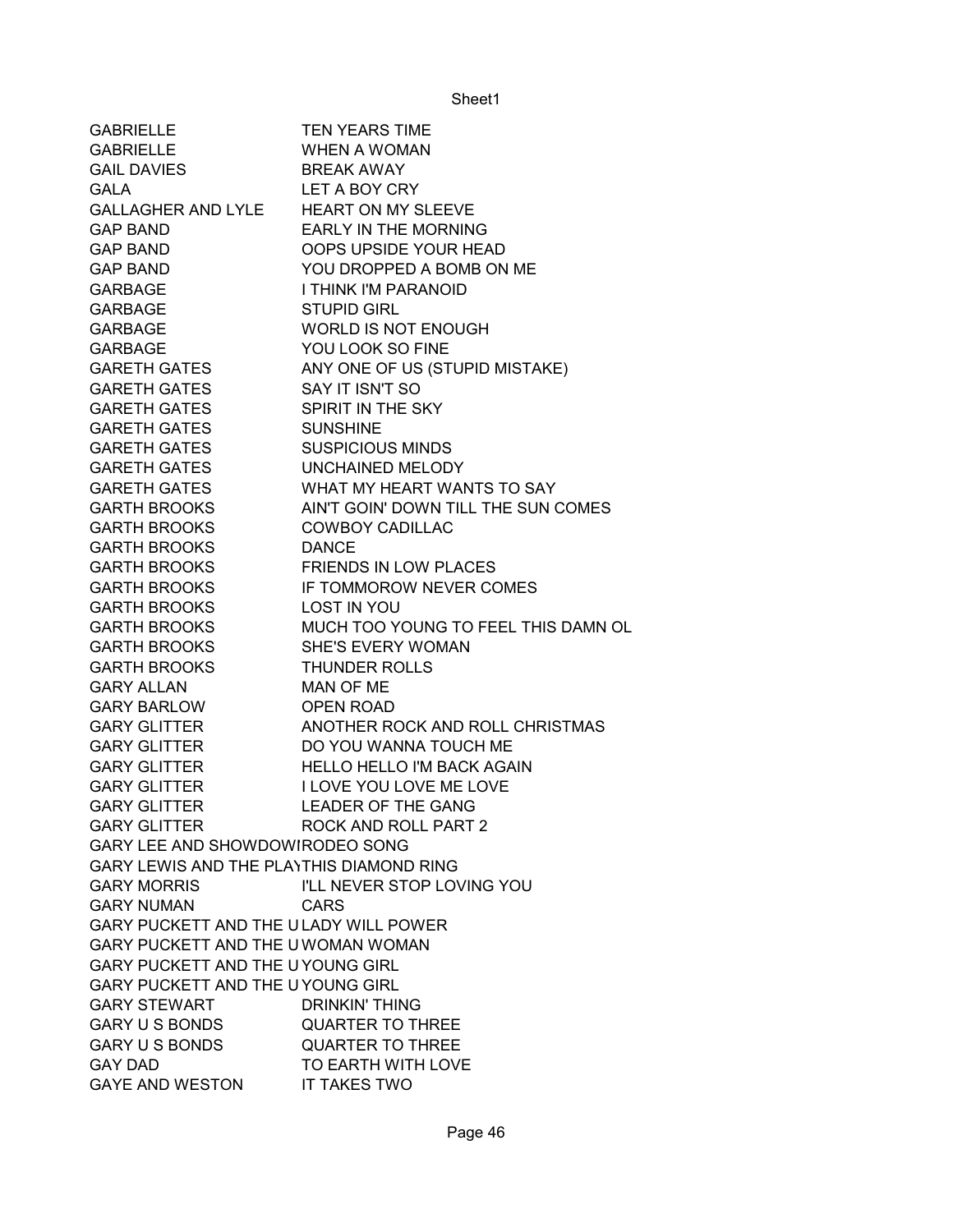| FOG ON THE TYNE(REVISITED)         |
|------------------------------------|
| <b>GET DOWN</b>                    |
| SINGING IN THE RAIN                |
| I'M GONNA BE STRONG                |
| MAN WHO SHOT LIBERTY VALANCE       |
| SOMETHINGS GOTTEN HOLD OF MY HEART |
| BE BOP A LULA                      |
| BE BOP A LULA                      |
| <b>FAREWELL PARTY</b>              |
| NOTHING SURE LOOKED GOOD ON YOU    |
| <b>KING ROCKER</b>                 |
| <b>LAND OF CONFUSION</b>           |
| <b>MISUNDERSTANDING</b>            |
| THIS MASQUERADE                    |
| TURN YOUR LOVE AROUND              |
| <b>LEANING ON A LAMPOST</b>        |
| GOT MY MIND SET ON YOU             |
| <b>MY SWEET LORD</b>               |
| <b>MY SWEET LORD</b>               |
| <b>MY SWEET LORD</b>               |
| <b>GIRL I USED TO KNOW</b>         |
| HE STOPPED LOVING HER TODAY        |
| <b>MAN HE WAS</b>                  |
| SHE THINKS I STILL CARE            |
| <b>STILL DOIN' TIME</b>            |
| <b>TENDER YEARS</b>                |
| <b>TENNESSEE WHISKEY</b>           |
| WHO'S GONNA FILL THEIR SHOES       |
| WHY BABY WHY                       |
| <b>WINDOW UP ABOVE</b>             |
| YOU COMB HER HAIR                  |
| <b>ROCK YOUR BABY</b>              |
| <b>ROCK YOUR BABY</b>              |
| <b>AMAZING</b>                     |
| <b>CARELESS WHISPER</b>            |
| <b>DIFFERENT CORNER</b>            |
| <b>DIFFERENT CORNER</b>            |
| <b>FAITH</b>                       |
| <b>FAITH</b>                       |
| <b>FAST LOVE</b>                   |
| <b>FATHER FIGURE</b>               |
| <b>FLAWLESS</b>                    |
| <b>JESUS TO A CHILD</b>            |
| <b>OUTSIDE</b>                     |
| <b>PRAYING FOR TIME</b>            |
| <b>ROUND HERE</b>                  |
| <b>ROXANNE</b>                     |
| YOU HAVE BEEN LOVED                |
| <b>GEORGE MICHAEL AND MAIAS</b>    |
|                                    |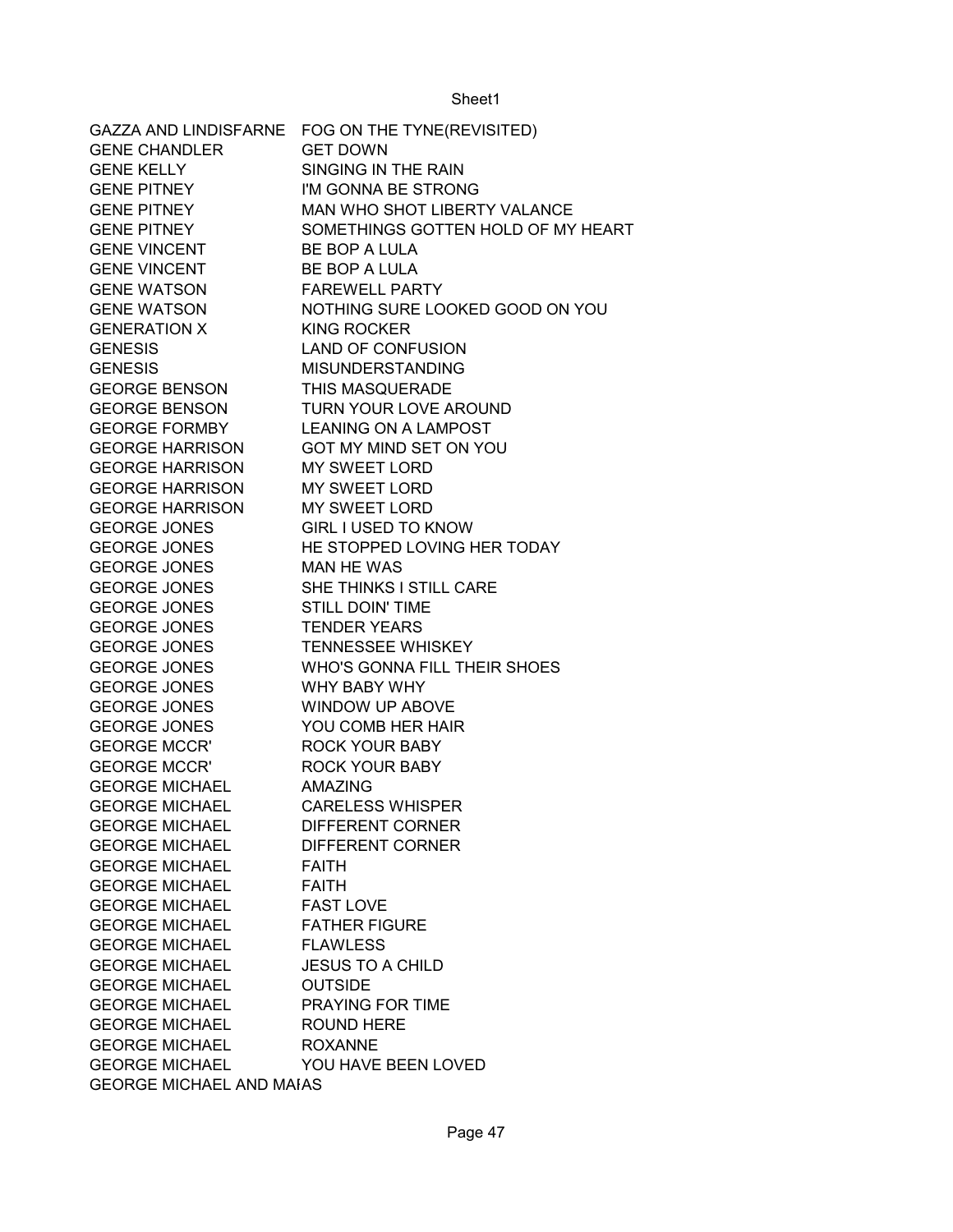| <b>GEORGE STRAIT</b>                         | ACE IN THE HOLE                                 |
|----------------------------------------------|-------------------------------------------------|
| <b>GEORGE STRAIT</b>                         | ALL MY EX'S LIVE IN TEXAS                       |
| <b>GEORGE STRAIT</b>                         | AM I BLUE                                       |
| <b>GEORGE STRAIT</b>                         | <b>AMARILLO BY MORNING</b>                      |
| <b>GEORGE STRAIT</b>                         | <b>AMARILLO BY MORNING</b>                      |
| <b>GEORGE STRAIT</b>                         | BABY'S GOTTEN GOOD AT GOODBYE                   |
| <b>GEORGE STRAIT</b>                         | <b>BEST DAY</b>                                 |
| <b>GEORGE STRAIT</b>                         | CARRYING YOUR LOVE WITH ME                      |
| <b>GEORGE STRAIT</b>                         | CHECK YES OR NO                                 |
| <b>GEORGE STRAIT</b>                         | CHILL OF AN EARLY FALL                          |
| <b>GEORGE STRAIT</b>                         | DOES FORT WORTH EVER CROSS YOUR MIN             |
| <b>GEORGE STRAIT</b>                         | DOES FORT WORTH EVER CROSS YOUR MIN             |
| <b>GEORGE STRAIT</b>                         | FAMOUS LAST WORDS OF A FOOL                     |
| <b>GEORGE STRAIT</b>                         | FIRE I CAN'T PUT OUT                            |
| <b>GEORGE STRAIT</b>                         | <b>FIREMAN</b>                                  |
| <b>GEORGE STRAIT</b>                         | FOOL HEARTED MEMORY                             |
| <b>GEORGE STRAIT</b>                         | GO ON                                           |
| <b>GEORGE STRAIT</b>                         | <b>HEARTLAND</b>                                |
| <b>GEORGE STRAIT</b>                         | <b>I CROSS MY HEART</b>                         |
| <b>GEORGE STRAIT</b>                         | <b>I CROSS MY HEART</b>                         |
| <b>GEORGE STRAIT</b>                         | <b>I CROSS MY HEART</b>                         |
| <b>GEORGE STRAIT</b>                         | IF I KNOW ME                                    |
| <b>GEORGE STRAIT</b>                         | IF YOU CAN DO ANYTHING ELSE                     |
| <b>GEORGE STRAIT</b>                         | I'VE COME TO EXPECT IT FROM YOU                 |
| <b>GEORGE STRAIT</b>                         | LET'S FALL TO PIECES TOGETHER                   |
| <b>GEORGE STRAIT</b>                         | <b>LOVE BUG</b>                                 |
| <b>GEORGE STRAIT</b>                         | LOVE WITHOUT END AMEN                           |
| <b>GEORGE STRAIT</b>                         | <b>LOVEBUG</b>                                  |
| <b>GEORGE STRAIT</b>                         | OCEAN FRONT PROPERTY                            |
| <b>GEORGE STRAIT</b>                         | ONE NIGHT AT A TIME                             |
| <b>GEORGE STRAIT</b>                         | <b>OVERNIGHT SUCCESS</b>                        |
| <b>GEORGE STRAIT</b>                         | <b>RIGHT OR WRONG</b>                           |
| <b>GEORGE STRAIT</b>                         | SO MUCH LIKE MY DAD                             |
| <b>GEORGE STRAIT</b>                         | TODAY MY WORLD SLIPPED AWAY                     |
| <b>GEORGE STRAIT</b>                         |                                                 |
| <b>GEORGE STRAIT</b>                         | <b>UNWOUND</b><br>WHAT'S GOING ON IN YOUR WORLD |
| <b>GEORGE STRAIT</b>                         | WHAT'S GOING ON IN YOUR WORLD                   |
|                                              | YOU CAN'T MAKE A HEART LOVE SOMEBOD             |
| <b>GEORGE STRAIT</b><br><b>GEORGE STRAIT</b> | YOU KNOW ME BETTER THAN THAT                    |
| <b>GEORGE STRAIT</b>                         |                                                 |
|                                              | YOU LOOK SO GOOD IN LOVE                        |
| <b>GEORGE THOROGOOD</b>                      | <b>BAD TO THE BONE</b>                          |
| GEORGE THOROGOOD BAD TO THE BONE             |                                                 |
| GEORGE THOROGOOD ANEMOVE IT ON OVER          |                                                 |
| <b>GEORGIA SATELLITES</b>                    | KEEP YOUR HANDS TO YOURSELF                     |
| <b>GEORGIE FAME</b>                          | <b>BALLAD OF BONNIE AND CLYDE</b>               |
| <b>GEORGIE FAME AND THE BIYEAH YEAH</b>      |                                                 |
| <b>GERI HALLIWELL</b>                        | <b>BAG IT UP</b>                                |
| <b>GERI HALLIWELL</b>                        | <b>CALLING</b>                                  |
| <b>GERI HALLIWELL</b>                        | <b>IT'S RAINING MEN</b>                         |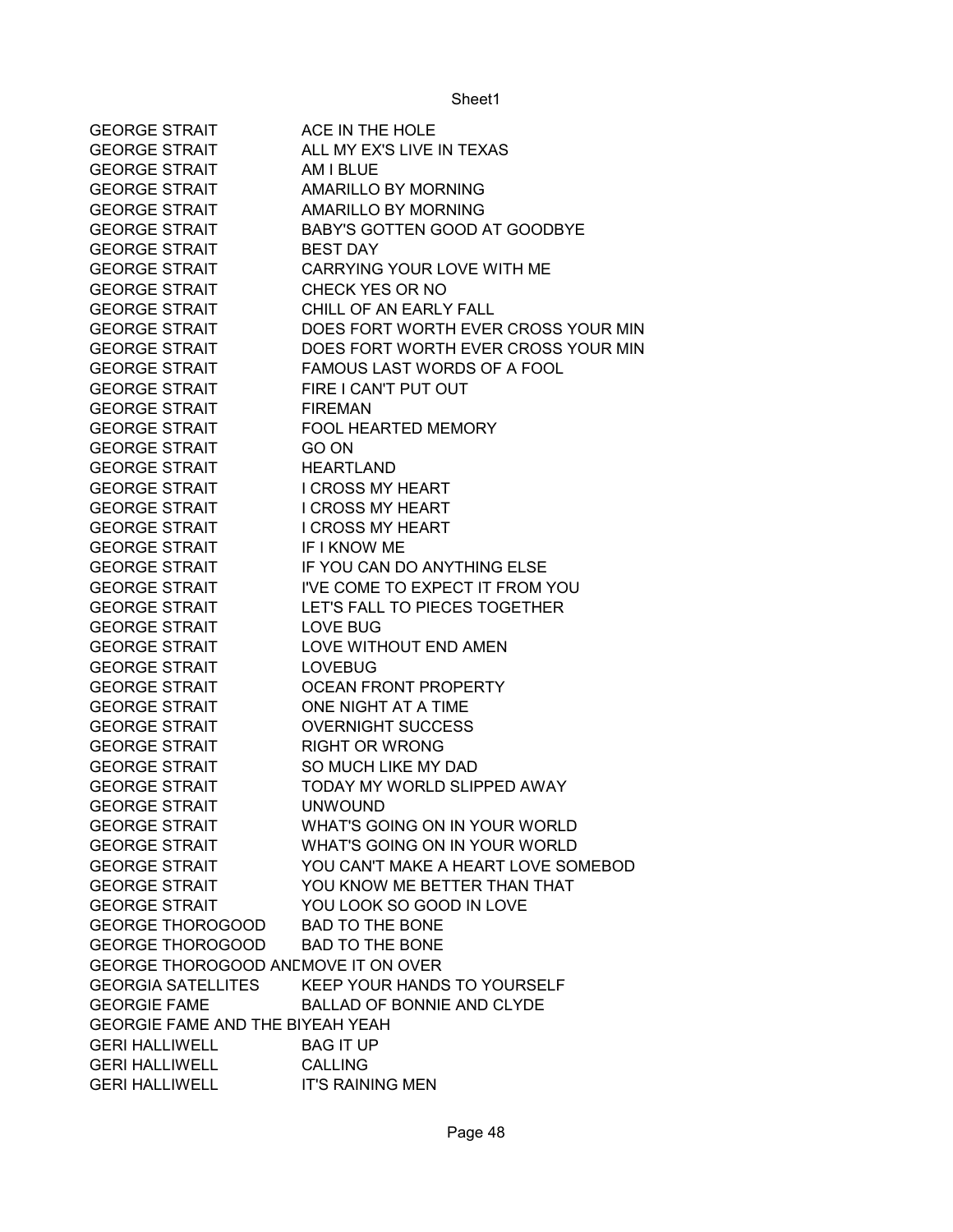GERI HALLIWELL LIFT ME UP GERI HALLIWELL LOOK AT ME GERI HALLIWELL MI CHICO LATINO GERI HALLIWELL RIDE IT GERI HALLIWELL SCREAM IF YOU WANT TO GO FASTER GERRY AND THE PACEMAKIDON'T LET THE SUN CATCH YOU CRYING GERRY AND THE PACEMAKIHOW DO YOU DO IT GERRY AND THE PACEMAKII LIKE IT GERRY AND THE PACEMAKII'M THE ONE GERRY AND THE PACEMAKIYOU'LL NEVER WALK ALONE GIBSON BROTHERS QUI SERA MI VIDA GILBERT O'SULLIVAN ALONE AGAIN NATURALLY GILBERT O'SULLIVAN CLAIR GILBERT O'SULLIVAN GET DOWN GILBERT O'SULLIVAN WHY OH WHY OH WHY GINA G OOH AAH JUST A LITTLE BIT GINUWINE SO ANXIOUS GINUWINE THERE IT IS GIRLS ALOUD BIOLOGY GIRLS ALOUD I'LL STAND BY YOU GIRLS ALOUD JUMP GIRLS ALOUD LIFE GOT COLD GIRLS ALOUD LONG HOT SUMMER GIRLS ALOUD LOVE MACHINE GIRLS ALOUD NO GOOD ADVICE GIRLS ALOUD SHOW GIRLS ALOUD SOME KIND OF MIRACLE GIRLS ALOUD SOUND OF THE UNDERGROUND GIRLS ALOUD STAY ANOTHER DAY GIRLS ALOUD WAKE ME UP GIRLS ALOUD WHOLE LOTTA HISTORY GLADYS KNIGHT BABY DON'T CHANGE YOUR MIND GLADYS KNIGHT HELP ME MAKE IT THROUGH THE NIGHT GLADYS KNIGHT MIDNIGHT TRAIN TO GEORGIA GLADYS KNIGHT MIDNIGHT TRAIN TO GEORGIA GLADYS KNIGHT NEITHER ONE OF US GLADYS KNIGHT WAY WE WERE GLADYS KNIGHT YOU'RE THE BEST THING THAT EVER HAP GLAMMA KID TABOO GLEN CAMPBELL BY THE TIME I GET TO PHOENIX GLEN CAMPBELL FAITHLESS LOVE GLEN CAMPBELL GALVESTON GLEN CAMPBELL HONEY COME BACK GLEN CAMPBELL HONEY COME BACK GLEN CAMPBELL RHINESTONE COWBOY GLEN CAMPBELL RHINESTONE COWBOY GLEN CAMPBELL SOUTHERN NIGHTS GLEN CAMPBELL TRY A LITTLE KINDNESS GLEN CAMPBELL WICHITA LINEMAN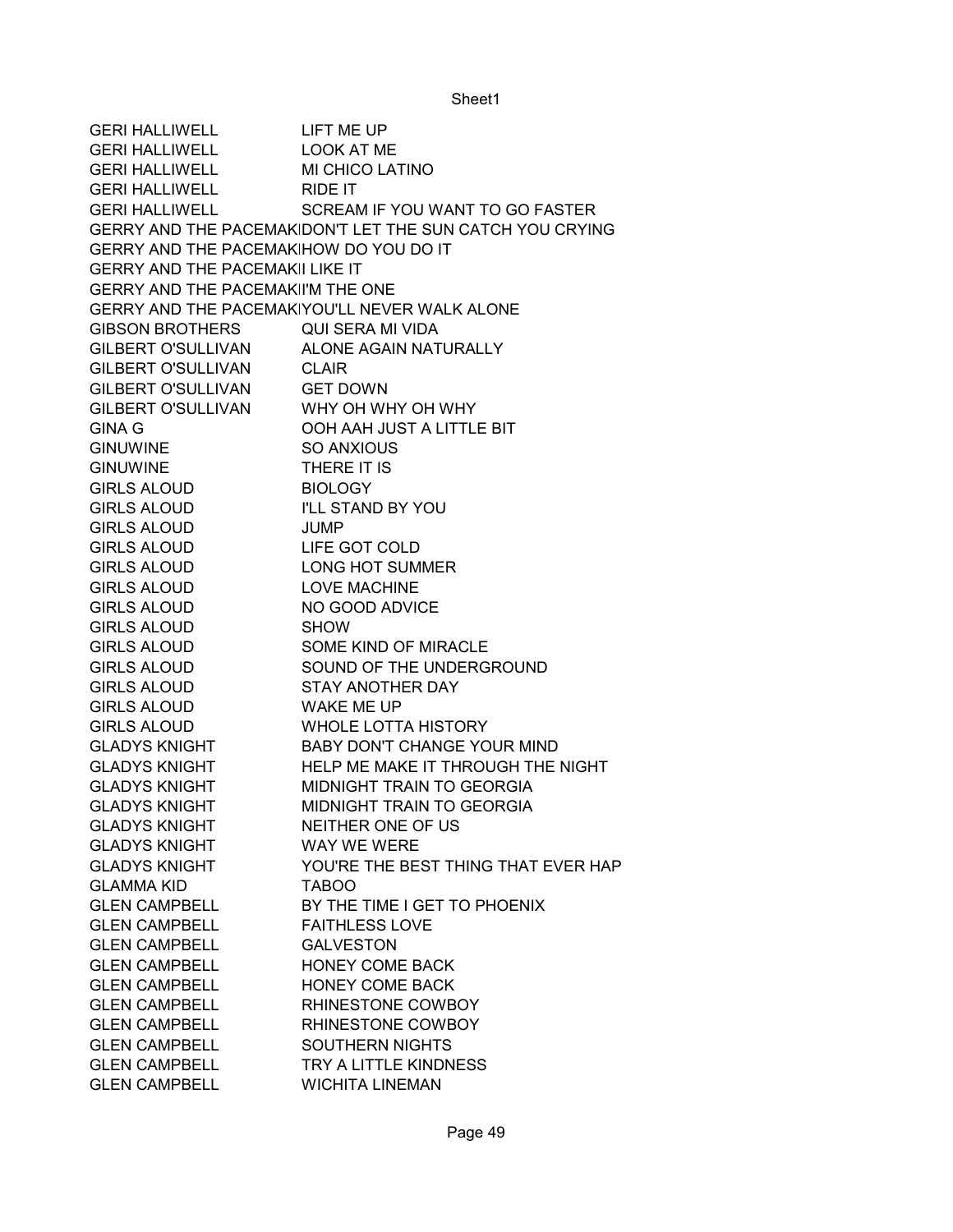GLEN MADEIROS NOTHING'S GONNA CHANGE MY LOVE FOR GLITTER BAND ANGEL FACE GLORIA ESTEFAN EVERLASTING LOVE GLORIA ESTEFAN HOLD ME THRILL ME KISS ME GLORIA GAYNOR I WILL SURVIVE GLORIA GAYNOR I WILL SURVIVE (1993 REMIX) GLORIA GAYNOR NEVER CAN SAY GOODBYE GLORIA GAYNOR NEVER CAN SAY GOODBYE GNARLS BARKLEY CRAZY GO GO'S FEAD OVER HEELS GO GO'S WE GOT THE BEAT GO WEST KING OF WISHFUL THINKING GO WEST WE CLOSE OUR EYES GOLDEN EARRING RADAR LOVE GOLDEN EARRING RADAR LOVE GOLDFRAPP NUMBER 1 GOLDFRAPP OOH LA LA GOLDFRAPP RIDE A WHITE HORSE GOLDIE LOOKIN CHAIN GUNS DON'T KILL PEOPLE GOLDIE LOOKIN CHAIN YOUR MOTHER'S GOT A PENIS GOOD CHARLOTTE GIRLS AND BOYS GOOD SIZE PINEAPPLE SONG GORDON LIGHTFOOT RAINY DAY PEOPLE GORDON LIGHTFOOT SUNDOWN GORILLAZ 19 2000 GORILLAZ CLINT EASTWOOD GORILLAZ DARE GORILLAZ FEEL GOOD INC GRACE JONES PULL UP TO THE BUMPER GRAND FUNK RAILROAD FOOTSTOMPIN' MUSIC GRAND FUNK RAILROAD MEAN MISTREATER GRANDAD MEAT PIE SAUSAGE ROLL GRASS ROOTS LET'S LIVE FOR TODAY GRASS ROOTS MIDNIGHT CONFESSIONS GRASS ROOTS SOONER OR LATER GRASS ROOTS WAIT A MILLION YEARS GRATEFUL DEAD CASEY JONES GRATEFUL DEAD UNCLE JOHN'S BAND GREASE GREASED LIGHTNING GREASE HOPELESSLY DEVOTED TO YOU GREASE SANDY GREASE SUMMER NIGHTS GREASE SUMMER NIGHTS GREASE YOU'RE THE ONE THAT I WANT GREEN DAY BOULEVARD OF BROKEN DREAMS GREEN DAY HOLIDAY GREEN DAY WAKE ME UP WHEN SEPTEMBER ENDS GROOVE ARMARDA I SEE YOU BABY GROOVE GENERATION YOU MAKE ME FEEL LIKE DANCING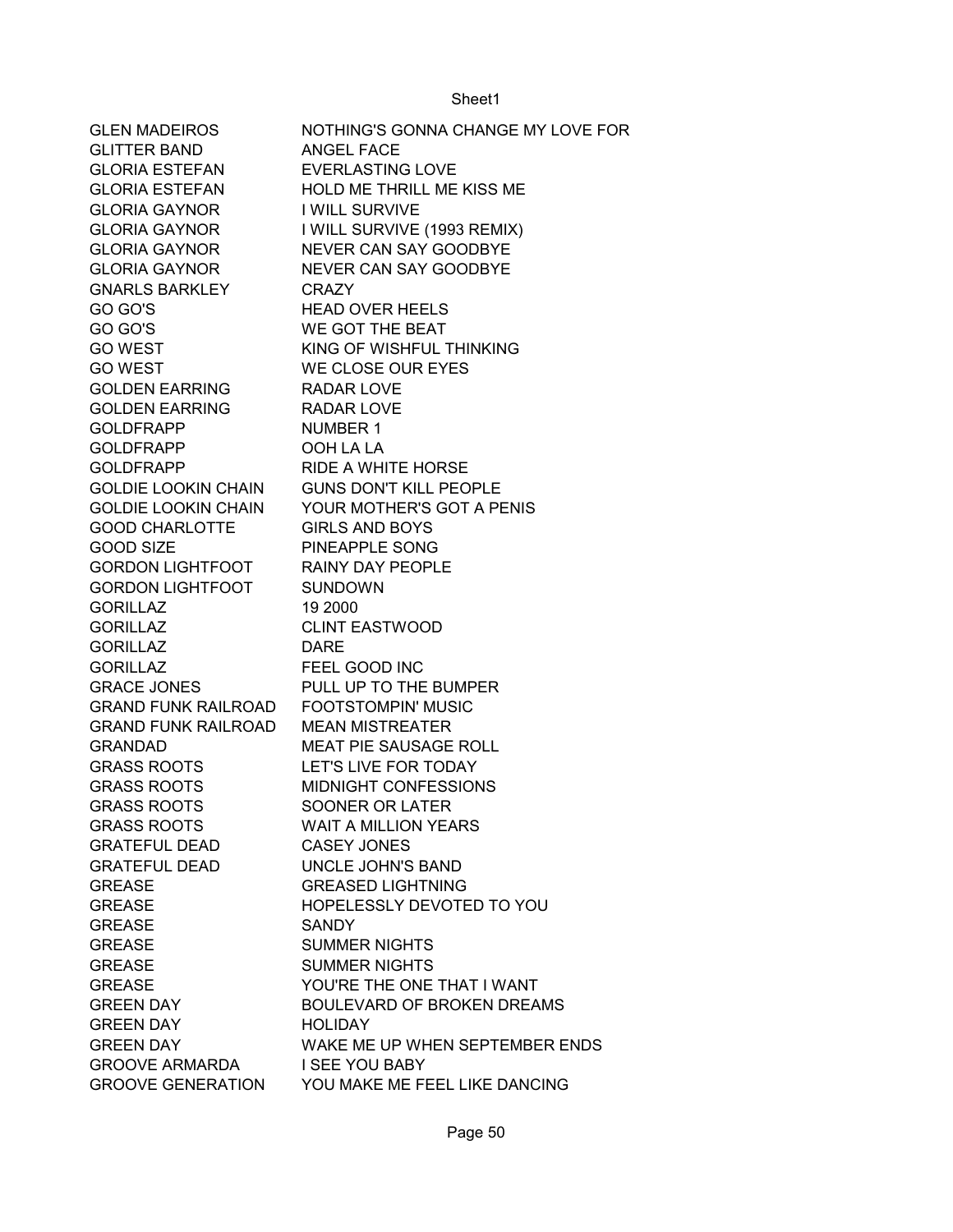| <b>GUESS WHO</b>               | AMERICAN WOMAN                  |
|--------------------------------|---------------------------------|
| <b>GUESS WHO</b>               | HAND ME DOWN WORLD              |
| <b>GUESS WHO</b>               | NO SUGAR TONIGHT                |
| <b>GUESS WHO</b>               | <b>SHAKIN' ALL OVER</b>         |
| <b>GUN</b>                     | <b>WORD UP</b>                  |
| <b>GUNS 'N' ROSES</b>          | <b>PARADISE CITY</b>            |
| <b>GUNS 'N' ROSES</b>          | <b>PARADISE CITY</b>            |
| <b>GUNS 'N' ROSES</b>          | <b>PATIENCE</b>                 |
| <b>GUNS 'N' ROSES</b>          | SINCE I DON'T HAVE YOU          |
| <b>GUNS 'N' ROSES</b>          | <b>SWEET CHILD O' MINE</b>      |
| <b>GUNS 'N' ROSES</b>          | YOU COULD BE MINE               |
| <b>GUY MITCHELL</b>            | <b>LOOK AT THAT GIRL</b>        |
| <b>GUY MITCHELL</b>            | ROCK A BILLY                    |
| <b>GUY MITCHELL</b>            | SHE WEARS RED FEATHERS          |
| <b>GWEN STEFANI</b>            | <b>COOL</b>                     |
| <b>GWEN STEFANI</b>            | <b>HOLLABACK GIRL</b>           |
| <b>GWEN STEFANI</b>            | <b>LUXURIOUS</b>                |
| <b>GWEN STEFANI</b>            | WHAT YOU WAITING FOR            |
| GWEN STEFANI AND EVE RICH GIRL |                                 |
| <b>H AND CLAIRE</b>            | ALL OUT OF LOVE                 |
| <b>H AND CLAIRE</b>            | DJ                              |
| <b>H AND CLAIRE</b>            | <b>HALF A HEART</b>             |
| HADDAWAY                       | I MISS YOU                      |
| HADDAWAY                       | <b>ROCK MY HEART</b>            |
| HADDAWAY                       | <b>WHAT IS LOVE</b>             |
| HADDAWAY                       | <b>WHAT IS LOVE</b>             |
| HAIRCUT 100                    | LOVE PLUS ONE                   |
| <b>HAL KETCHUM</b>             | <b>HEARTS ARE GONNA ROLL</b>    |
| <b>HAL KETCHUM</b>             | SHE IS                          |
| <b>HANK LOCKLIN</b>            | SEND ME THE PILLOW YOU DREAM ON |
| <b>HANK SNOW</b>               | I'M MOVING ON                   |
| <b>HANK SNOW</b>               | <b>MILLER'S CAVE</b>            |
| <b>HANK WILLIAMS</b>           | <b>COLD COLD HEART</b>          |
| <b>HANK WILLIAMS</b>           | <b>HEY GOOD LOOKIN'</b>         |
| <b>HANK WILLIAMS</b>           | I CAN'T HELP IT                 |
| <b>HANK WILLIAMS</b>           | I'M SO LONESOME I COULD CRY     |
| <b>HANK WILLIAMS</b>           | JAMBALAYA (ON THE BAYOU)        |
| <b>HANK WILLIAMS</b>           | <b>KAW LIGA</b>                 |
| <b>HANK WILLIAMS</b>           | SETTIN' THE WOODS ON FIRE       |
| <b>HANK WILLIAMS</b>           | YOUR CHEATIN' HEART             |
| <b>HANK WILLIAMS JNR</b>       | <b>CAJUN BABY</b>               |
| <b>HANK WILLIAMS JNR</b>       | <b>FAMILY TRADITION</b>         |
| <b>HANK WILLIAMS JNR</b>       | <b>FINDERS ARE KEEPERS</b>      |
| <b>HANK WILLIAMS JNR</b>       | <b>GONNA GO HUNTIN' TONIGHT</b> |
| <b>HANK WILLIAMS JNR</b>       | <b>I DON'T KNOW</b>             |
| <b>HANK WILLIAMS JNR</b>       | LEAVE THEM BOYS ALONE           |
| <b>HANK WILLIAMS JNR</b>       | <b>OLD HABITS</b>               |
| <b>HANK WILLIAMS JNR</b>       | QUEEN OF MY HEART               |
| <b>HANK WILLIAMS JNR</b>       | STONED AT THE JUKEBOX           |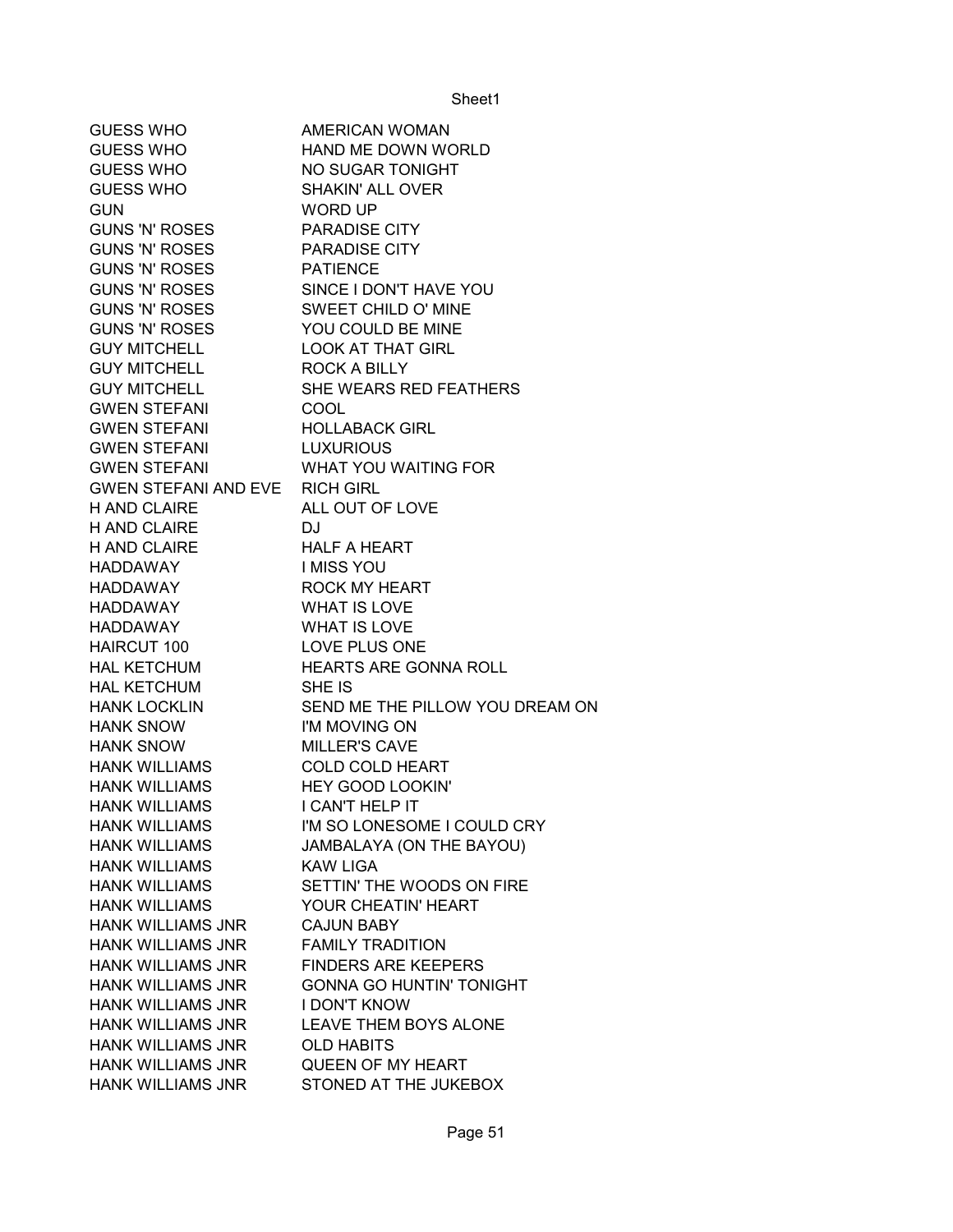HANK WILLIAMS JNR TEXAS WOMAN HANSON I WILL COME TO YOU HANSON LOST WITHOUT EACH OTHER HANSON PENNY AND ME HARD FI CASH MACHINE HARD FI LIVING FOR THE WEEKEND HAROLD MELVIN AND THE EDON'T LEAVE ME THIS WAY HAROLD MELVIN AND THE EIF YOU DON'T KNOW ME BY NOW HAROLD MELVIN AND THE ELOVE I LOST HARRY BELAFONTE BANANA BOAT SONG HARRY BELAFONTE HOLE IN THE BUCKET HARRY BELAFONTE ISLAND IN THE SUN HARRY CHAPIN TAXI HAVEN SAY SOMETHING HAWKWIND SILVER MACHINE HAZEL O'CONNOR WILL YOU HEAR SAY EVERYBODY HEAR SAY LOVIN' IS EASY HEAR SAY PURE AND SIMPLE HEAR SAY WAY YOUR LOVE HEART ALONE HEART MAGIC MAN HEART NEVER HEART **THESE DREAMS** HEART WILL YOU BE THERE IN THE MORNING HEATWAVE ALWAYS AND FOREVER HEATWAVE BOOGIE NIGHTS HEATWAVE MIND BLOWING DECISIONS HEAVEN 17 TEMPTATION HEDGE HOPPERS ANONYMIT'S GOOD NEWS WEEK HELEN REDDY I AM WOMAN HELEN SHAPIRO DON'T TREAT ME LIKE A CHILD HELEN SHAPIRO TELL ME WHAT HE SAID HELEN SHAPIRO WALKIN' BACK TO HAPPINESS HELEN SHAPIRO YOU DON'T KNOW HEPBURN BUGS HEPBURN DEEP DEEP DOWN HEPBURN I QUIT HERB ALPERT THIS GUY'S IN LOVE WITH YOU HERD **FROM THE UNDER WORLD** HERMAN'S HERMITS I'M HENRY THE VIII I AM HERMAN'S HERMITS I'M INTO SOMETHING GOOD HERMAN'S HERMITS MY SENTIMENTAL FRIEND HERMAN'S HERMITS NO MILK TODAY HERMAN'S HERMITS SOMETHING'S HAPPENING HERMAN'S HERMITS THERE'S A KIND OF HUSH HERMES HOUSE BAND COUNTRY ROADS HERMES HOUSE BAND QUE SERA SERA HIGHWAY 101 HONKY TONK BABY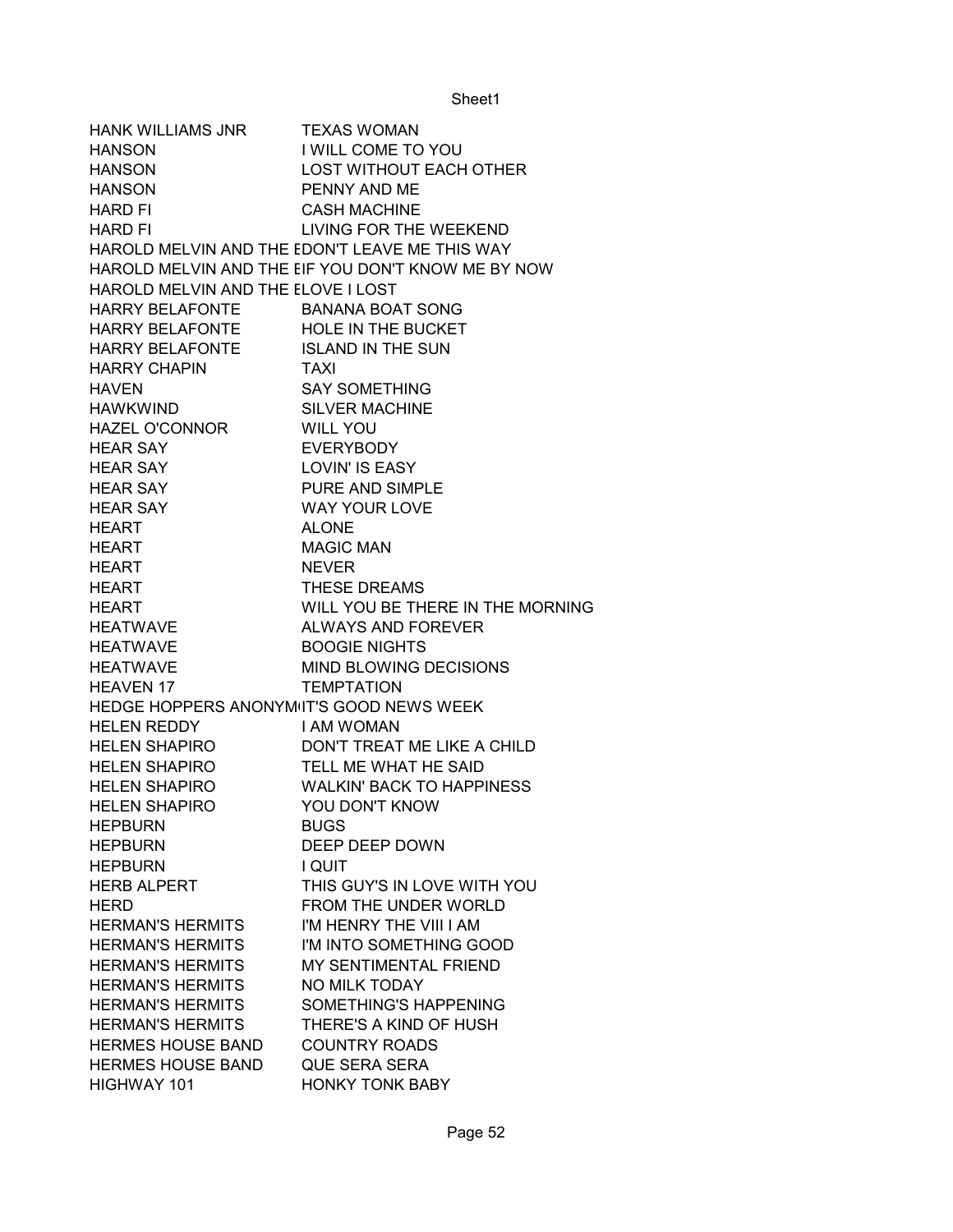| HIGHWAY 101                                   | WHISKEY IF YOU WERE A WOMAN                   |
|-----------------------------------------------|-----------------------------------------------|
| <b>HILARY DUFF</b>                            | SO YESTERDAY                                  |
| <b>HILARY DUFF</b>                            | SO YESTERDAY                                  |
| <b>HOLLIES</b>                                | AIR THAT I BREATHE                            |
| <b>HOLLIES</b>                                | <b>CARRIE ANNE</b>                            |
| <b>HOLLIES</b>                                | HE AIN'T HEAVY HE'S MY BROTHER                |
| <b>HOLLIES</b>                                | <b>HERE I GO AGAIN</b>                        |
| <b>HOLLIES</b>                                | I'M ALIVE                                     |
| <b>HOLLIES</b>                                | <b>JUST ONE LOOK</b>                          |
| <b>HOLLIES</b>                                | STOP STOP STOP                                |
| <b>HOLLY DUNN</b>                             | <b>DADDY'S HANDS</b>                          |
| <b>HOLLY JOHNSON</b>                          | <b>AMERICANOS</b>                             |
| <b>HOLLY VALANCE</b>                          | <b>NAUGHTY GIRL</b>                           |
| <b>HOLLY VALANCE</b>                          | <b>STATE OF MIND</b>                          |
| <b>HOLLY VALLANCE</b>                         | DOWN BOY                                      |
| <b>HOLLY VALLANCE</b>                         | <b>KISS KISS</b>                              |
| <b>HONEYBUS</b>                               | I CAN'T LET MAGGIE GO                         |
| HONEYCOMBS                                    | <b>HAVE I THE RIGHT</b>                       |
| <b>HONEYZ</b>                                 | END OF THE LINE                               |
| <b>HONEYZ</b>                                 | <b>FINALY FOUND</b>                           |
| <b>HONNIES</b>                                | NEVER LET YOU DOWN                            |
|                                               |                                               |
| HOOBASTANK                                    | <b>REASON</b>                                 |
| HOT CHOCOLATE                                 | <b>BROTHER LOUIE</b>                          |
| HOT CHOCOLATE                                 | <b>EVERYONE'S A WINNER</b>                    |
| HOT CHOCOLATE                                 | YOU SEXY THING                                |
| <b>HOTLEGS</b>                                | NEANDERTHAL MAN                               |
| <b>HOUSE OF PAIN</b>                          | <b>JUMP AROUND</b>                            |
| <b>HOWARD JONES</b>                           | LIFE IN ONE DAY                               |
| <b>HOWARD JONES</b>                           | NO ONE IS TO BLAME                            |
| <b>HOWARD JONES</b>                           | THINGS CAN ONLY GET BETTER                    |
| <b>HOWARD JONES</b>                           | <b>WHAT IS LOVE</b>                           |
| <b>HOWARD KEEL</b>                            | <b>I WON'T SEND ROSES</b>                     |
| <b>HOWARD KEEL</b>                            | SEND IN THE CLOWNS                            |
| HUES CORPORATION                              | <b>ROCK THE BOAT</b>                          |
| HUES CORPORATION                              | <b>ROCK THE BOAT</b>                          |
| HUEY LEWIS AND GWYNETICRUISIN'                |                                               |
| HUEY LEWIS AND THE NEW BUT IT'S ALRIGHT       |                                               |
| HUEY LEWIS AND THE NEW DO YOU BELIEVE IN LOVE |                                               |
| HUEY LEWIS AND THE NEW FEELING ALRIGHT        |                                               |
| HUEY LEWIS AND THE NEW HEART AND SOUL         |                                               |
| HUEY LEWIS AND THE NEW HEART AND SOUL         |                                               |
|                                               | HUEY LEWIS AND THE NEW HEART OF ROCK AND ROLL |
| HUEY LEWIS AND THE NEW HIP TO BE SQUARE       |                                               |
| HUEY LEWIS AND THE NEWI WANT A NEW DRUG       |                                               |
| HUEY LEWIS AND THE NEWI WANT A NEW DRUG       |                                               |
| HUEY LEWIS AND THE NEW IF THIS IS IT          |                                               |
| HUEY LEWIS AND THE NEW JACOB'S LADDER         |                                               |
| HUEY LEWIS AND THE NEW POWER OF LOVE          |                                               |
| HUEY LEWIS AND THE NEW POWER OF LOVE          |                                               |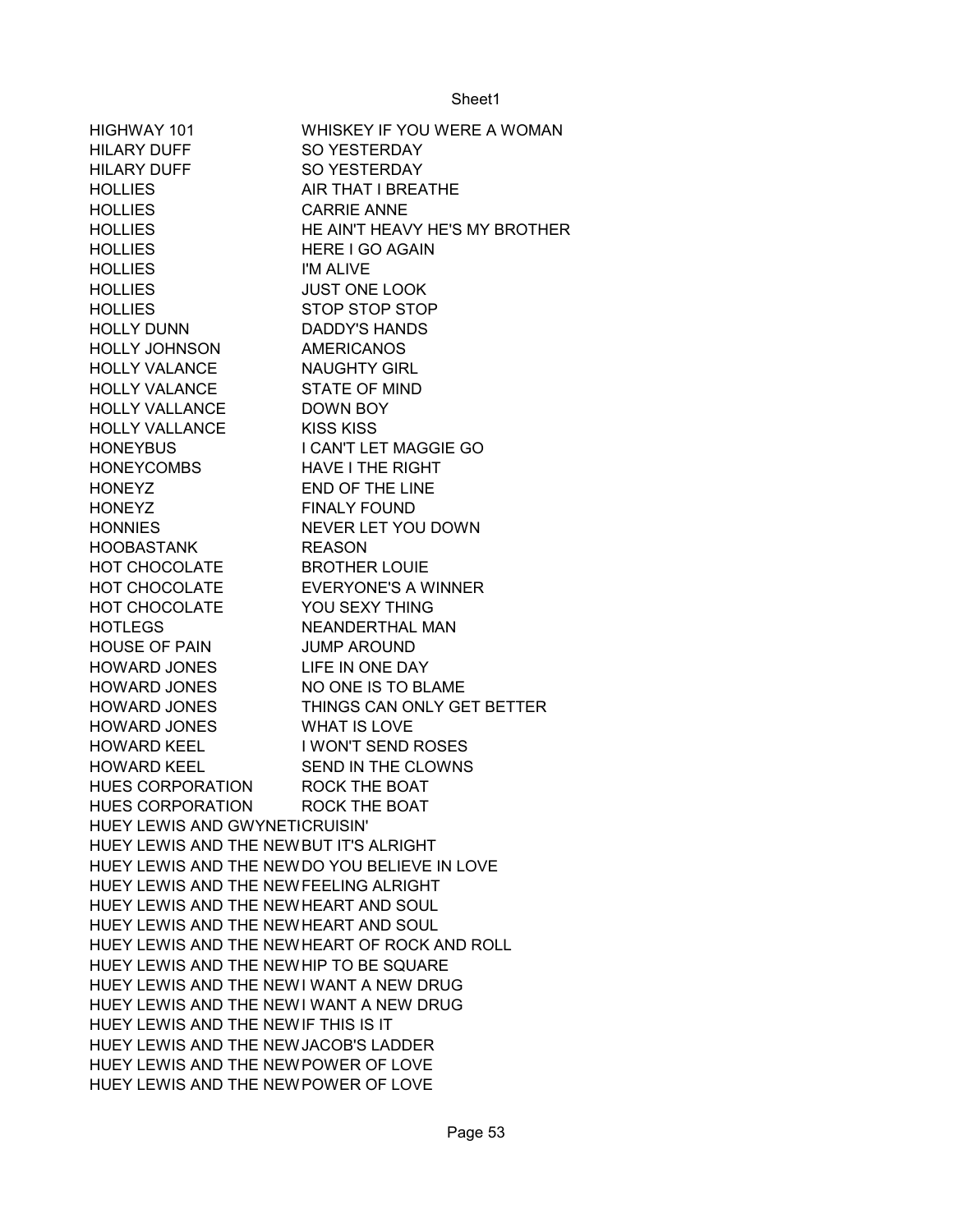HUEY LEWIS AND THE NEW SHE'S SOME KIND OF WONDERFUL HUEY LEWIS AND THE NEWSSTUCK WITH YOU HUEY LEWIS AND THE NEW WALKING ON A THIN LINE HUEY LEWIS AND THE NEW WALKING ON A THIN LINE HUEY LEWIS AND THE NEW WORKIN' FOR A LIVIN' HUEY LEWIS AND THE NEW WORKIN' FOR A LIVIN' HUMAN LEAGUE DON'T YOU WANT ME HUMAN LEAGUE DON'T YOU WANT ME HUMAN LEAGUE HUMAN HUMAN LEAGUE LOVE ACTION HUMAN LEAGUE MIRROR MAN HUMAN LEAGUE TELL ME WHEN HUMBLE PIE 30 DAYS IN THE HOLE HUMBLE PIE NATURAL BORN BOOGIE IAN DURY AND THE BLOCKFCLEVER TREVOR IAN DURY AND THE BLOCKHHIT ME WITH YOUR RHYTHM STICK IAN DURY AND THE BLOCKFMY STAR IAN DURY AND THE BLOCKI-REASONS TO BE CHEERFUL PART 3 IAN DURY AND THE BLOCKHWAKE UP AND MAKE LOVE IAN VAN DAHL CASTLES IN THE SKY IAN VAN DAHL I WILL IAN VAN DAHL REASON IDOLS HAPPY XMAS (WAR IS OVER) IGGY POP PASSENGER IIO RAPTURE IKE AND TINA TURNER PROUD MARY IMAANI WHERE ARE YOU IMAGINATION BODY TALK IMAGINATION JUST AN ILLUSION IMIKAMOZE HERE COMES THE HOT STEKER IMPRESSIONS IT'S ALL RIGHT INDIA ARIE VIDEO INI KAMOZIE HERE COMES THE HOT STEPPER INNER CIRCLE GAMES PEOPLE PLAY INNER CIRCLE SWEAT (A LA LA LA LA LONG) INXS DON'T CHANGE INXS MYSTIFY INXS NEED YOU TONIGHT INXS NEVER TEAR US APART INXS ONE THING INXS ORIGINAL SIN IOMMI AND DAVE GROHL GOODBYE LAMENT IRENE CARA FAME IRENE CARA FLASHDANCE IRISH UNICORN IRON MAIDEN TROOPER ISLEY BROTHERS BEHIND A PAINTED SMILE ISLEY BROTHERS SUMMER BREEZE ISLEY BROTHERS THIS OLE' HEART OF MINE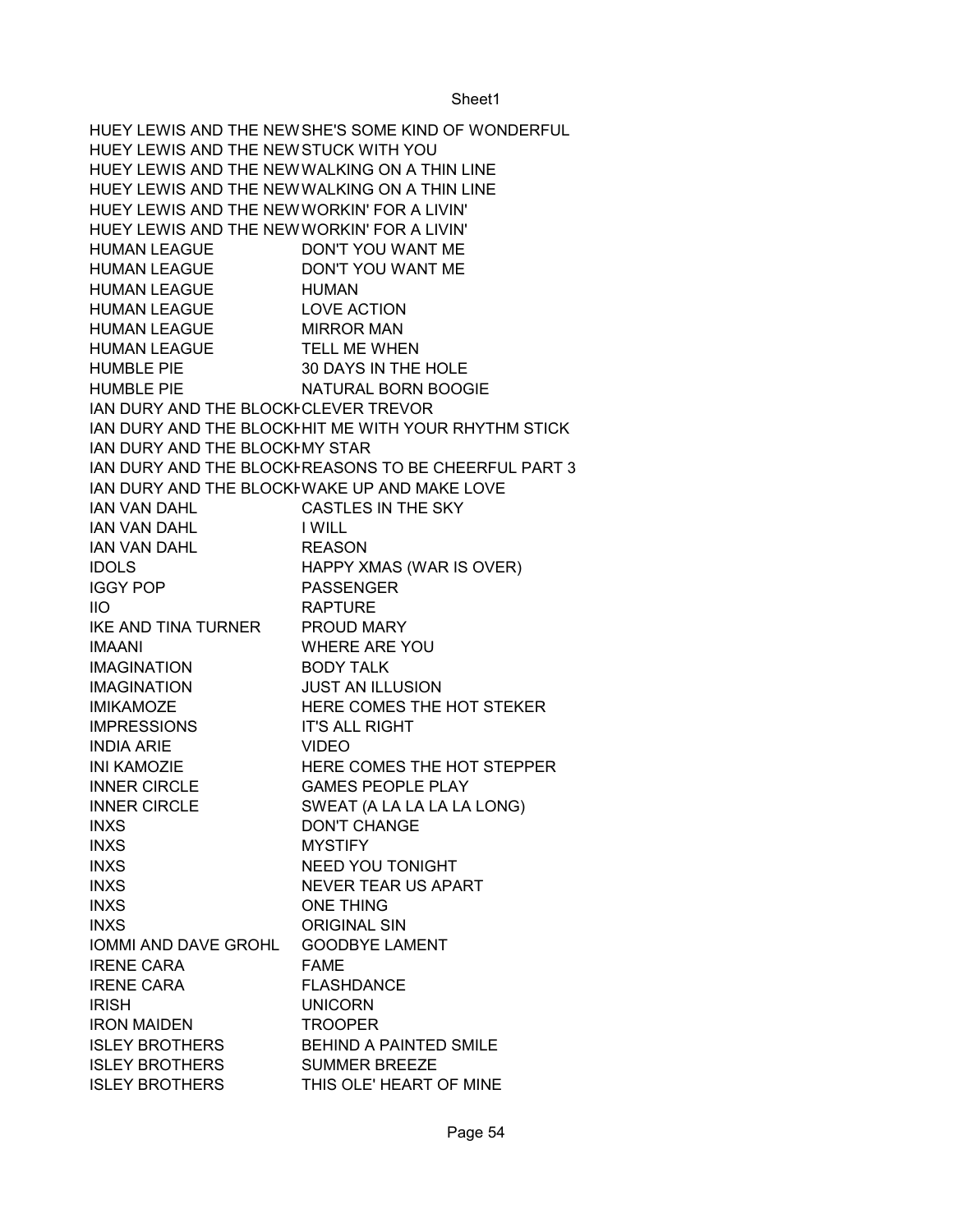| IT'S A BEAUTIFUL DAY WHITE BIRD       |                                                  |
|---------------------------------------|--------------------------------------------------|
| <b>IVOR BIGGUN</b>                    | <b>WINKER SONG (MISSPRINT)</b>                   |
| <b>IVY LEAGUE</b>                     | FUNNY HOW LOVW CAN BE                            |
| J GEILS BAND                          | <b>CENTREFOLD</b>                                |
| <b>J GEILS BAND</b>                   | I DO                                             |
| JA RULE AND ASHANTI MESMERIZE         |                                                  |
| JA RULE AND LIL' MO I CRY             |                                                  |
| JA RULE LIL' MO AND VITA PUT IT ON ME |                                                  |
| <b>JACK SCOTT</b>                     | WHAT IN THE WORLD'S COME OVER YOU                |
| <b>JACK WAGNER</b>                    | ALL I NEED                                       |
| <b>JACKIE DESHANNON</b>               | WHAT THE WORLD NEEDS NOW IS LOVE                 |
| <b>JACKIE TRENT</b>                   | WHERE ARE YOU NOW MY LOVE                        |
| <b>JACKIE WILSON</b>                  | <b>HIGHER AND HIGHER</b>                         |
|                                       | JACKIE WILSON I GET THE SWEETEST FEELING         |
| <b>JACKIE WILSON</b>                  | <b>REET PETITE</b>                               |
| <b>JACKSON 5</b>                      | ABC                                              |
| <b>JACKSON 5</b>                      | <b>I WANT YOU BACK</b>                           |
| <b>JACKSON 5</b>                      | <b>ROCKIN ROBIN</b>                              |
| <b>JACKSONS</b>                       | <b>SHAKE YOUR BODY</b>                           |
| <b>JAGGED EDGE</b>                    | <b>PROMISE</b>                                   |
| <b>JAHEIM</b>                         | <b>COULD IT BE</b>                               |
| <b>JAIMESON</b>                       | <b>COMPLETE</b>                                  |
| JAM                                   | <b>ETON RIFLES</b>                               |
| <b>JAM</b>                            | <b>GOING UNDERGROUND</b>                         |
| <b>JAM</b>                            | <b>TOWN CALLED MALICE</b>                        |
| <b>JAMELIA</b>                        | DJ                                               |
| <b>JAMELIA</b>                        | SEE IT IN A BOYS EYES                            |
| <b>JAMELIA</b>                        | <b>SUPERSTAR</b>                                 |
| <b>JAMELIA</b>                        | <b>THANK YOU</b>                                 |
| <b>JAMES</b>                          | <b>SIT DOWN</b>                                  |
| <b>JAMES BLUNT</b>                    | <b>GOODBYE MY LOVER</b>                          |
| <b>JAMES BLUNT</b>                    | <b>HIGH</b>                                      |
| <b>JAMES BLUNT</b>                    | <b>WISE MEN</b>                                  |
| <b>JAMES BLUNT</b>                    | YOU'RE BEAUTIFUL                                 |
| <b>JAMES BROWN</b>                    | I GOT YOU I FEEL GOOD                            |
| <b>JAMES BROWN</b>                    | <b>I GOT YOU I FEEL GOOD</b>                     |
| <b>JAMES BROWN</b>                    | <b>LIVING IN AMERICA</b>                         |
| <b>JAMES BROWN</b>                    | <b>LIVING IN AMERICA</b>                         |
| <b>JAMES BROWN</b>                    | PAPA'S GOT A BRAND NEW BAG                       |
| <b>JAMES GANG</b>                     | <b>FUNK #49</b>                                  |
| <b>JAMES INGRAM</b>                   | <b>JUST ONCE</b>                                 |
| JAMES INGRAM AND M MCDYA MO B THERE   |                                                  |
| <b>JAMES TAYLOR</b>                   | <b>FIRE AND RAIN</b>                             |
| <b>JAMES TAYLOR</b>                   |                                                  |
| <b>JAMES TAYLOR</b>                   | <b>FIRE AND RAIN</b><br><b>SHOWER THE PEOPLE</b> |
|                                       |                                                  |
| <b>JAMES TAYLOR</b>                   | <b>STEAMROLLER BLUES</b>                         |
| <b>JAMIE BENSON</b>                   | <b>STAY</b>                                      |
| <b>JAMIE CULLUM</b>                   | <b>GET YOUR WAY</b>                              |
| <b>JAMIE O'NEAL</b>                   | <b>WHEN I THINK ABOUT ANGELS</b>                 |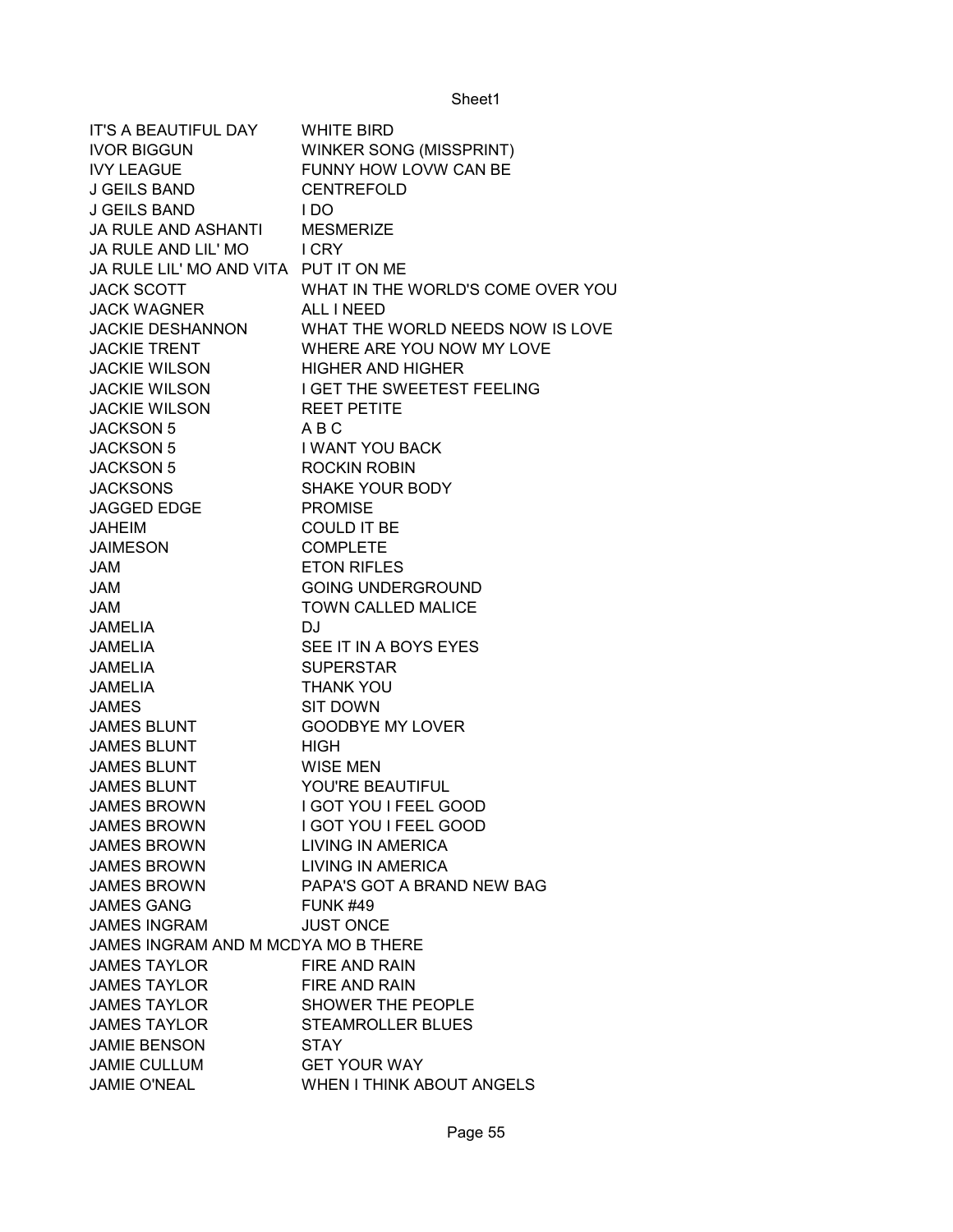| <b>JAMIROQUAI</b>                       | <b>CANNED HEAT</b>               |
|-----------------------------------------|----------------------------------|
| <b>JAMIROQUAI</b>                       | <b>CORNER OF THE EARTH</b>       |
| <b>JAMIROQUAI</b>                       | DEEPER UNDERGROUND               |
| <b>JAMIROQUAI</b>                       | FEELS JUST LIKE IT SHOULD        |
| <b>JAMIROQUAI</b>                       | KING FOR A DAY                   |
| <b>JAMIROQUAI</b>                       | LITTLE L                         |
| <b>JAMIROQUAI</b>                       | LOVE FOOLOSOPHY                  |
| <b>JAMIROQUAI</b>                       | SEVEN DAYS IN SUNNY JUNE         |
| <b>JAMIROQUAI</b>                       | <b>VIRTUAL INSANITY</b>          |
| <b>JAMIROQUAI</b>                       | YOU GIVE ME SOMETHING            |
| JANE MCDONALD                           | <b>TWELFTH OF NEVER</b>          |
| JANE MCDONALD                           | YOU'RE MY WORLD                  |
| <b>JANE MORGAN</b>                      | DAY THAT THE RAINS CAME          |
| <b>JANET JACKSON</b>                    | ALL FOR YOU                      |
| <b>JANET JACKSON</b>                    | <b>DOSEN'T REALLY MATTER</b>     |
| <b>JANET JACKSON</b>                    | <b>EVERYTIME</b>                 |
| <b>JANET JACKSON</b>                    | <b>GO DEEP</b>                   |
| <b>JANET JACKSON</b>                    | I GET LONELY                     |
| <b>JANET JACKSON</b>                    | <b>JUST A LITTLE WHILE</b>       |
| <b>JANET JACKSON</b>                    | SOMEONE TO CALL MY LOVER         |
| <b>JANET JACKSON</b>                    | SON OF A GUN                     |
| <b>JANET JACKSON</b>                    | <b>TOGETHER AGAIN</b>            |
| <b>JANET JACKSON</b>                    | WHAT HAVE YOU DONE FOR ME LATELY |
| <b>JANIE FRICKE</b>                     | DOWN TO MY LAST BROKEN HEART     |
| <b>JANIS IAN</b>                        | AT SEVENTEEN                     |
| <b>JANIS JOPLIN</b>                     | <b>CRY BABY</b>                  |
| <b>JASON NEVINS</b>                     | IT'S LIKE THAT RUN DMC VERSUS    |
| JASON NEVINS FEAT HOLLYI'M IN HEAVEN    |                                  |
| <b>JASPER CARROTT</b>                   | FUNKY MOPED MAGIC ROUNDABOUT     |
| <b>JAVINE</b>                           | <b>REAL THINGS</b>               |
| <b>JAVINE</b>                           | <b>SURRENDER</b>                 |
| <b>JAVINE</b>                           | <b>TOUCH MY FIRE</b>             |
| JAY AND THE AMERICANS                   | COME A LITTLE BIT CLOSER         |
| JAY AND THE AMERICANS SHE CRIED         |                                  |
| JAY AND THE AMERICANS THIS MAGIC MOMENT |                                  |
| JAY Z                                   | <b>CHANGE CLOTHES</b>            |
| JAY Z                                   | <b>GIRLS GIRLS GIRLS</b>         |
| <b>JC CHASEZ</b>                        | BLOWING ME UP (WITH HER SPICE)   |
| JD CROWE AND THE NEW SOLD HOME PLACE    |                                  |
| <b>JEAN KNIGHT</b>                      | <b>MR BIG STUFF</b>              |
| <b>JEAN KNIGHT</b>                      | <b>MR BIG STUFF</b>              |
| <b>JEAN WYCLEF</b>                      | PERFECT GENTLEMAN                |
| <b>JEAN WYCLIFF</b>                     | <b>GONE TILL NOVEMBER</b>        |
| <b>JEANNE PRUETT</b>                    | <b>SATIN SHEETS</b>              |
| <b>JEANNIE C RILEY</b>                  | <b>HARPER VALLEY PTA</b>         |
| <b>JEANNIE C RILEY</b>                  | <b>HARPER VALLEY PTA</b>         |
| <b>JEFF BECK</b>                        | HI HO SILVER LINING              |
| <b>JEFF BECK</b>                        | I AIN'T SUPERSTITIOUS            |
| <b>JEFF CARSON</b>                      | <b>REAL LIFE</b>                 |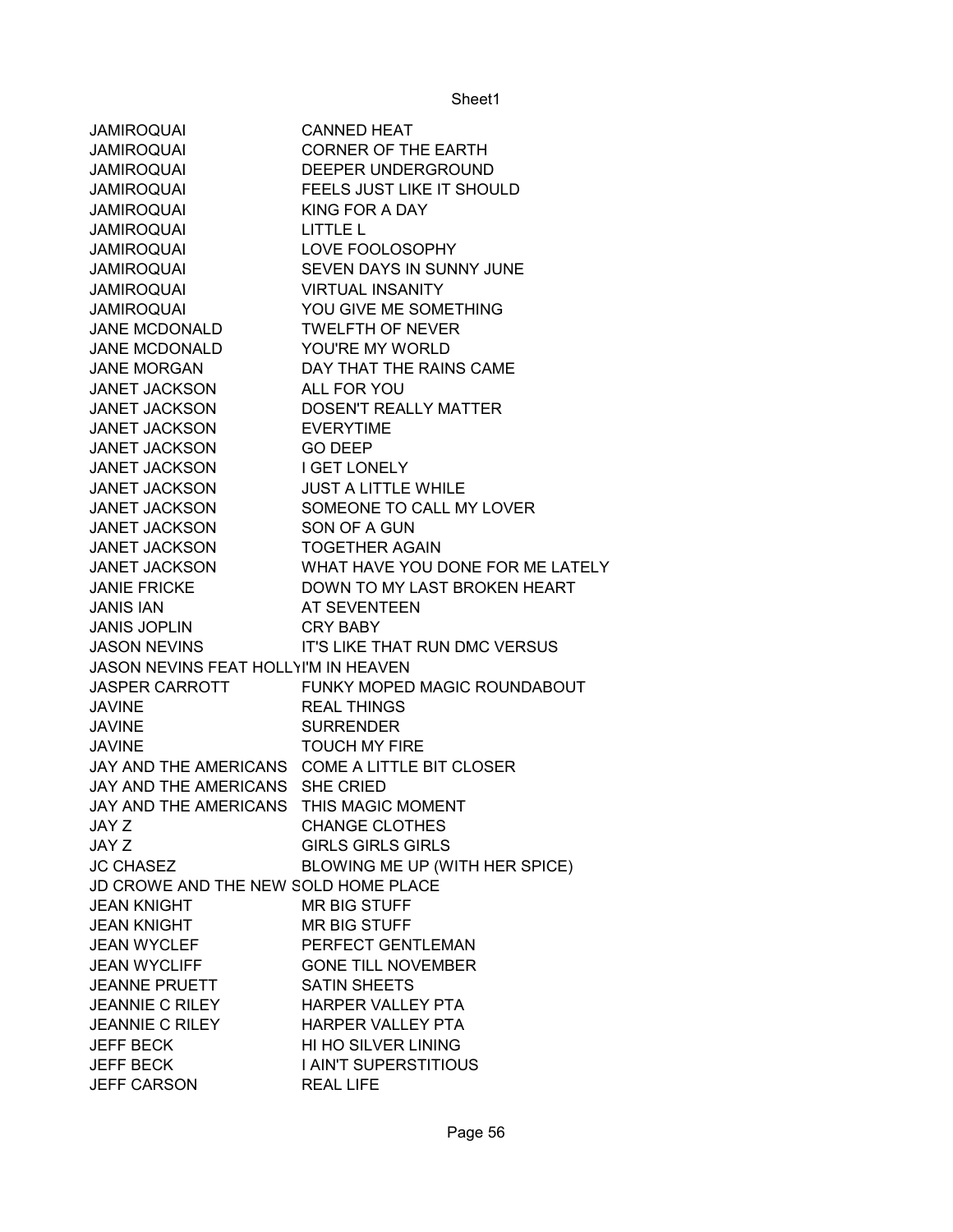| <b>JEFF HEALEY BAND</b>            | ANGEL EYES                          |
|------------------------------------|-------------------------------------|
| <b>JEFFERSON AIRPLANE</b>          | <b>WHITE RABBIT</b>                 |
| <b>JEFFERSON STARSHIP</b>          | <b>RUNAWAY</b>                      |
| <b>JEFFERY OSBORNE</b>             | ON THE WINGS OF LOVE                |
| <b>JEFFERY OSBORNE</b>             | ON THE WINGS OF LOVE                |
| <b>JEFFREY STEELE</b>              | SOMETHIN' IN THE WATER              |
| JEM                                | <b>JUST A RIDE</b>                  |
| <b>JEM</b>                         | <b>THEY</b>                         |
| JEM                                | WISH I                              |
| <b>JENNIFER LOPEZ</b>              | AIN'T IT FUNNY                      |
| <b>JENNIFER LOPEZ</b>              | <b>BABY I LOVE YOU</b>              |
| <b>JENNIFER LOPEZ</b>              | <b>CHERRY PIE</b>                   |
| <b>JENNIFER LOPEZ</b>              | FEELIN' SO GOOD                     |
| <b>JENNIFER LOPEZ</b>              | <b>GET RIGHT</b>                    |
| <b>JENNIFER LOPEZ</b>              | <b>HOLD YOU DOWN</b>                |
| <b>JENNIFER LOPEZ</b>              | IF YOU HAD MY LOVE                  |
| <b>JENNIFER LOPEZ</b>              | I'M GLAD                            |
| <b>JENNIFER LOPEZ</b>              | I'M GONNA BE ALRIGHT                |
| <b>JENNIFER LOPEZ</b>              | I'M REAL                            |
| <b>JENNIFER LOPEZ</b>              | <b>JENNY FROM THE BLOCK</b>         |
| <b>JENNIFER LOPEZ</b>              | <b>LET'S GET LOUD</b>               |
| <b>JENNIFER LOPEZ</b>              | LOVE DON'T COST A THING             |
| <b>JENNIFER LOPEZ</b>              | <b>PLAY</b>                         |
| <b>JENNIFER LOPEZ</b>              | <b>PLAY</b>                         |
| <b>JENNIFER LOPEZ</b>              | <b>WAITING FOR TONIGHT</b>          |
| <b>JENNIFER LOPEZ</b>              | <b>WAITING FOR TONIGHT</b>          |
| JENNIFER LOPEZ AND LL C(ALL I HAVE |                                     |
| <b>JENNIFER PAIGE</b>              | <b>CRUSH</b>                        |
| JENNIFER RUSH                      | POWER OF LOVE                       |
| <b>JENTINA</b>                     | <b>BAD ASS STRIPPA</b>              |
| <b>JERMAIN STEWART</b>             | WE DON'T HAVE TO TAKE OUR CLOTHES O |
| <b>JERRY KELLER</b>                | <b>HERE COMES SUMMER</b>            |
| <b>JERRY LEE LEWIS</b>             | <b>GREAT BALLS OF FIRE</b>          |
| <b>JERRY LEE LEWIS</b>             | <b>WHAT'D I SAY</b>                 |
| <b>JERRY LEE LEWIS</b>             | WHOLE LOTTA SHAKIN' GOIN' ON        |
| JERRY REED                         | <b>GOOD WOMAN'S LOVE</b>            |
| <b>JERRY WALLACE</b>               | IF YOU LEAVE ME TONIGHT I'LL CRY    |
| <b>JERRY WALLACE</b>               | PRIMROSE LANE                       |
| <b>JESSICA ANDREWS</b>             | HELPLESSLY HOPELESSLY               |
| <b>JESSICA GARLICK</b>             | <b>COME BACK</b>                    |
| <b>JESSICA SIMPSON</b>             | FIRED UP                            |
| <b>JESSICA SIMPSON</b>             | I THINK I'M IN LOVE WITH YOU        |
| <b>JESSICA SIMPSON</b>             | I WANNA LOVE YOU FOREVER            |
| <b>JESSICA SIMPSON</b>             | <b>IRRESISTIBLE</b>                 |
| <b>JESSICA SIMPSON</b>             | <b>IRRESISTIBLE</b>                 |
| <b>JESSICA SIMPSON</b>             | <b>LITTLE BIT</b>                   |
| <b>JESSICA SIMPSON</b>             | THESE BOOTS ARE MADE FOR WALKING    |
| <b>JESSICA SIMPSON</b>             | WITH YOU                            |
| <b>JET</b>                         | <b>COLD HARD BITCH</b>              |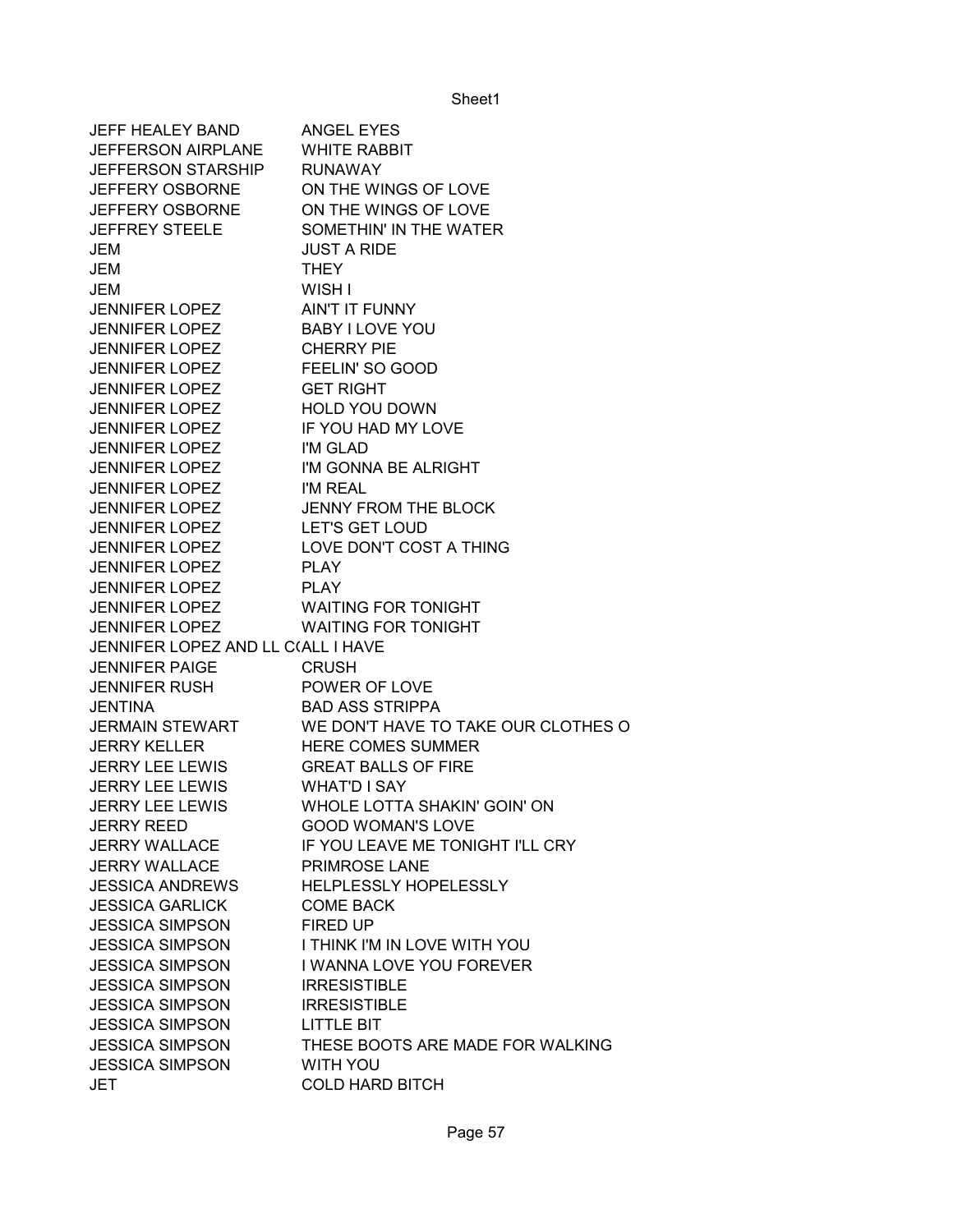| JET                                          | <b>LOOK WHAT YOU'VE DONE</b>     |
|----------------------------------------------|----------------------------------|
| <b>JETHRO TULL</b>                           | LIVING IN THE PAST               |
| <b>JILL SCOTT</b>                            | <b>LONG WALK</b>                 |
| <b>JILTED JOHN</b>                           | <b>JILTED JOHN</b>               |
| JIM BRICKMAN AND ANNE CAFTER ALL THESE YEARS |                                  |
| <b>JIM CROCE</b>                             | <b>BAD BAD LEROY BROWN</b>       |
| <b>JIM DIAMOND</b>                           | HI HO SILVER LINING              |
| <b>JIM DIAMOND</b>                           | I SHOULD HAVE KNOWN BETTER       |
| <b>JIM REEVES</b>                            | <b>ADIOS AMIGO</b>               |
| <b>JIM REEVES</b>                            | <b>DISTANT DRUMS</b>             |
| <b>JIM REEVES</b>                            | HE'LL HAVE TO GO                 |
| <b>JIM REEVES</b>                            | HE'LL HAVE TO GO                 |
| <b>JIM REEVES</b>                            | <b>HOME</b>                      |
| <b>JIM REEVES</b>                            | <b>I GUESS I'M CRAZY</b>         |
| <b>JIM REEVES</b>                            | <b>I LOVE YOU BECAUSE</b>        |
| <b>JIM REEVES</b>                            | I WON'T FORGET YOU               |
| <b>JIM REEVES</b>                            | I'M GETTIN' BETTER               |
| <b>JIM REEVES</b>                            | I'M GONNA CHANGE EVERYTHING      |
| <b>JIM REEVES</b>                            | THERE'S A HEARTACHE FOLLOWING ME |
| <b>JIM REEVES</b>                            | <b>WELCOME TO MY WORLD</b>       |
| <b>JIM STAFFORD</b>                          | <b>MY GIRL BILL</b>              |
| <b>JIM STAFFORD</b>                          | SPIDERS AND SNAKES               |
| <b>JIMI HENDRIX</b>                          | ALL ALONG THE WATCHTOWER         |
| <b>JIMI HENDRIX</b>                          | <b>CROSSTOWN TRAFFIC</b>         |
| <b>JIMI HENDRIX</b>                          | <b>FIRE</b>                      |
| <b>JIMI HENDRIX</b>                          | <b>HEY JOE</b>                   |
| <b>JIMI HENDRIX</b>                          | PURPLE HAZE                      |
| <b>JIMI HENDRIX</b>                          | <b>PURPLE HAZE</b>               |
| <b>JIMMIE RODGERS</b>                        | <b>HONEYCOMB</b>                 |
| <b>JIMMY BUFFETT</b>                         | <b>CHEESEBURGER IN PARADISE</b>  |
| <b>JIMMY BUFFETT</b>                         | WHY DON'T WE GET DRUNK           |
| <b>JIMMY DEAN</b>                            | <b>BIG BAD JOHN</b>              |
| <b>JIMMY DEAN</b>                            | <b>BIG BAD JOHN</b>              |
| <b>JIMMY DURANTE</b>                         | AS TIME GOES BY                  |
| JIMMY GILMER AND FIREBA SUGAR SHACK          |                                  |
| <b>JIMMY JONES</b>                           | <b>GOOD TIMIN'</b>               |
| <b>JIMMY JONES</b>                           | <b>HANDY MAN</b>                 |
| <b>JIMMY JUSTICE</b>                         | WHEN MY LITTLE GIRL IS SMILING   |
| <b>JIMMY NAIL</b>                            | <b>CROCODILE SHOES</b>           |
| <b>JIMMY RUFFIN</b>                          | HOLD ON TO MY LOVE               |
| <b>JIMMY SOUL</b>                            | IF YOU WANNA BE HAPPY            |
| <b>JIMMY YOUNG</b>                           | <b>MAN FROM LARAMIE</b>          |
| <b>JJ BARRIE</b>                             | <b>NO CHARGE</b>                 |
| <b>JO BOXERS</b>                             | <b>BOXER BEAT</b>                |
| <b>JO DEE MESSINA</b>                        | <b>DOWNTIME</b>                  |
| <b>JO JO</b>                                 | <b>BABY IT'S YOU</b>             |
| <b>JO JO</b>                                 | LEAVE (GET OUT)                  |
| <b>JO STAFFORD</b>                           | YOU BELONG TO ME                 |
| <b>JOAN BAEZ</b>                             | NIGHT THEY DROVE OLD DIXIE DOWN  |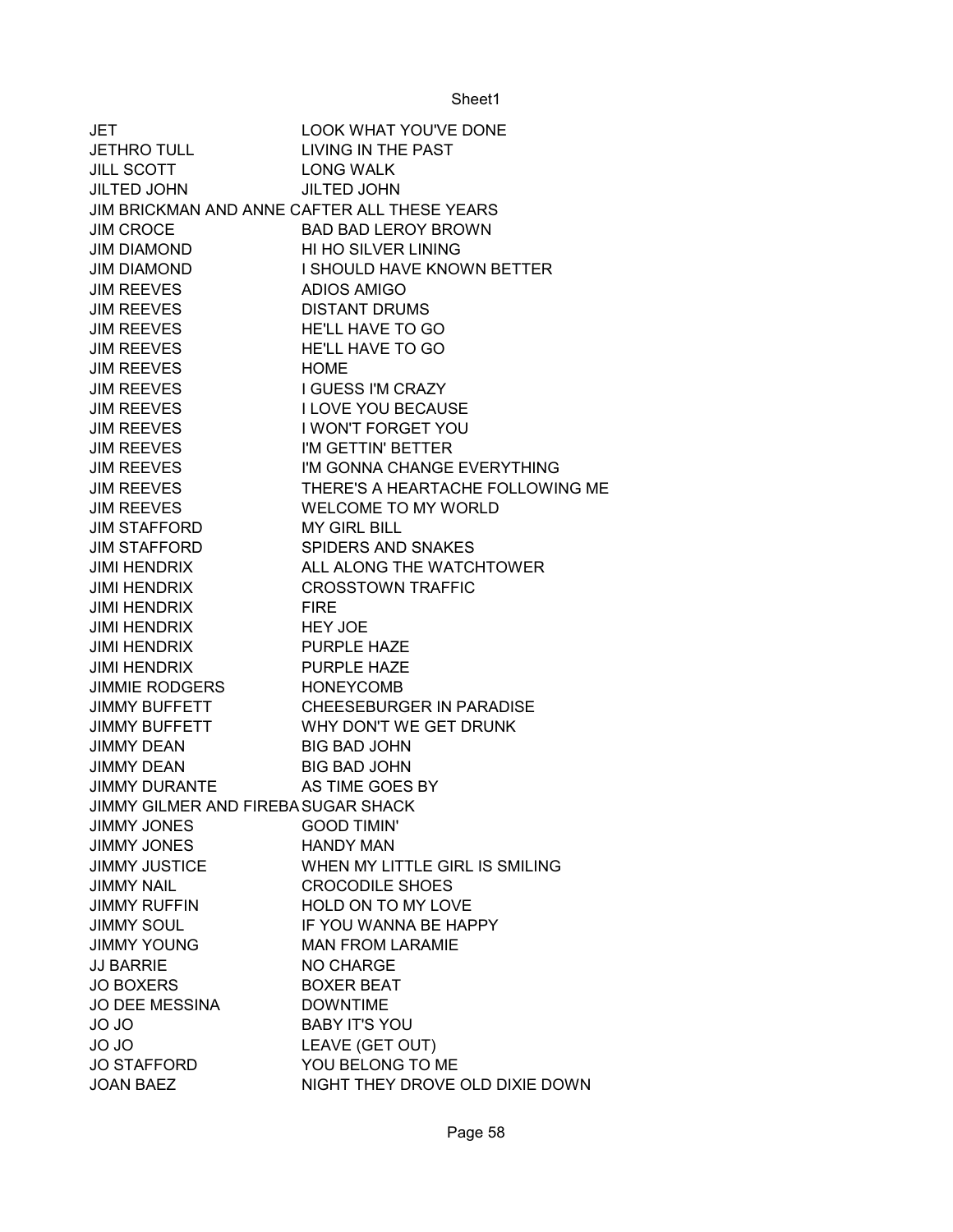JOAN JETT AND THE BLACKI HATE MYSELF FOR LOVING YOU JOAN JETT AND THE BLACKI LOVE ROCK AND ROLL JOAN JETT AND THE BLACKI LOVE ROCK AND ROLL JOAN OSBORNE ONE OF US JOANNIE SOMMERS JOHNNY GET ANGRY JOCELYN BROWN SOMEBODY ELSES GUY JODY MILLER QUEEN OF THE HOUSE JODY WATLEY DON'T YOU WANT ME JODY WATLEY LOOKING FOR A NEW LOVE JOE AND MYSTIKAL STUTTER JOE BREEZER VENUS AND MARS JOE BROWN AND THE BRU\PICTURE OF YOU JOE BROWN AND THE BRU\THAT'S WHAT LOVE WILL DO JOE COCKER
BILITA LADY JOE COCKER
IBELIEVE JOE COCKER LET THE HEALING BEGIN JOE COCKER SIMPLE THINGS JOE COCKER SUMMER IN THE CITY JOE COCKER UNCHAIN MY HEART JOE COCKER UNCHAIN MY HEART JOE COCKER WITH A LITTLE HELP FROM MY FRIENDS JOE COCKER AND JENNIFEIUP WHERE WE BELONG JOE COCKER J WARNES UP WHERE WE BELONG JOE DIFFIE HONKY TONK ATTITUDE JOE DIFFIE IN ANOTHER WORLD JOE DIFFIE PROP ME UP BESIDE THE JUKEBOX JOE DOLCE SHADDUP YOUR FACE JOE HAMILTON FRANK AND FALLIN' IN LOVE JOE JACKSON IT'S DIFFERENT FOR GIRLS JOE JACKSON LOOK SHARP JOE JACKSON STEPPIN' OUT JOE JONES YOU TALK TOO MUCH JOE LONGTHORN WHEN YOUR OLD WEDDING RING WAS NEW JOE TEX AIN'T GONNA BUMP NO MORE JOE TURNER CORRINA CORRINA JOEY DEE AND THE STARLI PEPPERMINT TWIST JOHN ANDERSON BIG REVIVAL JOHN ANDERSON CHICKEN TRUCK JOHN ANDERSON SWINGIN' JOHN CONLEE BUSTED JOHN CONLEE COMMON MAN JOHN COUGAR MELLENCANAUTHORITY SONG JOHN COUGAR MELLENCANCHERRY BOMB JOHN DENVER **ANNIE'S SONG** JOHN DENVER ANNIE'S SONG JOHN DENVER ROCKY MOUNTAIN HIGH JOHN DENVER TAKE ME HOME COUNTRY ROADS JOHN DENVER THANK GOD I'M A COUNTRY BOY JOHN FARNHAM YOU'RE THE VOICE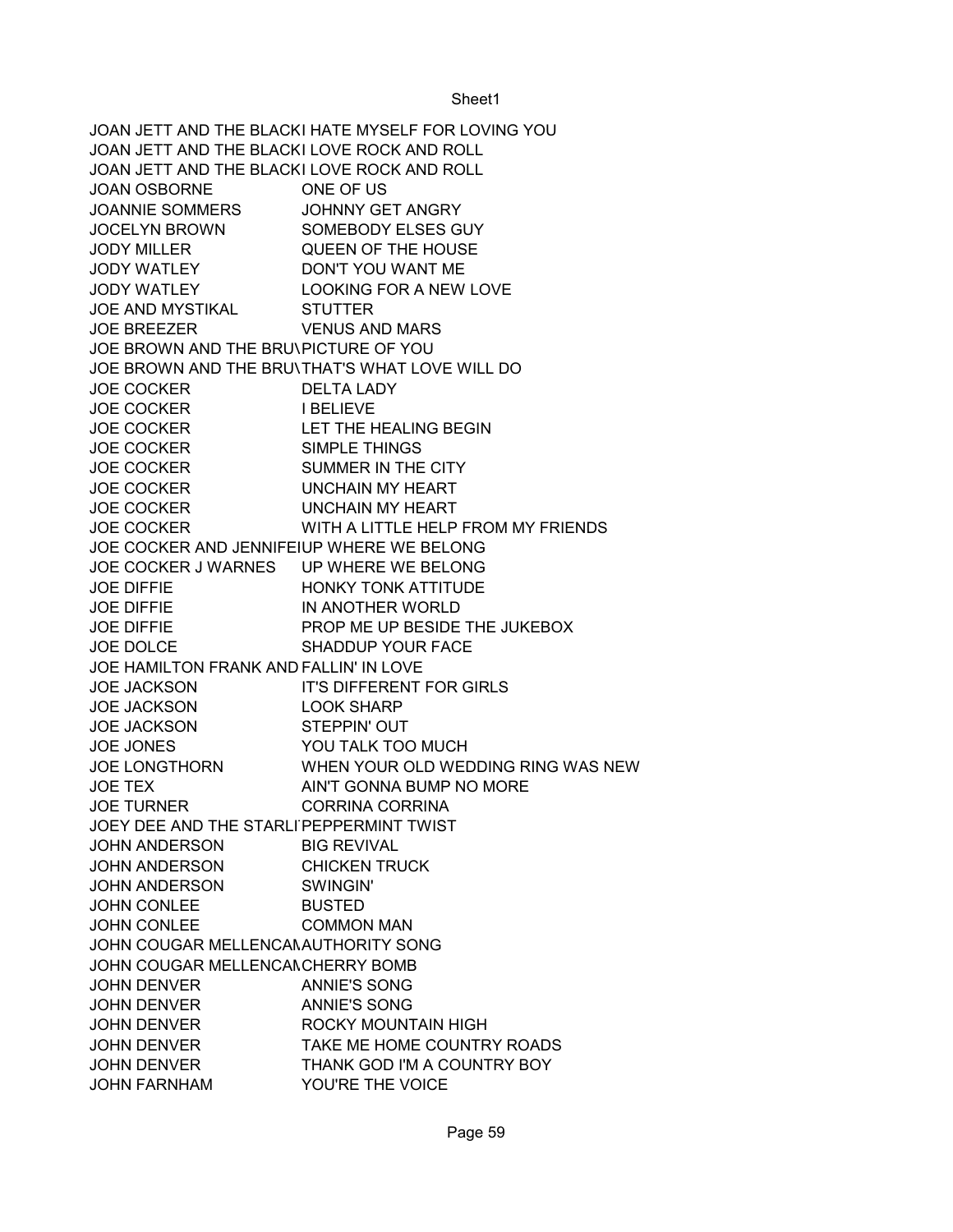JOHN FOGERTY OLD MAN DOWN THE ROAD JOHN FRED AND HIS PLAYBJUDY IN DISGUISE JOHN LENNON IMAGINE JOHN LENNON IMAGINE JOHN LENNON STARTING OVER JOHN LENNON WHATEVER GETS YOU THRU THE NIGHT JOHN LENNON WOMAN JOHN LEYTON JOHNNY REMEMBER ME JOHN MAYER BIGGER THAN MY BODY JOHN MELLENCAMP CRUMBLIN' DOWN JOHN MICHAEL MONTGOMEBE MY BABY TONIGHT JOHN MICHAEL MONTGOMEI LOVE THE WAY YOU LOVE ME JOHN MICHAEL MONTGOMEI SWEAR JOHN MICHAEL MONTGOMETHAT'S WHAT I LIKE ABOUT YOU JOHN MILES MUSIC JOHN PARR ST ELMO'S FIRE JOHN PAUL YOUNG LOVE IS IN THE AIR JOHN PRINE ILLEGAL SMILE JOHN RICH FOREVER LOVING YOU JOHN ROWLES **IF I ONLY HAD TIME** JOHN SCHNEIDER I'VE BEEN AROUND ENOUGH TO KNOW JOHN WAIT MISSING YOU JOHNNY BRISTOL HANG ON IN THERE BABY JOHNNY BURNETTE DREAMIN' JOHNNY CASH BALLAD OF IRA HAYES JOHNNY CASH DADDY SANG BASS JOHNNY CASH FOLSOM PRISON BLUES JOHNNY CASH GHOST RIDERS IN THE SKY JOHNNY CASH I WALK THE LINE JOHNNY CASH LUTHER PLAYED THE BOOGIE JOHNNY CASH ONE ON THE RIGHT IS ON THE LEFT JOHNNY CASH ONEY JOHNNY CASH ORANGE BLOSSOM SPECIAL JOHNNY CASH RING OF FIRE JOHNNY CASH SUNDAY MORNING COMING DOWN JOHNNY CASH THING CALLED LOVE JOHNNY CASH AND WAYLO THERE AIN'T NO GOOD CHAIN GANG JOHNNY DUNCAN IT COULDN'T HAVE BEEN ANY BETTER JOHNNY DUNCAN AND BLUILAST TRAIN TO SAN FERNANDO JOHNNY HATES JAZZ SHATTERED DREAMS JOHNNY HORTON BATTLE OF NEW ORLEANS JOHNNY HORTON HONKY TONK MAN JOHNNY HORTON JOHNNY REB JOHNNY JOHNSON AND THIBREAKING DOWN THE WALLS OF HEARTACH JOHNNY JOHNSON AND THE SWEET INSPIRATION JOHNNY KID AND THE PIRATILL NEVER GET OVER YOU JOHNNY KID AND THE PIRA SHAKIN' ALL OVER JOHNNY LEE LOOKIN' FOR LOVE JOHNNY MATHIS CHANCES ARE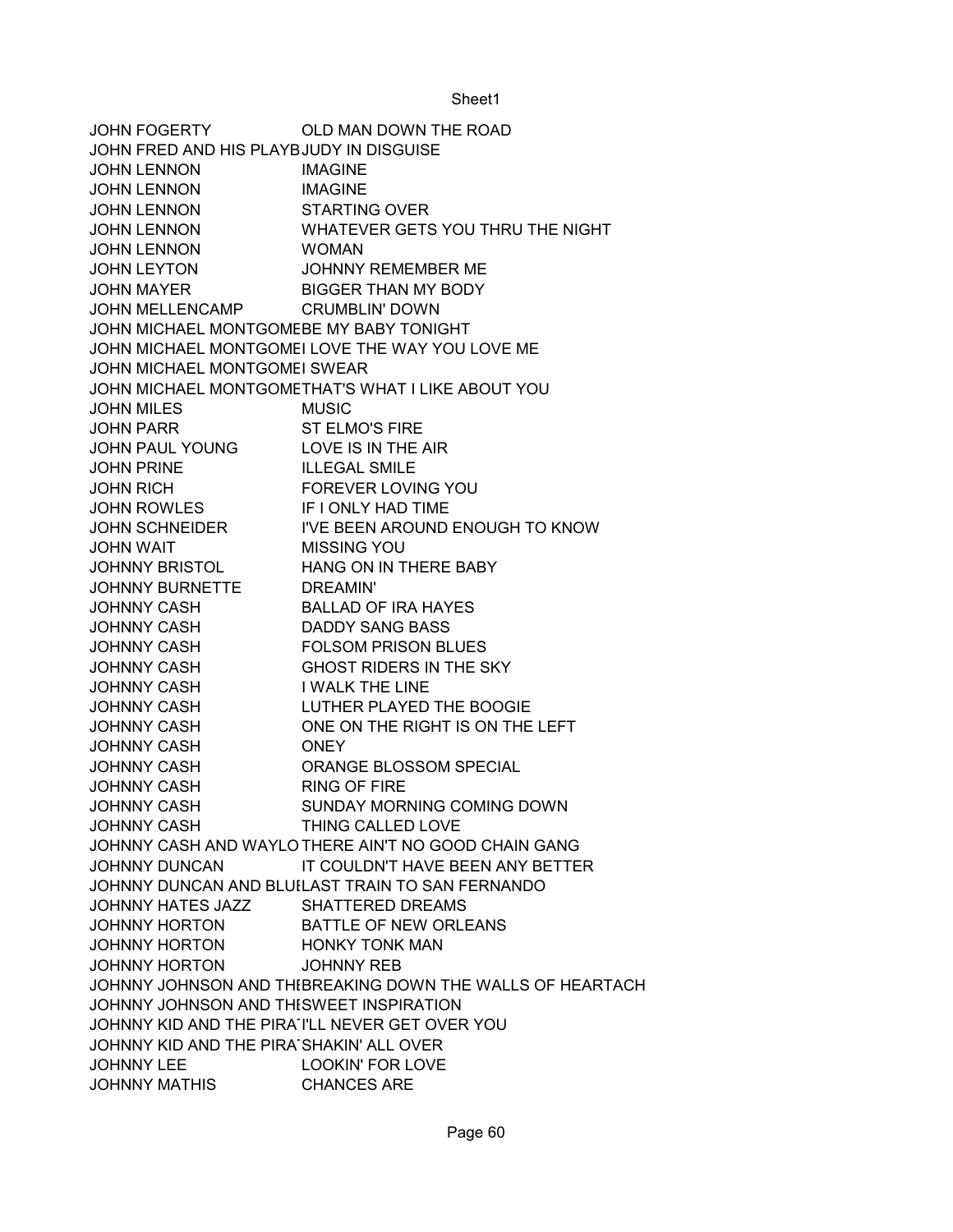| HAVE YOURSELF A MERRY LITTLE CHRIST                         |  |
|-------------------------------------------------------------|--|
| <b>JOHNNY MATHIS</b><br><b>MISTY</b>                        |  |
| <b>JOHNNY MATHIS</b><br>WHEN A CHILD IS BORN                |  |
| <b>JOHNNY MATHIS</b><br>WONDERFUL WONDERFUL                 |  |
| JOHNNY NASH<br><b>CUPID</b>                                 |  |
| <b>HOLD ME TIGHT</b><br><b>JOHNNY NASH</b>                  |  |
| I CAN SEE CLEARLY NOW<br><b>JOHNNY NASH</b>                 |  |
| <b>JOHNNY NASH</b><br><b>TEARS ON MY PILLOW</b>             |  |
| JOHNNY OTIS SHOW<br>WILLIE AND THE HAND JIVE                |  |
| <b>JOHNNY PAYCHECK</b><br>A 11                              |  |
| <b>JOHNNY PAYCHECK</b><br><b>FRIEND LOVER WIFE</b>          |  |
| <b>JOHNNY PAYCHECK</b><br>SLIDE OFF OF YOUR SATIN SHEETS    |  |
| <b>JOHNNY PAYCHECK</b><br>TAKE THIS JOB AND SHOVE IT        |  |
| <b>CRADLE OF LOVE</b><br><b>JOHNNY PRESTON</b>              |  |
| <b>RUNNING BEAR</b><br><b>JOHNNY PRESTON</b>                |  |
| <b>RUNNING BEAR</b><br><b>JOHNNY PRESTON</b>                |  |
| <b>HEY THERE</b><br><b>JOHNNY RAY</b>                       |  |
| <b>JOHNNY RAY</b><br><b>SUCH A NIGHT</b>                    |  |
| YES TONIGHT JOSEPHINE<br><b>JOHNNY RAY</b>                  |  |
| <b>JOHNNY RIVERS</b><br>ROCKING PNEUMONIA AND THE BOOGIE WO |  |
| <b>JOHNNY RIVERS</b><br><b>SECRET AGENT MAN</b>             |  |
| <b>JOHNNY RODRIGUEZ</b><br>JUST GET UP AND CLOSE THE DOOR   |  |
| <b>JOHNNY STEELE</b><br><b>JUST WALKIN' IN THE RAIN</b>     |  |
| POETRY IN MOTION<br><b>JOHNNY TILLOTSON</b>                 |  |
| <b>JOHNNY TILLOTSON</b><br><b>WITHOUT YOU</b>               |  |
| <b>NOT THAT KINDA GIRL</b><br><b>OLOL</b>                   |  |
| JOLIE AND THE WANTED<br><b>BOOM</b>                         |  |
| JON B<br><b>DON'T TALK</b>                                  |  |
| <b>JUST ANOTHER DAY</b><br><b>JON SECADA</b>                |  |
| STOP THE CAVALRY<br><b>JONA LOUIE</b>                       |  |
| EVERYONE'S GONE TO THE MOON<br><b>JONATHAN KING</b>         |  |
| <b>GIVE IT TO YOU</b><br>JORDAN KNIGHT                      |  |
| <b>JOSHUA KADISON</b><br><b>JESSIE</b>                      |  |
| <b>JOSS STONE</b><br>DON'T CHA WANNA RIDE                   |  |
| <b>JOSS STONE</b><br><b>RIGHT TO BE WRONG</b>               |  |
| <b>JOSS STONE</b><br><b>SPOILED</b>                         |  |
| <b>JOSS STONE</b><br><b>SUPER DUPER LOVE</b>                |  |
| <b>JOSS STONE</b><br>YOU HAD ME                             |  |
| <b>AFTER THE FALL</b><br><b>JOURNEY</b>                     |  |
| BE GOOD TO YOURSELF<br><b>JOURNEY</b>                       |  |
| <b>GIRL CAN'T HELP IT</b><br><b>JOURNEY</b>                 |  |
| <b>JUST THE SAME WAY</b><br><b>JOURNEY</b>                  |  |
| <b>SEPARATE WAYS</b><br><b>JOURNEY</b>                      |  |
| <b>STILL THEY RIDE</b><br><b>JOURNEY</b>                    |  |
| <b>STONE IN LOVE</b><br><b>JOURNEY</b>                      |  |
| <b>JOURNEY</b><br><b>SUZANNE</b>                            |  |
| <b>WALKS LIKE A LADY</b><br><b>JOURNEY</b>                  |  |
| JR WALKER AND THE ALL SWHAT DOES IT TAKE                    |  |
| <b>JUDDS</b><br>GRANDPA (TELL US ABOUT THE GOOD OLD         |  |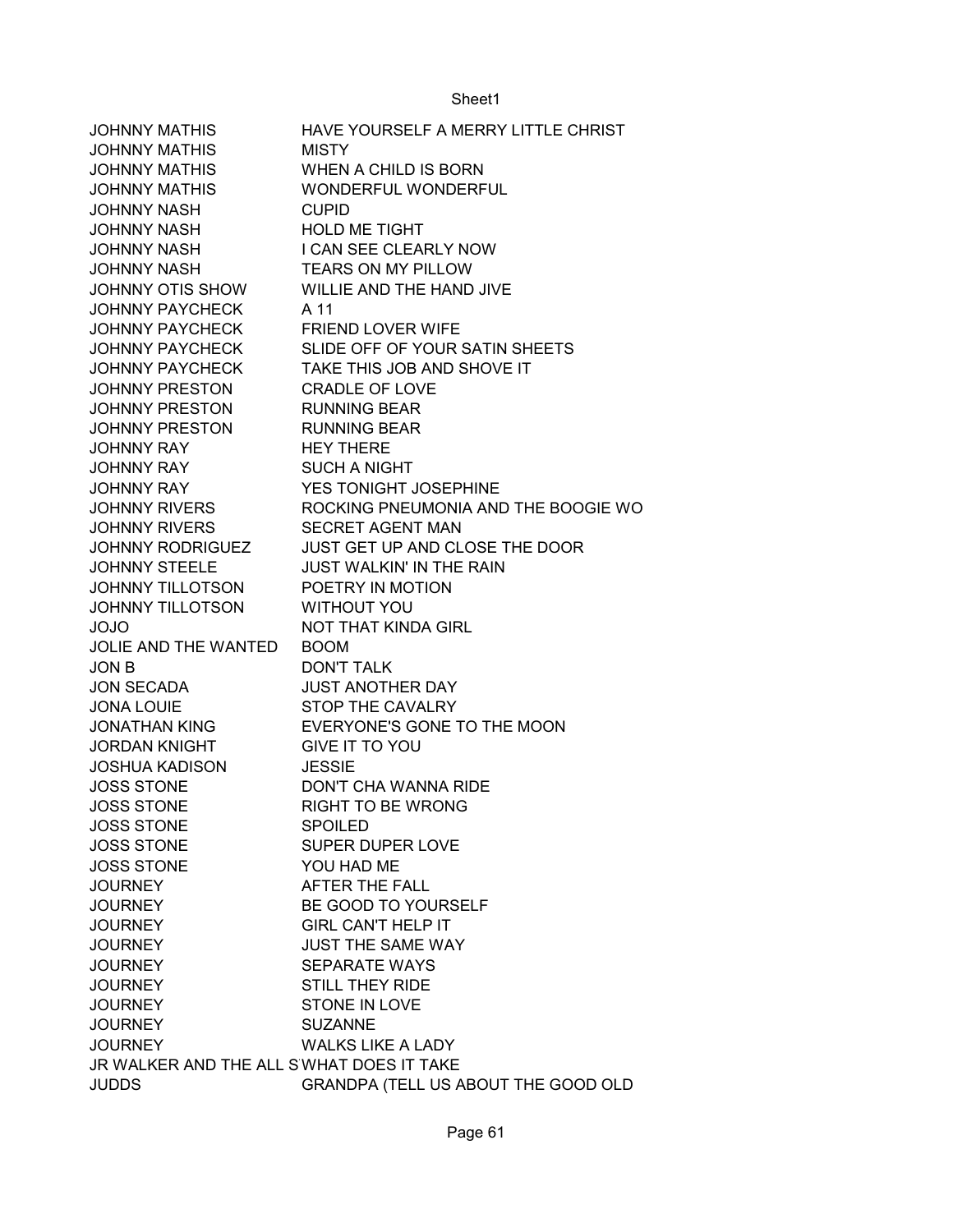JUDDS HAD A DREAM (FOR THE HEART) JUDDS HAVE MERCY JUDDS LET ME TELL YOU ABOUT LOVE JUDDS MAMA HE'S CRAZY JUDDS YOUNG LOVE JUDGE DREAD BIG SEVEN JUDI BOUCHER CAN'T BE WITH YOU TONIGHT JUDY COLLINS BOTH SIDES NOW JUDY DRISCOLL AND BRIANWHEELS ON FIRE JUDY GARLAND MAN THAT GOT AWAY JUICE NEWTON ANGEL OF THE MORNING JUICE NEWTON QUEEN OF HEARTS JUICE NEWTON SWEETEST THING JUICE NEWTON YOU MAKE ME WANT TO MAKE YOU MINE JULIE ROGERS WEDDING JULIO IGLESIAS AND WILLIETO ALL THE GIRLS I'VE LOVED BEFORE JUNIOR SENIOR MOVE YOUR FEET JUNIOR SENIOR MOVE YOUR FEET JUNIOR SENIOR RHYTHM BANDITS JUNIOR WELLS MESSIN' WITH THE KID JUSTIN TIMBERLAKE CRY ME A RIVER JUSTIN TIMBERLAKE I'M LOVIN' IT JUSTIN TIMBERLAKE LIKE I LOVE YOU JUSTIN TIMBERLAKE ROCK YOUR BODY JUSTIN TIMBERLAKE SENORITA K C AND THE SUNSHINE BAIGIVE IT UP K C AND THE SUNSHINE BAIQUEEN OF CLUBS K C AND THE SUNSHINE BAITHAT'S THE WAY I LIKE IT K CI AND JOJO CRAZY K D LANG CONSTANT CRAVING K TOSLIN LIVE CLOSE BY VISIT OFTEN K W S **PLEASE DON'T GO** KACI I THINK I LOVE YOU KAISER CHIEFS I PREDICT A RIOT KAISER CHIEFS MODERN WAY KAISER CHIEFS OH MY GOD KAJAGOOGOO TOO SHY KANSAS DUST IN THE WIND KANYE WEST **TOUCH THE SKY** KANYE WEST AND JAMIE F(GOLD DIGGER KAOMA LAMBADA KAREN RAMIREZ LOOKING FOR LOVE KATE BUSH KING OF THE MOUNTAIN KATE BUSH RUNNING UP THAT HILL KATE BUSH RUNNING UP THAT HILL KATE BUSH WUTHERING HEIGHTS KATE WINSLET WHAT IF KATHY KIRBY LET ME GO LOVER KATHY MATTEA EIGHTEEN WHEELS AND A DOZEN ROSES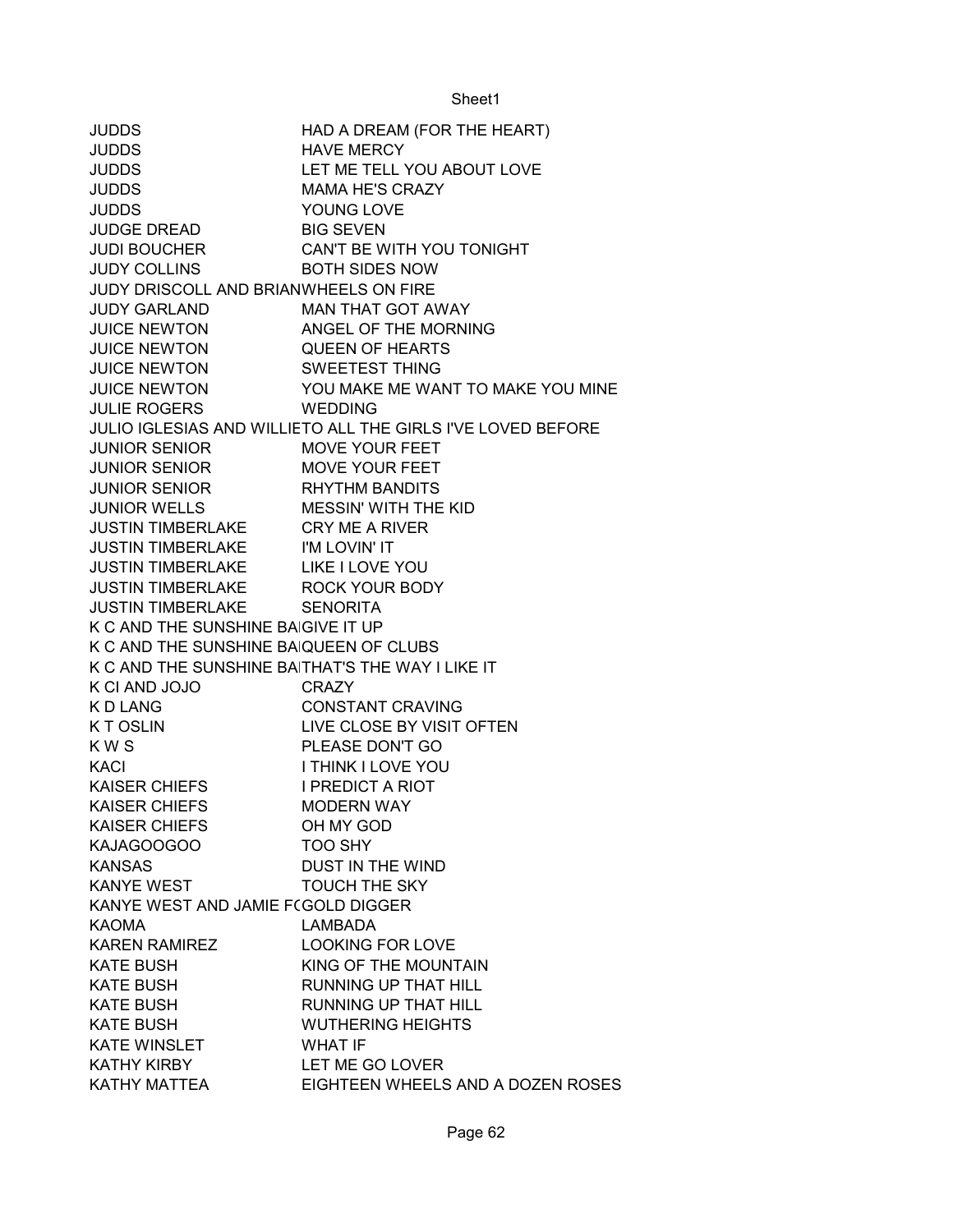| KATHY MATTEA                              | EIGHTEEN WHEELS AND A DOZEN ROSES |
|-------------------------------------------|-----------------------------------|
| KATHY MATTEA                              | WALK THE WAY THE WIND BLOWS       |
| KATHY YOUNG                               | THOUSAND STARS IN THE SKY         |
| KATIE MELUA                               | <b>CALL OFF THE SEARCH</b>        |
| KATIE MELUA                               | <b>CRAWLING UP A HILL</b>         |
| <b>KATIE MELUA</b>                        | <b>NINE MILLION BICYCLES</b>      |
| KATRINA AND THE WAVES WALKING ON SUNSHINE |                                   |
| KATTY MATTEA                              | LONESOME STANDARD TIME            |
| <b>KAVANA</b>                             | SPECIAL KINF OF SOMETHING         |
| <b>KAY STARR</b>                          | ROCK AND ROLL WALTZ               |
| <b>KEANE</b>                              | <b>BEDSHAPED</b>                  |
| <b>KEANE</b>                              | <b>EVERBODYS CHANGING</b>         |
| <b>KEANE</b>                              | THIS IS THE LAST TIME             |
| KEITH ALLEN                               | <b>VINDALOO</b>                   |
| KEITH URBAN                               | WHERE THE BLACKTOP ENDS           |
| <b>KEITH WEST</b>                         | EXCERPT FROM A TEENAGE OPERA      |
| KEITH WHITLEY                             | DON'T CLOSE YOUR EYES             |
| KEITH WHITLEY                             | <b>HOMECOMING '63</b>             |
| <b>KELIS</b>                              | <b>CAUGHT OUT THERE</b>           |
| <b>KELIS</b>                              | <b>GET ALONG WITH YOU</b>         |
| <b>KELIS</b>                              | <b>GOOD STUFF</b>                 |
| <b>KELIS</b>                              | <b>IN PUBLIC</b>                  |
| <b>KELIS</b>                              | <b>MILKSHAKE</b>                  |
| <b>KELIS</b>                              | <b>MILLIONAIRE</b>                |
| <b>KELIS</b>                              | <b>TRICK ME</b>                   |
| <b>KELIS</b>                              | YOUNG FRESH 'N' NEW               |
| <b>KELLY CLARKSON</b>                     | <b>BECAUSE OF YOU</b>             |
| <b>KELLY CLARKSON</b>                     | <b>BEHIND THESE HAZEL EYES</b>    |
| <b>KELLY CLARKSON</b>                     | SINCE U BEEN GONE                 |
| <b>KELLY CLARKSON</b>                     | TROUBLE WITH LOVE IS              |
| <b>KELLY CLARKSON</b>                     | <b>WALK AWAY</b>                  |
| KELLY CLARKSON AND TAMYOU THOUGHT WRONG   |                                   |
| KELLY LLORENNA                            | TELL IT TO MY HEART               |
| KELLY OSBOURNE                            | PAP DON'T PREACH                  |
| <b>KELLY OSBOURNE</b>                     | <b>SHUT UP</b>                    |
| <b>KELLY ROWLAND</b>                      | <b>STOLE</b>                      |
| <b>KELLY ROWLAND</b>                      | TRAIN ON A TRACK                  |
| <b>KEN BOOTHE</b>                         | <b>EVERYTHING I OWN</b>           |
| <b>KEN DODD</b>                           | <b>PROMISES</b>                   |
| <b>KEN DODD</b>                           | <b>RIVER</b>                      |
| <b>KEN DODD</b>                           | <b>TEARS</b>                      |
| <b>KENDALLS</b>                           | YOU'D MAKE AN ANGEL WANNA CHEAT   |
| <b>KENI BURKE</b>                         | <b>RISIN' TO THE TOP</b>          |
| <b>KENNY CHESNEY</b>                      | <b>DON'T HAPPEN TWICE</b>         |
| <b>KENNY CHESNEY</b>                      | <b>TIN MAN</b>                    |
| <b>KENNY LOGGINS</b>                      | <b>FOOTLOOSE</b>                  |
| <b>KENNY ROGERS</b>                       | <b>BEAUTIFUL</b>                  |
| <b>KENNY ROGERS</b>                       | <b>COWARD OF THE COUNTY</b>       |
| <b>KENNY ROGERS</b>                       | COWARD OF THE COUNTY              |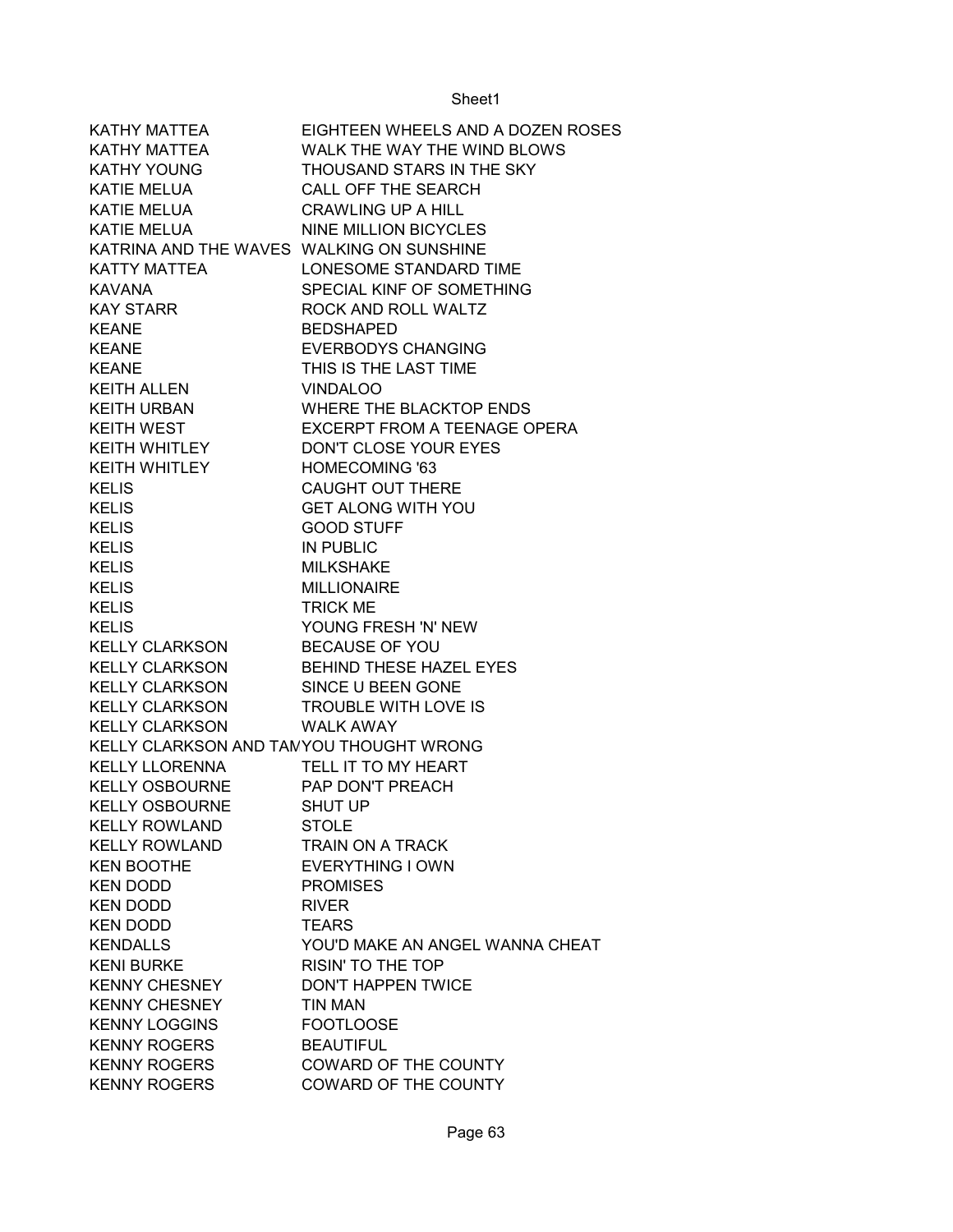KENNY ROGERS CRAZY KENNY ROGERS GAMBLER KENNY ROGERS GAMBLER KENNY ROGERS I DON'T NEED YOU KENNY ROGERS LOVE THE WORLD AWAY KENNY ROGERS LUCILLE KENNY ROGERS LUCILLE KENNY ROGERS MORNING DESIRE KENNY ROGERS REUBEN JAMES KENNY ROGERS RUBY DON'T TAKE YOUR LOVE TO TOWN KENNY ROGERS RUBY DON'T TAKE YOUR LOVE TO TOWN KENNY ROGERS SCARLET FEVER KENNY ROGERS SHE BELIEVES IN ME KENNY ROGERS SWEET MUSIC MAN KENNY ROGERS THERE YOU GO AGAIN KENNY ROGERS **THROUGH THE YEARS** KENNY ROGERS THROUGH THE YEARS KENNY ROGERS **TWENTY YEARS AGO** KENNY ROGERS AND DOLL'ISLANDS IN THE STREAM KENNY ROGERS AND DOLL'ISLANDS IN THE STREAM KENNY ROGERS AND SHEE WE'VE GOT TONIGHT KENNY THOMAS THINKING ABOUT YOUR LOVE KENTUCKY HEADHUNTERS DUMAS WALKER KENTUCKY HEADHUNTERS DUMAS WALKER KETTY LESTER LOVE LETTERS KEVIN LYTTLE TURN ME ON KID CREOLE AND COCONUTSTOOL PIGEON KIKI DEE I'VE GOT THE MUSIC IN ME KILLERS SMILE LIKE YOU MEAN IT KILLERS SOMEBODY TOLD ME KIM APPLEBY DON'T WORRY KIM CARNES BETTE DAVIS EYES KIM CARNES BETTE DAVIS EYES KIM WILDE KIDS IN AMERICA KIM WILDE YOU KEEP ME HANGING ON KING LOVE AND PRIDE KING BROTHERS WHITE SPORTS COAT KING FLOYD GROOVE ME KING HARVEST DANCING IN THE MOONLIGHT KING MISSILE DETACHABLE PENIS KINGSMEN LOUIE LOUIE KINKS ALL DAY AND ALL OF THE NIGHT KINKS AUTUMN ALMANAC KINKS DEDICATED FOLLOWER OF FASHION KINKS LOLA KINKS SUNNY AFTERNOON KINKS TIRED OF WAITING FOR YOU KINKS WATERLOO SUNSET KINKS YOU REALLY GOT ME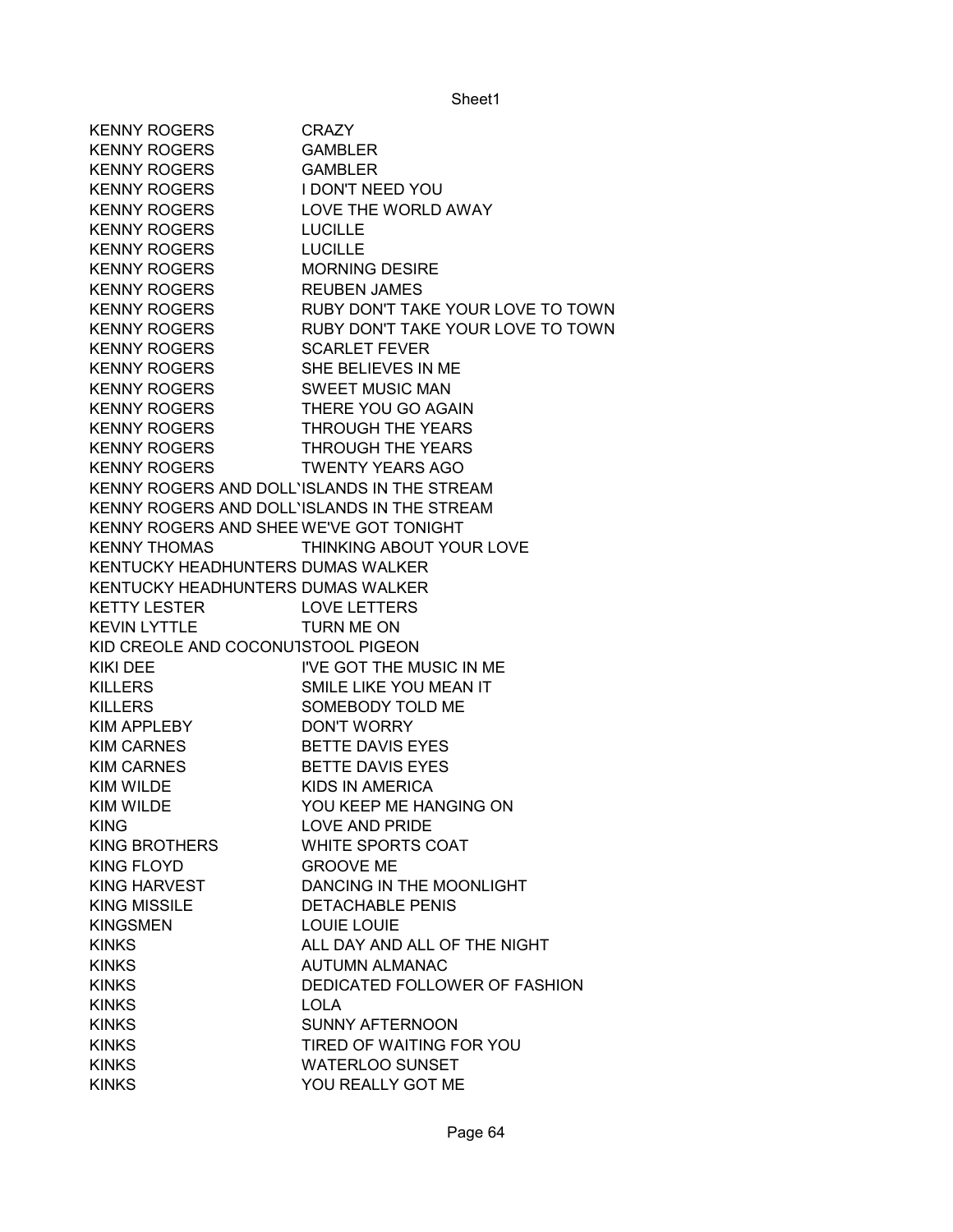| <b>KINLEYS</b>                              | YOU'RE STILL HERE                   |
|---------------------------------------------|-------------------------------------|
| KIP ADDOTTA                                 | <b>WET DREAM</b>                    |
| KIRSTY MCCOLL                               | <b>DAYS</b>                         |
| <b>KISS</b>                                 | <b>CALLING DR LOVE</b>              |
| <b>KISS</b>                                 | <b>CHRISTINE SIXTEEN</b>            |
| <b>KISS</b>                                 | <b>COLD GIN</b>                     |
| <b>KISS</b>                                 | <b>CRAZY CRAZY NIGHTS</b>           |
| <b>KISS</b>                                 | <b>DEUCE</b>                        |
| <b>KISS</b>                                 | <b>DOMINO</b>                       |
| <b>KISS</b>                                 | <b>FIREHOUSE</b>                    |
| <b>KISS</b>                                 | <b>GIRLS GOT RHYTHM</b>             |
| <b>KISS</b>                                 | <b>GOD OF THUNDER</b>               |
| <b>KISS</b>                                 | I WAS MADE FOR LOVING YOU           |
| <b>KISS</b>                                 | <b>LOVE GUN</b>                     |
| <b>KISS</b>                                 | ROCK AND ROLL AIN'T NOISE POLLUTION |
| <b>KISS</b>                                 | ROCK AND ROLL ALL NIGHT (UNPLUGGED) |
| <b>KISS</b>                                 | SINK THE PINK                       |
| <b>KITTY KALLEN</b>                         | LITTLE THINGS MEAN A LOT            |
| KITTY WELLS                                 | <b>AMIGO'S GUITAR</b>               |
| KITTY WELLS                                 | IT WASN'T GOD WHO MADE HONKY TONK A |
| <b>KITTY WELLS</b>                          | <b>MAKING BELIEVE</b>               |
| KLF AND TAMMY WYNETTE JUSTIFIED AND ANCIENT |                                     |
| <b>KNACK</b>                                | <b>MY SHARONA</b>                   |
| <b>KNACK</b>                                | <b>MY SHARONA</b>                   |
| KOFFEE BROWN                                | AFTER PARTY                         |
| KOOL AND THE GANG                           | <b>CELEBRATION</b>                  |
| KOOL AND THE GANG                           | <b>CHERISH</b>                      |
| KOOL AND THE GANG GET DOWN ON IT            |                                     |
| KOOL AND THE GANG                           | <b>JOANNA</b>                       |
| KOOL AND THE GANG                           | TOO HOT                             |
| KORTNEY KAYLE                               | <b>UNBROKEN BY YOU</b>              |
| <b>KRISS KROSS</b>                          | <b>JUMP</b>                         |
| KRISTIAN LEONTIOU                           | SOME SAY                            |
| <b>KRISTIN GARNER</b>                       | LET'S BURN IT DOWN                  |
| <b>KT OSLIN</b>                             | THIS WOMAN                          |
| KT TUNSTALL                                 | ANOTHER PLACE TO FALL               |
| <b>KULA SHAKER</b>                          | <b>HEY DUDE</b>                     |
| <b>KULA SHAKER</b>                          | SOUND OF DRUMS                      |
| <b>KURT NIELSEN</b>                         | SHE'S SO HIGH                       |
| <b>KYLIE MINOGUE</b>                        | BETTER THE DEVIL YOU KNOW           |
| <b>KYLIE MINOGUE</b>                        | CAN'T GET YOU OUT OF MY HEAD        |
| <b>KYLIE MINOGUE</b>                        | <b>CHOCOLATE</b>                    |
| <b>KYLIE MINOGUE</b>                        | COME INTO MY WORLD                  |
| <b>KYLIE MINOGUE</b>                        | <b>GIVING YOU UP</b>                |
| <b>KYLIE MINOGUE</b>                        | HAND ON YOUR HEART                  |
| <b>KYLIE MINOGUE</b>                        | <b>I BELIEVE IN YOU</b>             |
| <b>KYLIE MINOGUE</b>                        | IN YOUR EYES                        |
| <b>KYLIE MINOGUE</b>                        | LOVE AT FIRST SIGHT                 |
| <b>KYLIE MINOGUE</b>                        | ON A NIGHT LIKE THIS                |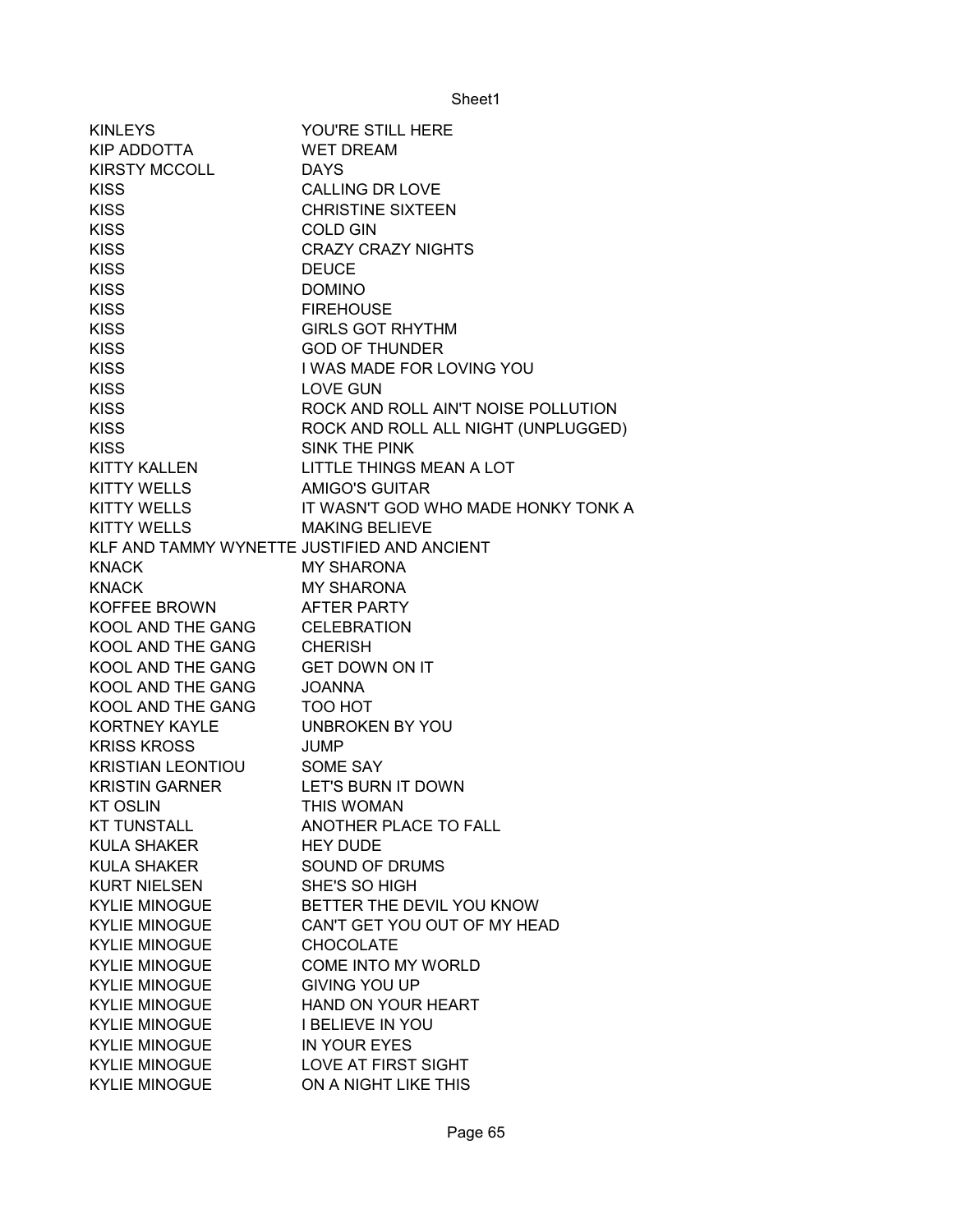| <b>KYLIE MINOGUE</b> | <b>PLEASE STAY</b>                              |
|----------------------|-------------------------------------------------|
| <b>KYLIE MINOGUE</b> | PUT YOURSELF IN MY PLACE                        |
| <b>KYLIE MINOGUE</b> | RED BLOODED WOMEN                               |
| KYLIE MINOGUE        | <b>SLOW</b>                                     |
| <b>KYLIE MINOGUE</b> | <b>SPINNING AROUND</b>                          |
| <b>KYM MARSH</b>     | <b>COME ON OVER</b>                             |
| KYM MARSH            | <b>CRY</b>                                      |
| <b>KYPER</b>         | TIC TAC TOE                                     |
| L A'S                | THERE SHE GOES                                  |
| <b>LABELLE</b>       | <b>LADY MARMALADE</b>                           |
| <b>LABELLE</b>       | <b>LADY MARMALADE</b>                           |
| <b>LABI SIFFRE</b>   | <b>SO STRONG</b>                                |
| <b>LACY J DALTON</b> | <b>16TH AVENUE</b>                              |
| LACY J DALTON        | <b>LOSING KIND OF LOVE</b>                      |
| LACY J DALTON        | <b>WHISPER</b>                                  |
| <b>LARRY GRAHAM</b>  | ONE IN A MILLION                                |
| LARRY STEWART        | <b>ALRIGHT ALREADY</b>                          |
| LAS KETCHUP          | <b>KETCHUP SONG</b>                             |
| <b>LASGO</b>         | <b>PRAY</b>                                     |
| LAURA BRANIGAN       | <b>GLORIA</b>                                   |
| LAURA BRANIGAN       | <b>SELF CONTROL</b>                             |
| LAUREL AND HARDY     | ON THE TRAIL OF THE LONESOME PINE               |
|                      | LAUREN WATERWORTH BABY NOW THAT I'VE FOUND YOU  |
| LAURIE ANDERSON      | OH SUPERMAN                                     |
| LAURIE JOHNSON       | <b>SUCU SUCU</b>                                |
|                      | LAURYN HILL AND BOB MAFTURN THE LIGHTS DOWN LOW |
| <b>LEANN RIMES</b>   | <b>BIG DEAL</b>                                 |
| LEANN RIMES          | BUT I DO LOVE YOU                               |
| <b>LEANN RIMES</b>   | CAN'T FIGHT THE MOONLIGHT                       |
| <b>LEANN RIMES</b>   | <b>COMMITMENT</b>                               |
| <b>LEANN RIMES</b>   | <b>CRAZY</b>                                    |
| <b>LEANN RIMES</b>   | HOW DO I LIVE                                   |
| <b>LEANN RIMES</b>   | HOW DO I LIVE (DANCE VERSION)                   |
| <b>LEANN RIMES</b>   | <b>I NEED YOU</b>                               |
| <b>LEANN RIMES</b>   | <b>LOOKING THROUGH YOUR EYES</b>                |
| <b>LEANN RIMES</b>   | SOON                                            |
| <b>LEANNE RIMES</b>  | THIS LOVE                                       |
| <b>LEAPY LEE</b>     | <b>LITTLE ARROWS</b>                            |
| <b>LED ZEPPELIN</b>  | I CAN'T QUIT YOU BABY                           |
| <b>LED ZEPPELIN</b>  | STAIRWAY TO HEAVEN                              |
| LEE ANN WOMACK       | WHY THEY CALL IT FALLING                        |
| LEE DORSEY           | <b>HOLY COW</b>                                 |
| LEE DORSEY           | <b>WORKING IN THE COALMINE</b>                  |
| LEE GREENWOOD        | <b>GOD BLESS THE USA</b>                        |
| LEE GREENWOOD        | HEARTS AREN'T MADE TO BREAK (THEY'R             |
| LEE GREENWOOD        | IOU                                             |
| <b>LEE MARVIN</b>    | <b>WANDERING STAR</b>                           |
| LEE ROY PARNELL      | I'M HOLDING MY OWN                              |
| LEE ROY PARNELL      | TAKE THESE CHAINS FROM MY HEART                 |
|                      |                                                 |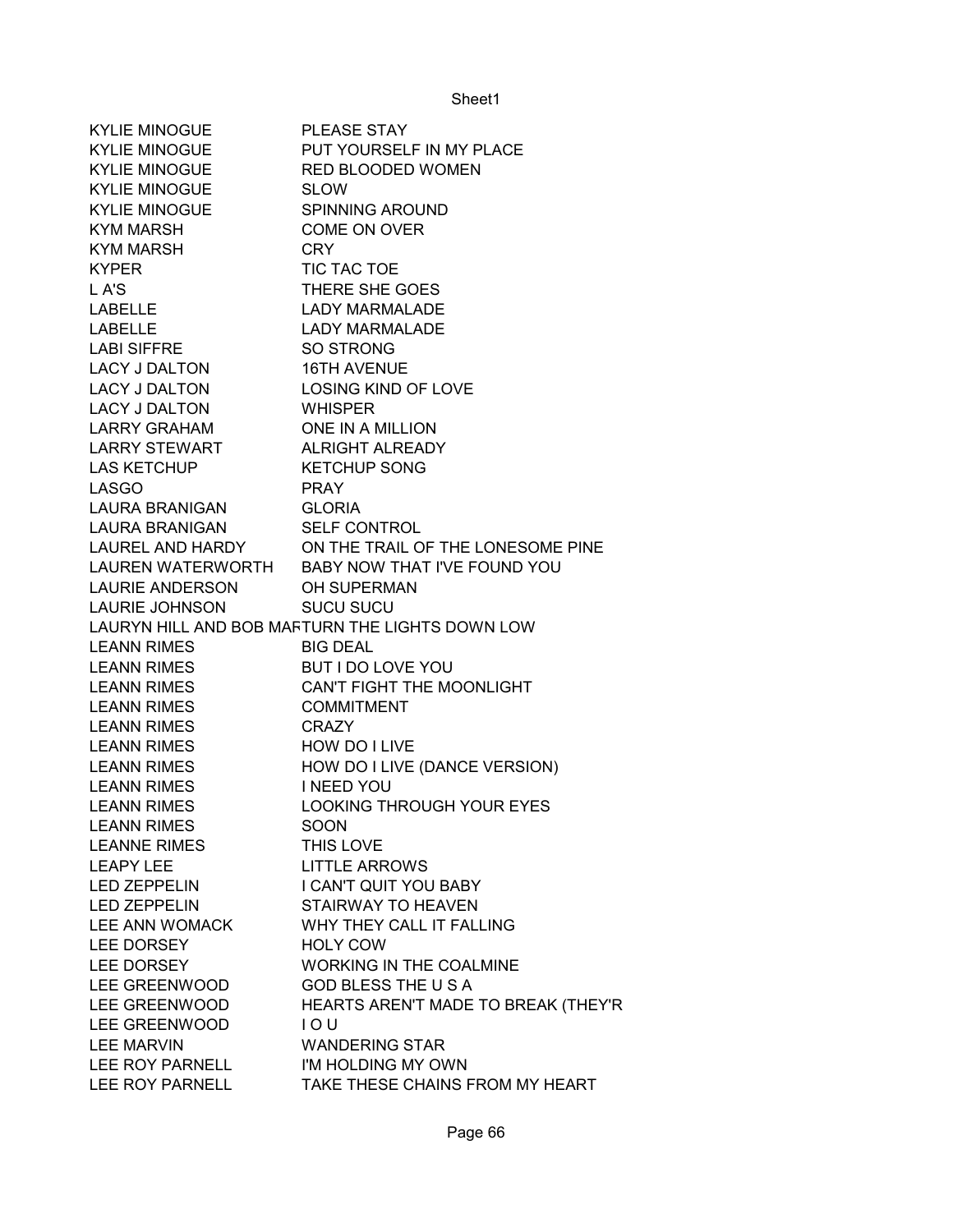| <b>LEE RYAN</b>                  | ARMY OF LOVERS                 |
|----------------------------------|--------------------------------|
| LEE RYAN                         | WHEN I THINK OF YOU            |
| LEFTY FRIZZELL                   | SHE'S GONE GONE GONE           |
| <b>LEMAR</b>                     | 50 50                          |
| LEMAR                            | <b>ANOTHER DAY</b>             |
| LEMAR                            | DANCE WITH U                   |
| LEMAR                            | DON'T GIVE IT UP               |
| <b>LEMAR</b>                     | IF THERE'S ANY JUSTICE         |
| <b>LEMAR</b>                     | <b>NO PRESSURE</b>             |
| <b>LEMAR</b>                     | TIME TO GROW                   |
| <b>LEMON PIPERS</b>              | <b>GREEN TAMBOURINE</b>        |
| <b>LENA LOVICH</b>               | <b>LUCKY NUMBER</b>            |
| <b>LENA MARTELL</b>              | ONE DAY AT A TIME              |
| <b>LENE MARLIN</b>               | SITTING DOWN HERE              |
| <b>LENE MARLIN</b>               | UNFORGIVABLE SINNER            |
| <b>LENE MARLIN</b>               | <b>WHERE I'M HEADED</b>        |
| <b>LENNY KRAVITZ</b>             | AMERICAN WOMAN                 |
| <b>LENNY KRAVITZ</b>             | <b>BLACK VELVETEEN</b>         |
| <b>LENNY KRAVITZ</b>             | CAN'T GET YOU OFF MY MIND      |
| <b>LENNY KRAVITZ</b>             | <b>FLY AWAY</b>                |
| <b>LENNY WELCH</b>               | SINCE I FELL FOR YOU           |
| <b>LEO SAYER</b>                 | <b>ONE MAN BAND</b>            |
| <b>LEO SAYER</b>                 | SHOW MUST GO ON                |
| <b>LEO SAYER</b>                 | <b>WHEN I NEED YOU</b>         |
| <b>LEO SAYER</b>                 | YOU MAKE ME FEEL LIKE DANCING  |
| <b>LEO SAYER</b>                 | YOU MAKE ME FEEL LIKE DANCING  |
| <b>LES MISERABLES</b>            | ON MY OWN                      |
| LET LOOSE                        | <b>CRAZY FOR YOU</b>           |
| LEVEL 42                         | <b>IT'S OVER</b>               |
| LEVEL 42                         | <b>LESSONS IN LOVE</b>         |
| LEVEL 42                         | <b>LOVE GAMES</b>              |
| LEVEL 42                         | SOMETHING ABOUT YOU            |
| LEVELLERS                        | WHAT A BEAUTIFUL DAY           |
| LIAM GALLAGHER AND S CFCARNATION |                                |
| <b>LIAM LYNCH</b>                | UNITED STATES OF WHATEVER      |
| <b>LIANN RIMES</b>               | LIFE GOES ON                   |
| <b>LIBERTINES</b>                | CAN'T STAND ME NOW             |
| <b>LIBERTINES</b>                | WHAT BECOME OF THE LIKELY LADS |
| <b>LIBERTY</b>                   | <b>DOING IT</b>                |
| <b>LIBERTY</b>                   | THINKIN' IT OVER               |
| <b>LIBERTY X</b>                 | <b>EVERYBODY CRIES</b>         |
| <b>LIBERTY X</b>                 | <b>GOT TO HAVE YOUR LOVE</b>   |
| <b>LIBERTY X</b>                 | <b>HOLDING ON FOR YOU</b>      |
| <b>LIBERTY X</b>                 | <b>JUMPIN</b>                  |
| <b>LIBERTY X</b>                 | <b>JUST A LITTLE</b>           |
| <b>LIBERTY X</b>                 | <b>NIGHT TO REMEMBER</b>       |
| <b>LIBERTY X</b>                 | SONG 4 LOVERS                  |
| LIGHT OF THE WORLD               | <b>LONDON TOWN</b>             |
| LIGHTHOUSE FAMILY                | <b>HIGH</b>                    |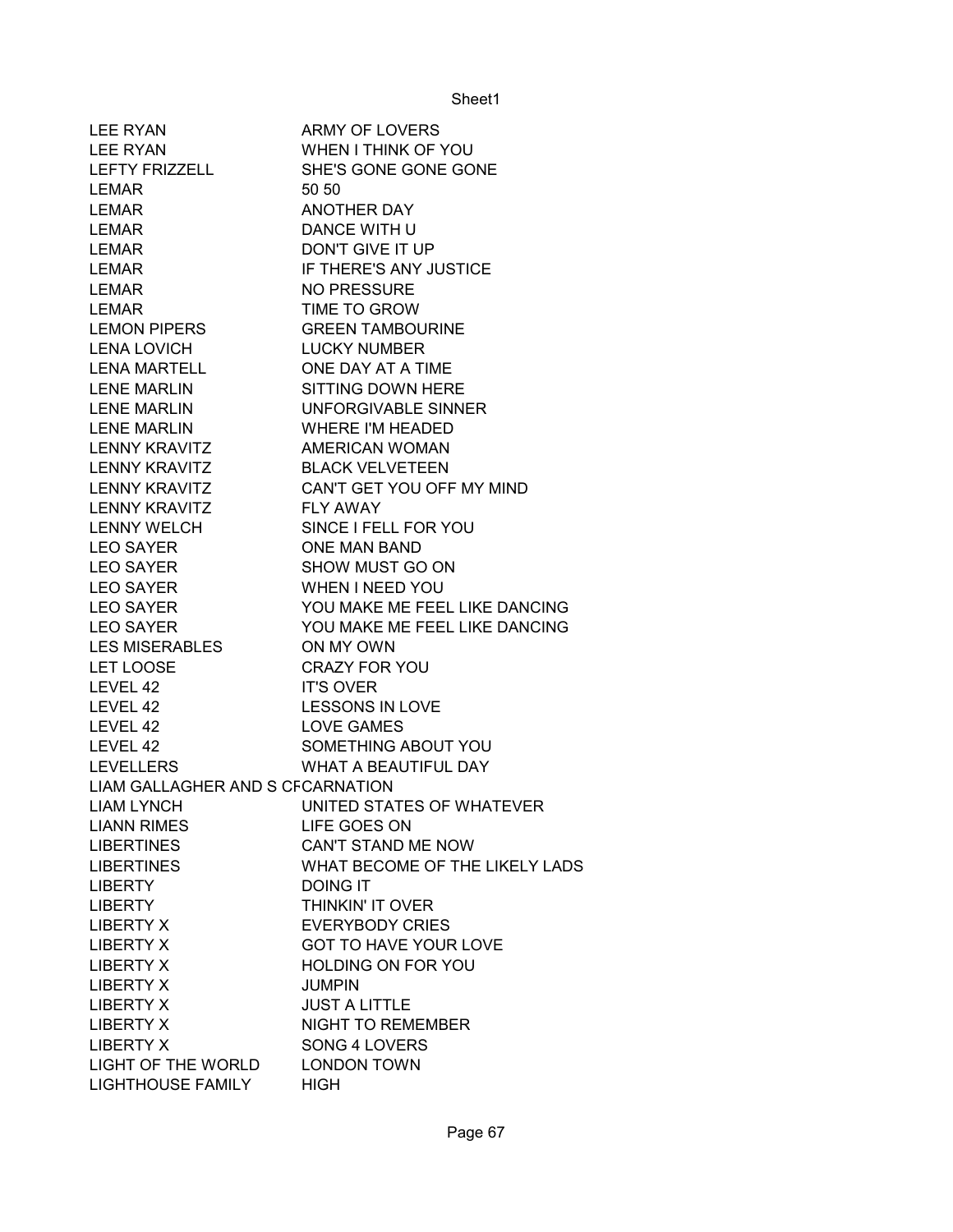LIGHTHOUSE FAMILY LIFTED LIGHTHOUSE FAMILY LOST IN SPACE LIGHTHOUSE FAMILY POSTCARDS FROM HEAVEN LIGHTHOUSE FAMILY QUESTION OF FAITH LIGHTHOUSE FAMILY RAINCLOUD LIGHTHOUSE FAMILY RUN LIGHTNING SEEDS LUCKY YOU LIGHTNING SEEDS PURE LIL BOW WOW BOW WOW THAT'S MY NAME LIL' KIM AND SISQO HOW MANY LICKS LIL' MO SUPERWOMAN LILA MCCANN COME A LITTLE CLOSER LILLIX WHAT I LIKE ABOUT YOU LIMMIE AND FAMILY COOKINYOU CAN DO MAGIC LIMP BIZKIT BEHIND BLUE EYES LIMP BIZKIT BOILER LIMP BIZKIT MY WAY LIMP BIZKIT ROLLIN (AIR RAID VEHICLE) LIMP BIZKIT TAKE A LOKK AROUND LINDA DAVIS LOVE DIDN'T DO IT LINDA RONSTADT BLUE BAYOU LINDA RONSTADT DIFFERENT DRUM LINDA RONSTADT IT'S SO EASY LINDA RONSTADT OOH BABY BABY LINDA RONSTADT SOMEONE TO LAY DOWN BESIDE ME LINDA RONSTADT AND JAMISOMEWHERE OUT THERE LINDISFARNE LADY ELEANOR LINDISFARNE MEET ME ON THE CORNER LINDSAY NO DREAM IMPOSSIBLE LINKIN PARK CRAWLING LINKIN PARK IN THE END LINKIN PARK IN THE END LINKIN PARK POINT OF AUTHORITY LINKIN PARK SOMEWHERE I BELONG LIONEL RICHIE ALL NIGHT LONG LIONEL RICHIE DON'T WANNA LOSE YOU LIONEL RICHIE DON'T WANNA LOSE YOU LIONEL RICHIE HELLO LIONEL RICHIE SAY YOU SAY ME LIONEL RICHIE AND ENRIQUTO LOVE A WOMAN LIPPS INC FUNKYTOWN LISA SCOTT LEE LATELY LISA STANSFIELD ALL AROUND THE WORLD LISA STANSFIELD CHANGE LIT ZIP LOCK LITA ROZA **HOW MUCH IS THAT DOGGIE IN THE WIND** LITTLE C'SAR AND THE RONTHOSE OLDIES BUT GOODIES (REMIND ME LITTLE FINGERS STRAWDOGS STIFF LITTLE JIMMY DICKENS COUNTRY BOY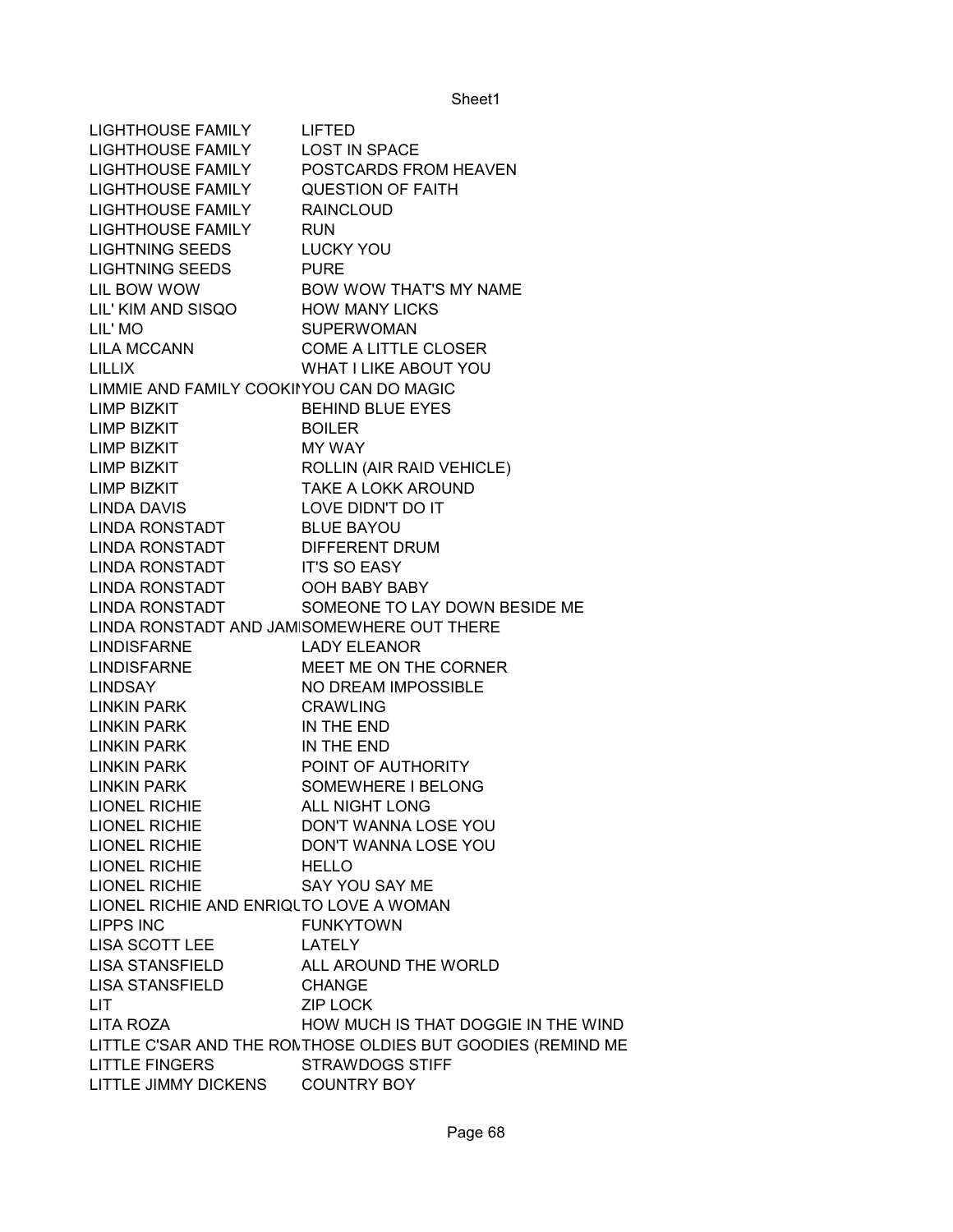| LITTLE JIMMY DICKENS                    | MAY THE BIRD OF PARADISE FLY UP YOU      |
|-----------------------------------------|------------------------------------------|
| <b>LITTLE MILTON</b>                    | <b>GRITS AIN'T GROCERIES</b>             |
| LITTLE RICHARD                          | <b>RIP IT UP</b>                         |
| LITTLE RIVER BAND                       | <b>COOL CHANGE</b>                       |
| <b>LITTLE RIVER BAND</b>                | <b>COOL CHANGE</b>                       |
| LITTLE RIVER BAND                       | <b>HAPPY ANNIVERSARY</b>                 |
| LITTLE RIVER BAND                       | <b>HELP IS ON ITS WAY</b>                |
| <b>LITTLE RIVER BAND</b>                | LADY                                     |
| LITTLE RIVER BAND LONESOME LOSER        |                                          |
| LITTLE RIVER BAND OTHER GUY             |                                          |
| LITTLE RIVER BAND REMINISCING           |                                          |
| LITTLE RIVER BAND                       | TAKE IT EASY ON ME                       |
| <b>LITTLE TEXAS</b>                     | <b>GOD BLESS TEXAS</b>                   |
| <b>LITTLE TEXAS</b>                     | <b>GOD BLESSED TEXAS</b>                 |
| <b>LIVE</b>                             | <b>HEAVEN</b>                            |
| LIVIN' JOY                              | DON'T STOP MOVIN'                        |
| LIVIN' JOY                              | <b>DREAMER</b>                           |
| LIZA MINELLI                            | <b>CABARET</b>                           |
| LL COOL J FEAT JENNIER L(CONTROL MYSELF |                                          |
| <b>LLOYD PRICE</b>                      | <b>PERSONALITY</b>                       |
| <b>LLOYD PRICE</b>                      | <b>PERSONALITY</b>                       |
| <b>LOBO</b>                             | I'D LOVE YOU TO WANT ME                  |
| <b>LOBO</b>                             | ME AND YOU AND A DOG NAMED BOO           |
| <b>LOBO</b>                             | ME AND YOU AND A DOG NAMED BOO           |
| LODGER                                  | I'M LEAVING (DUET)                       |
| <b>LOLLY</b>                            | <b>MICKEY</b>                            |
| <b>LOLLY</b>                            | <b>VIVA LA RADIO</b>                     |
| <b>LONDON BEAT</b>                      | I'VE BEEN THINKING ABOUT YOU             |
| <b>LONESTAR</b>                         | I'M ALREADY THERE                        |
| <b>LONESTAR</b>                         | <b>SMILE</b>                             |
| <b>LONESTAR</b>                         | UNUSUALLY UNUSUAL                        |
| <b>LONESTAR</b>                         | WITH ME                                  |
|                                         | LONG JOHN BALDRY LET THE HEARTACHE BEGIN |
| LONNIE DONEGAN                          | <b>CUMBERLAND GAP</b>                    |
| <b>LONNIE DONEGAN</b>                   | I'M A GAMBLIN' MAN                       |
| LONNIE DONNEGAN                         | MY OLD MAN'S A DUSTMAN                   |
| <b>LOOSE ENDS</b>                       | <b>HANGIN' ON A STRING</b>               |
| <b>LORETTA LYNN</b>                     | <b>COAL MINER'S DAUGHTER</b>             |
| <b>LORETTA LYNN</b>                     | I CAN'T HEAR THE MUSIC                   |
| <b>LORETTA LYNN</b>                     | LONESOME 77203                           |
| <b>LORETTA LYNN</b>                     | YOU AIN'T WOMAN ENOUGH TO TAKE MY M      |
| <b>LORRIE MORGAN</b>                    | SOMETHING IN RED                         |
| <b>LORRIE MORGAN</b>                    | <b>WATCH ME</b>                          |
| LORRIE MORGAN AND SAMIHE DRINKS TEQUILA |                                          |
| <b>LOS BRAVOS</b>                       | <b>BLACK IS BLACK</b>                    |
| LOS DEL RIO                             | <b>MACARENA</b>                          |
| LOS DEL RIOS                            | <b>MACARENA</b>                          |
| LOS LOBOS                               | LA BAMBA                                 |
| <b>LOST PROPHETS</b>                    | MAKE A MOVE                              |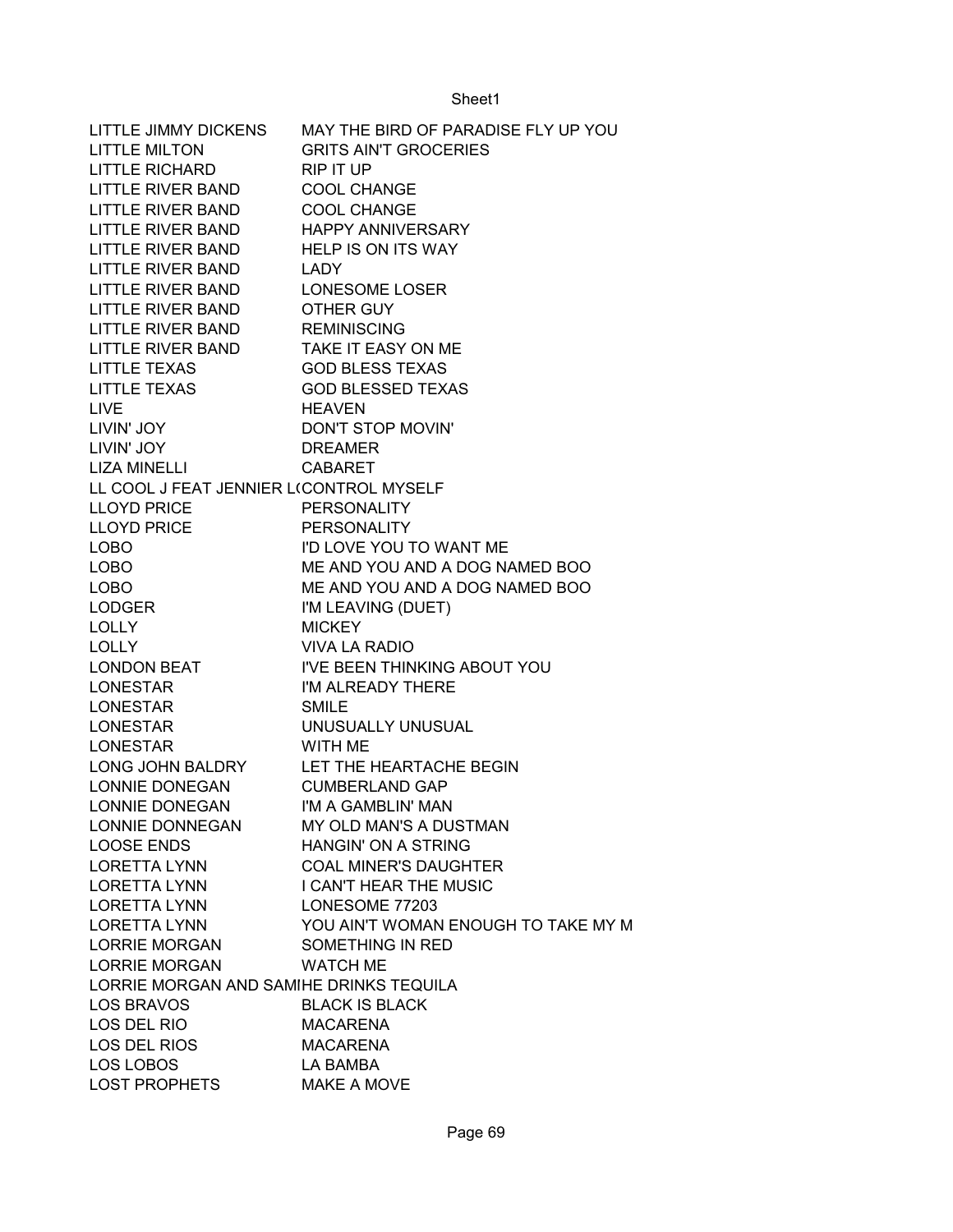| LOU BEGA                                   | I GOT A GIRL                                   |
|--------------------------------------------|------------------------------------------------|
| <b>LOU BEGA</b>                            | MAMBO NUMBER 5                                 |
| <b>LOU BEGA</b>                            | <b>MAMBO NUMBER 5</b>                          |
| LOU CHRISTIE                               | <b>LIGHTNIN' STRIKES</b>                       |
| LOU CHRISTIE                               | <b>TWO FACES HAVE I</b>                        |
| <b>LOU GRAMM</b>                           | <b>JUST BETWEEN YOU AND ME</b>                 |
| <b>LOU GRAMM</b>                           | <b>MIDNIGHT BLUE</b>                           |
| <b>LOU REED</b>                            | PERFECT DAY                                    |
| LOU REED                                   | WALK ON THE WILD SIDE                          |
| LOU REED                                   | WALK ON THE WILD SIDE                          |
| <b>LOUIS ARMSTRONG</b>                     | <b>HELLO DOLLY</b>                             |
| <b>LOUIS ARMSTRONG</b>                     | <b>WHAT A WONDERFUL WORLD</b>                  |
| <b>LOUISE</b>                              | 2 FACED                                        |
| <b>LOUISE</b>                              | ARMS AROUND THE WORLD                          |
| <b>LOUISE</b>                              | <b>BEAUTIFUL INSIDE</b>                        |
| <b>LOUISE</b>                              | LET'S GO ROUND AGAIN                           |
| <b>LOUISE</b>                              | <b>LIGHT OF MY LIFE</b>                        |
| <b>LOUISE</b>                              | <b>PANDORA'S KISS</b>                          |
| <b>LOUISE</b>                              | STUCK IN THE MIDDLE WITH YOU                   |
| LOUISE MANDRELL I WANNA SAY YES            |                                                |
|                                            | LOUISE MANDRELL I'M NOT THROUGH LOVING YOU YET |
| <b>LOUISE MANDRELL</b>                     | SAVE ME                                        |
| LOVE AFFAIR                                | BRINGING ON BACK THE GOOD TIMES                |
| <b>LOVE AFFAIR</b>                         | <b>EVERLASTING LOVE</b>                        |
| <b>LOVE AFFAIR</b>                         | <b>RAINBOW VALLEY</b>                          |
| LOVE AND ROCKETS                           | SO ALIVE                                       |
| LOVE AND ROCKETS                           | SO ALIVE                                       |
| LOVE AND ROCKETS                           | SWEET LOVER HANGOVER                           |
| <b>LOVE INC</b>                            | YOUR A SUPERSTAR                               |
| LOVERBOY                                   | LOVIN' EVERY MINUTE OF IT                      |
| <b>LOVERBOY</b>                            | TURN ME LOOSE                                  |
| LOVIN' SPOONFUL                            | SUMMER IN THE CITY                             |
| <b>LUCIE SILVAS</b>                        | <b>BREATH IN</b>                               |
| <b>LUCIE SILVAS</b>                        | <b>GAME IS WON</b>                             |
| <b>LUCIE SILVAS</b>                        | WHAT YOU'RE MADE OF                            |
| LUDACRIS AND PHARRELL SOUTHERN HOSPITALITY |                                                |
| <b>LUKE GALLIANA</b>                       | TO DIE FOR                                     |
| <b>LULU</b>                                | <b>BOAT THAT I ROW</b>                         |
| LULU                                       | TO SIR WITH LOVE                               |
| <b>LUMIDEE</b>                             | NEVER LEAVE YOU (UH OOOH UH OOOH)              |
| <b>LUTHER INGRAM</b>                       | IF LOVING YOU IS WRONG                         |
| <b>LUTHER INGRAM</b>                       | IF LOVING YOU IS WRONG I DON'T WANN            |
| LUTHER VANDROSS                            | <b>ALWAYS AND FOREVER</b>                      |
| LUTHER VANDROSS                            | NEVER TOO MUCH                                 |
| LUTHER VANDROSS AND MENDLESS LOVE          |                                                |
| <b>LUTRICIA MCNEAL</b>                     | AIN'T THAT JUST THE WAY                        |
| <b>LUTRICIA MCNEAL</b>                     | GREATEST LOVE YOU'LL NEVER KNOW                |
| <b>LUTRICIA MCNEAL</b>                     | SOMEONE LOVES YOU HONEY                        |
| <b>LUTRICIA MCNEAL</b>                     | <b>STRANDED</b>                                |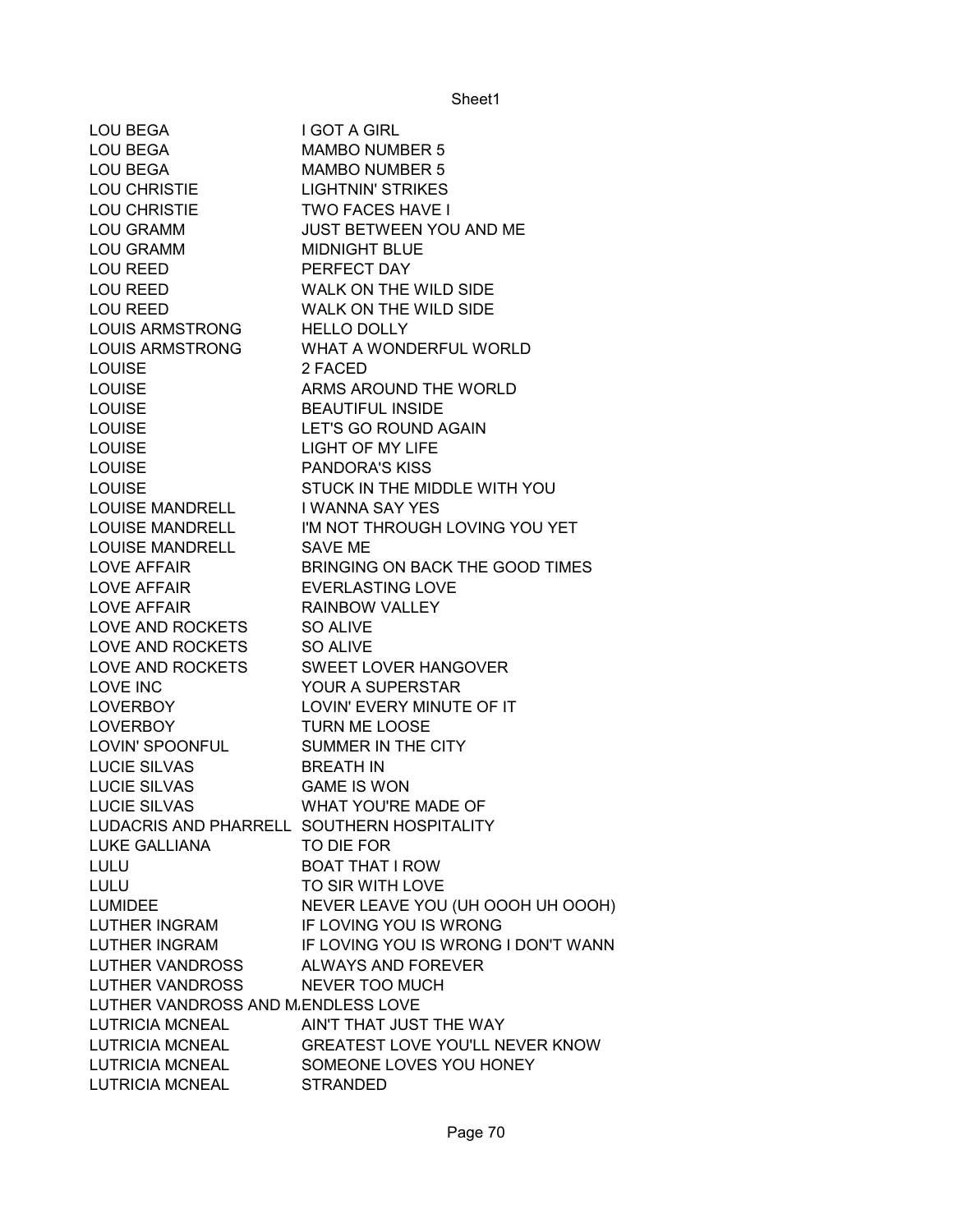LUTRICIA MCNEIL MY SIDE OF TOWN LYNN ANDERSON ROSE GARDEN LYNN ANDERSON ROSE GARDEN LYNSEY DE PAUL SUGAR ME LYNYRD SKYNYRD FREE BIRD LYNYRD SKYNYRD GIMME THREE STEPS LYNYRD SKYNYRD NEEDLE AND THE SPOON LYNYRD SKYNYRD SWEET HOME ALABAMA M POP MUZIK M A R R S PUMP UP THE VOLUME M C HAMMER ADDAMS GROOVE M PEOPLE ANGEL STREET M PEOPLE DON'T LOOK ANY FURTHER M PEOPLE DREAMIN' M PEOPLE **ITCHYCOO PARK** M PEOPLE MOVING ON UP M PEOPLE ONE NIGHT IN HEAVEN M PEOPLE SEARCH FOR A HERO M PEOPLE SIGHT FOR SORE EYES M PEOPLE TESTIFY MAC BAND ROSES ARE RED MAC DAVIS **HOOKED ON MUSIC** MAC DAVIS LET'S KEEP IT THAT WAY MACY GRAY DO SOMETHING MACY GRAY I TRY MACY GRAY SEXUAL REVOLUTION MACY GRAY STILL MACY GRAY SWEET BABY MACY GRAY WHEN I SEE YOU MACY GRAY WHY DIDN'T YOU CALL ME MACY GREY DO SOMETHING MADE IN LONDON DIRTY WALTER MADE IN LONDON SHUT YOUR MOUTH MADHOUSE HOLIDAY MADHOUSE LIKE A PRAYER MADISON AVENUE DON'T CALL ME BABY MADISON AVENUE EVERYTHING YOU NEED MADISON AVENUE WHO THE HELL ARE YOU MADNESS BAGGY TROUSERS MADNESS DRIVING IN MY CAR MADNESS HOUSE OF FUN MADNESS IT MUST BE LOVE MADNESS MY GIRL MADNESS OUR HOUSE MADNESS WINGS OF A DOVE MADONNA AMAZING MADONNA AMERICAN LIFE MADONNA AMERICAN PIF MADONNA BEAUTIFUL STRANGER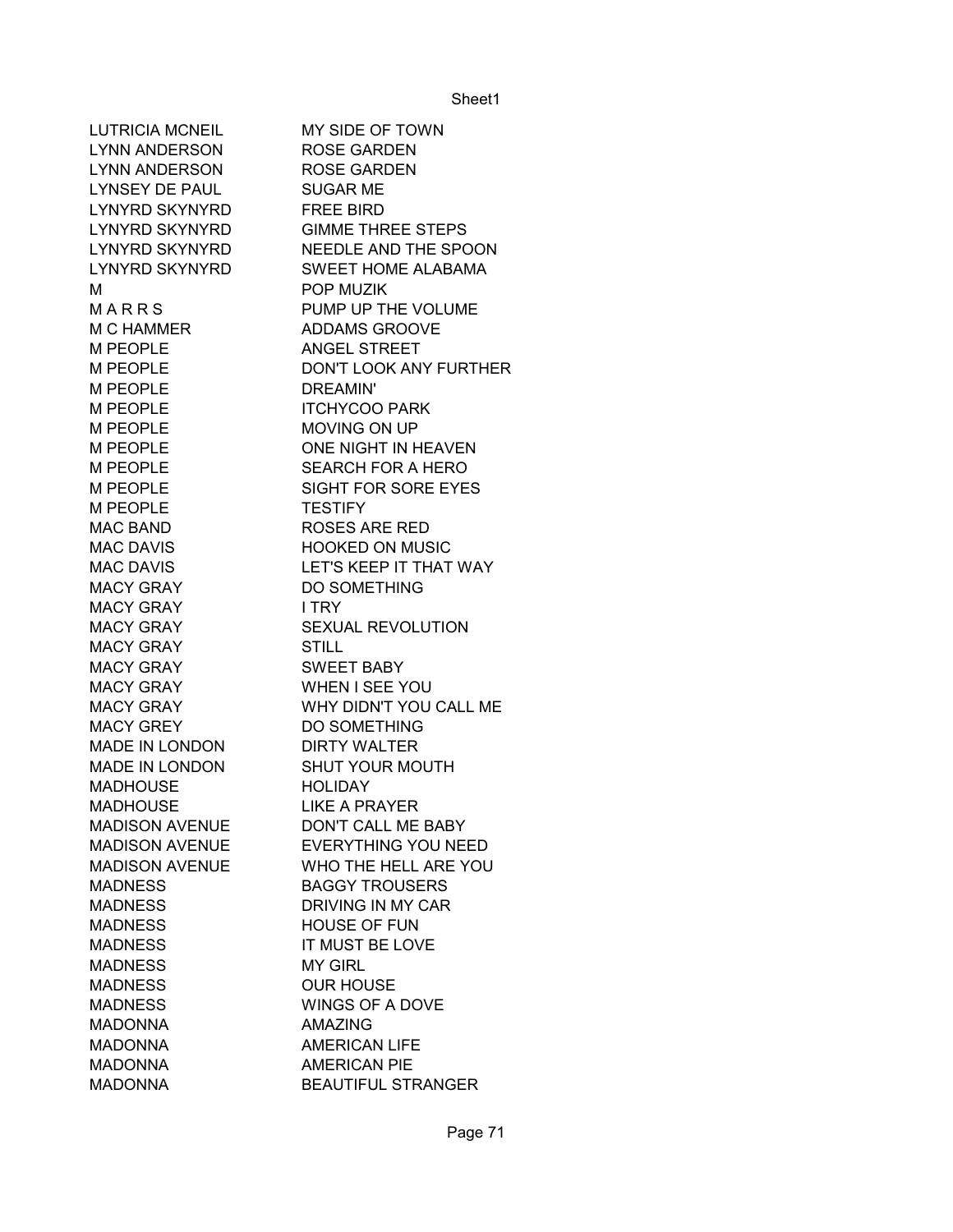| <b>MADONNA</b>           | <b>BORDERLINE</b>                   |
|--------------------------|-------------------------------------|
| <b>MADONNA</b>           | <b>CHERISH</b>                      |
| <b>MADONNA</b>           | <b>CRAZY FOR YOU</b>                |
| <b>MADONNA</b>           | DIE ANOTHER DAY                     |
| <b>MADONNA</b>           | <b>DON'T TELL ME</b>                |
| <b>MADONNA</b>           | <b>DON'T TELL ME</b>                |
| <b>MADONNA</b>           | DRESS YOU UP                        |
| <b>MADONNA</b>           | DROWNED WORLD SUBSTITUTE FOR LOVE   |
| <b>MADONNA</b>           | <b>FROZEN</b>                       |
| <b>MADONNA</b>           | <b>HOLIDAY</b>                      |
| <b>MADONNA</b>           | <b>HOLLYWOOD</b>                    |
| <b>MADONNA</b>           | <b>HUNG UP</b>                      |
| <b>MADONNA</b>           | <b>I'LL REMEMBER</b>                |
| <b>MADONNA</b>           | <b>IMPRESSIVE INSTANT</b>           |
| <b>MADONNA</b>           | <b>INTO THE GROOVE</b>              |
| <b>MADONNA</b>           | <b>LIKE A PRAYER</b>                |
| <b>MADONNA</b>           | <b>LIKE A VIRGIN</b>                |
| <b>MADONNA</b>           | <b>LIKE A VIRGIN</b>                |
| <b>MADONNA</b>           | <b>LUCKY STAR</b>                   |
| <b>MADONNA</b>           | <b>MATERIAL GIRL</b>                |
| <b>MADONNA</b>           | <b>MUSIC</b>                        |
| <b>MADONNA</b>           | NOTHING REALLY MATTERS              |
| <b>MADONNA</b>           | PAPA DON'T PREACH                   |
| <b>MADONNA</b>           | POWER OF GOODBYE                    |
| <b>MADONNA</b>           | <b>RAY OF LIGHT</b>                 |
| <b>MADONNA</b>           | <b>SECRET</b>                       |
| <b>MADONNA</b>           | <b>SORRY</b>                        |
| <b>MADONNA</b>           | THIS USED TO BE MY PLAYGROUND       |
| <b>MADONNA</b>           | <b>TRUE BLUE</b>                    |
| <b>MADONNA</b>           | WHAT IT FEELS LIKE FOR A GIRL       |
| <b>MADONNA</b>           | WHAT IT FEELS LIKE FOR A GIRL       |
| <b>MADONNA</b>           | YOU'LL SEE                          |
| <b>MAGIC NUMBERS</b>     | LOVE ME LIKE YOU                    |
| <b>MAJOR HARRIS</b>      | LOVE WON'T LET ME WAIT              |
| <b>MAMA'S AND PAPA'S</b> | <b>CALIFORNIA DREAMING</b>          |
| <b>MAMA'S AND PAPA'S</b> | <b>CALIFORNIA DREAMING</b>          |
| <b>MAMA'S AND PAPA'S</b> | DREAM A LITTLE DREAM OF ME          |
| <b>MAMA'S AND PAPA'S</b> | <b>MONDAY MONDAY</b>                |
| <b>MANCHESTER UNITED</b> | <b>LIFT IT HIGH</b>                 |
| <b>MANDY MOORE</b>       | <b>CRUSH</b>                        |
| <b>MANFRED MANN</b>      | 54321                               |
| <b>MANFRED MANN</b>      | <b>COME TOMORROW</b>                |
| <b>MANFRED MANN</b>      | DO WAH DIDDY DIDDY                  |
| <b>MANFRED MANN</b>      | <b>GO NOW</b>                       |
| <b>MANFRED MANN</b>      | HA HA SAID THE CLOWN                |
| <b>MANFRED MANN</b>      | OH NO NOT MY BABY                   |
| <b>MANFRED MANN</b>      | PRETTY FLAMINGO                     |
| <b>MANFRED MANN</b>      | QUINN THE ESKIMO (THE MIGHTY QUINN) |
| <b>MANFRED MANN</b>      | SEMI DETACHED SUBURBAN MR JAMES     |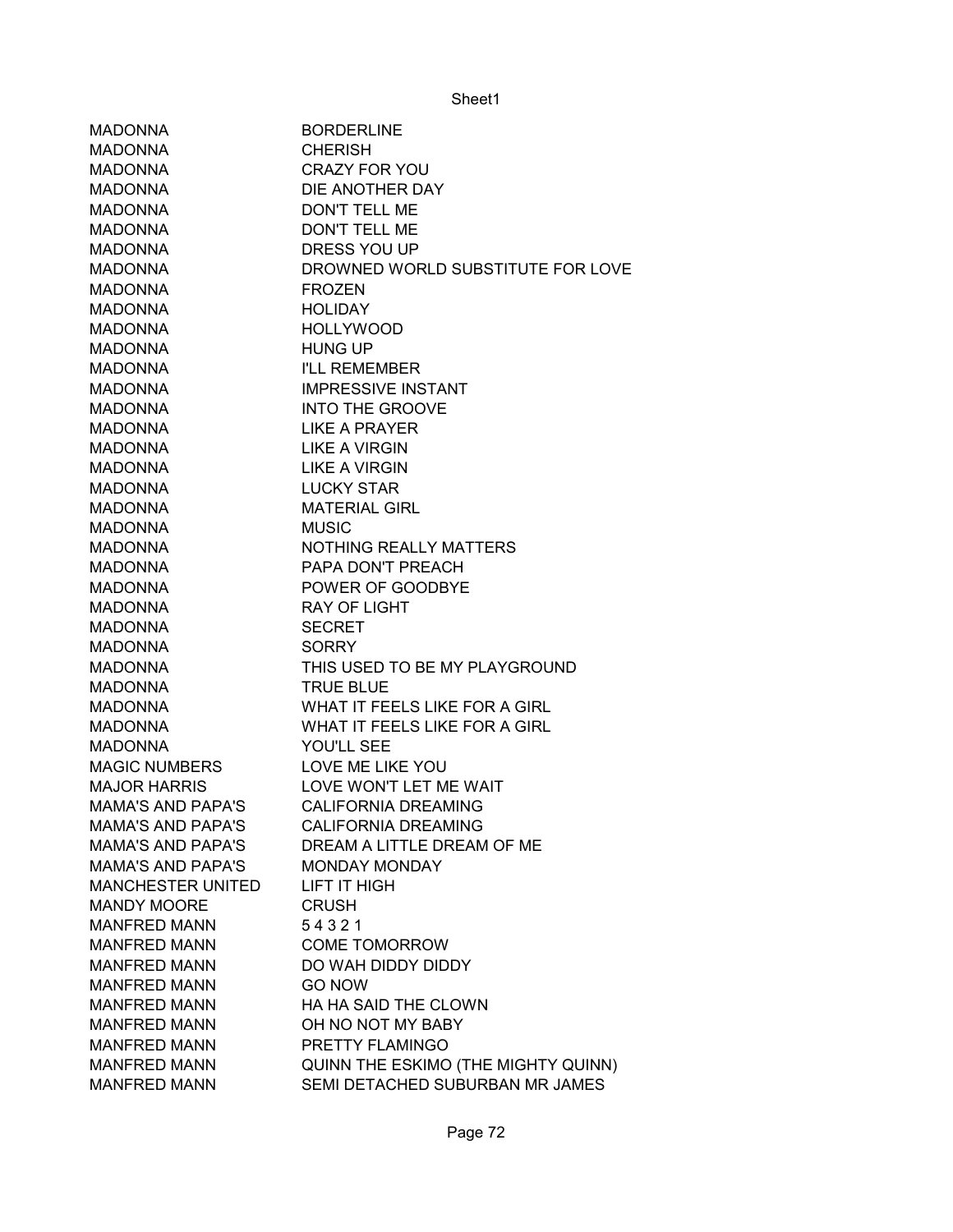MANFRED MANN SHA LA LA MANFRED MANN SPIRIT IN THE NIGHT MANHATTAN TRANSFER BOY FROM NEW YORK CITY MANHATTAN TRANSFER CHANSON D'AMOUR MANHATTANS KISS AND SAY GOODBYE MANIC STREET PREACHER! DESIGN FOR LIFE MANIC STREET PREACHER EVERLASTING MANIC STREET PREACHER EVERYTHING MUST GO MANIC STREET PREACHER FOUND THAT SOUL MANIC STREET PREACHERSIF YOU TOLERATE THIS YOUR CHILDREN MANIC STREET PREACHERSLET ROBESON SING MANIC STREET PREACHERSMASSES AGAINST THE CLASSES MANIC STREET PREACHER OCEAN SPRAY MANIC STREET PREACHER WHY SO SAD MANIC STREET PREACHER! YOU STOLE THE SUN FROM MY HEART MARC ANTHONY I NEED TO KNOW MARCELS BLUE MOON MARCIE BLAINE BOBBY'S GIRL MARCY PLAYGROUND SAINT JOE ON THE SCHOOL BUS MARI WILSON CRY ME A RIVER MARIA MALDOUR MIDNIGHT AT THE OASIS MARIA MCKEE SHOW ME HEAVEN MARIA RUBIA EVERY TIME YOU NEED ME MARIAH CAREY AGAINST ALL ODDS MARIAH CAREY BOY (I NEED YOU) MARIAH CAREY DON'T FORGET ABOUT US MARIAH CAREY HEARTBREAKER MARIAH CAREY HERO MARIAH CAREY IT'S LIKE THAT MARIAH CAREY LOOKING IN MARIAH CAREY LOVERBOY MARIAH CAREY NEVER TOO FAR MARIAH CAREY SHAKE IT OFF MARIAH CAREY THANK GOD I FOUND YOU MARIAH CAREY THANK GOD I FOUND YOU MARIAH CAREY THROUGH THE RAIN MARIAH CAREY WE BELONG TOGETHER MARIAH CAREY WITHOUT YOU MARIAH CAREY AND BOYZ IONE SWEET DAY MARIAH CAREY AND JAY Z HEARTBREAKER MARIAH CAREY WHITNEY HWHEN YOU BELIEVE MARIANNE FAITHFULL BALLAD OF LUCY JORDAN MARIANNE FAITHFULL COME AND STAY WITH ME MARIE OSMOND PAPER ROSES MARILLION KAYLEIGH MARILYN MANSON DISPOSABLE TEENS MARILYN MANSON TAINTED LOVE MARIO HERE I GO AGAIN MARIO LET ME LOVE YOU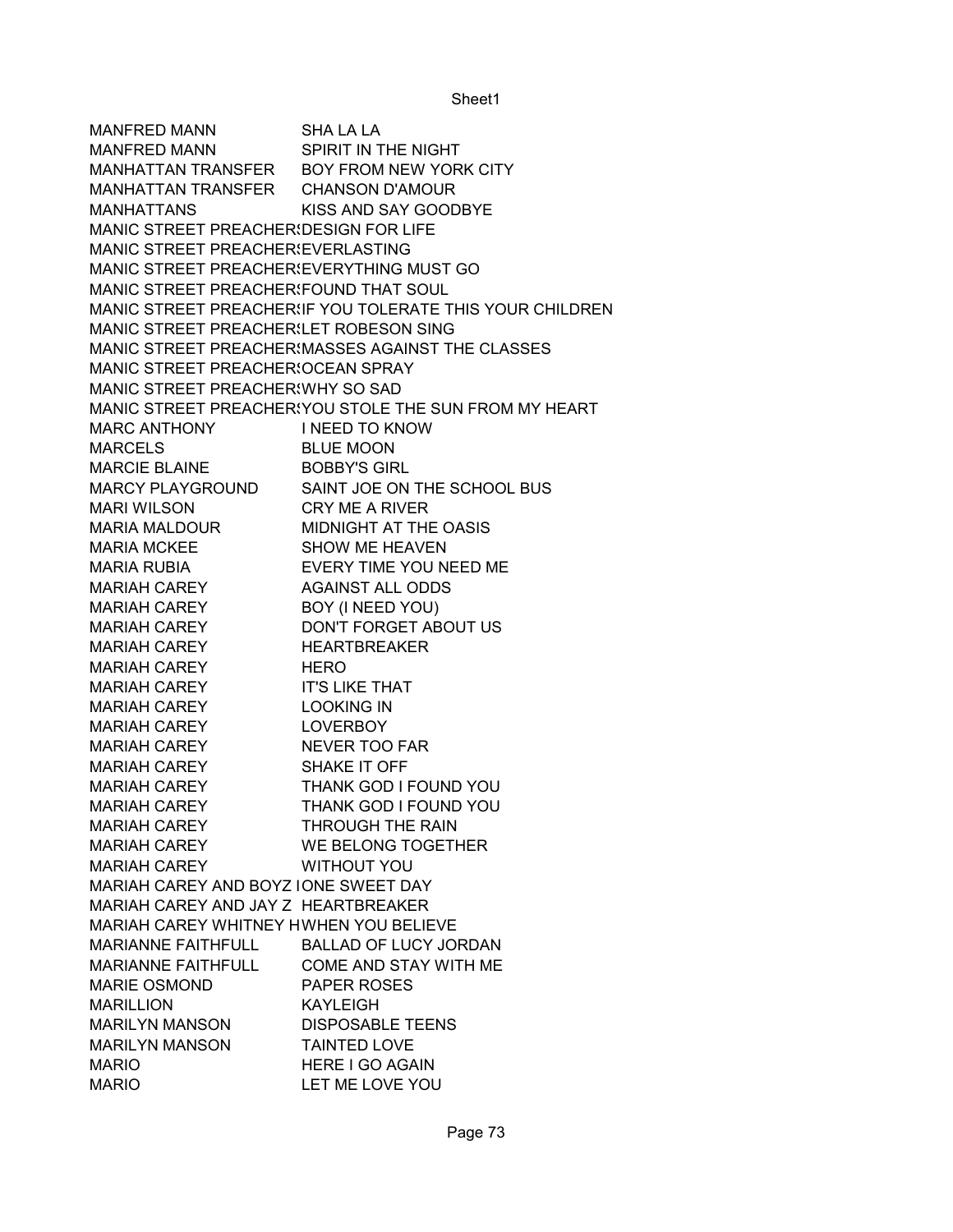| MARIO WINANS AND P DIDDI DON'T WANNA KNOW |                                              |
|-------------------------------------------|----------------------------------------------|
| <b>MARK CHESNUTT</b>                      | BROTHER JUKEBOX                              |
| <b>MARK CHESNUTT</b>                      | <b>I'LL THINK OF SOMETHING</b>               |
| <b>MARK CHESNUTT</b>                      | YOUR LOVE IS A MIRACLE                       |
| <b>MARK COLLIE</b>                        | EVEN THE MAN IN THE MOON IS CRYING           |
| <b>MARK MCGUINN</b>                       | <b>MRS STEVEN RUDY</b>                       |
| <b>MARK MCGUINN</b>                       | <b>THAT'S A PLAN</b>                         |
| <b>MARK OWEN</b>                          | <b>CHILD</b>                                 |
| <b>MARK OWEN</b>                          | FOUR MINUTE WARNING                          |
| <b>MARK WILLS</b>                         | <b>LOVING EVERY MINUTE</b>                   |
| <b>MARK WYNTER</b>                        | <b>VENUS IN BLUE JEANS</b>                   |
| <b>MARLENE DIETRICH</b>                   | <b>FALLING IN LOVE AGAIN</b>                 |
| <b>MAROON 5</b>                           | <b>HARDER TO BREATHE</b>                     |
| <b>MAROON 5</b>                           | <b>MUST GET OUT</b>                          |
| <b>MAROON 5</b>                           | SHE WILL BE LOVED                            |
| <b>MAROON 5</b>                           | <b>SUNDAY MORNING</b>                        |
| <b>MAROON 5</b>                           | THIS LOVE                                    |
| MARSHALL DYLLON                           | SHE AIN'T GONNA CRY                          |
| <b>MARSHALL DYLLON</b>                    | YOU                                          |
| MARTHA AND THE VANDELLJIMMY MACK          |                                              |
|                                           | MARTHA AND THE VANDELLTHIRD FINGER LEFT HAND |
| <b>MARTI WEBB</b>                         | TAKE THAT LOOK OFF YOUR FACE                 |
| <b>MARTINA MCBRIDE</b>                    | <b>IT'S MY TIME</b>                          |
| <b>MARTINA MCBRIDE</b>                    | WHEN GOD FEARIN' WOMEN GET THE BLUE          |
| MARTINE MCCUTCHEON I'M OVER YOU           |                                              |
| MARTINE MCCUTCHEON I'VE GOT YOU           |                                              |
| <b>MARTINE MCCUTCHEON</b>                 | <b>LOVE ME</b>                               |
| MARTINE MCCUTCHEON                        | ON THE RADIO                                 |
| MARTINE MCCUTCHEON                        | PERFECT MOMENT                               |
| <b>MARTINE MCCUTCHEON</b>                 | TALKING IN YOUR SLEEP                        |
| <b>MARTRACA BERG</b>                      | I WON'T LET GO                               |
| <b>MARTY BALIN</b>                        | <b>HEARTS</b>                                |
| <b>MARTY ROBBINS</b>                      | <b>BEGGING TO YOU</b>                        |
| MARTY ROBBINS                             | <b>DEVIL WOMAN</b>                           |
| <b>MARTY ROBBINS</b>                      | <b>EL PASO</b>                               |
| <b>MARTY ROBBINS</b>                      | <b>I WALK ALONE</b>                          |
| <b>MARTY ROBBINS</b>                      | <b>JUST MARRIED</b>                          |
| <b>MARTY ROBBINS</b>                      | MY WOMAN MY WOMAN MY WIFE                    |
| <b>MARTY ROBBINS</b>                      | <b>WALKING PIECE OF HEAVEN</b>               |
| <b>MARTY ROBBINS</b>                      | <b>WHITE SPORT COAT</b>                      |
| <b>MARTY WILDE</b>                        | <b>SEA OF LOVE</b>                           |
| <b>MARVIN AND TAMERA</b>                  | <b>GROOVE MACHINE</b>                        |
| <b>MARVIN GAYE</b>                        | <b>HEARD IT THROUGH THE GRAPEVINE</b>        |
| <b>MARVIN GAYE</b>                        | I HEARD IT THROUGH THE GRAPEVINE             |
| <b>MARVIN GAYE</b>                        | LET'S GET IT ON                              |
| <b>MARVIN GAYE</b>                        | <b>SEXUAL HEALING</b>                        |
| <b>MARVIN GAYE</b>                        | <b>SEXUAL HEALING</b>                        |
| <b>MARVIN GAYE</b>                        | TOO BUSY THINKING ABOUT MY BABY              |
| <b>MARVIN RAINWATER</b>                   | <b>WHOLE LOTTA WOMAN</b>                     |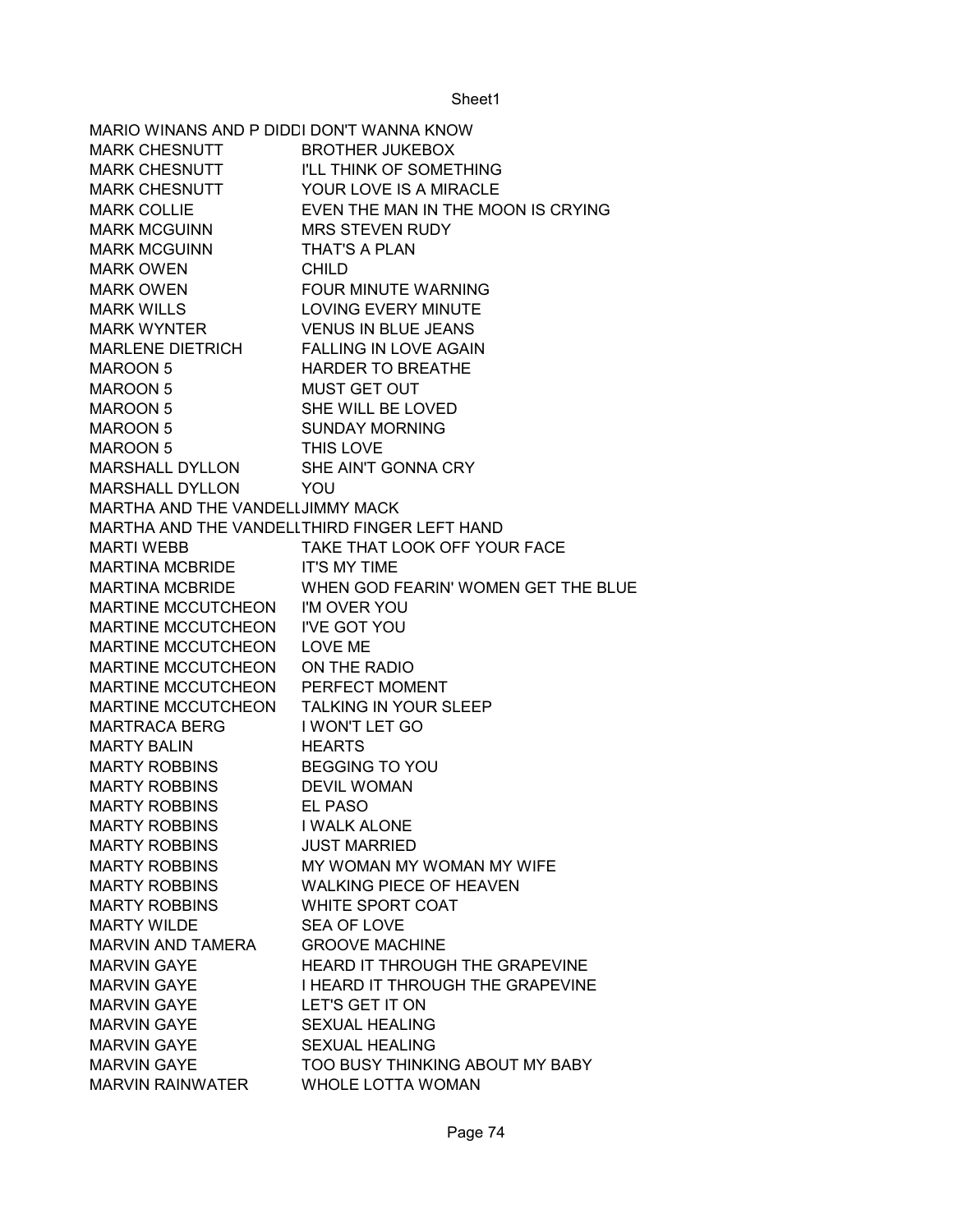MARY CHAPIN CARPENTER DOWN AT THE TWIST AND SHOUT MARY CHAPIN CARPENTER DOWN AT THE TWIST AND SHOUT MARY CHAPIN CARPENTER I FEEL LUCKY MARY CHAPIN CARPENTER NOT TOO MUCH TO ASK MARY HOPKIN THOSE WERE THE DAYS MARY J BILGE MORE THAN I CAN SAY MARY J BLIGE DANCE FOR ME MARY J BLIGE EVERYTHING MARY J BLIGE FAMILY AFFAIR MARY J BLIGE NO MORE DRAMA MARY J BLIGE NOT GON' CRY MARY WELLS MY GUY MARY WELLS MY GUY MATCHBOX ROCKABILLY REBEL MATT MONRO MY KIND OF GIRL MATT MONRO PORTRAIT OF MY LOVE MATT MONRO SOFTLY AS I LEAVE YOU MATT MONRO WALK AWAY MATTHEWS SCOMFORT WOODSTOCK MAVERICKS DANCE THE NIGHT AWAY MAVERICKS I'VE GOT THIS MAVERICKS SOMEONE SHOULD TELL HER MAXWELL GET TO KNOW YA MAZE JOY AND PAIN MCCOYS HANG ON SLOOPY MCCOYS HANG ON SLOOPY MCFADDEN AND WHITEHEAAIN'T NO STOPPIN' US NOW MCFLY 5 COLOURS IN HER HAIR MCFLY ALL ABOUT YOU MCFLY BALLAD OF PAUL K MCFLY I WANNA HOLD YOU MCFLY I'LL BE OK MCFLY OBVIOUSLY MCFLY ROOM ON THE 3RD FLOOR MCFLY THAT GIRL MCFLY ULTRAVIOLET MCGUIRE SISTERS SINCERELY MEATLOAF DEAD RINGER FOR LOVE MEATLOAF I'D LIE FOR YOU (AND THAT'S THE TRU MEATLOAF KISS IS A TERRIBLE THING TO WASTE MEATLOAF PARADISE BY THE DASHBOARD LIGHT MEATLOAF PARADISE BY THE DASHBOARD LIGHT MEATLOAF ROCK AND ROLL DREAMS COME TRUE MEATLOAF RUNNIN' FOR THE RED LIGHT MEATLOAF TWO OUT OF THREE AIN'T BAD MEATLOAF YOU TOOK THE WORDS RIGHT OUT OF MY MEJA **MEJA** ALL ABOUT THE MONEY MEL B FEELS SO GOOD MEL B LULLABY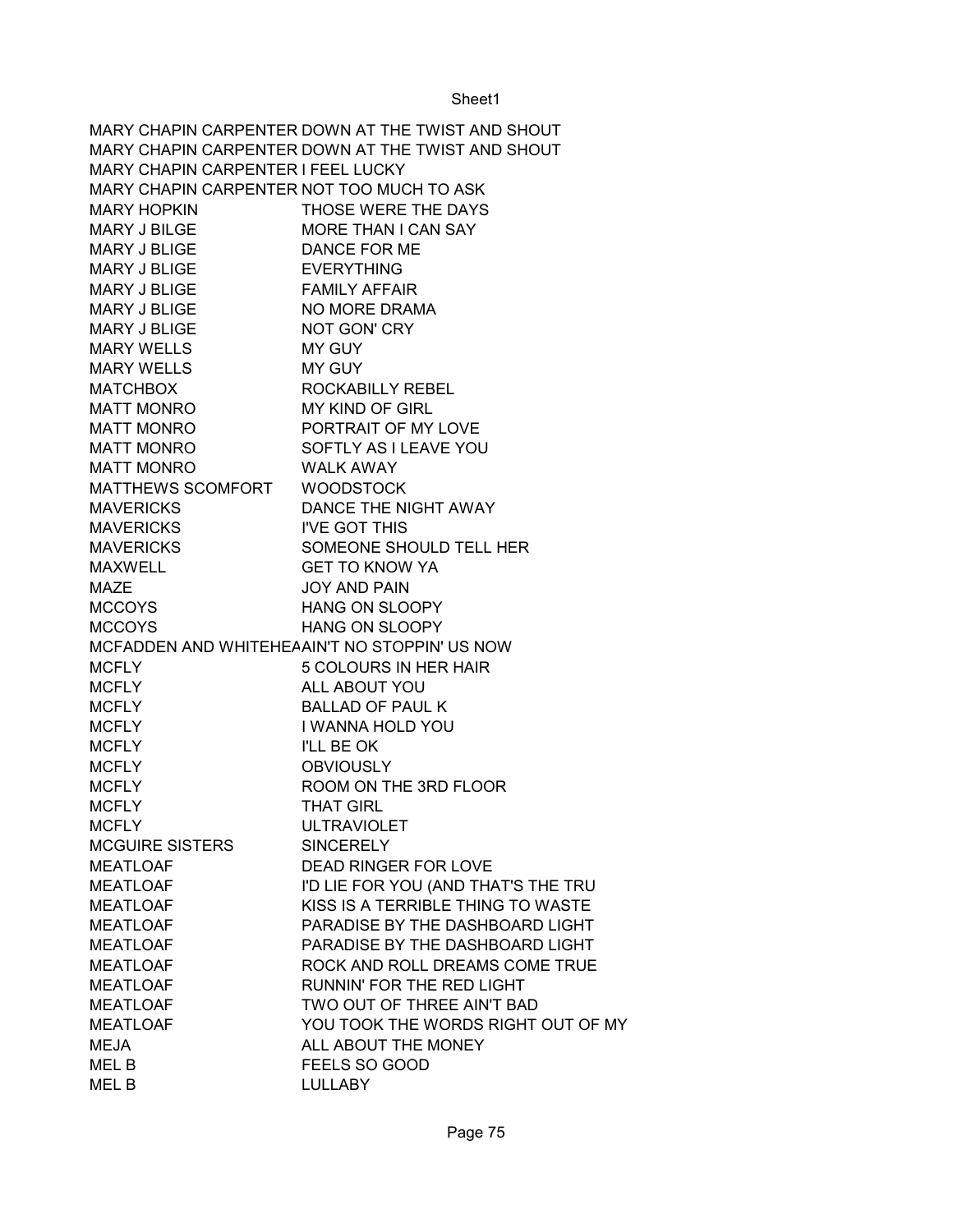| <b>MELB</b>                            | <b>TELL ME</b>                                            |
|----------------------------------------|-----------------------------------------------------------|
| MEL B AND MISSY ELLIOT I WANT YOU BACK |                                                           |
| MEL C                                  | <b>GA GA</b>                                              |
| MEL C                                  | <b>GOING DOWN</b>                                         |
| MEL C                                  | HERE IT COMES AGAIN                                       |
| MEL C                                  | I TURN TO YOU                                             |
| MEL C                                  | IF THAT WERE ME                                           |
| MEL C                                  | <b>MELT</b>                                               |
| MEL C                                  | <b>NEXT BEST SUPERSTAR</b>                                |
| MEL C                                  | NORTHERN STAR                                             |
| MEL C FEAT LEFT EYE                    | NEVER BE THE SAME AGAIN                                   |
| MEL G                                  | <b>WORD UP</b>                                            |
|                                        | MEL SMITH AND KIM WILDE ROCKIN' AROUND THE CHRISTMAS TREE |
| <b>MEL TILLIS</b>                      | COCA COLA COWBOY                                          |
| <b>MEL TILLIS</b>                      | YOUR BODY IS AN OUTLAW                                    |
| <b>MELANIE</b>                         | <b>BRAND NEW KEY</b>                                      |
| <b>MELANIE BLATT</b>                   | DO ME WRONG                                               |
| MELISSA ETHERIDGE                      | <b>GOD BLESS THE USA</b>                                  |
| <b>MELISSA MANCHESTER</b>              | DON'T CRY OUT LOUD                                        |
| <b>MEMBERS</b>                         | SOUND OF THE SUBERBS                                      |
| <b>MEN AT WORK</b>                     | <b>DOWN UNDER</b>                                         |
| <b>MEN WITHOUT HATS</b>                | <b>SAFETY DANCE</b>                                       |
| MEN WITHOUT HATS                       | <b>SAFETY DANCE</b>                                       |
| <b>MEREDITH EDWARDS</b>                | <b>BIRD SONG</b>                                          |
| <b>MEREDITH EDWARDS</b>                | <b>ROSE IS A ROSE</b>                                     |
| <b>MERI WILSON</b>                     | <b>TELEPHONE MAN</b>                                      |
| <b>MERI WILSON</b>                     | <b>TELEPHONE MAN</b>                                      |
| MERLE HAGGARD                          | <b>BRANDED MAN</b>                                        |
| MERLE HAGGARD                          | <b>FUGITIVE</b>                                           |
| MERLE HAGGARD                          | GOING WHERE THE LONELY GO                                 |
| MERLE HAGGARD                          | <b>HUNGRY EYES</b>                                        |
| <b>MERLE HAGGARD</b>                   | I TAKE A LOT OF PRIDE IN WHAT I AM                        |
| MERLE HAGGARD                          | IT'S NOT LOVE (BUT IT'S NOT BAD)                          |
| <b>MERLE HAGGARD</b>                   | LEGEND OF BONNIE AND CLYDE                                |
| <b>MERLE HAGGARD</b>                   | <b>MAMA TRIED</b>                                         |
| <b>MERLE HAGGARD</b>                   | OKIE FROM MUSKOGEE                                        |
| <b>MERLE HAGGARD</b>                   | <b>RAINBOW STEW</b>                                       |
| MERLE HAGGARD                          | SING ME BACK HOME                                         |
| <b>MERLE HAGGARD</b>                   | <b>SWINGING DOORS</b>                                     |
| <b>MERSEYBEATS</b>                     | I THINK OF YOU                                            |
| <b>MICA PARIS</b>                      | MY ONE TEMPTATION                                         |
| MICHAEL ANDREWS AND G/MAD WORLD        |                                                           |
| <b>MICHAEL BOLTON</b>                  | HOW AM I SUPPOSED TO LIVE WITHOUT Y                       |
| <b>MICHAEL BOLTON</b>                  |                                                           |
|                                        | <b>I FOUND SOMEONE</b>                                    |
| <b>MICHAEL BUBLE</b>                   | <b>HOME</b>                                               |
| MICHAEL COX<br>MICHAEL HOLIDAY         | ANGELA JONES<br><b>STORY OF MY LIFE</b>                   |
|                                        |                                                           |
| MICHAEL HOLLIDAY                       | <b>STARRY EYED</b>                                        |
| MICHAEL JACKSON                        | <b>BILLIE JEAN</b>                                        |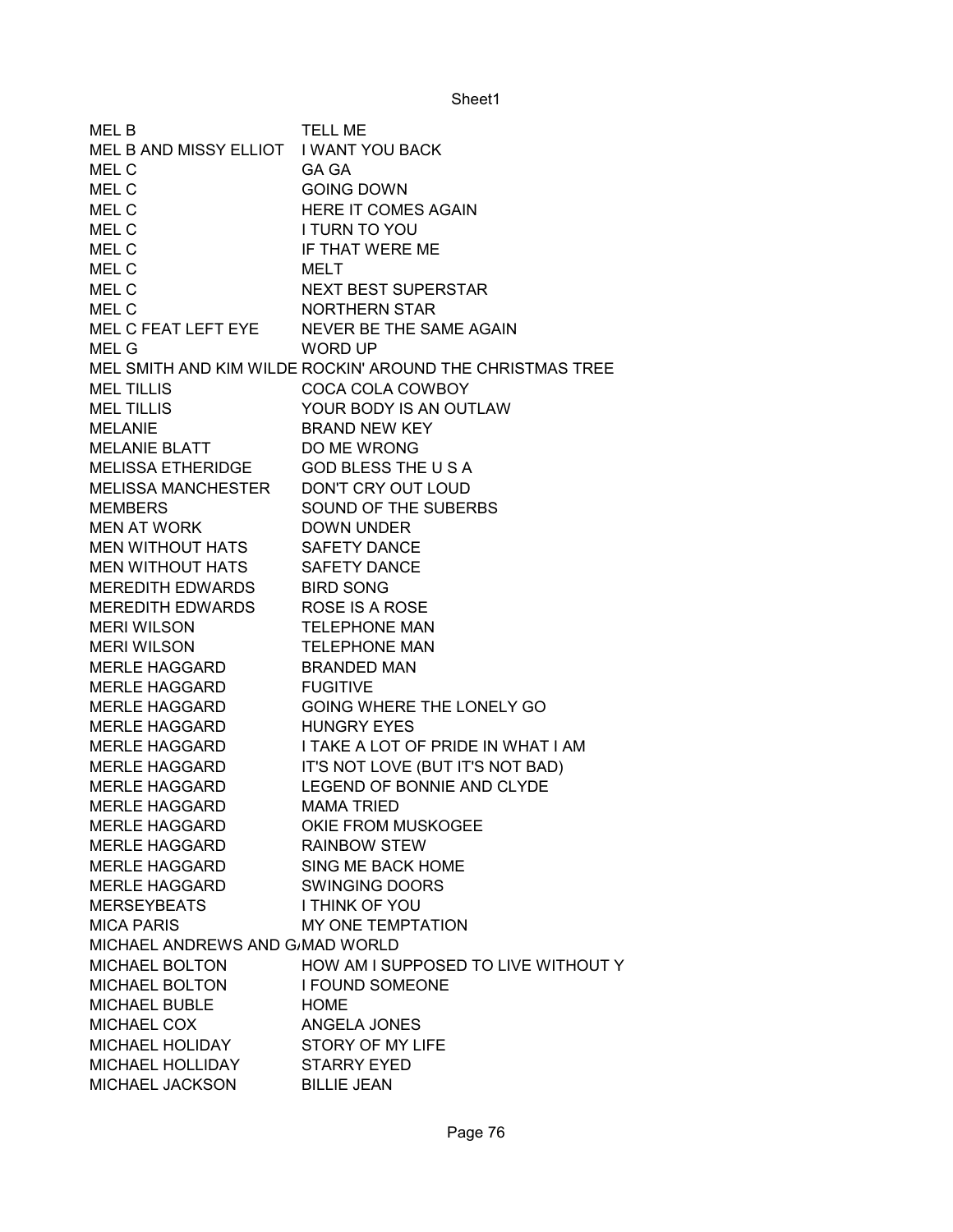| MICHAEL JACKSON                             | <b>BLACK OR WHITE</b>                        |
|---------------------------------------------|----------------------------------------------|
| MICHAEL JACKSON                             | CRY.                                         |
| <b>MICHAEL JACKSON</b>                      | <b>EARTH SONG</b>                            |
| MICHAEL JACKSON                             | ONE MORE CHANCE                              |
| <b>MICHAEL JACKSON</b>                      | ROCK WITH YOU                                |
| MICHAEL JACKSON                             | WAY YOU MAKE ME FEEL                         |
| MICHAEL JACKSON                             | WHY 3T WITH                                  |
| MICHAEL JACKSON                             | YOU ARE NOT ALONE                            |
| MICHAEL JACKSON                             | YOU ROCK MY WORLD                            |
| MICHAEL JOHNSON                             | <b>BLUER THAN BLUE</b>                       |
| MICHAEL JOHNSON                             | <b>GIVE ME WINGS</b>                         |
| MICHAEL JOHNSON                             | <b>SECOND HAND HEART</b>                     |
| MICHAEL MARTIN MURPHY WHAT'S FOREVER FOR    |                                              |
| MICHELLE BRANCH                             | <b>BREATHE</b>                               |
| MICHELLE BRANCH                             | <b>EVERYWHERE</b>                            |
| MICHELLE BRANCH                             | <b>GOODBYE TO YOU</b>                        |
| MICHELLE GAYLE                              | <b>FREEDOM</b>                               |
| MICHELLE MCMANUS                            | <b>ALL THIS TIME</b>                         |
| MICHELLE MCMANUS                            | <b>MEANING OF LOVE</b>                       |
| <b>MICKEY GILLEY</b>                        | <b>CITY LIGHTS</b>                           |
| <b>MICKEY GILLEY</b>                        | DON'T THE GIRLS ALL GET PRETTIER AT          |
| <b>MICKEY GILLEY</b>                        | <b>HONKY TONK WINE</b>                       |
| <b>MICKEY GILLEY</b>                        | PUT YOUR DREAMS AWAY                         |
| MICKEY GILLEY                               | TALK TO ME                                   |
| MICKEY GILLEY                               | <b>TRUE LOVE WAYS</b>                        |
| <b>MICKEY GILLEY</b>                        | <b>WINDOW UP ABOVE</b>                       |
|                                             | MIDDLE OF THE ROAD CHIRPY CHIRPY CHEEP CHEEP |
|                                             | MIDDLE OF THE ROAD TWEEDLE DUM TWEEDLE DEE   |
| <b>MIDNIGHT OIL</b>                         | <b>BEDS ARE BURNING</b>                      |
| <b>MIDNIGHT OIL</b>                         | <b>BEDS ARE BURNING</b>                      |
| MIDNIGHT STAR                               | <b>OPERATOR</b>                              |
| MIGHTY MIGHTY BOSSTONIIMPRESSION THAT I GET |                                              |
| MIKE AND THE MECHANICS LIVING YEARS         |                                              |
| MIKE AND THE MECHANICS SILENT RUNNING       |                                              |
| MIKE SARNE AND WENDY CCOME OUTSIDE          |                                              |
| MIKE WALKER                                 | <b>HONEY DO</b>                              |
| <b>MILK INC</b>                             | <b>WALK ON WATER</b>                         |
| <b>MILLS BROTHERS</b>                       | TILL THEN                                    |
| <b>MINDBENDERS</b>                          | <b>GROOVY KIND OF LOVE</b>                   |
| MINNIE RIPPERTON                            | <b>LOVING YOU</b>                            |
| MIS TEEQ                                    | <b>CAN'T GET IT BACK</b>                     |
| MIS TEEQ                                    | <b>SCANDALOUS</b>                            |
| <b>MIS TEEQ</b>                             | <b>STYLE</b>                                 |
| <b>MISSY ELLIOTT</b>                        | ONE MINUTE MAN                               |
| <b>MISSY ELLIOTT</b>                        | <b>WORK IT</b>                               |
| MISSY 'MISDEMEANOR' ELLIGET UR FREAK ON     |                                              |
| <b>MOBY</b>                                 | WE ARE ALL MADE OF STARS                     |
| MOBY AND GWEN STEFANI SOUTH SIDE            |                                              |
| MODERN ENGLISH IMELT WITH YOU               |                                              |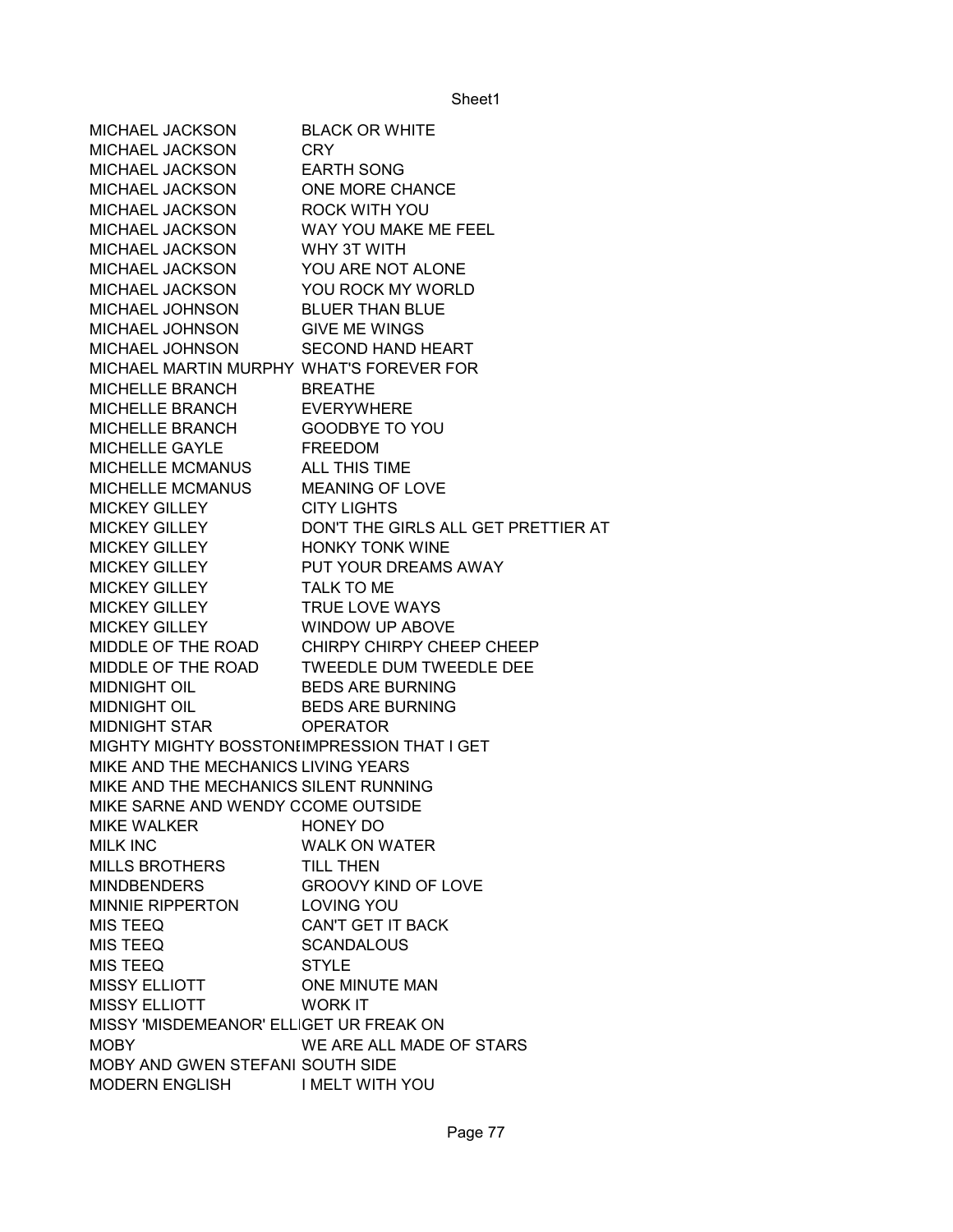| <b>MODERN ROMANCE</b>                      | AY AY AY AY MOOSIE                |
|--------------------------------------------|-----------------------------------|
| <b>MODJO</b>                               | <b>CHILLIN'</b>                   |
| <b>MODJO</b>                               | <b>LADY</b>                       |
| <b>MOLOKO</b>                              | <b>PURE PLEASURE SEEKER</b>       |
| <b>MOLOKO</b>                              | <b>SING IT BACK</b>               |
| <b>MOLOKO</b>                              | TIME IS NOW                       |
| <b>MOMENTS AND WHAT NAUTGIRLS</b>          |                                   |
| <b>MONICA</b>                              | <b>JUST ANOTHER GIRL</b>          |
| <b>MONKEES</b>                             | DAYDREAM BELIEVER                 |
| <b>MONKEES</b>                             | I'M A BELIEVER                    |
| <b>MONKEES</b>                             | <b>LAST TRAIN TO CLARKSVILLE</b>  |
| <b>MONKEES</b>                             | <b>LAST TRAIN TO CLARKSVILLE</b>  |
| <b>MONKEES</b>                             | LITTLE BIT ME A LITTLE BIT YOU    |
| MONTGOMERY GENTRY                          | COLD ONE COMIN' ON                |
| MONTGOMERY GENTRY                          | SHE COULDN'T CHANGE ME            |
| <b>MONTROSE</b>                            | <b>BAD MOTOR SCOOTER</b>          |
| MONTY PYTHON                               | ALWAYS LOOK ON THE BRIGHT SIDE    |
| <b>MONTY PYTHON</b>                        | <b>LUMBERJACK SONG</b>            |
| <b>MONTY PYTHON</b>                        | SIT ON MY FACE                    |
| <b>MOODY BLUES</b>                         | <b>GO NOW</b>                     |
| <b>MOODY BLUES</b>                         | <b>GO NOW</b>                     |
| <b>MOODY BLUES</b>                         | I KNOW YOU'RE OUT THERE SOMEWHERE |
| <b>MOODY BLUES</b>                         | NIGHTS IN WHITE SATIN             |
| <b>MOODY BLUES</b>                         | YOUR WILDEST DREAMS               |
| <b>MORCHEBA</b>                            | <b>WORLD LOOKING IN</b>           |
| <b>MORRIS ALBERT</b>                       | <b>FEELINGS</b>                   |
| <b>MORRISSEY</b>                           | FIRST OF THE GANG TO DIE          |
| <b>MORRISSEY</b>                           | <b>I HAVE FORGIVEN JESUS</b>      |
| <b>MORRISSEY</b>                           | YOU HAVE KILLED ME                |
| <b>MOTLEY CRUE</b>                         | <b>LOOKS THAT KILL</b>            |
| <b>MOTLEY CRUE</b>                         | <b>WILD SIDE</b>                  |
| <b>MOTORHEAD</b>                           | <b>ACE OF SPADES</b>              |
| <b>MOTORS</b>                              | <b>AIRPORT</b>                    |
| <b>MOTT THE HOOPLE</b>                     | ALL THE YOUNG DUDES               |
| <b>MOTT THE HOOPLE</b>                     | ROLL AWAY THE STONE               |
| <b>MOUNTAIN</b>                            | <b>MISSISSIPPI QUEEN</b>          |
| MOUSSE T FEAT EMMA LANIS IT CAUSE I'M COOL |                                   |
| MOUSSE T HOT AND JUICY HORNY               |                                   |
| <b>MOVE</b>                                | <b>BLACKBERRY WAY</b>             |
| <b>MOVE</b>                                | <b>FIREBRIGADE</b>                |
| <b>MOVE</b>                                | <b>FLOWERS IN THE RAIN</b>        |
| <b>MR BIG</b>                              | TO BE WITH YOU                    |
| MR C THE SLIDE MAN                         | CHA CHA SLIDE                     |
| <b>MR MISTER</b>                           | <b>BROKEN WINGS</b>               |
| <b>MR MISTER</b>                           | <b>BROKEN WINGS</b>               |
| <b>MR MISTER</b>                           | <b>KYRIE</b>                      |
| <b>MS DYNAMITE</b>                         | <b>BROTHER</b>                    |
| <b>MS DYNAMITE</b>                         | DY NA MI TEE                      |
| <b>MS DYNAMITE</b>                         | <b>IT TAKES MORE</b>              |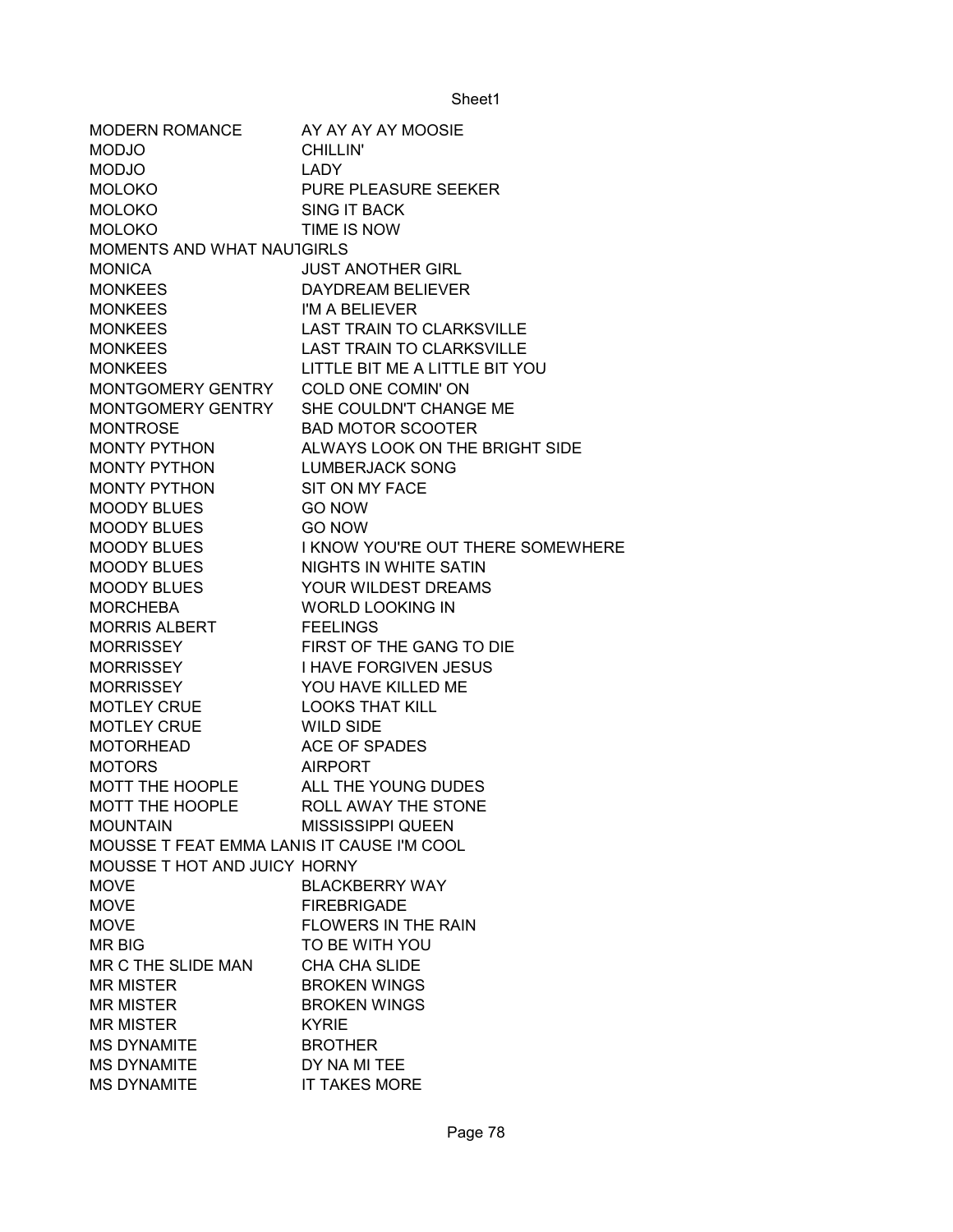| <b>MS DYNAMITE</b>                  | PUT HIM OUT                         |
|-------------------------------------|-------------------------------------|
| <b>MUD</b>                          | <b>DYNAMITE</b>                     |
| <b>MUD</b>                          | <b>LONELY THIS CHRISTMAS</b>        |
| <b>MUD</b>                          | OH BOY                              |
| <b>MUD</b>                          | <b>TIGER FEET</b>                   |
| MUDDY WATERS                        | <b>MANNISH BOY</b>                  |
| MUNGO JERRY                         | IN THE SUMMERTIME                   |
| <b>MUNGO JERRY</b>                  | IN THE SUMMERTIME                   |
| <b>MURMAIDS</b>                     | POPSICLES AND ICICLES               |
| MURRAY HEAD                         | ONE NIGHT IN BANGKOK                |
| <b>MURRAY HEAD</b>                  | ONE NIGHT IN BANGKOK                |
| <b>MUSE</b>                         | <b>BUTTERFLIES AND HURRICANES</b>   |
| <b>MUSE</b>                         | <b>FEELING GOOD</b>                 |
| MUSIC EXPLOSION                     | <b>LITTLE BIT O' SOUL</b>           |
| MUSIQ SOULCHILD                     | <b>LOVE</b>                         |
| <b>MY FAIR LADY</b>                 | GET ME TO THE CHURCH ON TIME        |
| MY FAIR LADY                        | I COULD HAVE DANCED ALL NIGHT       |
| MY FAIR LADY                        | ON THE STREET WHERE YOU LIVE        |
| <b>MYA</b>                          | CASE OF THE EX (WHATCHA GONNA DO)   |
| <b>MYA</b>                          | <b>FREE</b>                         |
| <b>MYA</b>                          | <b>FREE</b>                         |
| MYLO VS MIAMI SOUND MA(DR PRESSURE  |                                     |
| MYSTIKAL AND NIVEA                  | DANGER (BEEN SO LONG)               |
| NERD                                | SHE WANTS TO MOVE                   |
| N SYNC                              | <b>BYE BYE BYE</b>                  |
| N SYNC                              | <b>I WANT YOU BACK</b>              |
| N SYNC                              | I'LL NEVER STOP                     |
| N SYNC                              | <b>POP</b>                          |
| N SYNC                              | <b>TEARIN' UP MY HEART</b>          |
| N SYNC AND NELLY                    | <b>GIRLFRIEND</b>                   |
| NADIA ALMADA                        | LITTLE BIT OF ACTION                |
| <b>NAILS</b>                        | 88 LINES ABOUT 44 WOMEN             |
| <b>NAKED EYES</b>                   | ALWAYS SOMETHING THERE TO REMIND ME |
| NANCY SINATRA                       | THESE BOOTS ARE MADE FOR WALKING    |
| <b>NANCY SINATRA</b>                | THESE BOOTS ARE MADE FOR WALKING    |
| NANCY SINATRA AND LEE HDID YOU EVER |                                     |
| <b>NAPOLEON XIV</b>                 | THEY'RE COMING TO TAKE ME AWAY HA   |
| NAS AND QB'S FINEST                 | <b>OOCHIE WALLY</b>                 |
| <b>NASHVILLE TEENS</b>              | <b>TOBACCO ROAD</b>                 |
| <b>NAT KING COLE</b>                | DON'T GET AROUND MUCH ANYMORE       |
| <b>NAT KING COLE</b>                | LET THERE BE LOVE                   |
| <b>NAT KING COLE</b>                | <b>MONA LISA</b>                    |
| <b>NAT KING COLE</b>                | <b>RAMBLIN' ROSE</b>                |
| NATALIE COLE                        | ANGEL ON MY SHOULDER                |
| NATALIE COLE                        | <b>INSEPARABLE</b>                  |
| NATALIE COLE                        | PINK CADILLAC                       |
| NATALIE COLE                        | SNOWFALL ON THE SAHARA              |
| NATALIE COLE                        | WILD WOMEN DO                       |
| NATALIE IMBRUGLIA                   | <b>BIG MISTAKE</b>                  |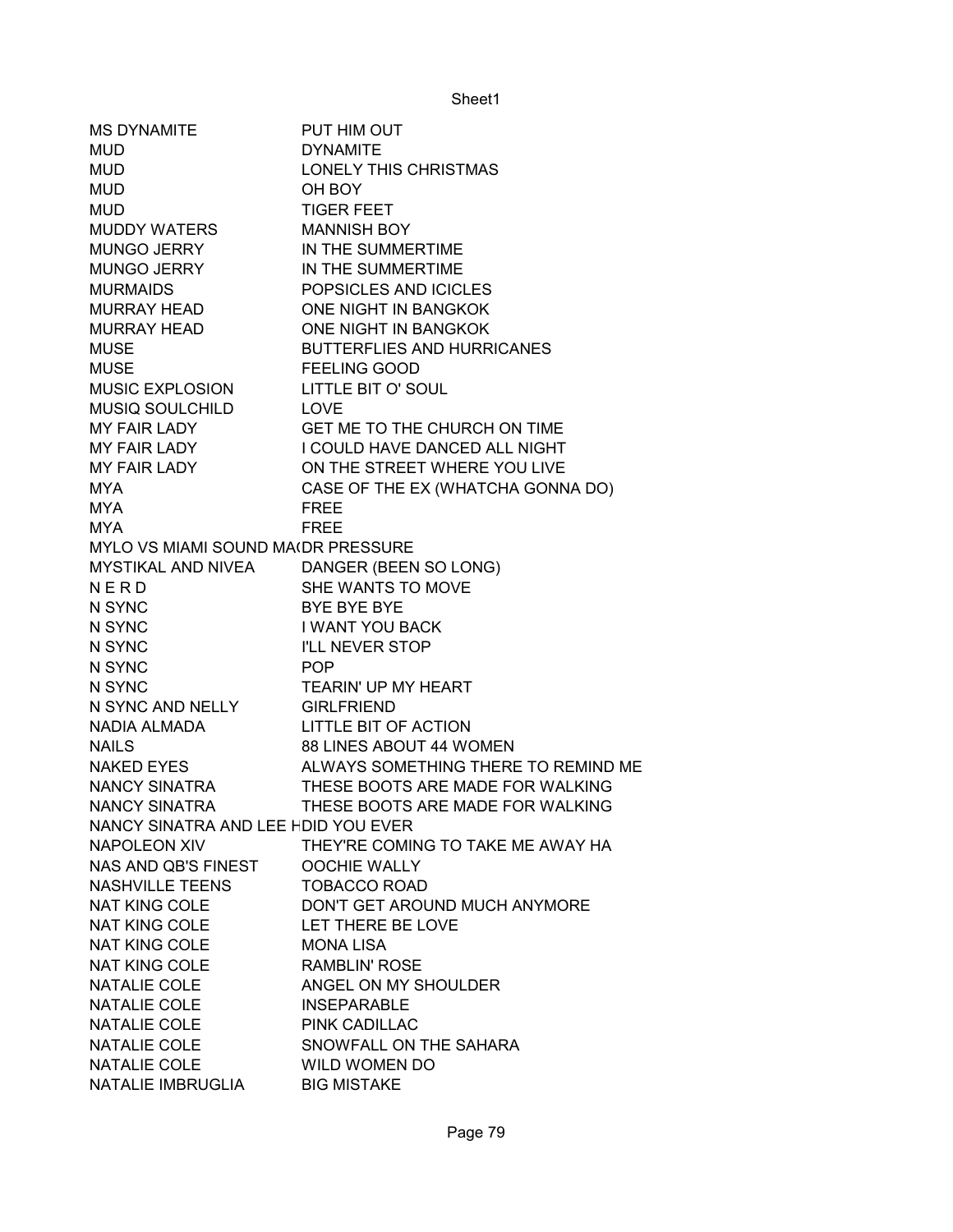| <b>NATALIE IMBRUGLIA</b> | <b>COUNTING DOWN THE DAYS</b>                     |
|--------------------------|---------------------------------------------------|
| NATALIE IMBRUGLIA        | <b>SHIVER</b>                                     |
| NATALIE IMBRUGLIA        | <b>SMOKE</b>                                      |
| NATALIE IMBRUGLIA        | <b>THAT DAY</b>                                   |
| <b>NATALIE IMBRUGLIA</b> | <b>TORN</b>                                       |
| NATALIE IMBRUGLIA        | <b>WISHING I WAS THERE</b>                        |
| NATALIE IMBRUGLIA        | <b>WISHING I WAS THERE</b>                        |
| NATALIE IMBRUGLIA        | <b>WRONG IMPRESSION</b>                           |
| NATASHA BEDINGFIELD      | <b>I BRUISE EASILY</b>                            |
| NATASHA BEDINGFIELD      | <b>SINGLE</b>                                     |
| NATASHA BEDINGFIELD      | <b>THESE WORDS</b>                                |
| NATASHA BEDINGFIELD      | <b>UNWRITTEN</b>                                  |
| <b>NE YO</b>             | SO SICK                                           |
| <b>NEAL COTY</b>         | RIGHT DOWN THROUGH THE MIDDLE OF US               |
| <b>NEAL MCCOY</b>        | <b>BEATIN' IT IN</b>                              |
| <b>NED MILLER</b>        | FROM A JACK TO A KING                             |
| <b>NEIL DIAMOND</b>      | <b>AMERICA</b>                                    |
| <b>NEIL DIAMOND</b>      | <b>BROTHER LOVE'S TRAVELLING SALVATION</b>        |
| <b>NEIL DIAMOND</b>      | <b>CHERRY CHERRY</b>                              |
| <b>NEIL DIAMOND</b>      | <b>CRACKLIN' ROSE</b>                             |
| <b>NEIL DIAMOND</b>      | GIRL YOU'LL BE A WOMAN SOON                       |
| <b>NEIL DIAMOND</b>      | <b>HEARTLIGHT</b>                                 |
| <b>NEIL DIAMOND</b>      | <b>HELLO AGAIN</b>                                |
| <b>NEIL DIAMOND</b>      | <b>HOLLY HOLY</b>                                 |
| <b>NEIL DIAMOND</b>      | <b>I AM I SAID</b>                                |
| <b>NEIL DIAMOND</b>      | I'M GLAD YOU'RE HERE WITH ME TONIGH               |
| <b>NEIL DIAMOND</b>      | <b>KENTUCKY WOMAN</b>                             |
| <b>NEIL DIAMOND</b>      | <b>KENTUCKY WOMAN</b>                             |
| <b>NEIL DIAMOND</b>      | LOVE ON THE ROCKS                                 |
| <b>NEIL DIAMOND</b>      | <b>PLAY ME</b>                                    |
| <b>NEIL DIAMOND</b>      | <b>RED RED WINE</b>                               |
| <b>NEIL DIAMOND</b>      | <b>SEPTEMBER MORN'</b>                            |
| <b>NEIL DIAMOND</b>      | <b>SHILO</b>                                      |
| <b>NEIL DIAMOND</b>      | <b>SOLITARY MAN</b>                               |
| <b>NEIL DIAMOND</b>      | <b>SONG SUNG BLUE</b>                             |
| <b>NEIL DIAMOND</b>      | <b>SONG SUNG BLUE</b>                             |
|                          | NEIL DIAMOND AND BARBR/YOU DON'T BRING ME FLOWERS |
| <b>NEIL SEDAKA</b>       | BREAKING UP IS HARD TO DO                         |
| <b>NEIL SEDAKA</b>       | BREAKING UP IS HARD TO DO (SLOW VER               |
| <b>NEIL SEDAKA</b>       | <b>CALENDAR GIRL</b>                              |
| <b>NEIL SEDAKA</b>       | <b>LITTLE DEVIL</b>                               |
| <b>NEIL SEDAKA</b>       | NEXT DOOR TO AN ANGEL                             |
| <b>NEIL SEDAKA</b>       | OH CAROL                                          |
| <b>NEIL YOUNG</b>        | <b>HEART OF GOLD</b>                              |
| <b>NEIL YOUNG</b>        | <b>HEART OF GOLD</b>                              |
| <b>NEIL YOUNG</b>        | <b>OLD MAN</b>                                    |
| <b>NEIL YOUNG</b>        | ROCKIN' IN THE FREE WORLD                         |
| <b>NELLY</b>             | <b>GRILLZ</b>                                     |
| <b>NELLY</b>             | <b>MY PLACE</b>                                   |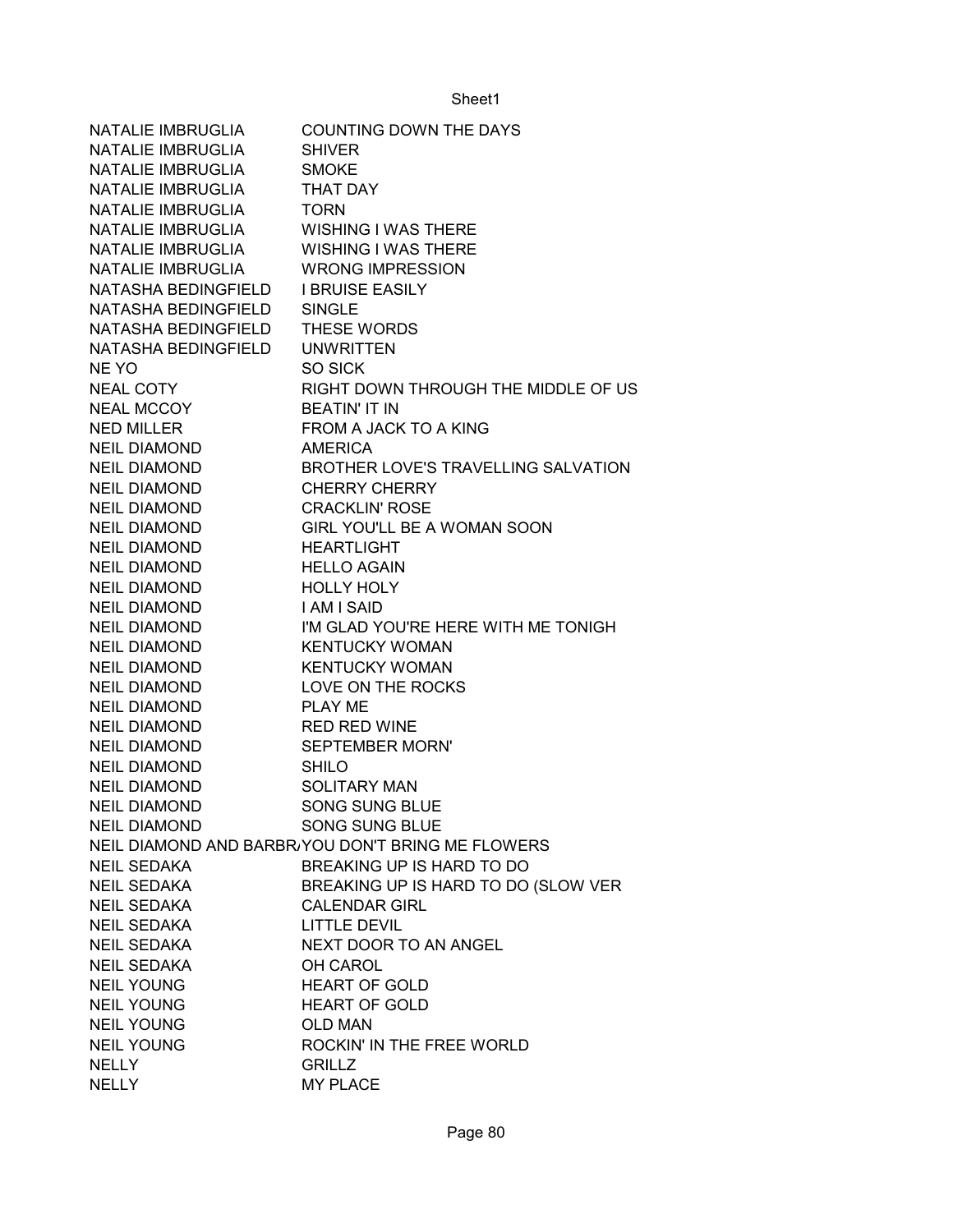| <b>NELLY</b>                       | N DEY SAY                           |
|------------------------------------|-------------------------------------|
| <b>NELLY</b>                       | RIDE WIT ME                         |
| NELLY AND CITY SPUD                | RIDE WITH ME                        |
| NELLY AND JUSTIN TIMBERIWORK IT    |                                     |
| NELLY AND KELLY ROWLANDILEMMA      |                                     |
| NELLY AND TIM MCGRAW OVER AND OVER |                                     |
| <b>NELLY FURTADO</b>               | I'M LIKE A BIRD                     |
| <b>NELLY FURTADO</b>               | I'M LIKE A BIRD                     |
| <b>NELLY FURTADO</b>               | ON THE RADIO                        |
| <b>NELLY FURTADO</b>               | POWERLESS (SAY WHAT YOU WANT)       |
| <b>NELLY FURTADO</b>               | TURN OFF THE LIGHT                  |
| <b>NELLY FURTADO</b>               | TURN OFF THE LIGHT                  |
| <b>NENA</b>                        | 99 RED BALLOONS                     |
| NENEH CHERRY                       | <b>WOMAN</b>                        |
| <b>NEW RADICALS</b>                | YOU GET WHAT YOU GIVE               |
| <b>NEW SEEKERS</b>                 | I'D LIKE TO TEACH THE WORLD TO SING |
| <b>NEW SEEKERS</b>                 | NEVER ENDING SONG OF LOVE           |
| <b>NEW SEEKERS</b>                 | YOU WON'T FIND ANOTHER FOOL LIKE ME |
| <b>NEW STYLISTICS</b>              | YOU MAKE ME FEEL BRAND              |
| NEW VAUDEVILLE BAND                | <b>WINCHESTER CATHEDRAL</b>         |
| <b>NEWTON</b>                      | SOMETIMES WHEN WE TOUCH             |
| NEXT OF KIN                        | 24 HOURS FROM YOU                   |
| <b>NICELBACK</b>                   | HOW U REMIND ME                     |
| NICK CARTER                        | <b>HELP ME</b>                      |
| NICKEL CREEK                       | WHEN YOU COME BACK DOWN             |
| <b>NICKELBACK</b>                  | <b>FAR AWAY</b>                     |
| <b>NICKELBACK</b>                  | <b>SOMEDAY</b>                      |
| <b>NICKELBACK</b>                  | <b>SOMEDAY</b>                      |
| <b>NICKELBACK</b>                  | <b>TOO BAD</b>                      |
| NICOLETTE LARSON                   | <b>LOTTA LOVE</b>                   |
| <b>NIK KERSHAW</b>                 | I WON'T LET THE SUN GO DOWN ON ME   |
| <b>NIK KERSHAW</b>                 | <b>WOULDN'T IT BE GOOD</b>          |
| <b>NIK KERSHAW</b>                 | <b>WOULDN'T IT BE GOOD</b>          |
| <b>NIKKI FRENCH</b>                | TOTAL ECLIPSE OF THE HEART          |
| <b>NIKKI FRENCH</b>                | TOTAL ECLIPSE OF THE HEART          |
| <b>NIKKI WEBSTER</b>               | <b>STRAWBERRY KISSES</b>            |
| <b>NINA SIMONE</b>                 | MY BABY JUST CARES FOR ME           |
| <b>NINE INCH NAILS</b>             | <b>DEEP</b>                         |
| <b>NIRVANA</b>                     | YOU KNOW YOU'RE RIGHT               |
| NITTY GRITTY DIRT BAND             | BABY'S GOT A HOLD ON ME             |
| NITTY GRITTY DIRT BAND             | <b>I SAW THE LIGHT</b>              |
| NITTY GRITTY DIRT BAND             | LONG HARD ROAD (THE SHARECROPPER'S  |
| NITTY GRITTY DIRT BAND             | <b>MR BOJANGLES</b>                 |
| NITTY GRITTY DIRT BAND             | WILL THE CIRCLE BE UNBROKEN         |
| <b>NIZLOPI</b>                     | <b>GIRLS</b>                        |
| <b>NIZLOPI</b>                     | <b>JCB</b>                          |
| NO DOUBT                           | <b>HELLA GOOD</b>                   |
| NO DOUBT                           | <b>HEY BABY</b>                     |
| NO DOUBT                           | <b>IT'S MY LIFE</b>                 |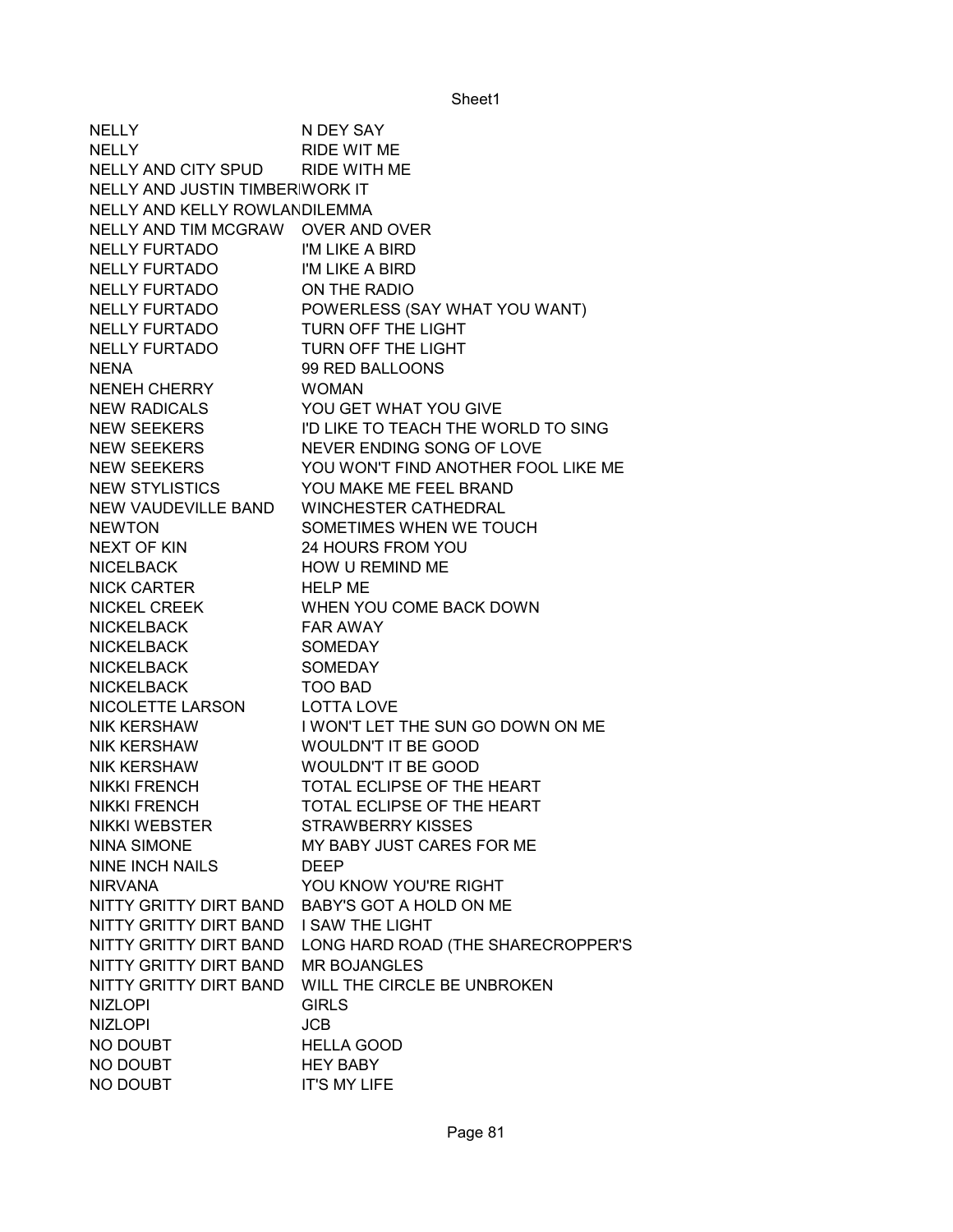| NO DOUBT                                 | UNDERNEATH IT ALL                         |
|------------------------------------------|-------------------------------------------|
| NO WAY SIS                               | I'D LIKE TO TEACH THE WORLD TO SING       |
| <b>NOLANS</b>                            | I'M IN THE MOOD FOR DANCING               |
| NORAH JONES                              | <b>SUNRISE</b>                            |
| NORAH JONES                              | THOSE SWEET WORDS                         |
| <b>NORAH JONES</b>                       | <b>WHAT AM I TO YOU</b>                   |
| NORMAN GREENBAUM SPIRIT IN THE SKY       |                                           |
| NOTORIOUS B I G AND FRIENASTY GIRL       |                                           |
| NU SHOOZ                                 | <b>I CAN'T WAIT</b>                       |
| O M D                                    | <b>ENOLA GAY</b>                          |
| O M D                                    | SAILING ON THE SEVEN SEAS                 |
| O M D                                    | WALKING ON THE MILKY WAY                  |
| O M D VS SASH                            | <b>ENOLA GAY 98</b>                       |
| O TOWN                                   | ALL OR NOTHING                            |
| O TOWN                                   | <b>LIQUID DREAMS</b>                      |
| O TOWN                                   | <b>LIQUID DREAMS</b>                      |
| OAK RIDGE BOYS                           | <b>ELVIRA</b>                             |
| <b>OAKENFOLD</b>                         | <b>STARRY EYED SUPRISE</b>                |
| <b>OASIS</b>                             | <b>GO LET IT OUT</b>                      |
| <b>OASIS</b>                             | <b>HINDU TIMES</b>                        |
| <b>OASIS</b>                             | <b>IMPORTANCE OF BEING IDLE</b>           |
| <b>OASIS</b>                             | LET THERE BE LOVE                         |
| <b>OASIS</b>                             | LITTLE BY LITTLE                          |
| <b>OASIS</b>                             | <b>LYLA</b>                               |
| <b>OASIS</b>                             | <b>SOME MIGHT SAY</b>                     |
| <b>OASIS</b>                             | <b>SONG BIRD</b>                          |
| <b>OASIS</b>                             | STOP CRYING YOUR HEART OUT                |
| <b>OASIS</b>                             | <b>SUNDAY MORNING CALL</b>                |
| <b>OASIS</b>                             | <b>WHO FEELS LOVE</b>                     |
| <b>OASIS</b>                             | <b>WONDERWALL</b>                         |
| OCEAN COLOR SCENE                        | <b>BETTER DAY</b>                         |
|                                          | OCEAN COLOR SCENE DAY WE CAUGHT THE TRAIN |
| OCEAN COLOR SCENE IT'S A BEAUTIFUL THING |                                           |
| OCEAN COLOR SCENE PROFIT IN PEACE        |                                           |
| OCEAN COLOR SCENE                        | SO LOW                                    |
| OCEAN COLOR SCENE                        | YOU GOT IT BAD                            |
| <b>OCR SMITH</b>                         | SON OF HICKORY HOLLER'S TRAMP             |
| <b>ODYSSEY</b>                           | <b>INSIDE OUT</b>                         |
| <b>ODYSSEY</b>                           | <b>NATIVE NEW YORKER</b>                  |
| <b>ODYSSEY</b>                           | USE IT UP AND WEAR IT OUT                 |
| <b>OFFSPRING</b>                         | HIT THAT                                  |
| <b>OFFSPRING</b>                         | KIDS AREN'T ALRIGHT                       |
| <b>OFFSPRING</b>                         | MILLION MILES AWAY                        |
| <b>OFFSPRING</b>                         | PRETTY FLY FOR A WHITE GUY                |
| <b>OFFSPRING</b>                         | SHE'S GOT ISSUES                          |
| <b>OFFSPRING</b>                         | WHY DON'T YOU GET A JOB                   |
| <b>OHIO EXPRESS</b>                      | YUMMY YUMMY YUMMY                         |
| <b>OHIO PLAYERS</b>                      | <b>FIRE</b>                               |
| <b>OHIO PLAYERS</b>                      | <b>FIRE</b>                               |
|                                          |                                           |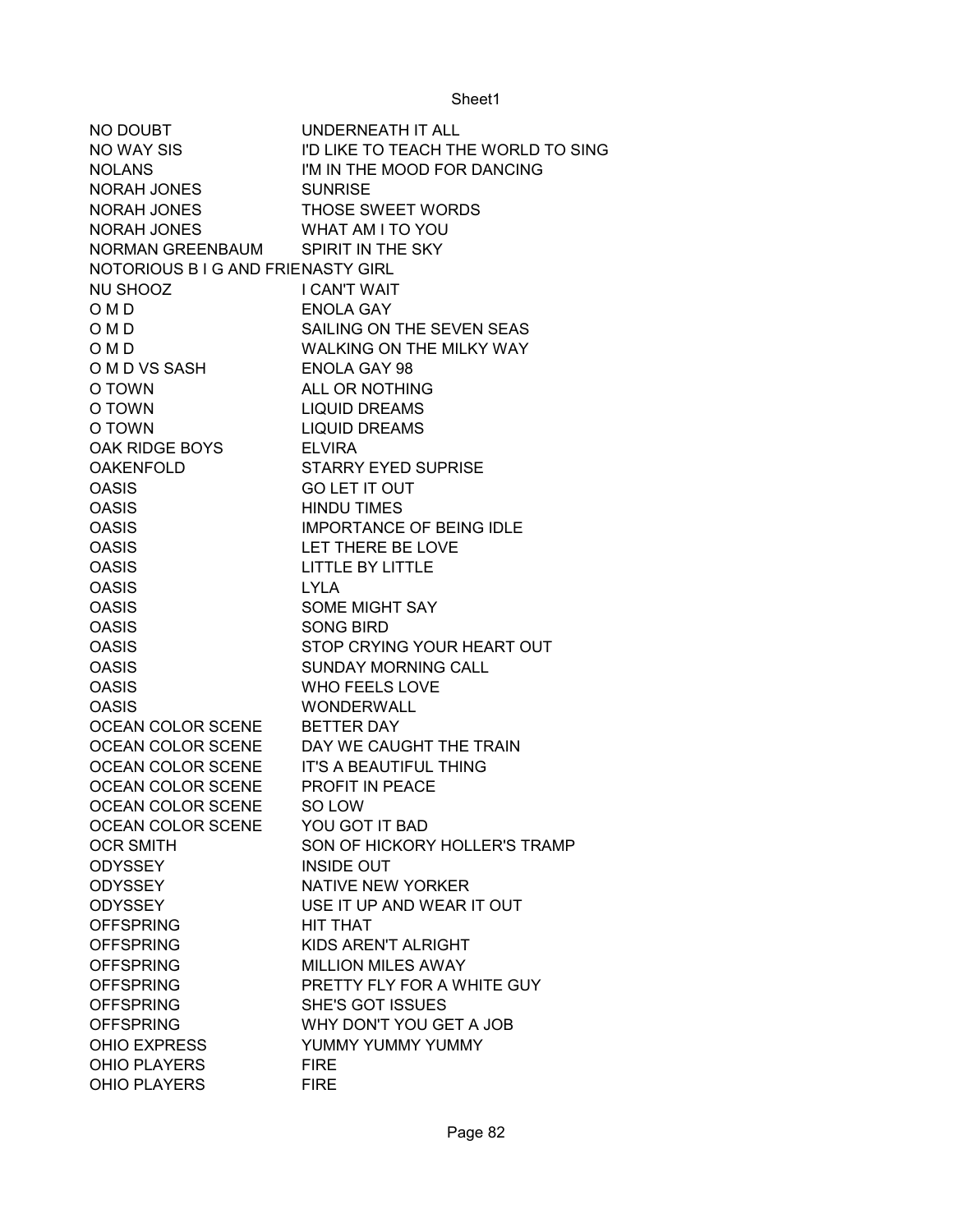| OHIO PLAYERS                     | LOVE ROLLERCOASTER               |
|----------------------------------|----------------------------------|
| O'JAYS                           | <b>LOVE TRAIN</b>                |
| O'JAYS                           | <b>LOVE TRAIN</b>                |
| OKLAHOMA                         | OH WHAT A BEAUTIFUL MORNING      |
| <b>OKLAHOMA</b>                  | PEOPLE WILL SAY WE'RE IN LOVE    |
| <b>OLIVIA</b>                    | <b>BIZOUNCE</b>                  |
| OLIVIA NEWTON JOHN               | <b>BANKS OF THE OHIO</b>         |
| OLIVIA NEWTON JOHN               | IF YOU LOVE ME (LET ME KNOW)     |
| OLIVIA NEWTON JOHN               | <b>PHYSICAL</b>                  |
| OLIVIA NEWTON JOHN               | <b>XANADU</b>                    |
| <b>OMC</b>                       | <b>HOW BIZARRE</b>               |
| ONE TRUE VOICE AFTER YOU'RE GONE |                                  |
| ONE TRUE VOICE SACRED TRUST      |                                  |
| <b>OPM</b>                       | <b>EL CAPTAIN</b>                |
| <b>OPM</b>                       | <b>HEAVEN IS A HALFPIPE</b>      |
| ORANGE JUICE                     | RIP IT UP                        |
| ORDINARY BOYS                    | <b>BOYS WILL BE BOYS</b>         |
| <b>ORGY</b>                      | FICTION (DREAMS IN DIGITAL)      |
| <b>ORGY</b>                      | <b>STITCHES</b>                  |
| <b>ORSON</b>                     | NO TOMORROW                      |
| <b>OSMONDS</b>                   | <b>CRAZY HORSES</b>              |
| OTIS DAY AND THE KNIGHT SHOUT    |                                  |
| OTIS REDDING                     | <b>HARD TO HANDLE</b>            |
| OTIS REDDING                     | SITTIN' ON THE DOCK OF THE BAY   |
| OTIS REDDING                     | SITTIN' ON THE DOCK OF THE BAY   |
| <b>OTTOWAN</b>                   | <b>DISCO</b>                     |
| <b>OTTOWAN</b>                   | <b>HANDS UP</b>                  |
| <b>OUTHERE BROTHERS</b>          | <b>BOOM BOOM BOOM</b>            |
| OUTHERE BROTHERS                 | DON'T STOP WIGGLE WIGGLE         |
| <b>OUTKAST</b>                   | <b>MS JACKSON</b>                |
| <b>OUTKAST</b>                   | <b>PROTOTYPE</b>                 |
| <b>OUTKAST</b>                   | <b>ROSES</b>                     |
| <b>OUTKAST</b>                   | SO FRESH SO CLEAN                |
| <b>OUTKAST</b>                   | SO FRESH SO CLEAN                |
| <b>OUTKAST</b>                   | <b>WAY YOU MOVE</b>              |
| <b>OWEN PAUL</b>                 | MY FAVORITE WASTE OF TIME        |
| OZZY AND KELLY OSBOURNCHANGES    |                                  |
| <b>OZZY OSBOURNE</b>             | <b>DIARY OF A MADMAN</b>         |
| <b>OZZY OSBOURNE</b>             | <b>MR CROWLEY</b>                |
| <b>OZZY OSBOURNE</b>             | NO MORE TEARS (ENOUGH IS ENOUGH) |
| P J PROBY                        | <b>HOLD ME</b>                   |
| <b>PAM TILLIS</b>                | CLEOPATRA QUEEN OF DENIAL        |
| PAPER LACE                       | DON'T BE A HERO                  |
| PAPER LACE                       | NIGHT CHICAGO DIED               |
| PAPER LACE                       | NIGHT CHICAGO DIED               |
| PAT BENATAR                      | FIRE AND ICE                     |
| PAT BENATAR                      | HIT ME WITH YOUR BEST SHOT       |
| PAT BENATAR                      | HIT ME WITH YOUR BEST SHOT       |
| PAT BENATAR                      | <b>INVINCIBLE</b>                |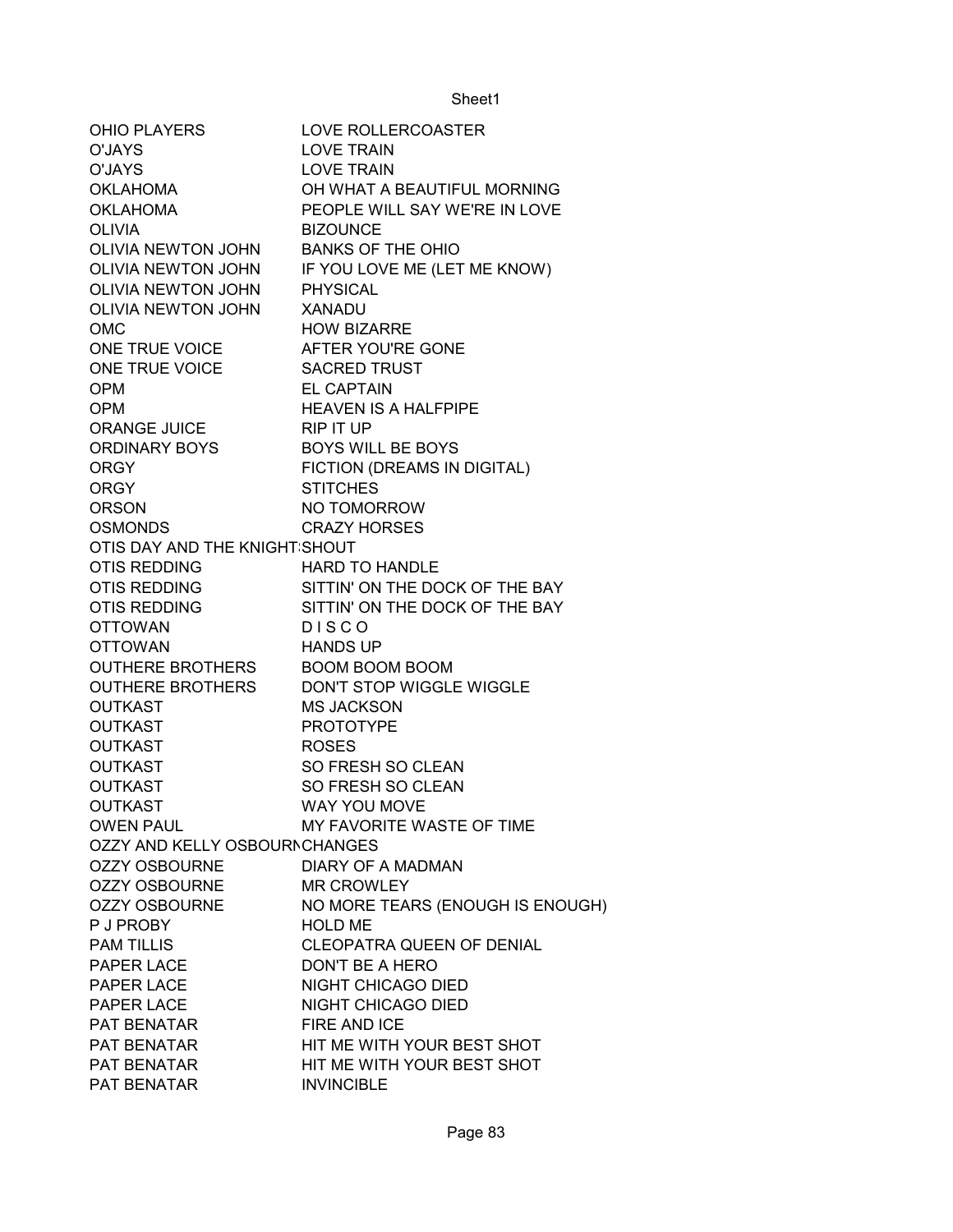| PAT BENATAR                                  | PROMISES IN THE DARK                                   |
|----------------------------------------------|--------------------------------------------------------|
| PAT BENATAR                                  | <b>SEX AS A WEAPON</b>                                 |
| PAT BOONE                                    | <b>FRIENDLY PERSUASION</b>                             |
| PAT BOONE                                    | I ALMOST LOST MY MIND                                  |
| PAT BOONE                                    | LOVE LETTERS IN THE SAND                               |
| PATO BANTON                                  | <b>BABY COME BACK</b>                                  |
| PATRICE RUSHEN FORGET ME NOTS                |                                                        |
| <b>PATSY CLINE</b>                           | <b>BACK IN BABY'S ARMS</b>                             |
| PATSY CLINE                                  | <b>CRAZY</b>                                           |
| PATSY CLINE                                  | <b>CRAZY</b>                                           |
| <b>PATSY CLINE</b>                           | <b>FADED LOVE</b>                                      |
| PATSY CLINE                                  | <b>I FALL TO PIECES</b>                                |
| PATSY CLINE                                  | <b>I FALL TO PIECES</b>                                |
| PATSY CLINE                                  | <b>IMAGINE THAT</b>                                    |
| PATSY CLINE                                  | LEAVIN' ON YOUR MIND                                   |
| PATSY CLINE                                  | LEAVIN' ON YOUR MIND                                   |
| <b>PATSY CLINE</b>                           | SHE'S GOT YOU                                          |
| PATSY CLINE SO WRONG                         |                                                        |
| <b>PATSY CLINE</b>                           | <b>SWEET DREAMS</b>                                    |
| PATSY CLINE                                  | WALKIN' AFTER MIDNIGHT                                 |
| PATTI LABELLE AND M MCDON MY OWN             |                                                        |
| PATTI PAGE                                   | HOW MUCH IS THAT DOGGIE IN THE WIND                    |
| <b>PATTI PAGE</b>                            | <b>STEAM HEAT</b>                                      |
| PATTY LOVELESS I'M THAT KIND OF GIRL         |                                                        |
| PATTY LOVELESS JEALOUS BONE                  |                                                        |
| PATTY LOVELESS LAST THING ON MY MIND         |                                                        |
|                                              | PATTY LOVELESS WHEN THE FALLEN ANGELS FLY              |
|                                              | PATTY SMYTH AND DON HESOMETIMES LOVE JUST AIN'T ENOUGH |
| PAUL AND PAULA HEY PAULA                     |                                                        |
| PAUL ANKA                                    | <b>DIANA</b>                                           |
| PAUL ANKA                                    | LONELY BOY                                             |
| <b>PAUL ANKA</b>                             | PUPPY LOVE                                             |
| PAUL ANKA                                    | PUT YOUR HEAD ON MY SHOULDER                           |
| PAUL ANKA AND ODIA COATYOU'RE HAVING MY BABY |                                                        |
| PAUL MCCARTNEY                               | LET 'EM IN                                             |
| PAUL MCCARTNEY                               | <b>MAYBE I'M AMAZED</b>                                |
| PAUL MCCARTNEY                               | UNCLE ALBERT ADMIRAL HALSEY                            |
| PAUL REVERE AND THE RAIHUNGRY                |                                                        |
| PAUL REVERE AND THE RAIKICKS                 |                                                        |
| <b>PAUL WELLER</b>                           | <b>BROKEN STONES</b>                                   |
| <b>PAUL WELLER</b>                           | <b>CHANGING MAN</b>                                    |
| <b>PAUL WELLER</b>                           | <b>WILD WOOD</b>                                       |
| PAUL YOUNG                                   | EVERY TIME YOU GO AWAY                                 |
| PAUL YOUNG                                   | LOVE OF THE COMMON PEOPLE                              |
| <b>PAUL YOUNG</b>                            | WHEREVER I LAY MY HAT                                  |
| PAULA ABDUL                                  | OPPOSITES ATTRACT                                      |
| PAULA ABDUL                                  | <b>RUSH RUSH</b>                                       |
| PAULA ABDUL                                  | <b>STRAIGHT UP</b>                                     |
| PAULINE HENRY                                | FEEL LIKE MAKING LOVE                                  |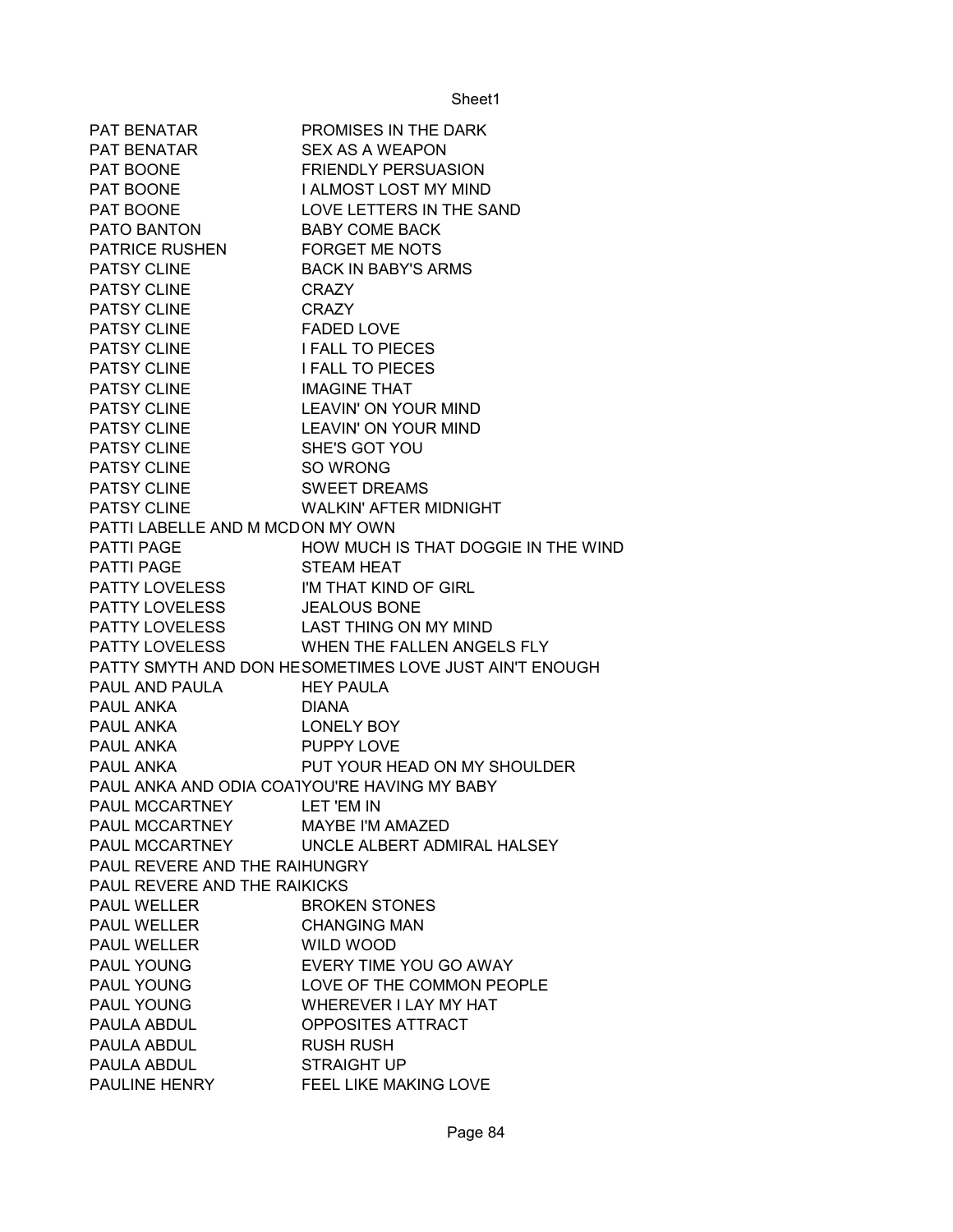|                                               | PEABO BRYSON AND ROBE TONIGHT I CELEBRATE MY LOVE |
|-----------------------------------------------|---------------------------------------------------|
| PEACHES AND HERB REUNITED                     |                                                   |
| PEARL JAM                                     | I GOT ID                                          |
| PEGGY LEE                                     | <b>COME RAIN OR COME SHINE</b>                    |
| PERCY SLEDGE                                  | WHEN A MAN LOVES A WOMAN                          |
| PERCY SLEDGE                                  | WHEN A MAN LOVES A WOMAN                          |
| PERRY COMO                                    | AND I LOVE YOU SO                                 |
| PERRY COMO                                    | <b>CATCH A FALLING STAR</b>                       |
| PERRY COMO                                    | DON'T LET THE STARS GET IN YOUR EYE               |
| PERRY COMO                                    | FOR THE GOOD TIMES                                |
| PERRY COMO IT'S IMPOSSIBLE                    |                                                   |
| PERRY COMO KEWPIE DOLL                        |                                                   |
| PERRY COMO MAGIC MOMENTS                      |                                                   |
| PET SHOP BOYS                                 | ALWAYS ON MY MIND                                 |
| PET SHOP BOYS                                 | <b>BEFORE</b>                                     |
| PET SHOP BOYS                                 | FLAMBOYANT                                        |
| PET SHOP BOYS                                 | <b>IT'S A SIN</b>                                 |
| PET SHOP BOYS                                 | <b>OPPORTUNITIES</b>                              |
| PET SHOP BOYS WEST END GIRLS                  |                                                   |
|                                               | PETE TOWNSEND LET MY LOVE OPEN THE DOOR           |
| PETER ANDRE INSANIA                           |                                                   |
| PETER ANDRE                                   | <b>KISS THE GIRL</b>                              |
| PETER ANDRE                                   | <b>RIGHT WAY</b>                                  |
| PETER ANDRE BUBBLER RAMYSTERIOUS GIRL         |                                                   |
| PETER GABRIEL SLEDGEHAMMER                    |                                                   |
| PETER PAUL AND MARY LEAVING ON A JET PLANE    |                                                   |
| PETER PAUL AND MARY PUFF THE MAGIC DRAGON     |                                                   |
|                                               | PETER SARSTEDT WHERE DO YOU GO TO MY LOVELY       |
| PETER SELLERS AND SOPHGOODNESS GRACIOUS ME    |                                                   |
| PETERS AND LEE                                | DON'T STAY AWAY TOO LONG                          |
| PETERS AND LEE<br>PETEY PABLO<br>PETULA OLARY | <b>WELCOME HOME</b>                               |
|                                               | <b>GOODIES</b>                                    |
| PETULA CLARK                                  | DON'T SLEEP IN THE SUBWAY                         |
| PETULA CLARK                                  | <b>DOWNTOWN</b>                                   |
| PETULA CLARK                                  | <b>DOWNTOWN</b>                                   |
| PETULA CLARK                                  | <b>I KNOW A PLACE</b>                             |
| PETULA CLARK                                  | <b>SAILOR</b>                                     |
| PETULA CLARK                                  | THIS IS MY SONG                                   |
| PHARRELL                                      | ANGEL                                             |
| PHARRELL AND GWEN STEICAN I HAVE IT LIKE THAT |                                                   |
| PHATS AND SMALL                               | <b>TURN AROUND</b>                                |
| <b>PHD</b>                                    | I WON'T LET YOU DOWN                              |
| PHIL COLLINS                                  | <b>I DON'T CARE ANYMORE</b>                       |
| PHIL COLLINS                                  | I WISH IT WOULD RAIN DOWN                         |
| PHIL COLLINS                                  | IN THE AIR TONIGHT                                |
| PHIL COLLINS                                  | <b>SEPARATE LIVES</b>                             |
| PHIL COLLINS                                  | YOU CAN'T HURRY LOVE                              |
| PHIL SPECTOR                                  | <b>WINTER WONDERLAND</b>                          |
| PHIL VASSAR                                   | ROSE BOUQUET                                      |
|                                               |                                                   |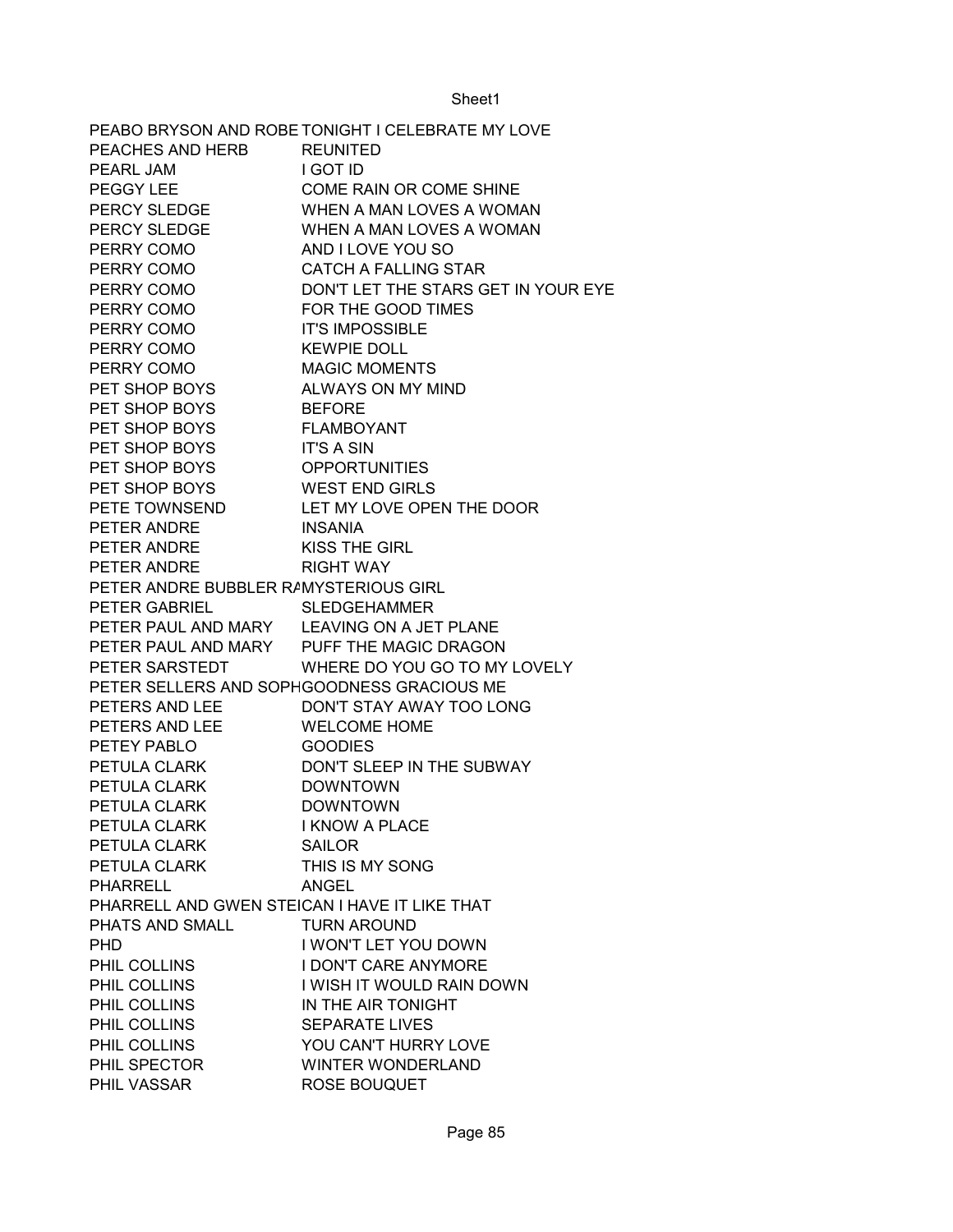| <b>PHIL VASSAR</b>               | <b>SIX PACK SUMMER</b>              |
|----------------------------------|-------------------------------------|
| <b>PHIXX</b>                     | LOVE REVOLUTION                     |
| <b>PHIXX</b>                     | <b>STRANGE LOVE</b>                 |
| PHYLLIS NELSON                   | MOVE CLOSER                         |
| <b>PILOT</b>                     | <b>JANUARY</b>                      |
| <b>PILOT</b>                     | <b>MAGIC</b>                        |
| <b>PINK</b>                      | DON'T LET ME GET ME                 |
| <b>PINK</b>                      | <b>FAMILY PORTRAIT</b>              |
| <b>PINK</b>                      | FEEL GOOD TIME                      |
| <b>PINK</b>                      | <b>GET THE PARTY STARTED</b>        |
| <b>PINK</b>                      | <b>GOD IS A DJ</b>                  |
| <b>PINK</b>                      | <b>JUST LIKE A PILL</b>             |
| <b>PINK</b>                      | <b>LAST TO KNOW</b>                 |
| <b>PINK</b>                      | <b>MOST GIRLS</b>                   |
| <b>PINK</b>                      | <b>STUPID GIRLS</b>                 |
| <b>PINK</b>                      | <b>TROUBLE</b>                      |
| <b>PINK</b>                      | YOU MAKE ME SICK                    |
| PINK FLOYD                       | <b>COMFORTABLY NUMB</b>             |
| <b>PINK FLOYD</b>                | <b>HAVE A CIGAR</b>                 |
| <b>PIPKINS</b>                   | <b>GIMME DAT DING</b>               |
| <b>PIRANHAS</b>                  | <b>TOM HARK</b>                     |
| PJ AND DUNCAN                    | <b>ETERNAL LOVE</b>                 |
| PJ HARVEY                        | <b>GOOD FORTUNE</b>                 |
| <b>PLACEBO</b>                   | BECAUSE I WANT YOU                  |
| <b>PLACEBO</b>                   | <b>PURE MORNING</b>                 |
| <b>PLACEBO</b>                   | YOU DON'T CARE ABOUT US             |
| PLASTIC BERTRAND                 | CA PLANE POUR MOI                   |
| <b>PLATTERS</b>                  | <b>MY PRAYER</b>                    |
| <b>POGUES</b>                    | FAIRYTALE OF NEW YORK               |
| POGUES AND DUBLINERS IRISH ROVER |                                     |
| POINTER SISTERS                  | <b>AUTOMATIC</b>                    |
| POINTER SISTERS                  | HE'S SO SHY                         |
| POINTER SISTERS                  | I'M SO EXCITED                      |
| POINTER SISTERS                  | I'M SO EXCITED                      |
| POINTER SISTERS                  | JUMP (FOR MY LOVE)                  |
| POINTER SISTERS                  | <b>SLOW HAND</b>                    |
| <b>POISON</b>                    | TALK DIRTY TO ME                    |
| <b>POISON</b>                    | YOUR MAMA DON'T DANCE               |
| <b>POLICE</b>                    | DON'T STAND SO CLOSE TO ME          |
| <b>POLICE</b>                    | <b>ROXANNE</b>                      |
| <b>POLICE</b>                    | <b>SYNCHRONICITY II</b>             |
| <b>POLICE</b>                    | <b>WRAPPED AROUND YOUR FINGER</b>   |
| PORTER WAGONER                   | EAT DRINK AND BE MERRY (FOR TOMORRO |
| POWER STATION                    | SOME LIKE IT HOT                    |
| POZO SECO SINGERS                | I CAN MAKE IT WITH YOU              |
| <b>PRECIOUS</b>                  | SAY IT AGAIN                        |
| PRESIDENTS OF THE U S A PEACHES  |                                     |
| <b>PRETENDERS</b>                | <b>BRASS IN POCKET</b>              |
| <b>PRINCE</b>                    | 1999                                |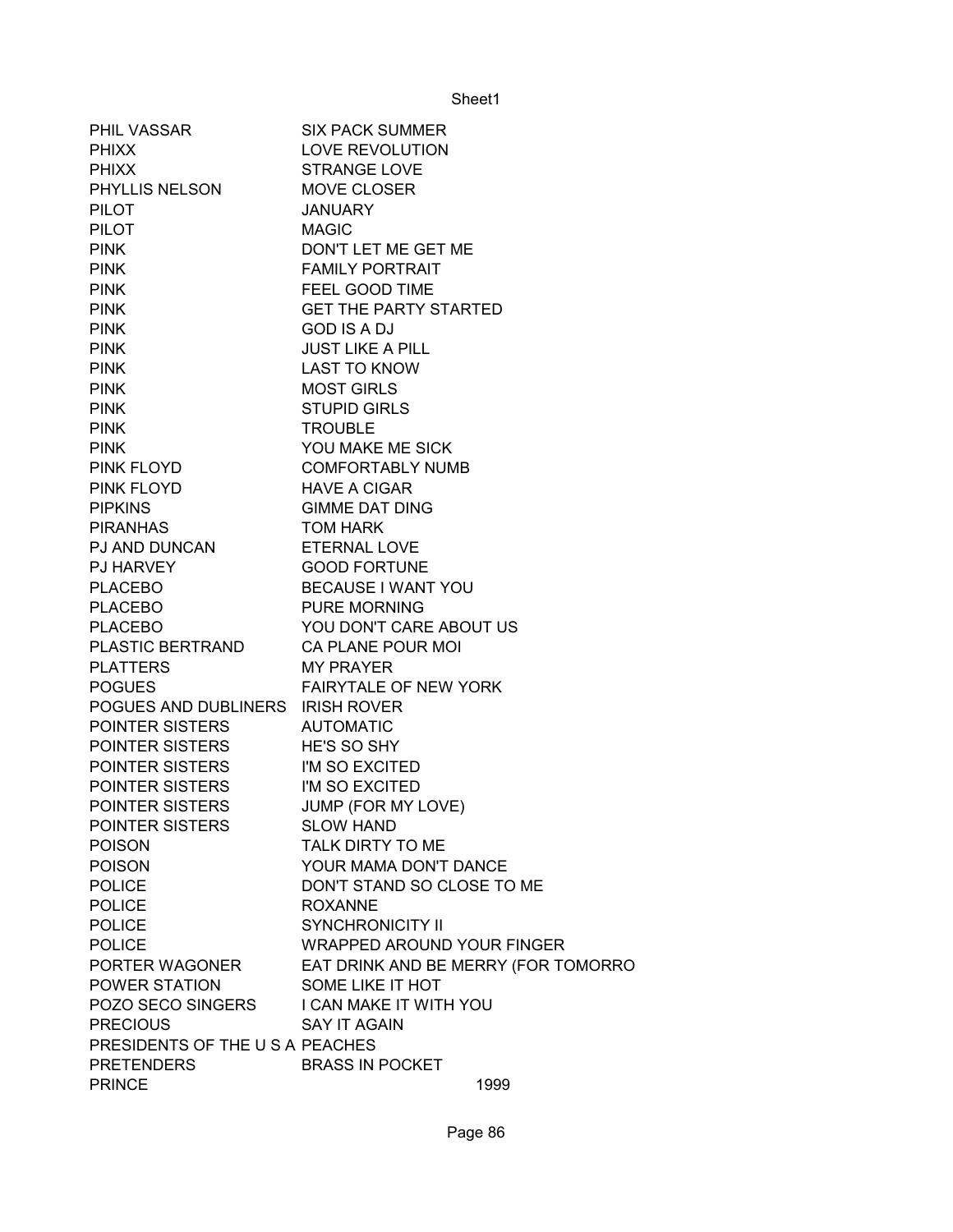| <b>PRINCE</b>                      | GOLD                              |
|------------------------------------|-----------------------------------|
| <b>PRINCE</b>                      | I WOULD DIE 4 U                   |
| <b>PRINCE</b>                      | <b>KISS</b>                       |
| <b>PRINCE</b>                      | MOST BEAUTIFUL GIRL IN THE WORLD  |
| <b>PRINCE</b>                      | <b>PURPLE RAIN</b>                |
| <b>PRINCE</b>                      | <b>PURPLE RAIN</b>                |
| <b>PRINCE</b>                      | <b>RASPBERRY BERET</b>            |
| <b>PRINCE BUSTER</b>               | <b>WHINE AND GRINE</b>            |
| PRINCESS SUPERSTAR BAD BABYSITTER  |                                   |
| <b>PROCLAIMERS</b>                 | LETTER FROM AMERICA               |
| PROCOL HARUM                       | <b>CONQUISTADOR</b>               |
| <b>PRODIGY</b>                     | <b>BREATHE</b>                    |
| <b>PRODIGY</b>                     | <b>FIRESTARTER</b>                |
| <b>PSYCHEDELIC FURS</b>            | <b>GHOST IN YOU</b>               |
| PUDDLE OF MUDD                     | <b>CONTROL</b>                    |
| PUFF DADDY FEAT R KELLYSATISFY YOU |                                   |
| <b>PULP</b>                        | <b>COMMON PEOPLE</b>              |
| <b>PULP</b>                        | <b>DISCO 2000</b>                 |
| <b>PULP</b>                        | <b>HELP THE AGED</b>              |
| <b>PULP</b>                        | THIS IS HARDCORE                  |
| PURE PRAIRIE LEAGUE                | AMIE                              |
| <b>PURESTONE</b>                   | ADDICTED TO BASS                  |
| <b>PUSSYCAT</b>                    | <b>MISSISSIPPI</b>                |
| PUSSYCAT DOLLS                     | <b>BEEP</b>                       |
| PUSSYCAT DOLLS                     | <b>DON'T YA</b>                   |
| <b>PUSSYCAT DOLLS</b>              | <b>STICK WIT U</b>                |
| <b>QUARTERFLASH</b>                | <b>HARDEN MY HEART</b>            |
| <b>QUEEN</b>                       | ANOTHER ONE BITES THE DUST        |
| <b>QUEEN</b>                       | <b>BICYCLE RACE</b>               |
| <b>QUEEN</b>                       | <b>BODY LANGUAGE</b>              |
| <b>QUEEN</b>                       | <b>BOHEMIAN RHAPSODY</b>          |
| <b>QUEEN</b>                       | <b>BREAKTHRU'</b>                 |
| <b>QUEEN</b>                       | CRAZY LITTLE THING CALLED LOVE    |
| <b>QUEEN</b>                       | <b>FAT BOTTOMED GIRLS</b>         |
| <b>QUEEN</b>                       | FRIENDS WILL BE FRIENDS           |
| <b>QUEEN</b>                       | <b>HEAVEN FOR EVERYONE</b>        |
| QUEEN                              | I WANT TO BREAK FREE              |
| <b>QUEEN</b>                       | RADIO GA GA                       |
| <b>QUEEN</b>                       | WE ARE THE CHAMPIONS              |
| <b>QUEEN</b>                       | WE ARE THE CHAMPIONS              |
| <b>QUEEN</b>                       | WE WILL ROCK YOU                  |
| <b>QUEEN</b>                       | WHO WANTS TO LIVE FOREVER         |
| QUEENSRYCHE                        | ANOTHER RAINY NIGHT (WITHOUT YOU) |
| QUEENSRYCHE                        | I DON'T BELIEVE IN LOVE           |
| QUINCY JONES BABYFACE SLOW JAMS    |                                   |
| R DEAN TAYLOR                      | <b>INDIANA WANTS ME</b>           |
| <b>REM</b>                         | <b>AFTERMATH</b>                  |
| <b>REM</b>                         | AT MY MOST BEAUTIFUL              |
| <b>REM</b>                         | ELECTRON BLUE                     |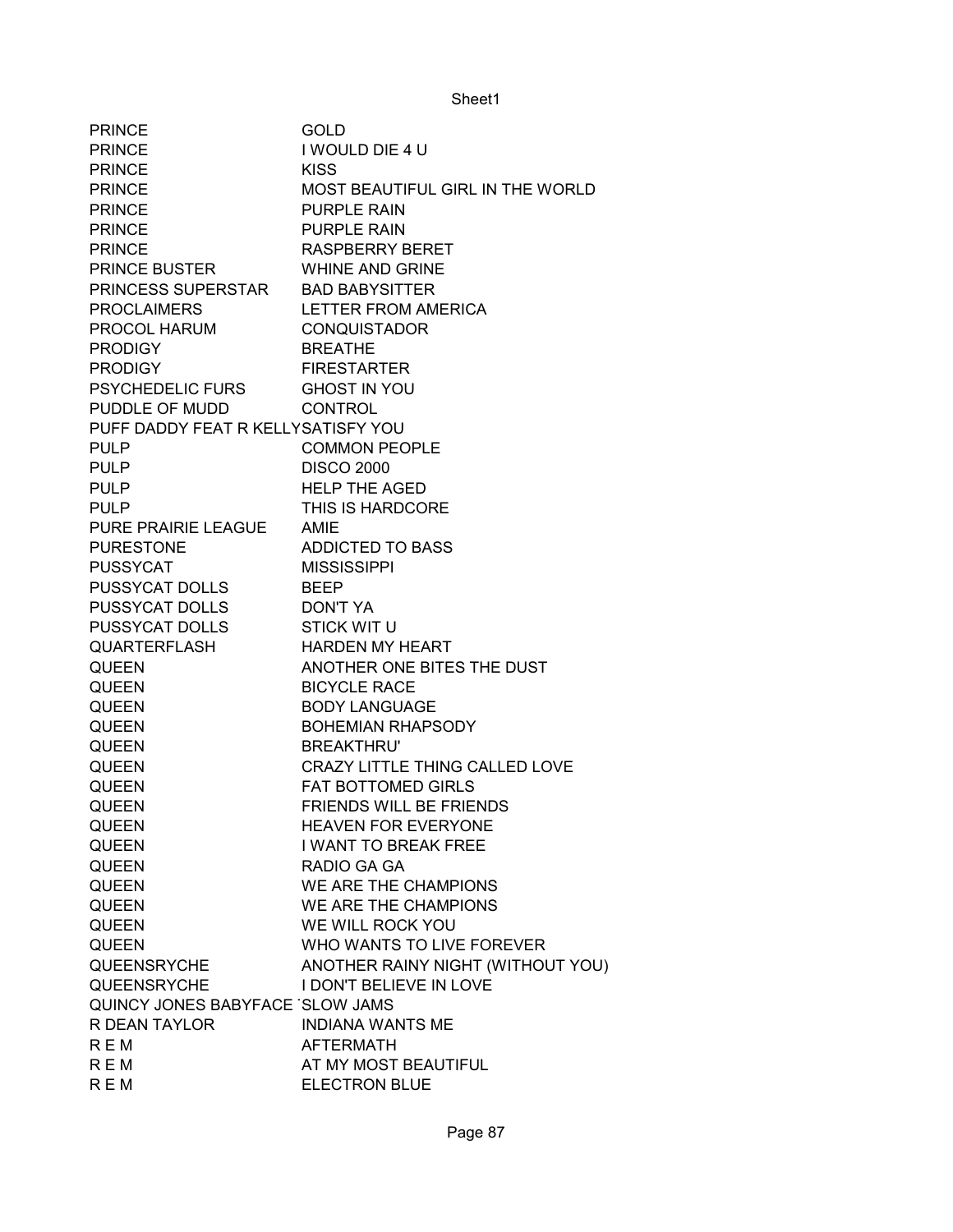| <b>REM</b>                               | <b>EVERYBODY HURTS</b>              |
|------------------------------------------|-------------------------------------|
| <b>REM</b>                               | <b>GREAT BEYOND</b>                 |
| R E M                                    | <b>IMITATION OF LIFE</b>            |
| <b>REM</b>                               | <b>IMITATION OF LIFE</b>            |
| <b>REM</b>                               | <b>I'VE BEEN HIGH</b>               |
| <b>REM</b>                               | <b>LOSING MY RELIGION</b>           |
| <b>REM</b>                               | MAN ON THE MOON                     |
| <b>REM</b>                               | ONE I LOVE                          |
| <b>REM</b>                               | SHINY HAPPY PEOPLE                  |
| R KELLY                                  | <b>BUMP AND GRIND</b>               |
| R KELLY                                  | <b>HAPPY PEOPLE</b>                 |
| R KELLY                                  | IF I COULD TURN BACK THE HANDS OF T |
| R KELLY                                  | <b>IGNITION</b>                     |
| R KELLY                                  | ONLY THE LOOT CAN MAKE YOU HAPPY    |
| R KELLY                                  | SHE'S GOT THAT VIBE                 |
| R KELLY                                  | <b>SNAKE</b>                        |
| R KELLY                                  | <b>THOIA THOING</b>                 |
| R KELLY                                  | <b>WORLDS GREATEST</b>              |
| R KELLY AND THE GAME PLAYAS ONLY         |                                     |
| R KELLY BOO AND GOTTI FIESTA             |                                     |
| <b>RACEY</b>                             | <b>SOME GIRLS</b>                   |
| RACHEL STEVENS                           | BREATHE IN BREATHE OUT              |
| RACHEL STEVENS                           | <b>FUNKY DORY</b>                   |
| RACHEL STEVENS                           | I SAID NEVER AGAIN                  |
| RACHEL STEVENS MORE MORE MORE            |                                     |
| RACHEL STEVENS NEGOTIATE WITH LOVE       |                                     |
| RACHEL STEVENS SO GOOD                   |                                     |
|                                          | RACHEL STEVENS SWEET DREAMS MY LAEX |
| <b>RADIOHEAD</b>                         | <b>NO SURPRISES</b>                 |
| <b>RADIOHEAD</b>                         | STREET SPIRIT (FADE OUT)            |
| <b>RADNEY FOSTER</b>                     | <b>EASIER SAID THAN DONE</b>        |
| RADNEY FOSTER                            | <b>LABOUR OF LOVE</b>               |
| RADNEY FOSTER AND PAT (TEXAS IN 1880)    |                                     |
| RAGE AGAINST THE MACHIIRENEGADES OF FUNK |                                     |
| <b>RAINBOW</b>                           | SINCE YOU'VE BEEN GONE              |
| <b>RALPH MCTELL</b>                      | STREETS OF LONDON                   |
| RAM JAM BAND                             | <b>BLACK BETTY</b>                  |
| <b>RAMONES</b>                           | <b>BABY I LOVE YOU</b>              |
| <b>RANDY CRAWFORD</b>                    | <b>ALMAZ</b>                        |
| <b>RANDY CRAWFORD</b>                    | <b>GIVE ME THE NIGHT</b>            |
| RANDY CRAWFORD                           | ONE DAY I'LL FLY AWAY               |
| RANDY CRAWFORD                           | YOU MIGHT NEED SOMEBODY             |
| <b>RANDY TRAVIS</b>                      | <b>BAPTISM (LIVE)</b>               |
| <b>RANDY TRAVIS</b>                      | DEEPER THAN THE HOLLER              |
| <b>RANDY TRAVIS</b>                      | I TOLD YOU SO                       |
| <b>RANDY TRAVIS</b>                      | <b>PROMISES</b>                     |
| <b>RANDY TRAVIS</b>                      | <b>WHISPER MY NAME</b>              |
| RANDY VANWARMER                          | JUST WHEN I NEEDED YOU MOST         |
| <b>RASCAL FLATTS</b>                     | LONG SLOW BEAUTIFUL DANCE           |
|                                          |                                     |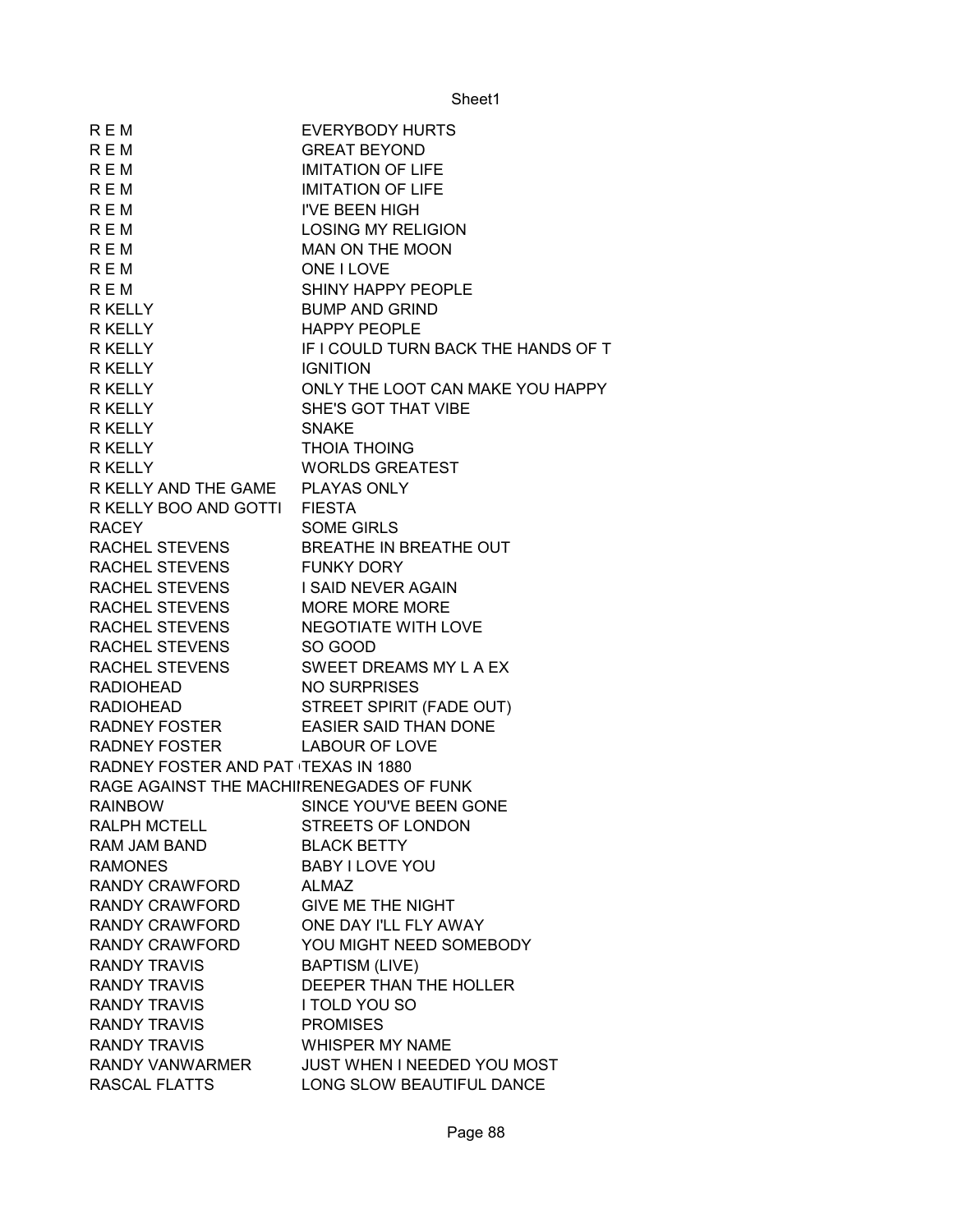| RASCAL FLATTS                           | WHILE YOU LOVED ME                  |
|-----------------------------------------|-------------------------------------|
| <b>RASCALS</b>                          | PEOPLE GOT TO BE FREE               |
| <b>RASMUS</b>                           | <b>GUILTY</b>                       |
| <b>RASPBERRIES</b>                      | <b>GO ALL THE WAY</b>               |
| <b>RASPBERRIES</b>                      | <b>GO ALL THE WAY</b>               |
| <b>RASPBERRIES</b>                      | <b>OVERNIGHT SENSATION</b>          |
| <b>RATT</b>                             | <b>BACK FOR MORE</b>                |
| <b>RATT</b>                             | WAY COOL JR                         |
| <b>RAY CHARLES</b>                      | I CAN'T STOP LOVING YOU             |
| RAY PARKER JNR                          | <b>GHOSTBUSTERS</b>                 |
| <b>RAY PARKER JNR</b>                   | <b>GHOSTBUSTERS</b>                 |
| <b>RAY PRICE</b>                        | FOR THE GOOD TIMES                  |
| <b>RAY PRICE</b>                        | <b>HEARTACHES BY THE NUMBER</b>     |
| <b>RAY PRICE</b>                        | <b>INVITATION TO THE BLUES</b>      |
| <b>RAY PRICE</b>                        | I'VE GOT A NEW HEARTACHE            |
| <b>RAY PRICE</b>                        | ONE MORE TIME                       |
| <b>RAY PRICE</b>                        | <b>PRIDE</b>                        |
| RAY STEVENS                             | <b>EVERYTHING IS BEAUTIFUL</b>      |
| <b>RAY STEVENS</b>                      | <b>STREAK</b>                       |
| <b>RAZORLIGHT</b>                       | RIP IT UP                           |
| <b>RAZORLIGHT</b>                       | SOMEWHERE ELSE                      |
| RAZZY BAILEY                            | <b>FRIENDS</b>                      |
| REAL MCCOY                              | COME AND GET YOUR LOVE              |
| <b>REAL THING</b>                       | CAN'T GET BY WITHOUT YOU            |
| <b>REAL THING</b>                       | YOU TO ME ARE EVERYTHING            |
| <b>REBA MCENTIRE</b>                    | <b>FANCY</b>                        |
| <b>REBA MCENTIRE</b>                    | <b>FOREVER LOVE</b>                 |
| <b>REBA MCENTIRE</b>                    | <b>HOW BLUE</b>                     |
| <b>REBA MCENTIRE</b>                    | I'M A SURVIVOR                      |
| <b>REBA MCENTIRE</b>                    | <b>JUST A LITTLE LOVE</b>           |
| <b>REBA MCENTIRE</b>                    | <b>ONLY IN MY MIND</b>              |
| <b>REBA MCENTIRE</b>                    | <b>RUMOR HAS IT</b>                 |
| <b>REBA MCENTIRE</b>                    | <b>TAKE IT BACK</b>                 |
| <b>REBA MCENTIRE</b>                    | <b>WHOEVER'S IN NEW ENGLAND</b>     |
| <b>REBA MCENTIRE</b>                    | WHY HAVEN'T I HEARD FROM YOU        |
| REBA MCENTIRE AND LIND/DOES HE LOVE YOU |                                     |
| <b>RED HOT CHILI PEPPERS</b>            | BY THE WAY                          |
| <b>RED HOT CHILI PEPPERS</b>            | <b>CALIFORNICATION</b>              |
| <b>RED HOT CHILI PEPPERS</b>            | <b>CAN'T STOP</b>                   |
| <b>RED HOT CHILI PEPPERS</b>            | <b>FORTUNE FADED</b>                |
| RED HOT CHILI PEPPERS                   | <b>ROAD TRIPPIN</b>                 |
| RED HOT CHILI PEPPERS                   | SIR PSYCHO SEXY                     |
| RED HOT CHILI PEPPERS                   | UNIVERSALLY SPEAKING                |
| RED HOT CHILI PEPPERS                   | <b>ZEPHYR SONG</b>                  |
| <b>RED PETERS</b>                       | YOU PROMISED THE MOON (BUT I PREFER |
| <b>RED SPEEDWAGON</b>                   | CAN'T FIGHT THIS FEELING            |
| <b>REDBONE</b>                          | WITCH QUEEN OF NEW ORLEANS          |
| <b>REDNEX</b>                           | <b>COTTON EYE JOE</b>               |
| <b>REEF</b>                             | I GOT SOMETHING TO SAY              |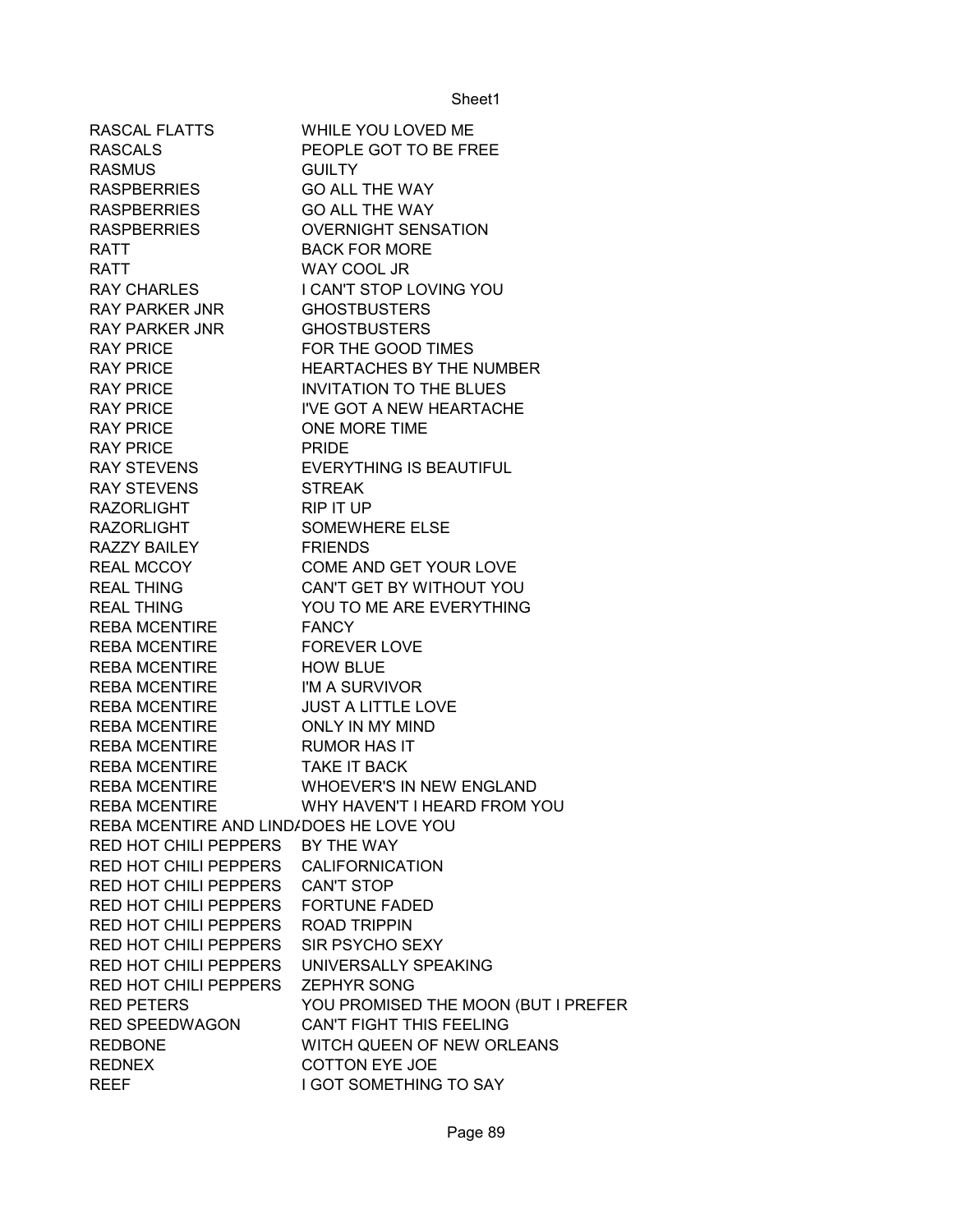| <b>REEF</b>                                 | PLACE YOUR HANDS                                 |
|---------------------------------------------|--------------------------------------------------|
| REEL 2 REEL                                 | <b>I LIKE TO MOVE IT</b>                         |
| REEVES AND MORTIMER                         | I'M A BELIEVER                                   |
| <b>REFLEX</b>                               | POLITICS OF DANCING                              |
| REMBRANDTS                                  | I'LL BE THERE FOR YOU                            |
| RENEE AND RENATO                            | <b>SAVE YOUR LOVE</b>                            |
| REO SPEEDWAGON                              | KEEP ON LOVING YOU                               |
| <b>REPUBLICA</b>                            | FROM RUSH HOUR WITH LOVE                         |
| <b>RESTLESS HEART</b>                       | BACK TO THE HEARTBREAK KID                       |
| <b>RESTLESS HEART</b>                       | <b>BIG DREAMS IN A SMALL TOWN</b>                |
| <b>RESTLESS HEART</b>                       | <b>FAST MOVIN' TRAIN</b>                         |
| RESTLESS HEART                              | THAT ROCK WON'T ROLL                             |
| RESTLESS HEART                              | WHY DOES IT HAVE TO BE (WRONG OR RI              |
| <b>REWIND</b>                               | <b>PRECIOUS</b>                                  |
| REZILLOS                                    | TOP OF THE POPS                                  |
| <b>RHIANNA</b>                              | OH BABY                                          |
| RICHARD ASHCROFT                            | BREAK THE NIGHT WITH COLOUR                      |
| RICHARD ASHCROFT                            | <b>C'MON PEOPLE</b>                              |
| RICHARD ASHCROFT                            | <b>MONEY TO BURN</b>                             |
| RICHARD ASHCROFT                            | <b>SONG FOR LOVERS</b>                           |
| RICHARD HARRIS                              | <b>MACARTHUR PARK</b>                            |
| RICHARD MARX                                | <b>HAZARD</b>                                    |
| RICHARD MARX                                | <b>RIGHT HERE WAITING</b>                        |
| RICHARD X                                   | YOU USED TO                                      |
| RICHARD X FEAT KELIS FINEST DREAMS          |                                                  |
| RICHARD X VS LIBERTY X BEING NOBODY         |                                                  |
| RICHIE VALENS                               | <b>DONNA</b>                                     |
| RICHIE VALENS                               | <b>DONNA</b>                                     |
| RICHIE VALENS                               | TELL LAURA I LOVE HER                            |
| <b>RICK ASTLEY</b>                          | WHENEVER YOU NEED SOMEBODY                       |
| RICK DEES AND HIS CAST CDISCO DUCK (PART 1) |                                                  |
| <b>RICK JAMES</b>                           | <b>SUPER FREAK</b>                               |
| <b>RICK JAMES</b>                           | <b>SUPER FREAK</b>                               |
| <b>RICKY MARTIN</b>                         | I DON'T CARE                                     |
| <b>RICKY MARTIN</b>                         | LIVIN' LA VIDA LOCA                              |
| <b>RICKY MARTIN</b>                         | LIVIN' LA VIDA LOCA                              |
| <b>RICKY MARTIN</b>                         | <b>LOADED</b>                                    |
| <b>RICKY MARTIN</b>                         | PRIVATE EMOTION                                  |
| <b>RICKY MARTIN</b>                         | <b>SHAKE YOUR BON BON</b>                        |
| <b>RICKY MARTIN</b>                         | <b>SHE BANGS</b>                                 |
| <b>RICKY MARTIN</b>                         | SHE'S ALL I EVER HAD                             |
|                                             | RICKY MARTIN AND CHRISTNOBODY WANTS TO BE LONELY |
|                                             | RICKY MARTIN AND CHRISTNOBODY WANTS TO BE LONELY |
| <b>RICKY NELSON</b>                         | <b>GARDEN PARTY</b>                              |
| <b>RICKY NELSON</b>                         | <b>HELLO MARY LOU</b>                            |
| <b>RICKY NELSON</b>                         | <b>HELLO MARY LOU</b>                            |
| <b>RICKY NELSON</b>                         | <b>IT'S LATE</b>                                 |
| <b>RICKY NELSON</b>                         | <b>IT'S LATE</b>                                 |
| <b>RICKY NELSON</b>                         | <b>LONESOME TOWN</b>                             |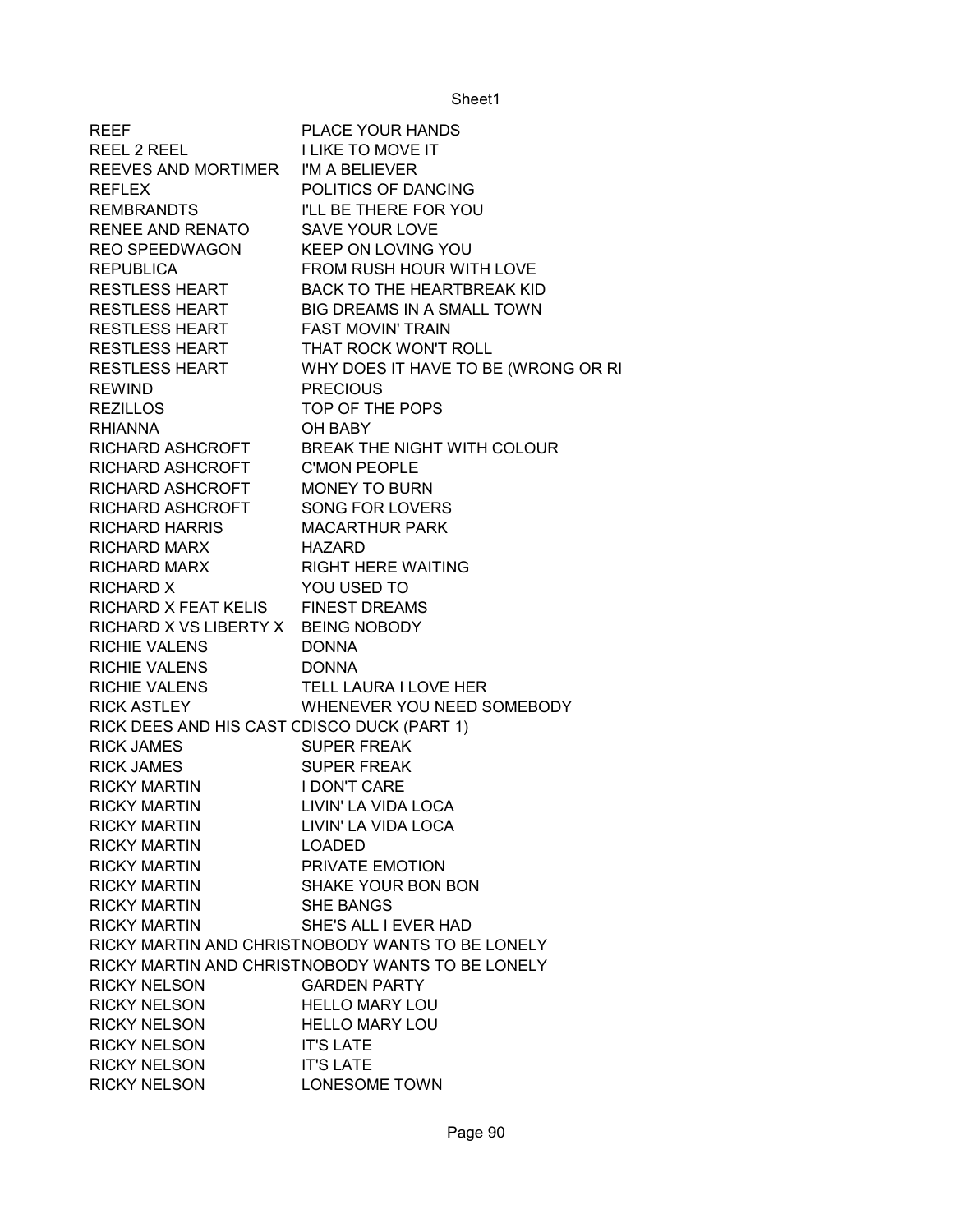RICKY NELSON STOOD UP RICKY NELSON SWEETER THAN YOU RICKY SKAGGS CAJUN MOON RICKY SKAGGS SOMETHING IN MY HEART RICKY SKAGGS UNCLE PEN RICKY VAN SHELTON CRIME OF PASSION RIGHT SAID FRED DEEPLY DIPPY RIGHT SAID FRED I'M TOO SEXY RIGHT SAID FRED YOU'RE MY MATE RIGHTEOUS BROTHERS UNCHAINED MELODY RIGHTEOUS BROTHERS YOU'VE LOST THAT LOVING FEELING RINGO STARR NO NO SONG RINGO STARR YOU'RE SIXTEEN RINGO STARR YOU'RE SIXTEEN RITA COLERIDGE **I'D RATHER LEAVE WHILE I'M IN LOVE** RITA COOLIDGE HIGHER AND HIGHER RITA MCNEIL WORKING MAN ROACHFORD CUDDLY TOY ROB BASE IT TAKES TWO ROB THOMAS LONELY NO MORE ROB THOMAS THIS HOW A HEART BREAKS ROBBIE WILLIAMS ADVERTISING SPACE ROBBIE WILLIAMS ANGELS ROBBIE WILLIAMS BETTER MAN ROBBIE WILLIAMS COME UNDONE ROBBIE WILLIAMS ETERNITY ROBBIE WILLIAMS FEEL ROBBIE WILLIAMS FREEDOM ROBBIE WILLIAMS HAVE YOU MET MISS JONES ROBBIE WILLIAMS IT'S ONLY US ROBBIE WILLIAMS KARMA KILLER ROBBIE WILLIAMS LAZY DAYS ROBBIE WILLIAMS LET LOVE BE YOUR ENERGY ROBBIE WILLIAMS LET ME ENTERTAIN YOU ROBBIE WILLIAMS MILLENNIUM ROBBIE WILLIAMS MISUNDERSTOOD ROBBIE WILLIAMS NO REGRETS ROBBIE WILLIAMS RADIO ROBBIE WILLIAMS ROAD TO MANDALAY ROBBIE WILLIAMS ROCK DJ ROBBIE WILLIAMS SEXED UP ROBBIE WILLIAMS SHE'S THE ONE ROBBIE WILLIAMS SOMETHING BEAUTIFUL ROBBIE WILLIAMS STRONG ROBBIE WILLIAMS SUPREME ROBBIE WILLIAMS TRIPPING ROBBIE WILLIAMS WIN SOME LOSE SOME ROBBIE WILLIAMS AND KYL KIDS ROBBIE WILLIAMS AND NIC(SOMETHING STUPID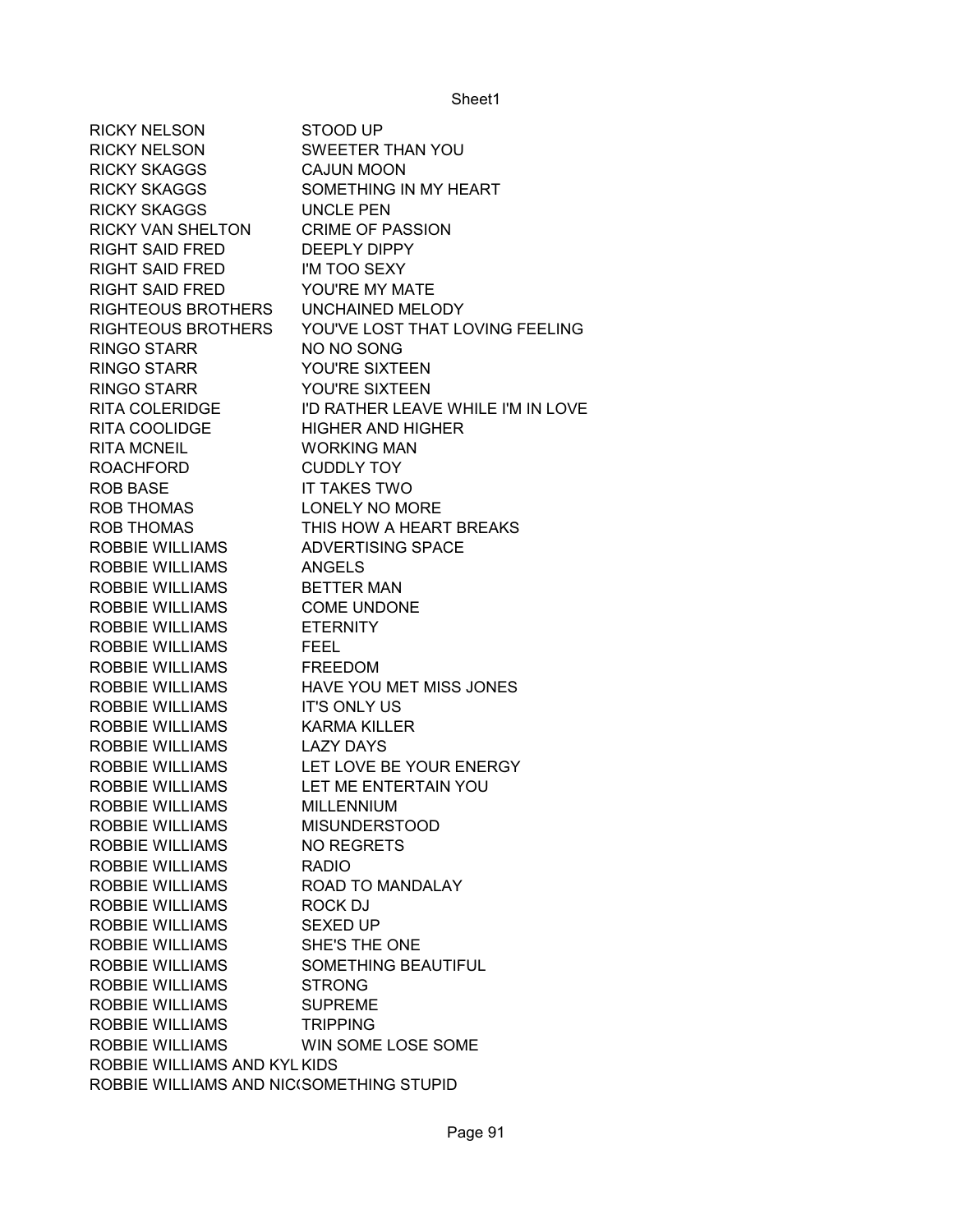| ROBERT MILES                               | <b>ONE AND ONE</b>                                       |
|--------------------------------------------|----------------------------------------------------------|
| ROBERT PALMER                              | <b>ADDICTED TO LOVE</b>                                  |
| ROBERT PALMER                              | I DIDN'T MEAN TO TURN YOU ON                             |
| ROBERT PALMER                              | I'LL BE YOURS TONIGHT                                    |
| ROBERT PALMER                              | MERCY MERCY ME I WANT YOU                                |
| ROBERT PALMER                              | <b>SIMPLY IRRESTIBLE</b>                                 |
| ROBERT PLANT                               | TALL COOL ONE                                            |
| ROBERTA FLACK                              | KILLING ME SOFTLY WITH HIS SONG                          |
| ROBERTA FLACK AND DONIBACK TOGETHER AGAIN  |                                                          |
| <b>ROBIN S</b>                             | LUV 4 LUV                                                |
| <b>ROBIN S</b>                             | SHOW ME LOVE                                             |
| ROBSON AND JEROME I BELIEVE                |                                                          |
|                                            | ROBSON AND JEROME SATURDAY NIGHT AT THE MOVIES           |
| ROBSON AND JEROME UP ON THE ROOF           |                                                          |
| <b>ROCKIN' BERRIES</b>                     | POOR MAN'S SON                                           |
| ROCKY HORROR PICTURE STIME WARP            |                                                          |
| ROD STEWART                                | DO YA THINK I'M SEXY                                     |
| <b>ROD STEWART</b>                         | <b>DOWNTOWN TRAIN</b>                                    |
| <b>ROD STEWART</b>                         | <b>EVERY PICTURE TELLS A STORY</b>                       |
| <b>ROD STEWART</b>                         | <b>EVERY PICTURE TELLS A STORY</b>                       |
| <b>ROD STEWART</b>                         | FIRST CUT IS THE DEEPEST                                 |
| <b>ROD STEWART</b>                         | <b>FOREVER YOUNG</b>                                     |
| <b>ROD STEWART</b>                         | <b>HAVE I TOLD YOU LATELY</b>                            |
| <b>ROD STEWART</b>                         | <b>HAVING A PARTY</b>                                    |
| <b>ROD STEWART</b>                         | <b>HOT LEGS</b>                                          |
| <b>ROD STEWART</b>                         | <b>INFATUATION</b>                                       |
| <b>ROD STEWART</b>                         | <b>MAGGIE MAY</b>                                        |
| <b>ROD STEWART</b>                         | <b>MAGGIE MAY</b>                                        |
| <b>ROD STEWART</b>                         | OH NO NOT MY BABY                                        |
| <b>ROD STEWART</b>                         | OOH LA LA                                                |
| <b>ROD STEWART</b>                         | <b>REASON TO BELIEVE</b>                                 |
|                                            | THIS OLD HEART OF MINE                                   |
| <b>ROD STEWART</b>                         |                                                          |
| <b>ROD STEWART</b>                         | <b>TOM TRAUBERTS BLUES</b><br><b>TONIGHT'S THE NIGHT</b> |
| <b>ROD STEWART</b><br><b>ROD STEWART</b>   |                                                          |
|                                            | YOU WEAR IT WELL                                         |
| <b>ROD STEWART</b>                         | YOU'RE IN MY HEART                                       |
| RODNEY CARRINGTON                          | LETTER TO MY PENIS                                       |
| RODNEY CROWELL                             | <b>LOVIN' ALL NIGHT</b>                                  |
| <b>ROGER MILLER</b><br><b>ROGER MILLER</b> | DANG ME<br>KING OF THE ROAD                              |
|                                            |                                                          |
| <b>ROGER MILLER</b>                        | <b>LITTLE GREEN APPLES</b>                               |
| ROGER WHITTAKER                            | <b>LAST FAREWELL</b>                                     |
| <b>ROGER WHITTAKER</b>                     | <b>LAST FAREWELL</b>                                     |
| ROLF HARRIS                                | <b>JAKE THE PEG</b>                                      |
| <b>ROLF HARRIS</b>                         | TIE ME KANGAROO DOWN                                     |
| ROLLING STONES                             | <b>STREETS OF LOVE</b>                                   |
| ROLLING STONES                             | TIME IS ON MY SIDE                                       |
| <b>ROMANTICS</b>                           | TALKING IN YOUR SLEEP                                    |
| <b>ROMANTICS</b>                           | WHAT I LIKE ABOUT YOU                                    |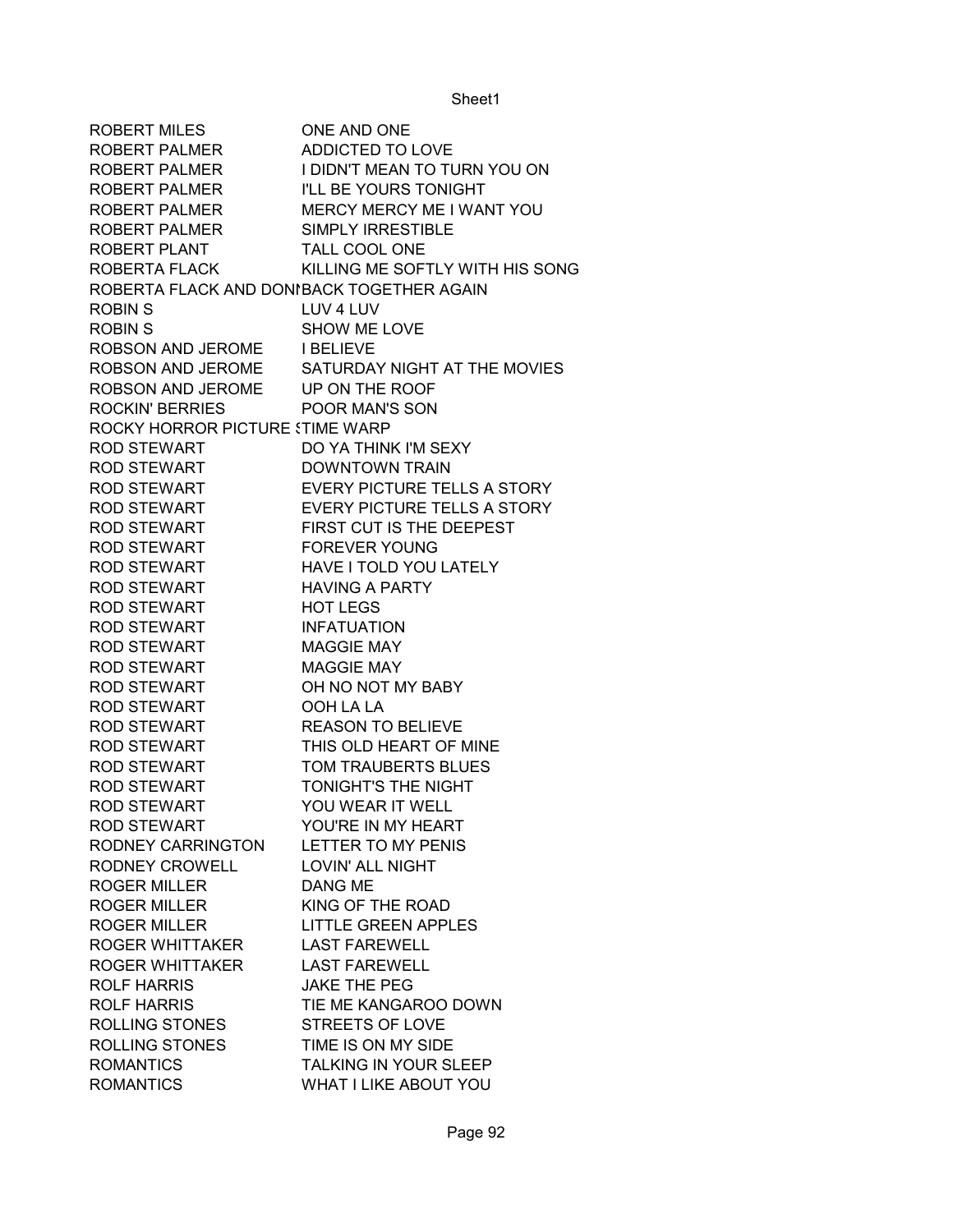RONAN KEATING I HOPE YOU DANCE RONAN KEATING I LOVE IT WHEN WE DO RONAN KEATING IF TOMORROW NEVER COMES RONAN KEATING LIFE IS A ROLLERCOASTER RONAN KEATING LONG GOODBYE RONAN KEATING LOST FOR WORDS RONAN KEATING LOVE WON'T WORK RONAN KEATING LOVING EACH DAY RONAN KEATING SHE BELIEVES IN ME RONAN KEATING WAY YOU MAKE ME FEEL RONAN KEATING WHEN YOU SAY NOTHING AT ALL RONAN KEATING AND LE ANLAST THING ON MY MIND RONAN KEATING AND LULUWE'VE GOT TONIGHT RONAN KEATING AND YUSLFATHER AND SON RONNIE CARROLL ROSES ARE RED RONNIE HILTON AROUND THE WORLD RONNIE HILTON NO OTHER LOVE RONNIE MCDOWELL OLDER WOMEN RONNIE MILSAP ALMOST LIKE A SONG RONNIE MILSAP ANY DAY NOW RONNIE MILSAP LOST IN THE FIFTIES TONIGHT RONNIE MILSAP LOST IN THE FIFTIES TONIGHT RONNIE MILSAP ONLY ONE LOVE IN MY LIFE RONNIE MILSAP SMOKY MOUNTAIN RAIN ROOM 5 AND OLIVER CHEA MAKE LUV ROOSTER STARING AT THE SUN ROOSTER YOU'RE SO RIGHT FOR ME ROSANNE CASH MY BABY THINKS HE'S A TRAIN ROSE ROYCE CAR WASH ROSE ROYCE IS IT LOVE YOU'RE AFTER ROSE ROYCE LOVE DON'T LIVE HERE ANYMORE ROSE ROYCE WISHING ON A STAR ROSEMARY CLOONEY HEY THERE ROSEMARY CLOONEY MAMBO ITALIANO ROSEMARY CLOONEY THIS OLE HOUSE ROSIE GAINES I SURRENDER ROSIE RIBBONS BLINK ROSIE RIBBONS LITTLE BIT ROXETTE I WISH I COULD FLY ROXETTE IT MUST HAVE BEEN LOVE ROXETTE SLEEPING IN MY CAR ROXY MUSIC **ANGEL EYES** ROXY MUSIC **SEALOUS GUY** ROXY MUSIC LET'S STICK TOGETHER ROXY MUSIC VIRGINIA PLAIN ROY C **SHOTGUN WEDDING** ROY CLARK TIPS OF MY FINGERS ROY ORBISON BLUE ANGEL ROY ORBISON DREAM BABY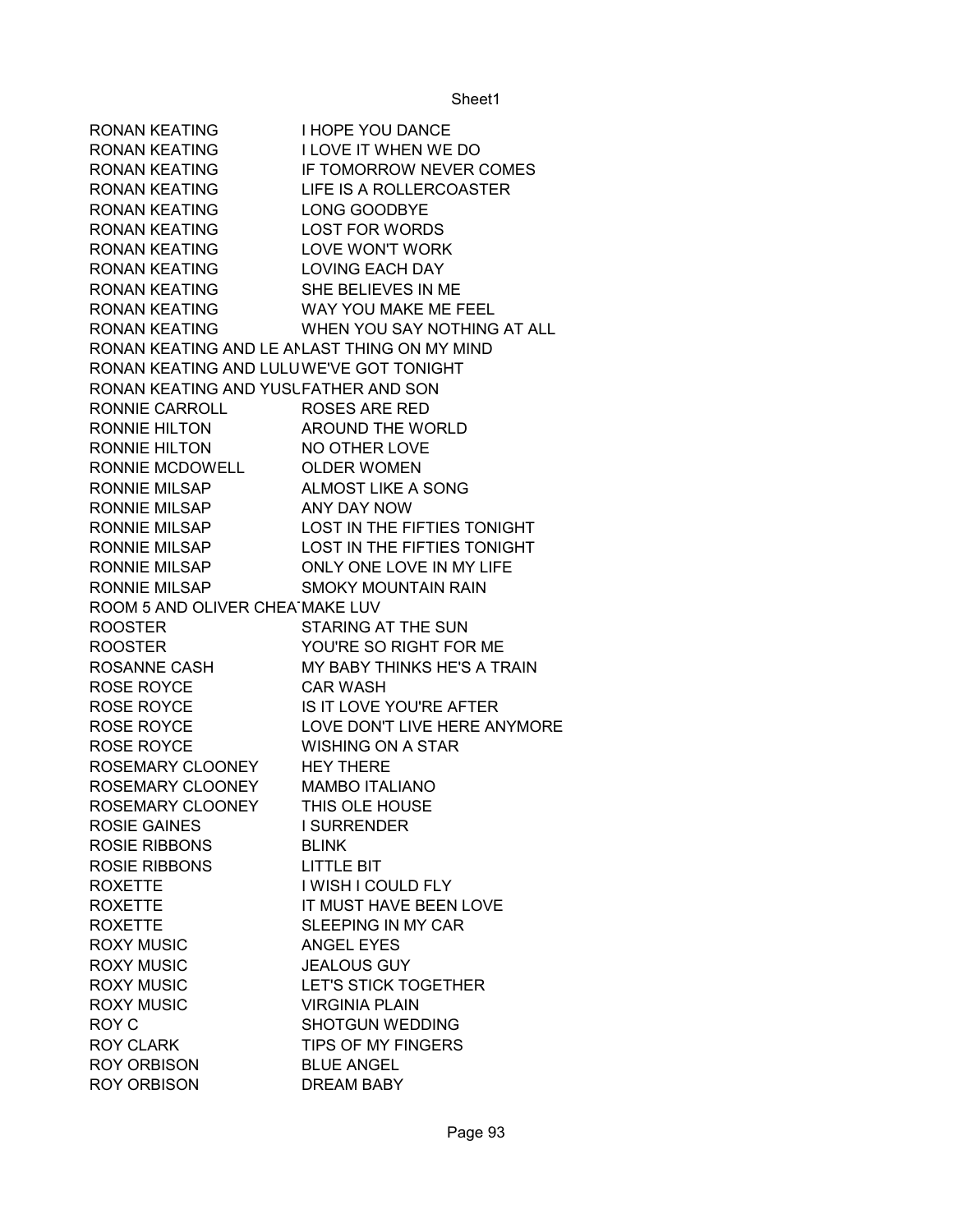| ROY ORBISON                   | I DROVE ALL NIGHT                     |
|-------------------------------|---------------------------------------|
| <b>ROY ORBISON</b>            | <b>IN DREAMS</b>                      |
| ROY ORBISON                   | <b>IN DREAMS</b>                      |
| <b>ROY ORBISON</b>            | <b>IT'S OVER</b>                      |
| <b>ROY ORBISON</b>            | LANA                                  |
| <b>ROY ORBISON</b>            | ONLY THE LONELY                       |
| <b>ROY ORBISON</b>            | <b>PRETTY WOMAN</b>                   |
| ROY ORBISON                   | <b>WORKING FOR THE MAN</b>            |
| ROY ROGERS                    | <b>HAPPY TRAILS</b>                   |
|                               | ROYALE DELITE I'LL BE A FREAK FOR YOU |
| <b>ROZELLA</b>                | <b>EVERYBODY'S FREE</b>               |
| <b>RUBETTES</b>               | <b>JUKE BOX JIVE</b>                  |
| <b>RUBETTES</b>               | <b>SUGAR BABY LOVE</b>                |
| RUBY MURRAY                   | SOFTLY SOFTLY                         |
| <b>RUFUS</b>                  | TELL ME SOMETHING GOOD                |
| <b>RUSS ABBOTT</b>            | <b>ATMOSPHERE</b>                     |
| S CLUB                        | <b>ALIVE</b>                          |
| S CLUB                        | LOVE AIN'T GONNA WAIT FOR YOU         |
| S CLUB                        | <b>SAY GOODBYE</b>                    |
| S CLUB 7                      | <b>BRING IT ALL BACK</b>              |
| S CLUB 7                      | DON'T STOP MOVING                     |
| S CLUB 7                      | <b>HAVE YOU EVER</b>                  |
| S CLUB 7                      | NATURAL                               |
| S CLUB 7                      | NEVER HAD A DREAM COME TRUE           |
| S CLUB 7                      | NEVER HAD A DREAM COME TRUE           |
| S CLUB 7                      | <b>REACH</b>                          |
| S CLUB 7                      | <b>S CLUB PARTY</b>                   |
| S CLUB 7                      | <b>TWO IN A MILLION</b>               |
| S CLUB 7                      | YOU                                   |
| S CLUB 7                      | YOU'RE MY NUMBER ONE                  |
| S CLUB 8                      | DON'T TELL ME YOU'RE SORRY            |
| S CLUB 8                      | FOOL NO MORE                          |
| S CLUB 8                      | <b>SUNDOWN</b>                        |
| S CLUB JUNIORS AUTOMATIC HIGH |                                       |
| <b>S CLUB JUNIORS</b>         | <b>NEW DIRECTION</b>                  |
| S CLUB JUNIORS                | ONE STEP CLOSER                       |
| S CLUB JUNIORS                | PUPPY LOVE                            |
| S W V                         | <b>RIGHT HERE</b>                     |
| S W V                         | <b>WEAK</b>                           |
| <b>SACHA DISTEL</b>           | RAINDROPS KEEP FALLING ON MY HEAD     |
| <b>SADE</b>                   | BY YOUR SIDE                          |
| <b>SADE</b>                   | <b>SMOOTH OPERATOR</b>                |
| <b>SADE</b>                   | YOUR LOVE IS KING                     |
| <b>SAGA</b>                   | ON THE LOOSE                          |
| <b>SAILOR</b>                 | <b>GLASS OF CHAMPAGNE</b>             |
| <b>SALIVA</b>                 | <b>CLICK CLICK BOOM</b>               |
| <b>SALIVA</b>                 | YOUR DISEASE                          |
| SALT AND PEPA                 | LET'S TALK ABOUT SEX                  |
| <b>SALT AND PEPA</b>          | LET'S TALK ABOUT SEX                  |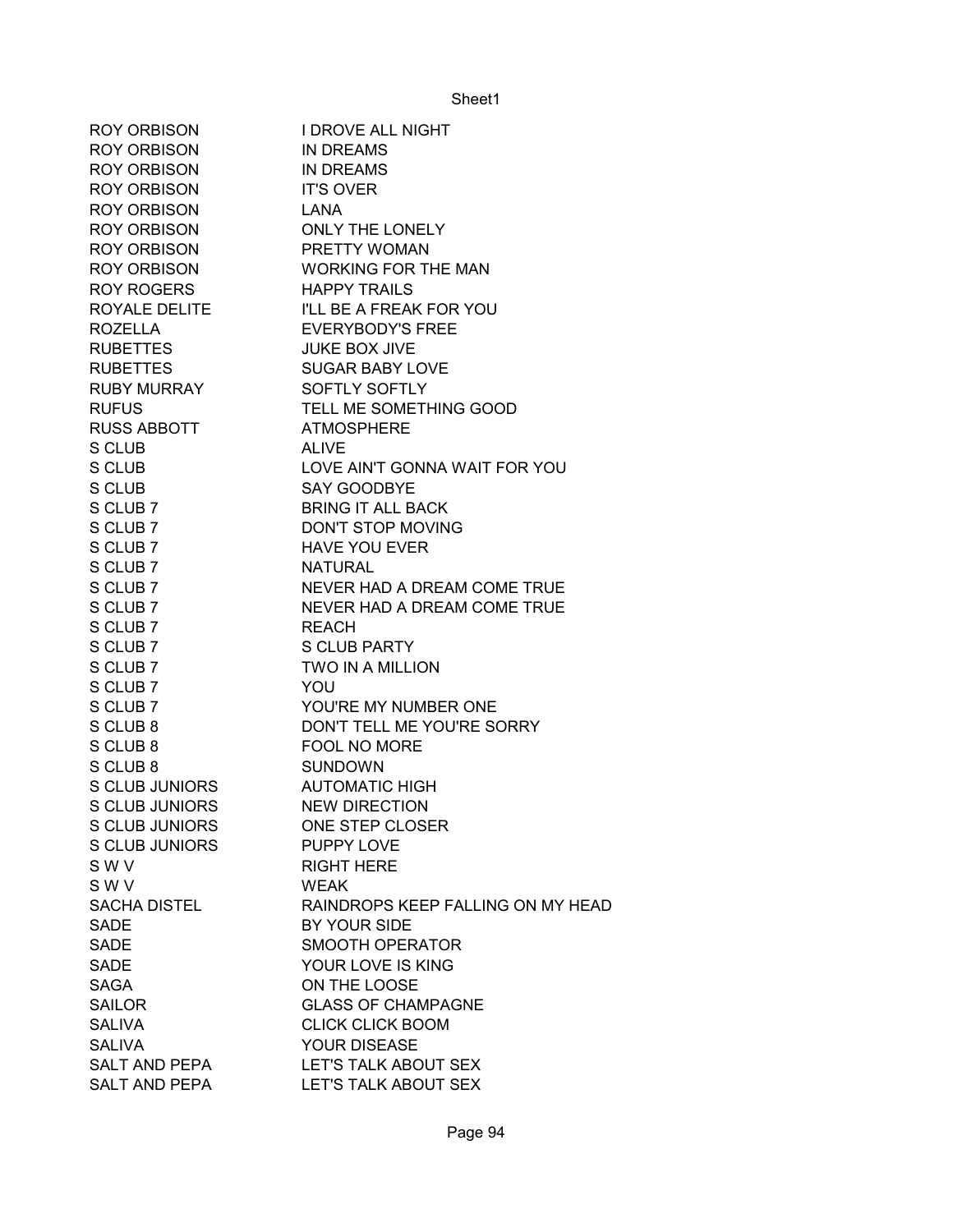SALT AND PEPA PUSH IT SALT AND PEPA WHATTA MAN SAM AND DAVE SOUL MAN SAM AND MARK WITH A LITTLE HELP FROM MY FRIENDS SAM FOX TOUCH ME (I WANT YOUR BODY) SAM THE SHAM AND THE PHWOOLY BULLY SAM THE SHAM AND THE PIWOOLY BULLY SAMANTHA MUMBA ALWAYS COME BACK TO YOUR LOVE SAMANTHA MUMBA BABY COME OVER SAMANTHA MUMBA I'M RIGHT HERE SAMANTHA MUMBA LATELY SAMMI SMITH **HELP ME MAKE IT THROUGH THE NIGHT** SAMMY DAVIS JNR CANDY MAN SAMMY DAVIS JNR I'VE GOTTA BE ME SAMMY DAVIS JNR MR BOJANGLES SAMMY HAGAR SERIOUS JUJU SAMMY JOHNS CHEVY VAN SANDIE SHAW GIRL DON'T COME SANDIE SHAW LONG LIVE LOVE SANDIE SHAW PUPPETT ON A STRING SANDIE SHAW THERE'S ALWAYS SOMETHING TO REMIND SANDY B MAKE THE WORLD GO AROUND SANDY POSEY SINGLE GIRL SANTANA BLACK MAGIC WOMAN SANTANA EVIL WAYS SANTANA PUT YOUR LIGHTS ON SANTANA AND MICHELLE BIGAME OF LOVE SANTANA AND ROB THOMA SMOOTH SARA EVANS I COULD NOT ASK FOR MORE SARAH MCLACHLAN AIDA SARAH MCLACHLAN ANGEL SARAH MCLACHLAN POSSESSION SARAH WHATMORE AUTOMATIC SARAH WHATMORE WHEN I LOST YOU SARINA PARIS LOOK AT US SASH MYSTERIOUS TIMES SASH STAY SAVAGE GARDEN ANIMAL SONG SAVAGE GARDEN BREAK ME SHAKE ME SAVAGE GARDEN HOLD ME SAVAGE GARDEN I KNEW I LOVED YOU SAVAGE GARDEN I WANT YOU SAVAGE GARDEN TO THE MOON AND BACK SAVAGE GARDEN TRULY MADLY DEEPLY SAW DOCTORS I USED TO LOVE HER SAW DOCTORS N 17 SAWYER BROWN CAFE ON THE CORNER SAWYER BROWN STEP THAT STEP SAWYER BROWN THIS MISSIN' YOU HEART OF MINE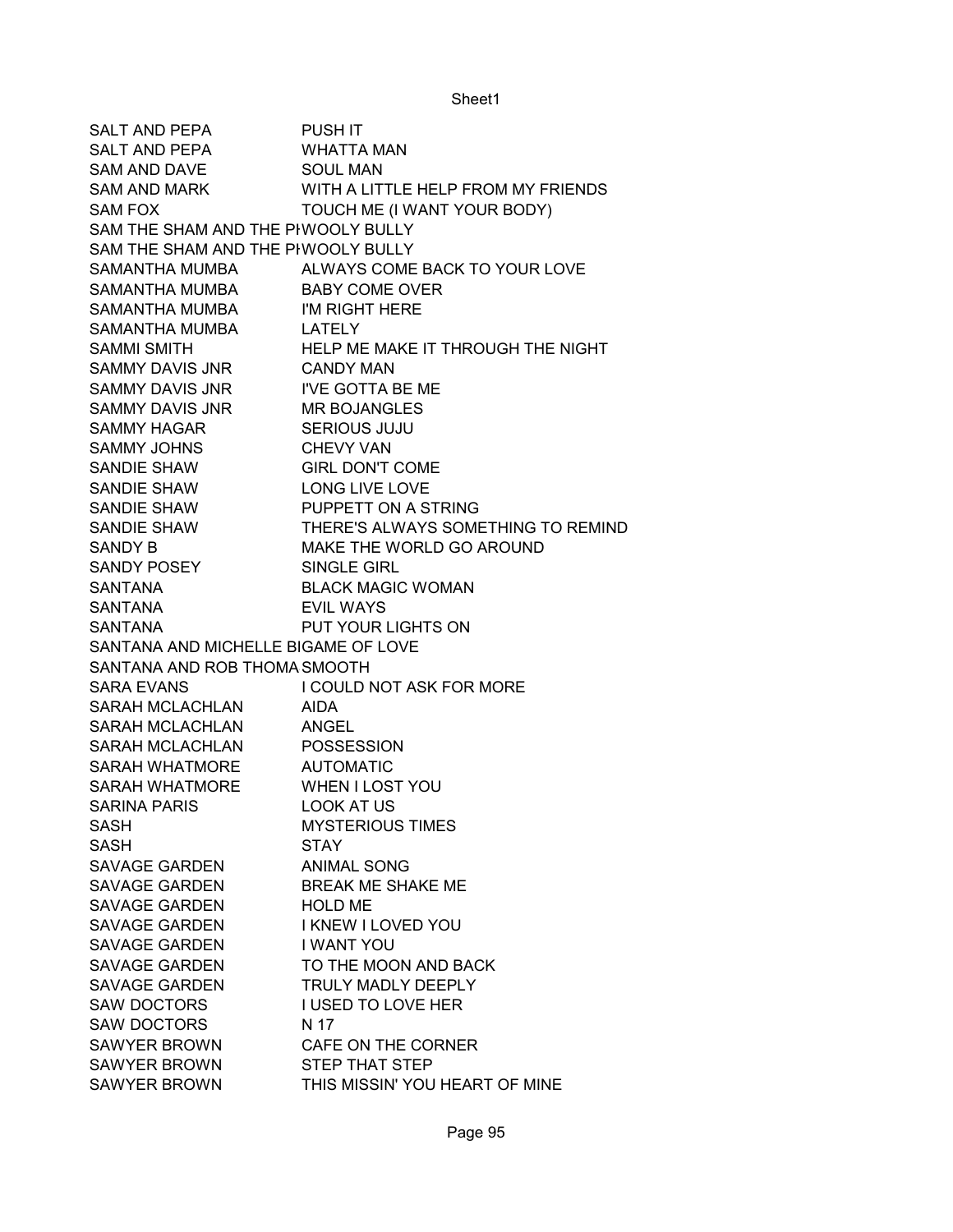| SAWYER BROWN            | <b>TROUBLE ON THE LINE</b>        |
|-------------------------|-----------------------------------|
| <b>SCAFFOLD</b>         | <b>LILY THE PINK</b>              |
| <b>SCAFFOLD</b>         | THANK YOU VERY MUCH               |
| <b>SCISSOR SISTERS</b>  | <b>FILTHY GORGEOUS</b>            |
| <b>SCISSOR SISTERS</b>  | <b>MARY</b>                       |
| <b>SCOOCH</b>           | MORE THAN I NEED TO KNOW          |
| <b>SCOOTER</b>          | <b>BACK IN THE UK</b>             |
| <b>SCORPIONS</b>        | <b>WIND OF CHANGE</b>             |
| <b>SCRITTI POLITTI</b>  | PERFECT WAY                       |
| <b>SEA HORSES</b>       | YOU CAN TALK TO ME                |
| SEAHORSES               | <b>BLINDED BY THE SUN</b>         |
| <b>SEAL</b>             | <b>CRAZY</b>                      |
| <b>SEAL</b>             | <b>KISS FROM A ROSE</b>           |
| <b>SEAL</b>             | PRAYER FOR THE DYING              |
| <b>SEAL</b>             | THIS COULD BE HEAVEN              |
| <b>SEAN PAUL</b>        | <b>GET BUSY</b>                   |
| <b>SEAN PAUL</b>        | I'M STILL IN LOVE WITH YOU        |
| <b>SEAN PAUL</b>        | ON THE HORIZON                    |
| <b>SEARCHERS</b>        | <b>NEEDLES AND PINS</b>           |
| <b>SEARCHERS</b>        | <b>NEEDLES AND PINS</b>           |
| <b>SEARCHERS</b>        | <b>SUGAR AND SPICE</b>            |
| <b>SEARCHERS</b>        | SWEETS FOR MY SWEET               |
| <b>SEARCHERS</b>        | WHEN YOU WALK IN THE ROOM         |
| <b>SEEKERS</b>          | <b>CARNIVAL IS OVER</b>           |
| <b>SEEKERS</b>          | I'LL NEVER FIND ANOTHER YOU       |
| <b>SEEKERS</b>          | <b>MORNINGTOWN RIDE</b>           |
| <b>SEMISONIC</b>        | <b>CLOSING TIME</b>               |
| <b>SEMISONIC</b>        | <b>SECRET SMILE</b>               |
| <b>SEMISONIC</b>        | SINGING IN MY SLEEP               |
| <b>SENSATIONS</b>       | LET ME IN                         |
| SEVEN MARY THREE        | <b>WAIT</b>                       |
| <b>SEX PISTOLS</b>      | <b>GOD SAVE THE QUEEN</b>         |
| <b>SGT BARRY SADLER</b> | <b>BALLAD OF THE GREEN BERETS</b> |
| <b>SHABBA RANKS</b>     | <b>MR LOVERMAN</b>                |
| <b>SHAFT</b>            | <b>MUCHO MAMBO SWAY</b>           |
| <b>SHAGGY</b>           | ANGEL                             |
| <b>SHAGGY</b>           | <b>ANGEL</b>                      |
| <b>SHAGGY</b>           | <b>BOOMBASTIC</b>                 |
| <b>SHAGGY</b>           | <b>FREAKY GIRL</b>                |
| <b>SHAGGY</b>           | <b>HEY SEXY LADY</b>              |
| <b>SHAGGY</b>           | IT WASN'T ME                      |
| <b>SHAGGY</b>           | <b>OH CAROLINA</b>                |
| <b>SHAKATAK</b>         | <b>DOWN ON THE STREETS</b>        |
| <b>SHAKIN' STEVENS</b>  | <b>MERRY CHRISTMAS EVERYONE</b>   |
| <b>SHAKIN' STEVENS</b>  | YOU DRIVE ME CRAZY                |
| <b>SHAKIRA</b>          | <b>DON'T BOTHER</b>               |
| <b>SHAKIRA</b>          | UNDERNEATH YOUR CLOTHES           |
| <b>SHAKIRA</b>          | <b>WHENEVER WHEREVER</b>          |
| SHAM 69                 | <b>HURY UP HARRY</b>              |
|                         |                                   |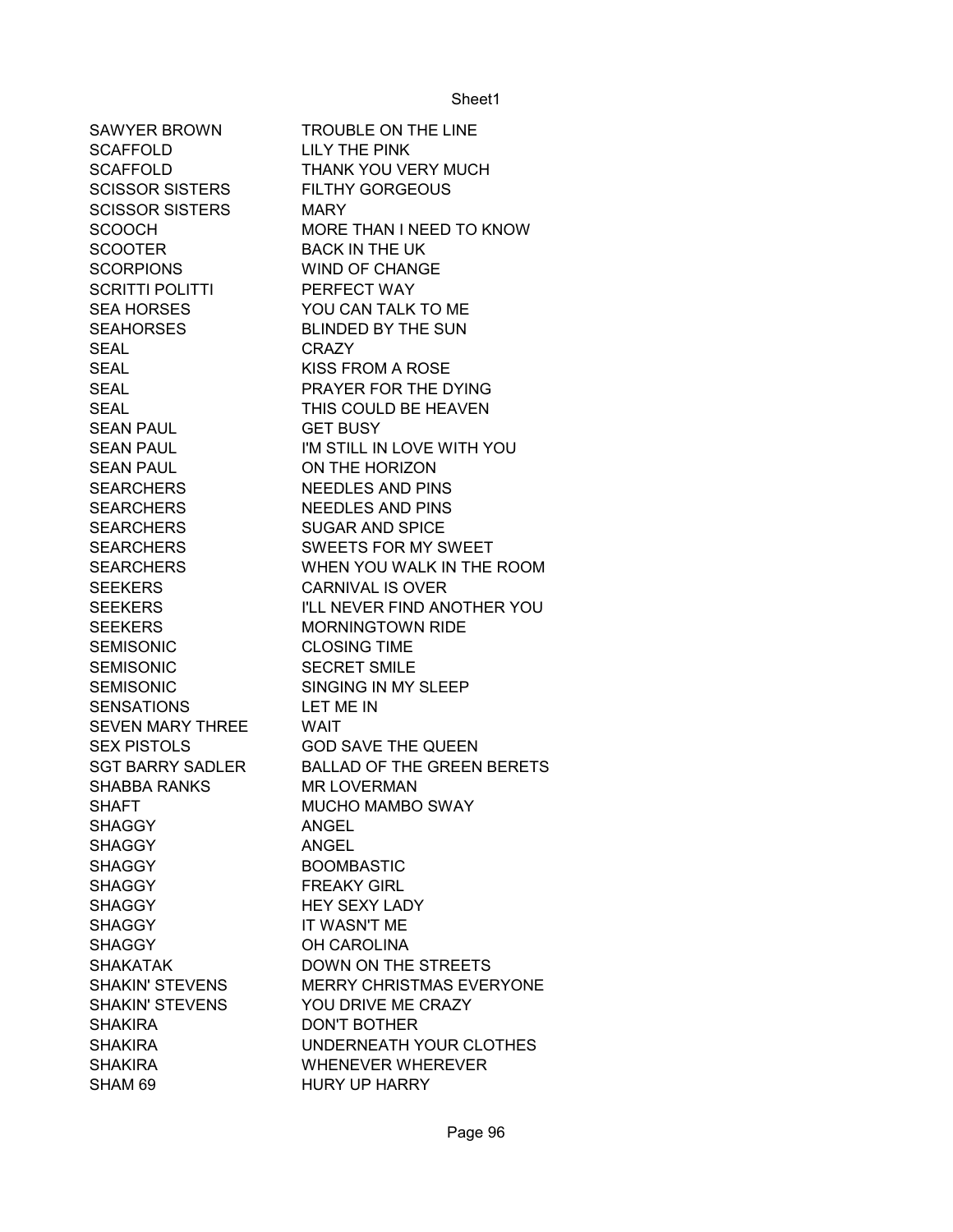| <b>SHAMROCKS</b>                    | TELL ME MA                         |
|-------------------------------------|------------------------------------|
| <b>SHANE RICHIE</b>                 | I'M YOUR MAN                       |
| <b>SHANE SELLERS</b>                | MATTHEW MARK LUKE AND EARNHARDT    |
| <b>SHANE WARD</b>                   | NO PROMISES                        |
| <b>SHANIA TWAIN</b>                 | <b>DON'T</b>                       |
| <b>SHANIA TWAIN</b>                 | <b>DON'T BE STUPID</b>             |
| <b>SHANIA TWAIN</b>                 | FOREVER AND FOR ALWAYS             |
| <b>SHANIA TWAIN</b>                 | FROM THIS MOMENT ON                |
| <b>SHANIA TWAIN</b>                 | I'M GONNA GETCHA GOOD              |
| <b>SHANIA TWAIN</b>                 | <b>KA CHING</b>                    |
| <b>SHANIA TWAIN</b>                 | MAN I FEEL LIKE A WOMAN            |
| <b>SHANIA TWAIN</b>                 | PARTY FOR 2                        |
| <b>SHANIA TWAIN</b>                 | SHE'S NOT JUST A PRETTY FACE       |
| SHANIA TWAIN                        | THAT DON'T IMPRESS ME MUCH         |
| SHANIA TWAIN                        | <b>WHEN</b>                        |
| <b>SHANIA TWAIN</b>                 | YOU'RE STILL THE ONE               |
| <b>SHANICE</b>                      | <b>I LOVE YOUR SMILE</b>           |
| <b>SHANKS AND BIGFOOT</b>           | SWEET LIKE CHOCOLATE               |
| <b>SHANNON</b>                      | LET THE MUSIC PLAY                 |
| <b>SHAPESHIFTERS</b>                | <b>INCREDIBLE</b>                  |
| <b>SHAPESHIFTERS</b>                | <b>LOLA'S THEME</b>                |
| <b>SHAYNE WARD</b>                  | THAT'S MY GOAL (X FACTOR)          |
| SHAZNAY LEWIS                       | I'VE NEVER FELT LIKE THIS BEFORE   |
| <b>SHAZNAY LEWIS</b>                | YOU                                |
| <b>SHED SEVEN</b>                   | <b>DISCO DOWN</b>                  |
| <b>SHEDAISY</b>                     | STILL HOLDING OUT FOR YOU          |
| SHEENA EASTON                       | ALMOST OVER YOU                    |
| SHEENA EASTON                       | I WOULDN'T BEG FOR WATER           |
| SHEENA EASTON                       | MORNING TRAIN (9 TO 5)             |
| SHEENA EASTON                       | WHEN HE SHINES                     |
| SHELLY WEST                         | <b>JOSE CUERVO</b>                 |
| <b>SHENANDOAH</b>                   | CHURCH ON CUMBERLAND ROAD          |
| <b>SHENANDOAH</b>                   | CHURCH ON CUMBERLAND ROAD          |
| <b>SHENANDOAH</b>                   | DARNED IF I DON'T (DANGED IF I DO) |
| <b>SHENANDOAH</b>                   | I DON'T WANT TO BE LOVED LIKE THAT |
| <b>SHENANDOAH</b>                   | I WANT TO BE LOVED LIKE THAT       |
| SHENANDOAH                          | IF BUBBA CAN DANCE (I CAN TOO)     |
| SHENANDOAH                          | <b>ROCK MY BABY</b>                |
| SHENANDOAH                          | SHE DOESN'T CRY ANYMORE            |
| SHEP AND THE LIMELITES DADDY'S HOME |                                    |
| SHERYL CROW                         | ALL I WANNA DO                     |
| SHERYL CROW                         | <b>DIFFICULT KIND</b>              |
|                                     |                                    |
| SHERYL CROW                         | <b>MY FAVORITE MISTAKE</b>         |
| SHERYL CROW                         | SOAK UP THE SUN                    |
| SHERYL CROW                         | <b>SWEET CHILD O' MINE</b>         |
| SHERYL CROW                         | THERE GOES THE NEIGHBORHOOD        |
| SHERYL CROW                         | TOMORROW NEVER DIES                |
| <b>SHIRELLES</b>                    | WILL YOU LOVE ME TOMORROW          |
| SHIRLEY AND CO                      | SHAME SHAME SHAME                  |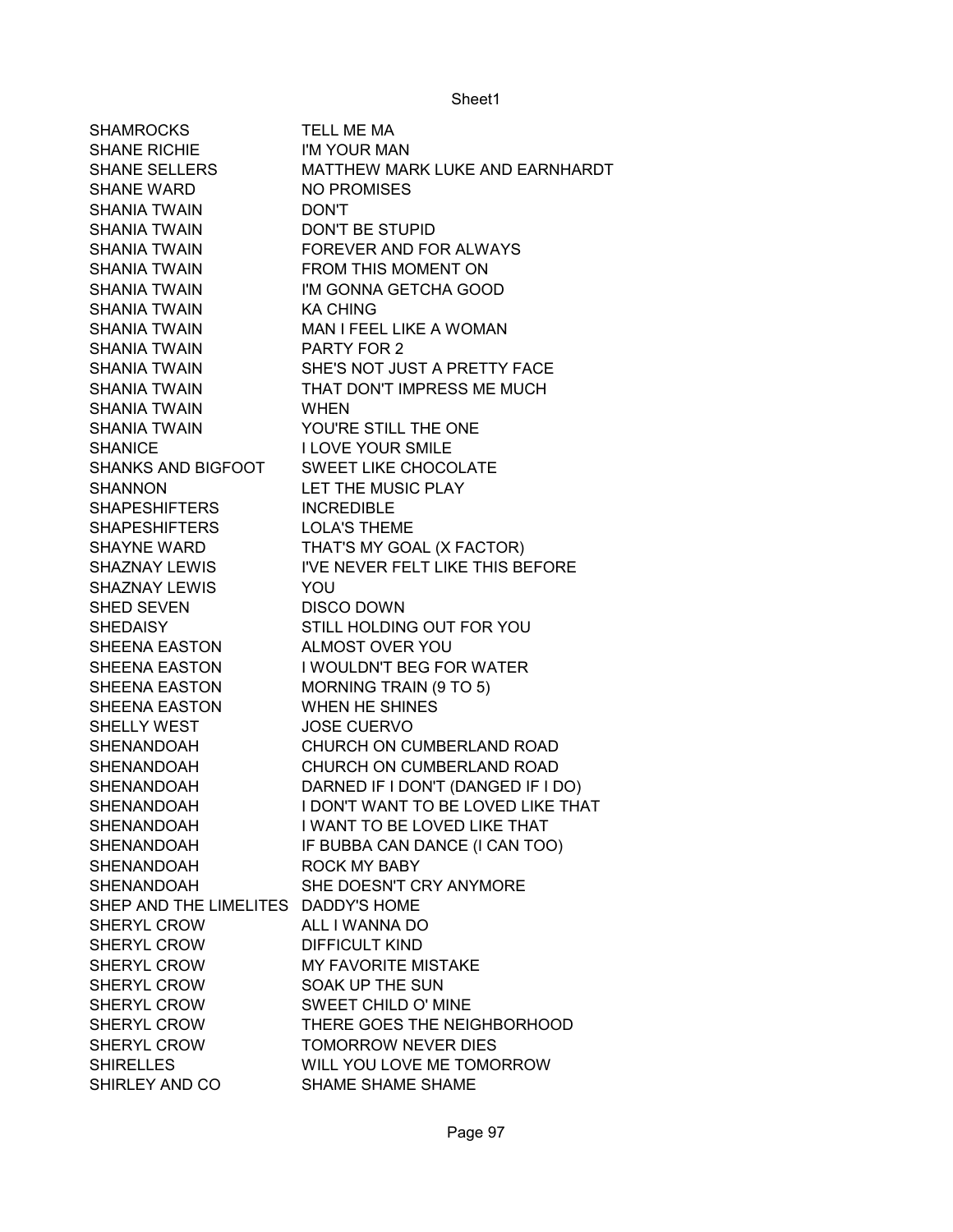| SHIRLEY BASSEY                          | AS LONG AS HE NEEDS ME                          |
|-----------------------------------------|-------------------------------------------------|
| SHIRLEY BASSEY                          | <b>BIG SPENDER</b>                              |
| SHIRLEY BASSEY                          | I WHO HAVE NOTHING                              |
| SHIRLEY BASSEY                          | KISS ME HONEY HONEY KISS ME                     |
| SHIRLEY BASSEY                          | <b>REACH FOR THE SKY</b>                        |
| SHIRLEY BASSEY                          | WHAT NOW MY LOVE                                |
| SHIRLEY BASSEY                          | YOU'LL NEVER KNOW                               |
| SHOLA AMA                               | YOU'RE THE ONE I LOVE                           |
| <b>SHOW BOAT</b>                        | CAN'T HELP FALLING IN LOVE WITH YOU             |
| <b>SHOW BOAT</b>                        | OL' MAN RIVER                                   |
| SHOWADDYWADDY HEY ROCK AND ROLL         |                                                 |
|                                         | SHOWADDYWADDY PRETTY LITTLE ANGEL EYES          |
|                                         | SHOWADDYWADDY UNDER THE MOON OF LOVE            |
| <b>SHOWSTOPPERS</b>                     | AIN'T NOTHING BUT A HOUSE PARTY                 |
| SHY FX AND T POWER                      | SHAKE UR BODY                                   |
| <b>SID VICIOUS</b>                      | MY WAY                                          |
| SIDNEY YOUNGBLOOD                       | IF ONLY I COULD                                 |
| <b>SILK</b>                             | <b>FOREVER AND EVER</b>                         |
| <b>SILVER SUN</b>                       | TOO MUCH TOO LITTLE TOO LATE                    |
|                                         | SIMON AND GARFUNKEL 50 WAYS TO LEAVE YOUR LOVER |
| SIMON DUPREE AND THE BIKITES            |                                                 |
| <b>SIMON WEBBE</b>                      | AFTER ALL THIS TIME                             |
| <b>SIMON WEBBE</b>                      | <b>LAY YOUR HANDS</b>                           |
| SIMPLE MINDS                            | <b>ALIVE AND KICKING</b>                        |
| SIMPLE MINDS                            | <b>BELFAST CHILD</b>                            |
| <b>SIMPLE MINDS</b>                     | DON'T YOU FORGET ABOUT ME                       |
| <b>SIMPLE MINDS</b>                     | <b>SHE'S A RIVER</b>                            |
| <b>SIMPLY RED</b>                       | AIN'T THAT A LOT OF LOVE                        |
| SIMPLY RED                              | IF YOU DON'T KNOW ME BY NOW                     |
| <b>SIMPLY RED</b>                       | <b>NEW FLAME</b>                                |
| <b>SIMPLY RED</b>                       | SAY YOU LOVE ME                                 |
| SIMPLY RED                              | <b>SUNRISE</b>                                  |
| <b>SIMPLY RED</b>                       | YOU MAKE ME FEEL BRAND NEW                      |
| <b>SIMPLY RED</b>                       | <b>YOUR EYES</b>                                |
| SINEAD O'CONNOR                         | NOTHING COMPARES 2 U                            |
| SINEAD O'CONNOR                         | NOTHING COMPARES 2 U                            |
| SINEAD QUINN                            | I CAN'T BREAK DOWN                              |
| <b>SINITTA</b>                          | <b>SO MACHO</b>                                 |
| SIOUXSIE AND THE BANSHEHONG KONG GARDEN |                                                 |
| SIR MIX A LOT                           | <b>BABY GOT BACK</b>                            |
| <b>SISQO</b>                            | DANCE FOR ME                                    |
| <b>SISQO</b>                            | <b>INCOMPLETE</b>                               |
| <b>SISQO</b>                            | THONG SONG                                      |
| <b>SISQO</b>                            | UNLEASH THE DRAGON                              |
| SISTER <sub>7</sub>                     | KNOW WHAT YOU MEAN                              |
| <b>SISTER SLEDGE</b>                    | <b>FRANKIE</b>                                  |
| <b>SISTER SLEDGE</b>                    | HE'S THE GREATEST DANCER                        |
| SISTER SLEDGE                           | <b>LOST IN MUSIC</b>                            |
| SISTER SLEDGE                           | WE ARE FAMILY                                   |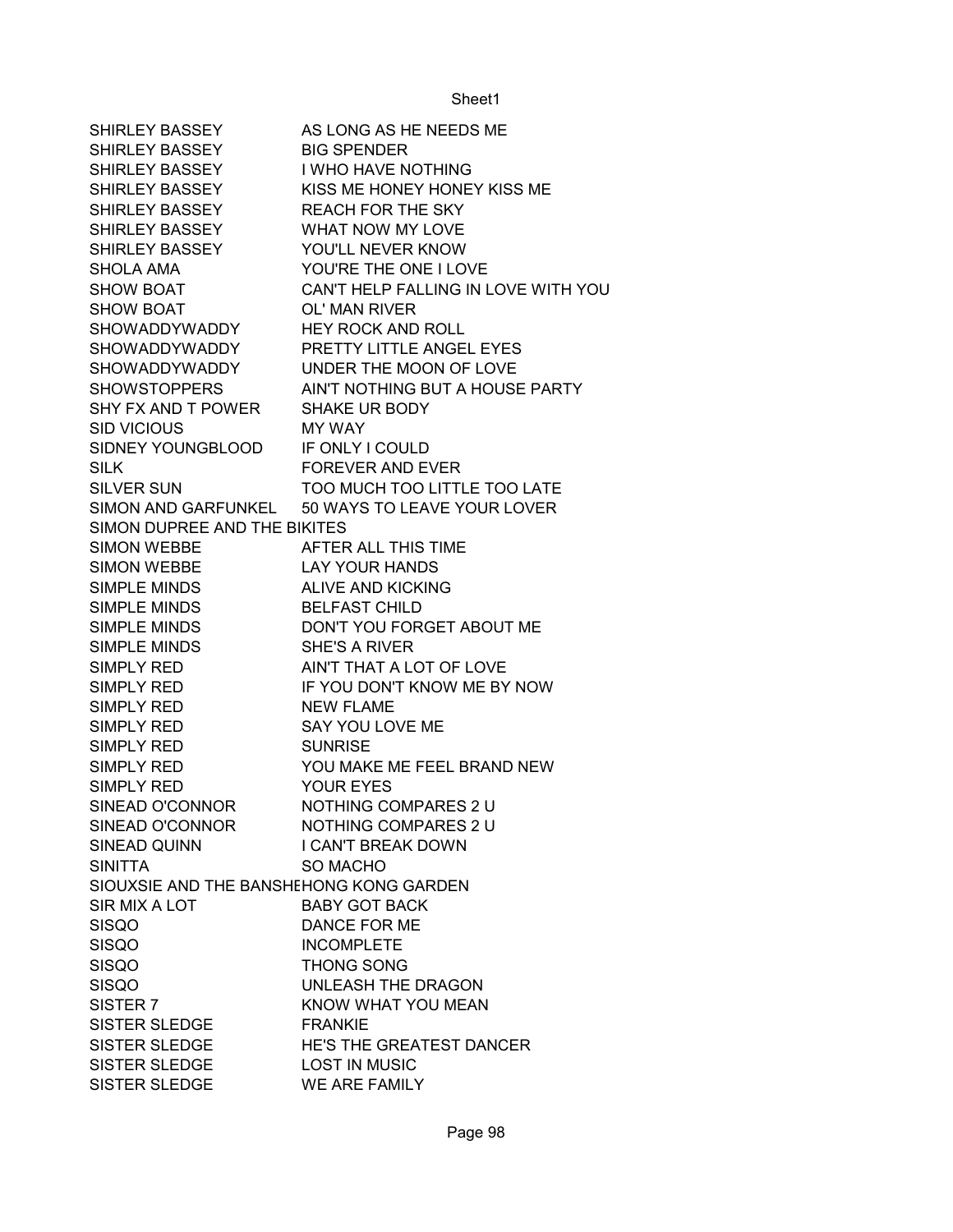SISTER SLEDGE WE ARE FAMILY SIXPENCE NONE THE RICHIKISS ME SIXPENCE NONE THE RICHITHERE SHE GOES SKEETER DAVIS I CAN'T STAY MAD AT YOU SKIDS INTO THE VALLEY SKINNER AND BADDIEL THREE LIONS SKINNER AND BADDIEL THREE LIONS 98 SKIP EWING GOSPEL ACCORDING TO LUKE SKYLINERS SINCE I DON'T HAVE YOU SL2 ON A RAGGA TIP SLADE COZ I LOVE YOU SLADE GOODBYE TO JANE SLADE MAMA WEER ALL CRAZEE NOW SLADE MERRY CHRISTMAS EVERYBODY SLADE RUN RUNAWAY SLADE SKWEEZE ME PLEASE ME SLAUGHTER UP ALL NIGHT SLEEPER SALE OF THE CENTURY SLIM DUSTY PUB WITH NO BEER SLIM WHITMAN ROSE MARIE SLY AND ROBBIE WITH SIMINIGHT NURSE SLY AND THE FAMILY STONDANCE TO THE MUSIC SLY FOX LET'S GO ALL THE WAY SMALL FACES ITCHYCOO PARK SMALL FACES LAZY SUNDAY SMALL FACES SHA LA LA LA LEE SMASH MOUTH CAN'T GET ENOUGH OF YOU BABY SMASH MOUTH I'M A BELIEVER SMITHS **HOW SOON IS NOW** SMITHS PANIC SMOKEY ROBINSON BEING WITH YOU SMOKEY ROBINSON TEARS OF A CLOWN SMOKEY ROBINSON TRACKS OF MY TEARS SMOKIE IF YOU THINK YOU KNOW HOW TO LOVE M SMOKIE AND ROY CHUBBIE WHO THE F##K IS ALICE SMOKIE AND SUZIE QUATRISTUMBLIN' IN SNAP RHYTHM IS A DANCER SNAP WELCOME TO TOMORROW SNOOP DOGGY DOGG WHAT'S MY NAME SNOW INFORMER SNOW PATROL SPITTING GAMES SO SOLID CREW BROKEN SILENCE SOFT CELL **TAINTED LOVE** SOFT CELL TAINTED LOVE SOFT CELL TORCH SOGGY BOTTOM BOYS I AM A MAN OF CONSTANT SORROW SOGGY BOTTOM BOYS I AM A MAN OF CONSTANT SORROW SOLOMAN KING SHE WEARS MY RING SON OF DORK EDDIE'S SONG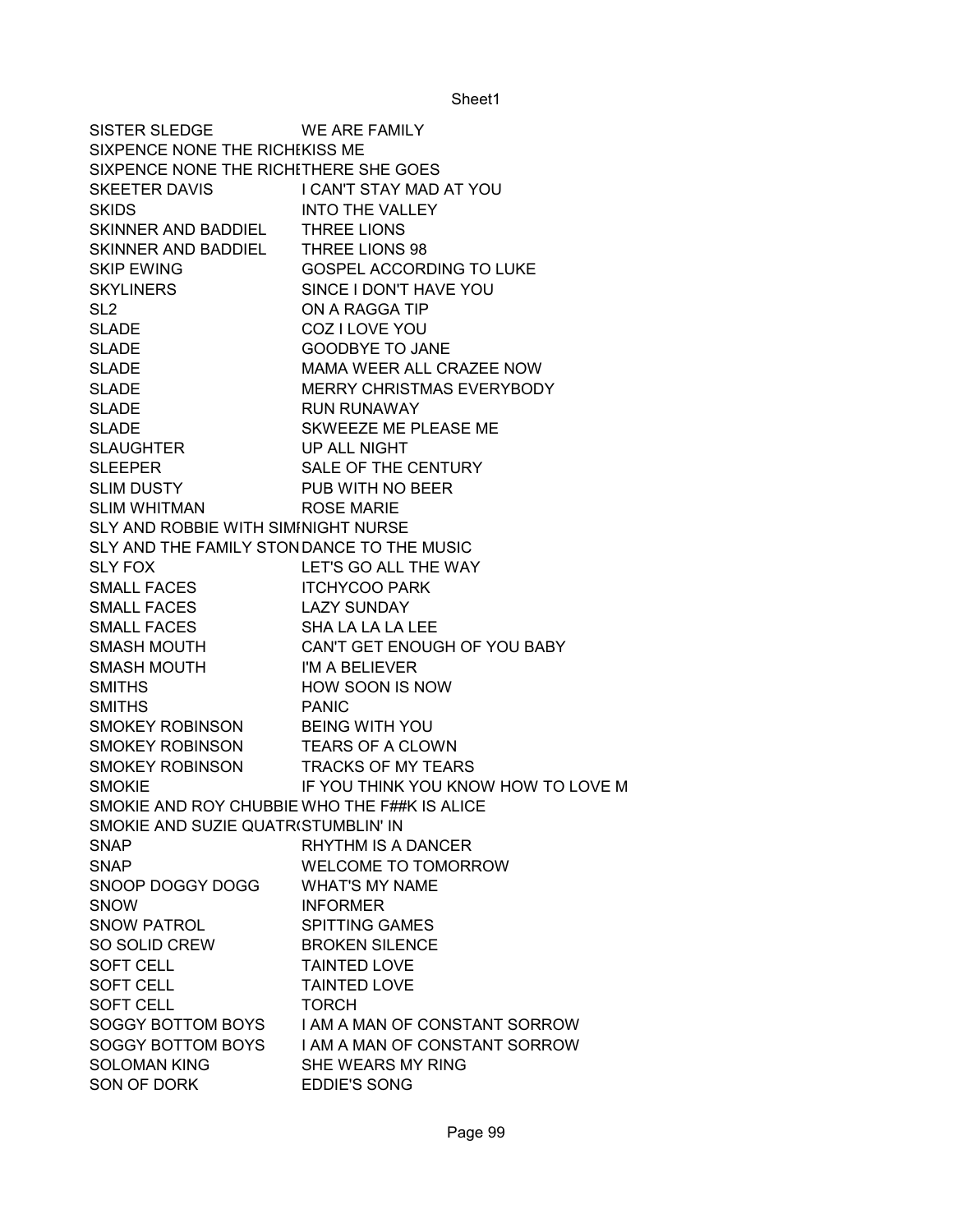SONIQUE I PUT A SPELL ON YOU SONIQUE IT FEELS SO GOOD SONIQUE SKY SONNY AND CHER BEAT GOES ON SONNY JAMES **IT'S THE LITTLE THINGS** SONS OF THE DESERT WHAT I DID RIGHT SOPHIE B HAWKINS RIGHT BESIDE YOU SOPHIE ELLIS BEXTOR GET OVER YOU SOPHIE ELLIS BEXTOR I WON'T CHANGE YOU SOPHIE ELLIS BEXTOR MIXED UP WORLD SOPHIE ELLIS BEXTOR MURDER ON THE DANCE FLOOR SOPHIE ELLIS BEXTOR MUSIC GETS THE BEST OF ME SOPHIE ELLIS BEXTOR TAKE ME HOME SOUL ASYLUM RUNAWAY TRAIN SOUL CENTRAL STRINGS OF LIFE (STRONGER ON MY OWN SOUL II SOUL BACK TO LIFE SOUND OF MUSIC CLIMB EVERY MOUNTAIN SOUND OF MUSIC EDELWEISS SOUND OF MUSIC SOUND OF MUSIC SOUTH PACIFIC **I'M GONNA WASH THAT MAN** SOUTH PACIFIC SOME ENCHANTED EVENING SOUTH SIXTY FIVE MOST BEAUTIFUL GIRL SPACE AVENGING ANGELS SPACE AND CERYS OF CAT BALLAD OF TOM JONES SPANDAU BALLET CHANT NUMBER ONE SPANDAU BALLET **GOLD** SPANDAU BALLET HIGHLY STRUNG SPANDAU BALLET I'LL FLY FOR YOU SPANDAU BALLET **THROUGH THE BARRICADES** SPANDAU BALLET TRUE SPANIELS GOODNIGHT SWEETHEART SPANIELS GOODNIGHT SWEETHEART SPARKLE FEAT R KELLY BE CAREFUL SPARKS THIS TOWN AIN'T BIG ENOUGH SPECIALS TOO MUCH TOO YOUNG SPEEDWAY CAN'T TURN BACK SPENCER DAVIS GROUP GIMME SOME LOVIN' SPENCER DAVIS GROUP KEEP ON RUNNING SPENCER DAVIS GROUP SOMEBODY HELP ME SPICE GIRLS **GOODBYE** SPICE GIRLS HOLLER SPICE GIRLS MY STRONGEST SUIT SPICE GIRLS SPICE UP YOUR LIFE SPICE GIRLS STOP SPICE GIRLS **TOO MUCH** SPICE GIRLS VIVA FOREVER SPICE GIRLS WANNABE SPILLER GROOVE JET SPIN DOCTORS LITTLE MISS CAN'T BE WRONG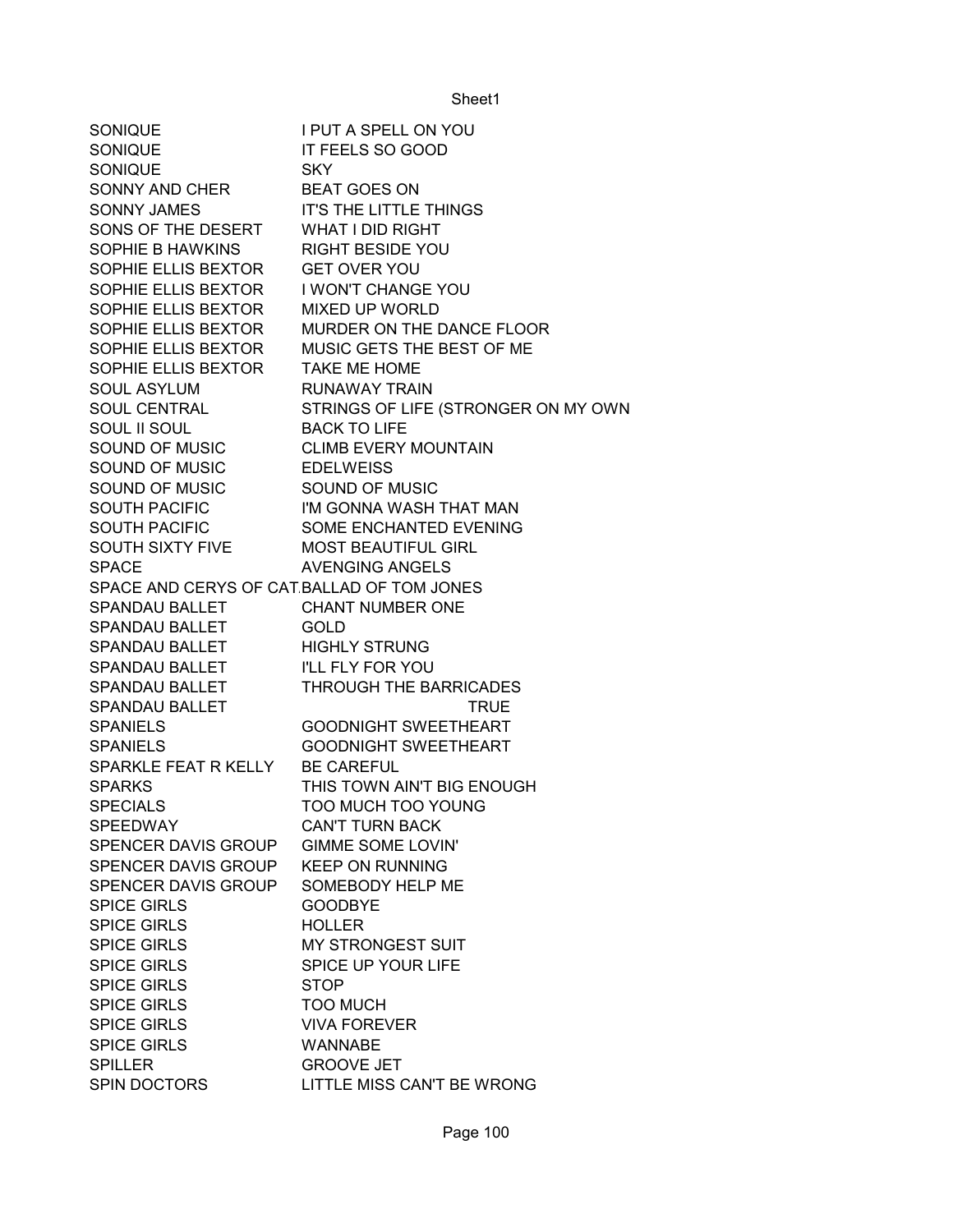| SPIN DOCTORS            | <b>TWO PRINCES</b>                  |
|-------------------------|-------------------------------------|
| SPINAL TAP              | <b>BIG BOTTOM</b>                   |
| <b>SPINNERS</b>         | COULD IT BE I'M FALLING IN LOVE     |
| <b>SPINNERS</b>         | I'LL BE AROUND                      |
| SPLODGENESSABOUNDS      | 2 PINTS OF LAGER AND A PACKET OF CR |
| <b>SPRINGFIELDS</b>     | <b>ISLAND OF DREAMS</b>             |
| <b>SQUEEZE</b>          | <b>LABELLED WITH LOVE</b>           |
| <b>SQUEEZE</b>          | PULLING MUSSELS FROM A SHELL        |
| <b>SQUEEZE</b>          | <b>TEMPTED</b>                      |
| <b>SQUEEZE</b>          | UP THE JUNCTION                     |
| <b>ST CECILIA</b>       | LEAP UP AND DOWN(WAVE YOUR KNICKERS |
| <b>STACY ORRICO</b>     | <b>I PROMISE</b>                    |
| <b>STAIND</b>           | <b>IT'S BEEN AWHILE</b>             |
| <b>STAIND</b>           | SO FAR AWAY                         |
| <b>STAN SLADE</b>       | <b>MY FRIEND</b>                    |
| <b>STANDARD</b>         | <b>AULD LANG SYNE</b>               |
| <b>STANDARD</b>         | <b>DIXIE</b>                        |
| <b>STANDARD</b>         | <b>FROSTY THE SNOWMAN</b>           |
| <b>STANDARD</b>         | <b>GOODNIGHT IRENE</b>              |
| <b>STANDARD</b>         | <b>HAPPY BIRTHDAY</b>               |
| <b>STANDARD</b>         | <b>HOKEY POKEY</b>                  |
| <b>STANDARD</b>         | <b>HOKEY POKEY</b>                  |
| <b>STANDARD</b>         | IT'S ONLY ROCK AND ROLL             |
| <b>STANDARD</b>         | MY WILD IRISH ROSE                  |
| <b>STANDARD</b>         | SANTA CLAUS IS COMING TO TOWN       |
| <b>STANDARD</b>         | <b>STRIPPER</b>                     |
| <b>STANDARD</b>         | THANK ABBA FOR THE MUSIC            |
| <b>STANDARD</b>         | <b>WEDDING SONG</b>                 |
| <b>STANDARD</b>         | WHEN IRISH EYES ARE SMILING         |
| STANDARD (VOCAL)        | <b>HAPPY BIRTHDAY</b>               |
| <b>STARDUST</b>         | MUSIC SOUNDS BETTER WITH YOU        |
| <b>STARSAILOR</b>       | <b>BORN AGAIN</b>                   |
| <b>STARSAILOR</b>       | <b>LULLABYE</b>                     |
| <b>STARSAILOR</b>       | POOR MISGUIDED FOOL                 |
| <b>STARSAILOR</b>       | SILENCE IS EASY                     |
| <b>STARSAILOR</b>       | THIS TIME                           |
| <b>STATLER BROTHERS</b> | <b>FLOWERS ON THE WALL</b>          |
| <b>STATUS QUO</b>       | <b>CAROLINE</b>                     |
| <b>STATUS QUO</b>       | <b>DOWN DOWN</b>                    |
| <b>STATUS QUO</b>       | IN THE ARMY NOW                     |
| <b>STATUS QUO</b>       | PICTURES OF MATCHSTICK MEN          |
| <b>STATUS QUO</b>       | ROCKIN' ALL OVER THE WORLD          |
| <b>STATUS QUO</b>       | <b>WHATEVER YOU WANT</b>            |
| <b>STATUS QUO</b>       | WHEN YOU WALK IN THE ROOM           |
| STEALERS WHEEL          | STUCK IN THE MIDDLE WITH YOU        |
| <b>STEALERS WHEEL</b>   | STUCK IN THE MIDDLE WITH YOU        |
| <b>STEAM</b>            | NA NA HEY HEY                       |
| <b>STEELEYE SPAN</b>    | ALL AROUND MY HAT                   |
| <b>STEELY DAN</b>       | <b>DO IT AGAIN</b>                  |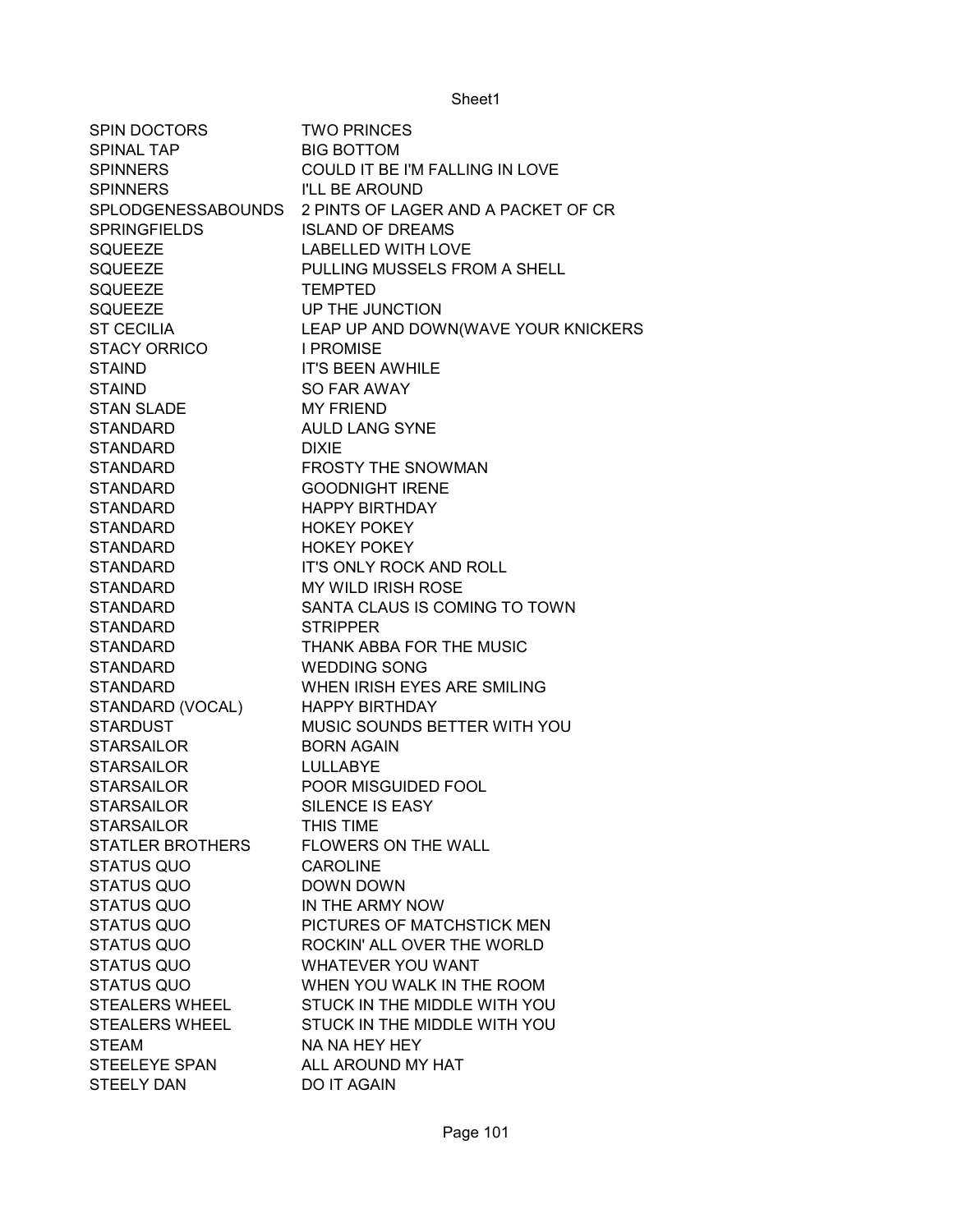| <b>STEELY DAN</b>                          | DO IT AGAIN                         |
|--------------------------------------------|-------------------------------------|
| <b>STEELY DAN</b>                          | RIKKI DON'T LOSE THAT NUMBER        |
| <b>STEELY DAN</b>                          | <b>RIKKI DON'T LOSE THAT NUMBER</b> |
| STEPHEN GATELY                             | <b>I BELIEVE</b>                    |
| <b>STEPHEN GATELY</b>                      | <b>STAY</b>                         |
| <b>STEPHEN STILLS</b>                      | LOVE THE ONE YOU'RE WITH            |
| <b>STEPPENWOLF</b>                         | <b>BORN TO BE WILD</b>              |
| <b>STEPPENWOLF</b>                         | <b>BORN TO BE WILD</b>              |
| <b>STEPPENWOLF</b>                         | <b>PUSHER</b>                       |
| <b>STEPS</b>                               | 5678                                |
| <b>STEPS</b>                               | AFTER THE LOVE HAS GONE             |
| <b>STEPS</b>                               | BETTER BEST FORGOTTEN               |
| <b>STEPS</b>                               | BETTER THE DEVIL YOU KNOW           |
| <b>STEPS</b>                               | <b>CHAIN REACTION</b>               |
| <b>STEPS</b>                               | DEEPER SHADE OF BLUE                |
| <b>STEPS</b>                               | <b>HEARTBEAT</b>                    |
| <b>STEPS</b>                               | <b>HERE AND NOW</b>                 |
| <b>STEPS</b>                               | I KNOW HIM SO WELL                  |
| <b>STEPS</b>                               | <b>LAST THING ON MY MIND</b>        |
| <b>STEPS</b>                               | LOVE'S GOT A HOLD OF MY HEART       |
| <b>STEPS</b>                               | ONE FOR SORROW                      |
| <b>STEPS</b>                               | SAY YOU'LL BE MINE                  |
| <b>STEPS</b>                               | <b>STOMP</b>                        |
| <b>STEPS</b>                               | SUMMER OF LOVE                      |
| <b>STEPS</b>                               | <b>TRAGEDY</b>                      |
| <b>STEPS</b>                               | WAY YOU MAKE ME FEEL                |
| <b>STEPS</b>                               | <b>WHEN I SAY GOODBYE</b>           |
| <b>STEPS</b>                               | <b>WORDS ARE NOT ENOUGH</b>         |
| <b>STEREOPHONICS</b>                       | <b>DAKOTA</b>                       |
| <b>STEREOPHONICS</b>                       | <b>HANDBAGS AND GLAD RAGS</b>       |
| <b>STEREOPHONICS</b>                       | <b>HAVE A NICE DAY</b>              |
| <b>STEREOPHONICS</b>                       | <b>HURRY UP AND WAIT</b>            |
| <b>STEREOPHONICS</b>                       | I WOULDN'T BELIEVE YOUR RADIO       |
| <b>STEREOPHONICS</b>                       | <b>JUST LOOKING</b>                 |
| <b>STEREOPHONICS</b>                       | <b>MAYBE TOMORROW</b>               |
| <b>STEREOPHONICS</b>                       | <b>MOVIESTAR</b>                    |
| <b>STEREOPHONICS</b>                       | PICK A PART THAT'S NEW              |
| <b>STEREOPHONICS</b>                       | STEP ON MY OLD SIZE NINES           |
| <b>STEREOPHONICS</b>                       | <b>SUPERMAN</b>                     |
| <b>STEREOPHONICS</b>                       | <b>VERGAS 2 TIMES</b>               |
| <b>STEROPHONICS</b>                        | <b>MR WRITER</b>                    |
| <b>STEVE ARRINGTON</b>                     | DANCIN' IN THE KEY OF LIFE          |
| <b>STEVE BALSAMO</b>                       | SUGAR FOR THE SOUL                  |
| <b>STEVE BROOKSTEIN</b>                    | <b>AGAINST ALL ODDS</b>             |
| <b>STEVE HOLY</b>                          | <b>GOOD MORNING BEAUTIFUL</b>       |
| STEVE LAWRENCE AND E GI WANT TO STAY THERE |                                     |
| <b>STEVE WARINER</b>                       | <b>DRIVE</b>                        |
| <b>STEVE WARINER</b>                       | STARTING OVER AGAIN                 |
| <b>STEVE WARINER</b>                       | YOU CAN DREAM OF ME                 |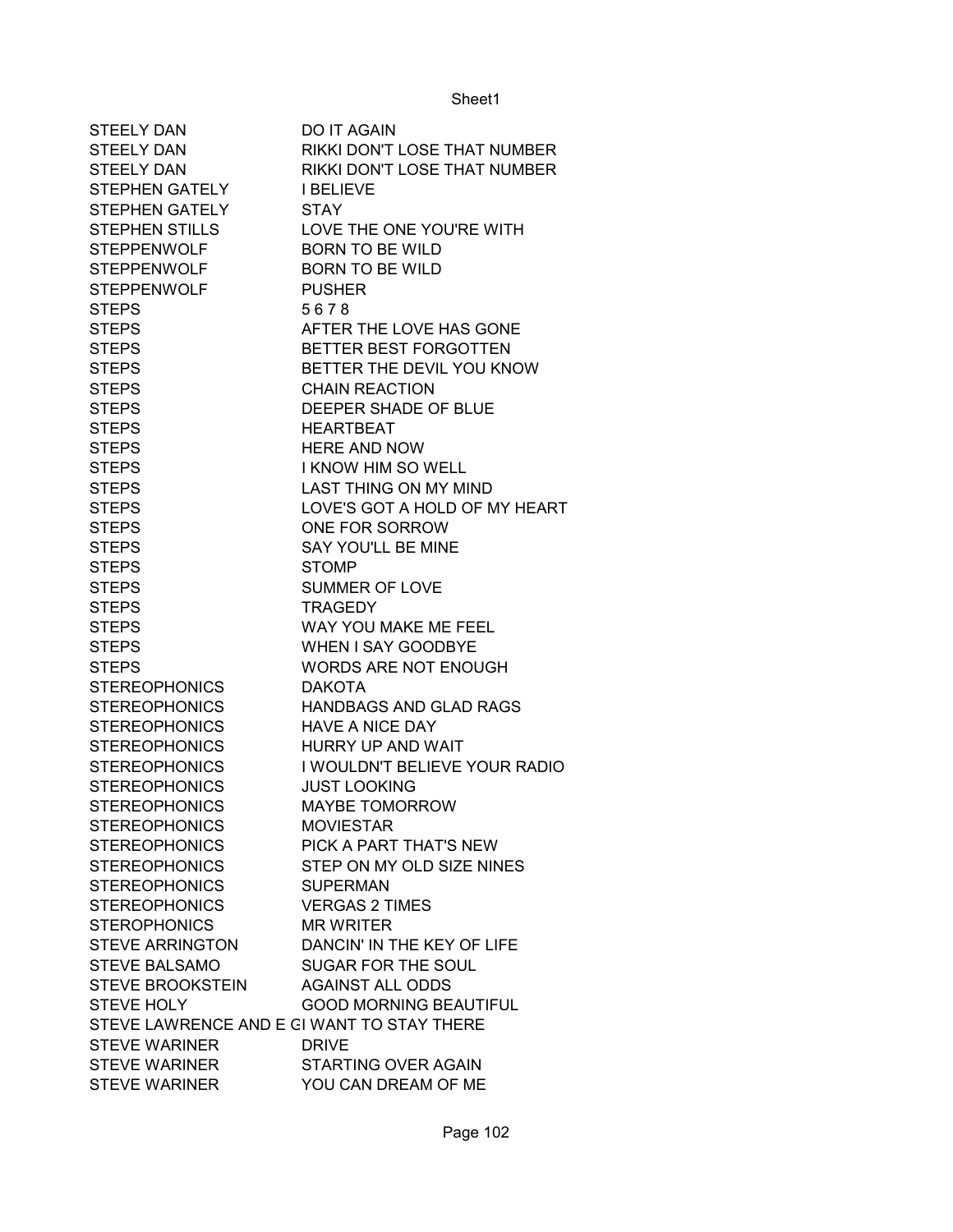| <b>STEVEN GATELY</b>   | <b>NEW BEGINNING</b>                |
|------------------------|-------------------------------------|
| <b>STEVEN HOUGHTON</b> | WIND BENEATH MY WINGS               |
| STEVIE RAY VAUGHAN     | <b>SKY IS CRYING</b>                |
| STEVIE RAY VAUGHAN     | <b>TEXAS FLOOD</b>                  |
| <b>STEVIE WINWOOD</b>  | <b>HIGHER LOVE</b>                  |
| <b>STEVIE WONDER</b>   | FOR ONCE IN MY LIFE                 |
| <b>STEVIE WONDER</b>   | FROM THE BOTTOM OF MY HEART         |
| <b>STEVIE WONDER</b>   | I JUST CALLED TO SAY I LOVE YOU     |
| <b>STEVIE WONDER</b>   | <b>ISN'T SHE LOVELY</b>             |
| <b>STEVIE WONDER</b>   | MY CHERIE AMOUR                     |
| <b>STEVIE WONDER</b>   | <b>PART TIME LOVER</b>              |
| <b>STEVIE WONDER</b>   | <b>SIR DUKE</b>                     |
| STEVIE WONDER          | <b>SUPERSTITION</b>                 |
| <b>STEVIE WONDER</b>   | YOU ARE THE SUNSHINE OF MY LIFE     |
| <b>STILTSKIN</b>       | <b>INSIDE</b>                       |
| <b>STING</b>           | <b>ENGLISHMAN IN NEW YORK</b>       |
| <b>STING</b>           | <b>RUSSIANS</b>                     |
| <b>STING</b>           | <b>WE'LL BE TOGETHER</b>            |
| STONEWALL JACKSON      | <b>BJTHEDJ</b>                      |
| STRAIT UP AND LAJON    | ANGEL'S SON                         |
| <b>STRANGLERS</b>      | <b>GOLDEN BROWN</b>                 |
| <b>STRAWBS</b>         | PART OF THE UNION                   |
| <b>STREETS</b>         | <b>BLINDED BY THE LIGHT</b>         |
| <b>STREETS</b>         | DRY YOUR EYES                       |
| <b>STREETS</b>         | FIT BUT YOU KNOW IT                 |
| <b>STREETS</b>         | WHEN YOU WASN'T FAMOUS              |
| <b>STYLE COUNCIL</b>   | WALLS COME TUMBLING DOWN            |
| <b>STYLISTICS</b>      | CAN'T GIVE YOU ANYTHING BUT MY LOVE |
| <b>STYLISTICS</b>      | I'M STONE IN LOVE WITH YOU          |
| <b>STYLISTICS</b>      | NA NA IS THE SADDEST WORD           |
| <b>STYLISTICS</b>      | <b>ROCKIN' ROLL BABY</b>            |
| <b>STYLISTICS</b>      | <b>SING BABY SING</b>               |
| <b>STYX</b>            | <b>BABE</b>                         |
| <b>STYX</b>            | <b>BABE</b>                         |
| <b>STYX</b>            | BLUE COLLAR MAN (LONG NIGHTS)       |
| <b>STYX</b>            | FOOLING YOURSELF (ANGRY YOUNG MAN)  |
| <b>STYX</b>            | <b>LIGHT UP</b>                     |
| <b>STYX</b>            | <b>MR ROBOTO</b>                    |
| <b>STYX</b>            | <b>SNOWBLIND</b>                    |
| <b>STYX</b>            | TOO MUCH TIME ON MY HANDS           |
| <b>SUGABABES</b>       | <b>CAUGHT IN A MOMENT</b>           |
| <b>SUGABABES</b>       | <b>FREAK LIKE ME</b>                |
| <b>SUGABABES</b>       | HOLE IN THE HEAD                    |
| <b>SUGABABES</b>       | IN THE MIDDLE                       |
| <b>SUGABABES</b>       | <b>NEW YEAR</b>                     |
| <b>SUGABABES</b>       | <b>OVERLOAD</b>                     |
| <b>SUGABABES</b>       | PUSH THE BUTTON                     |
| <b>SUGABABES</b>       | <b>RED DRESS</b>                    |
| <b>SUGABABES</b>       | ROUND ROUND                         |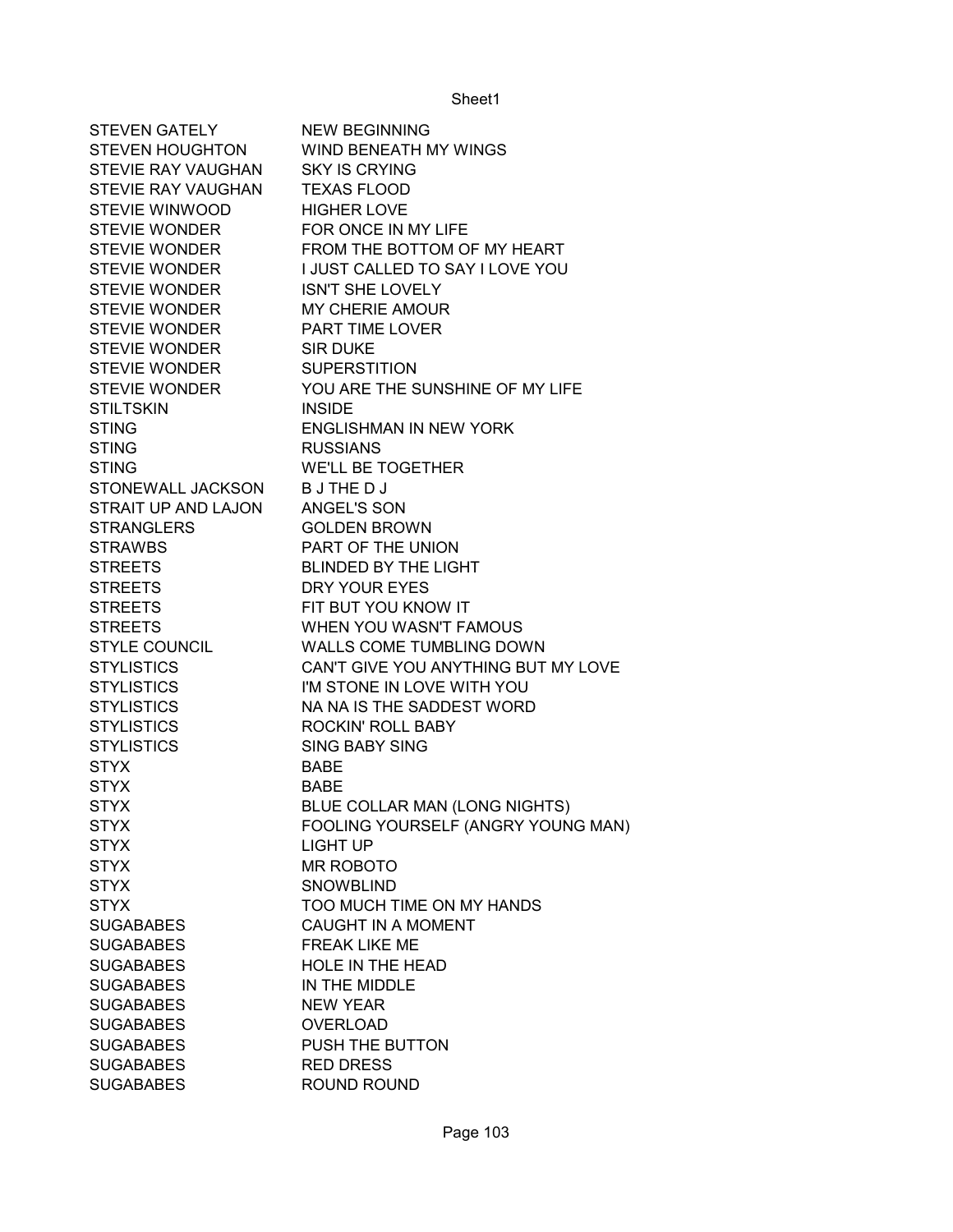SUGABABES SHAPE SUGABABES SOUL SOUND SUGABABES STRONGER SUGABABES TOO LOST IN YOU SUGABABES UGLY SUGAR RAY **EVERY MORNING** SUGARLOAF AND J CORBETDON'T CALL US WE'LL CALL YOU SUGGS CAMDEN TOWN SUGGS
BUGGS
I AM SUM 41 FAT LIP SUM 41 IN TOO DEEP SUM 41 STILL WAITING SUMMER MATTHEWS LITTLE MISS PERFECT SUNSHINE ANDERSON HEARD IT ALL BEFORE SUPER FURRY ANIMALS JUXTAPOSED TO YOU SUPER SISTER SUMMERS GONNA COME SUPERGRASS ALRIGHT SUPERGRASS PUMPING ON YOUR STEREO SUPERGRASS SEEN THE LIGHT SUPERNATURALS I WASN'T BUILT TO GET UP SUPERTRAMP BREAKFAST IN AMERICA SUPERTRAMP IT'S RAINING AGAIN SUPREMES BABY LOVE SUPREMES BABY LOVE SUPREMES WHERE DID OUR LOVE GO SUPREMES YOU KEEP ME HANGING ON SURVIVOR EYE OF THE TIGER SURVIVOR **HIGH ON YOU** SUSAN MAUGHN BOBBY'S GIRL SUSAN TEDESCHI IT HURT SO BAD SUSAN TEDESCHI ROCK ME RIGHT SUZI QUATRO 48 CRASH SUZI QUATRO CAN THE CAN SUZI QUATRO DEVILGATE DRIVE SUZY BOGGUSS OUTBOUND LANE SWEET BALLROOM BLITZ SWEET BLOCKBUSTER SWEET CO CO SWEET FOX ON THE RUN SWEET HELLRAISER SWEET LOVE IS LIKE OXYGEN SWEET LOVE IS LIKE OXYGEN SWEET TEENAGE RAMPAGE SWEET WIG WAM BAM SWEETBOX EVERYTHINGS GONNA BE ALRIGHT SWEETHEARTS OF THE ROICHAINS OF GOLD SWING OUT SISTER BREAKOUT SWING OUT SISTER BREAKOUT SWINGIN' MEDALLIONS DOUBLE SHOT OF MY BABY'S LOVE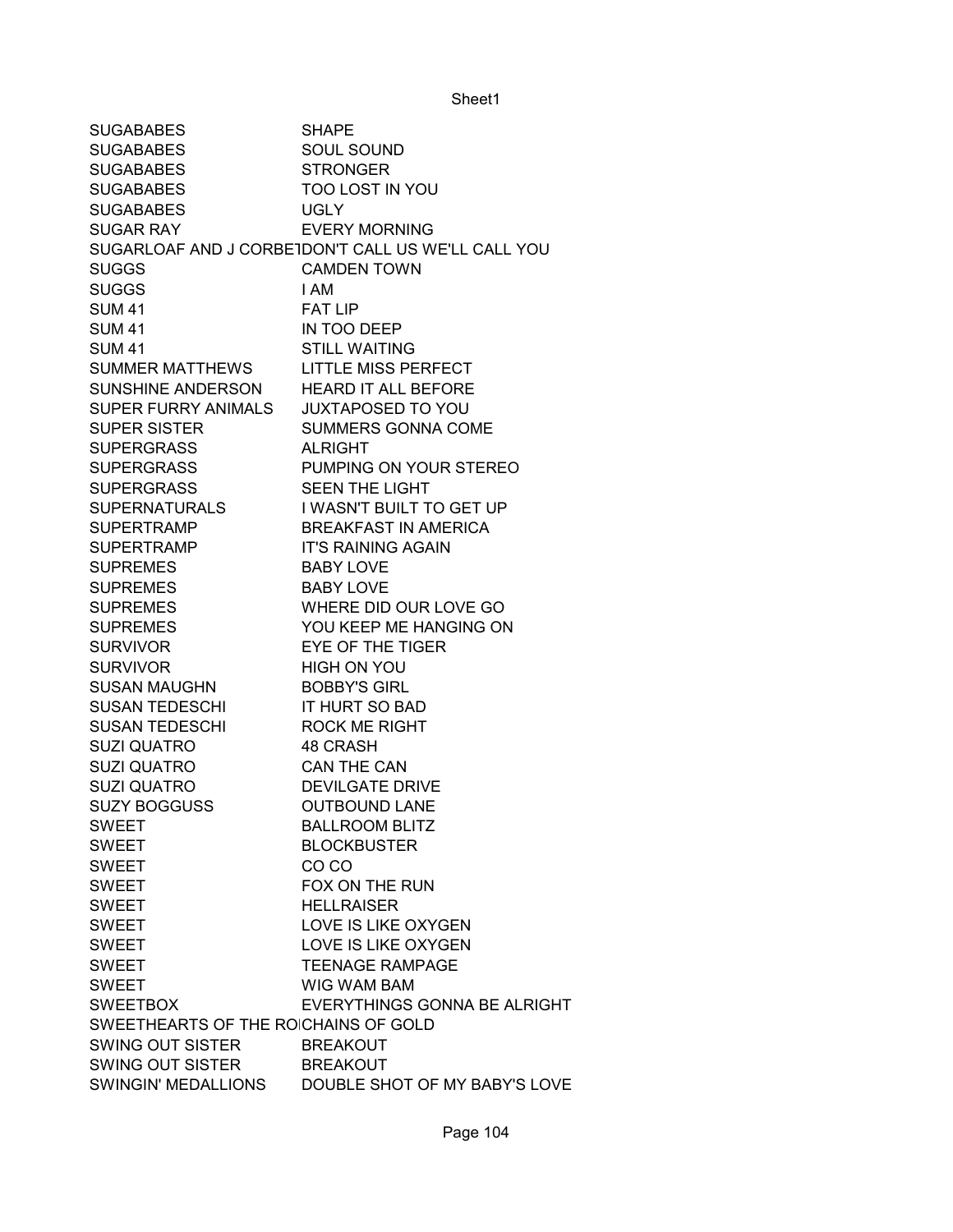| SWINGING BLUE JEANS                     | <b>HIPPY HIPPY SHAKE</b>      |
|-----------------------------------------|-------------------------------|
| SWINGING BLUE JEANS                     | YOU'RE NO GOOD                |
| <b>SWITCHFOOT</b>                       | <b>MEANT TO LIVE</b>          |
| <b>SYLVIA</b>                           | <b>DRIFTER</b>                |
| <b>SYLVIA</b>                           | <b>NOBODY</b>                 |
| <b>SYLVIA</b>                           | PILLOW TALK                   |
| <b>SYLVIA</b>                           | Y VIVA ESPANA                 |
| TATU                                    | ALL ABOUT US                  |
| TATU                                    | ALL THE THINGS SHE SAID       |
| TATU                                    | NOT GONNA GET US              |
| T G SHEPPARD                            | <b>FINALLY</b>                |
| <b>TLC</b>                              | <b>DEAR LIE</b>               |
| <b>TLC</b>                              | NO SCRUBS                     |
| <b>TLC</b>                              | <b>UNPRETTY</b>               |
| T REX                                   | 20TH CENTURY BOY              |
| <b>T REX</b>                            | <b>HOT LOVE</b>               |
| <b>T REX</b>                            | <b>RIDE A WHITE SWAN</b>      |
| <b>T SPOON</b>                          | SEX ON THE BEACH              |
| T TUCKER AND D MCCLINT(TELL ME ABOUT IT |                               |
| <b>TAB HUNTER</b>                       | YOUNG LOVE                    |
| <b>TAKE THAT</b>                        | <b>BABE</b>                   |
| <b>TAKE THAT</b>                        | <b>BACK FOR GOOD</b>          |
| <b>TAKE THAT</b>                        | <b>COULD IT BE MAGIC</b>      |
| <b>TAKE THAT</b>                        | HOW DEEP IS YOUR LOVE         |
| <b>TAKE THAT</b>                        | <b>NEVER FORGET</b>           |
| TAKE THAT                               | <b>PRAY</b>                   |
| <b>TAKE THAT</b>                        | <b>SURE</b>                   |
| TAL BACHMAN                             | SHE'S SO HIGH                 |
| <b>TALK TALK</b>                        | <b>TALK TALK</b>              |
| <b>TALKING HEADS</b>                    | BURNING DOWN THE HOUSE        |
| <b>TALKING HEADS</b>                    | <b>ONCE IN A LIFETIME</b>     |
| <b>TALKING HEADS</b>                    | <b>PSYCHO KILLER</b>          |
| TALKING HEADS                           | <b>ROAD TO NOWHERE</b>        |
| TALKING HEADS                           | WILD WILD LIFE                |
| <b>TAMIA</b>                            | STRANGER IN MY HOUSE          |
| <b>TAMMY COCHRAN</b>                    | <b>ANGELS IN WAITING</b>      |
| <b>TAMMY WYNETTE</b>                    | DIVORCE                       |
| <b>TAMMY WYNETTE</b>                    | DIVORCE                       |
| <b>TAMMY WYNETTE</b>                    | STAND BY YOUR MAN             |
| <b>TAMMY WYNETTE</b>                    | <b>STAND BY YOUR MAN</b>      |
| <b>TAMMY WYNETTE</b>                    | WAYS TO LOVE A MAN            |
| TAMMY WYNETTE                           | YOUR GOOD GIRL'S GONNA GO BAD |
| <b>TAMPERER</b>                         | <b>FEEL IT</b>                |
| <b>TAMPERER</b>                         | HAMMER TO THE HEART           |
| TAMPERER FEAT MAYA                      | IF YOU BUY THIS RECORD        |
| <b>TAMS</b>                             | HEY GIRL DON'T BOTHER ME      |
| <b>TANK</b>                             | MAYBE I DESERVE               |
| <b>TANYA TUCKER</b>                     | BLOOD RED AND GOING DOWN      |
| <b>TANYA TUCKER</b>                     | <b>DELTA DAWN</b>             |
|                                         |                               |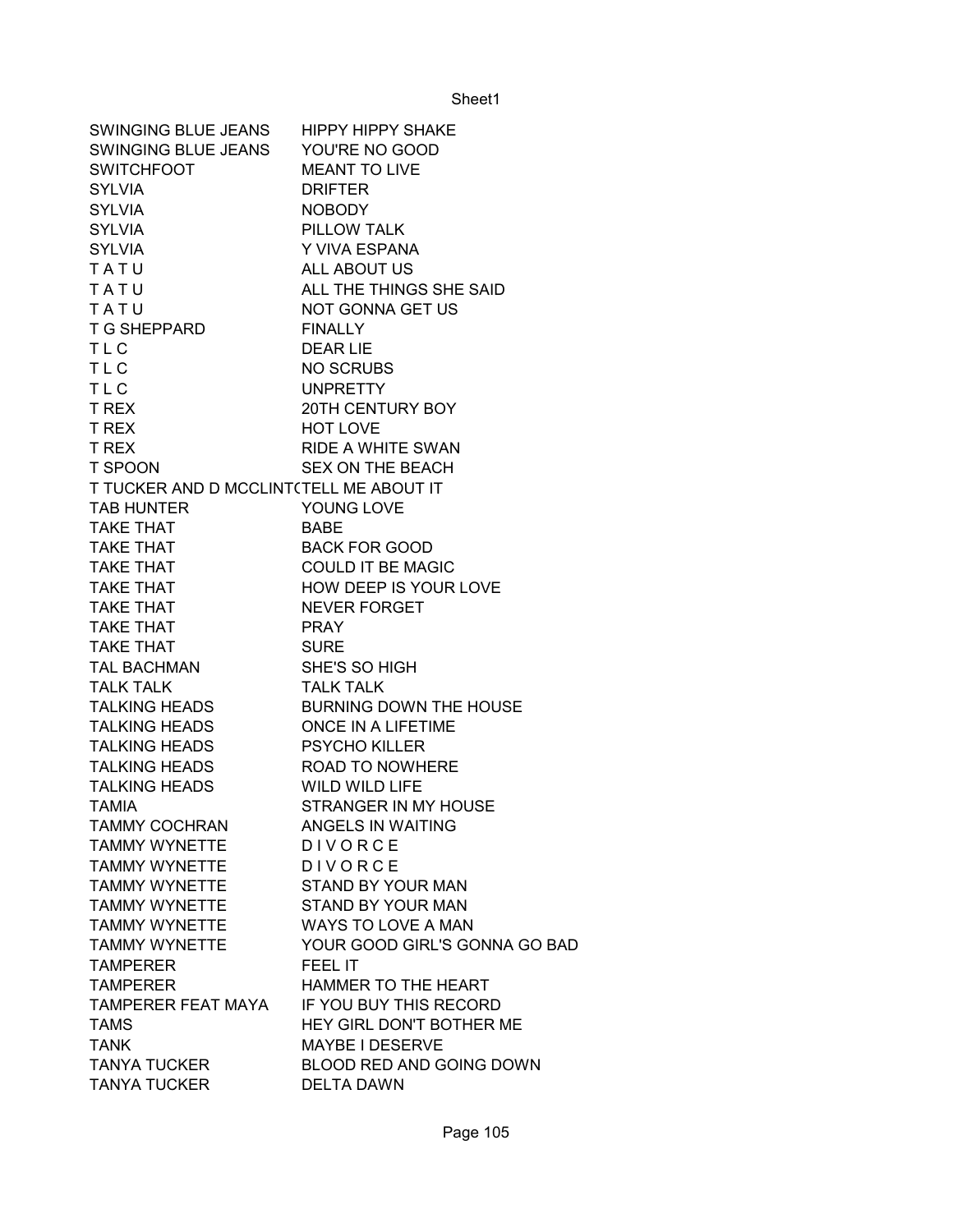| <b>TANYA TUCKER</b>                                           | DON'T BELIEVE MY HEART CAN STAND AN      |
|---------------------------------------------------------------|------------------------------------------|
| <b>TANYA TUCKER</b>                                           | DOWN TO MY LAST TEARDROP                 |
| <b>TANYA TUCKER</b>                                           | <b>IT'S A LITTLE TOO LATE</b>            |
| <b>TANYA TUCKER</b>                                           | <b>JAMESTOWN FERRY</b>                   |
| <b>TASMIN ARCHER</b>                                          | <b>SLEEPING SATELLITE</b>                |
| <b>TASTE OF HONEY</b>                                         | <b>SUKIYAKI</b>                          |
| <b>TATYANA ALI</b>                                            | DAY DREAMIN'                             |
| <b>TAVARES</b>                                                | DON'T TAKE AWAY THE MUSIC                |
| <b>TAVARES</b>                                                | <b>HEAVEN MUST BE MISSING AN ANGEL</b>   |
| <b>TAVARES</b>                                                | MORE THAN A WOMAN                        |
| <b>TAYLOR DAYNE</b>                                           | <b>I'LL ALWAYS LOVE YOU</b>              |
| <b>TAYLOR DAYNE</b>                                           | LOVE WILL LEAD YOU BACK                  |
| <b>TAYLOR DAYNE</b>                                           | TELL IT TO MY HEART                      |
| <b>TEARS FOR FEARS</b>                                        | <b>CHANGE</b>                            |
| <b>TEARS FOR FEARS</b>                                        | EVERYBODY WANTS TO RULE THE WORLD        |
| TEARS FOR FEARS                                               | <b>SHOUT</b>                             |
| <b>TECHNOHEAD</b>                                             | I WANNA BE A HIPPY                       |
| <b>TED NUGENT</b>                                             | <b>CAT SCRATCH FEVER</b>                 |
| <b>TED NUGENT</b>                                             | <b>HEY BABY</b>                          |
| <b>TED NUGENT</b>                                             | <b>WANGO TANGO</b>                       |
| <b>TEENA MARIE</b>                                            | <b>BEHIND THE GROOVE</b>                 |
| <b>TELETUBBIES</b>                                            | SAY EH OH                                |
| <b>TELLY SAVALAS</b>                                          | IF                                       |
|                                                               | TEMPERANCE SEVEN YOU'RE DRIVING ME CRAZY |
| <b>TEMPTATIONS</b>                                            | <b>I CAN'T GET NEXT TO YOU</b>           |
| <b>TEMPTATIONS</b>                                            | <b>I CAN'T HELP MYSELF</b>               |
| <b>TEMPTATIONS</b>                                            | <b>MY GIRL</b>                           |
| <b>TEMPTATIONS</b>                                            | <b>MY GIRL</b>                           |
| TEN YEARS AFTER                                               | I'D LOVE TO CHANGE THE WORLD             |
| TENNESSEE ERNIE FORD                                          | <b>BALLAD OF DAVY CROCKETT</b>           |
| TENNESSEE ERNIE FORD                                          | <b>SIXTEEN TONS</b>                      |
| TENNESSEE ERNIE FORD                                          | <b>SIXTEEN TONS</b>                      |
| TERENCE TRENT D'ARBY                                          | <b>DANCE LITTLE SISTER</b>               |
| <b>TERENCE TRENT D'ARBY</b>                                   | IF YOU LET ME STAY                       |
| <b>TERRI CLARK</b>                                            | <b>GETTING THERE</b>                     |
| <b>TERRI GIBBS</b>                                            | SOMEBODY'S KNOCKIN'                      |
|                                                               |                                          |
| <b>TERRORVISION</b><br>TERRY DACTYL AND DINOS SEASIDE SHUFFLE | <b>TEQUILA SONG</b>                      |
| <b>TERRY JACKS</b>                                            | SEASONS IN THE SUN                       |
|                                                               | <b>SUSPICION</b>                         |
| TERRY STANFORD                                                |                                          |
| <b>TEX WILLIAMS</b>                                           | SMOKE SMOKE SMOKE THAT CIGARETTE         |
| <b>TEXAS</b>                                                  | <b>BLACK EYED BOY</b>                    |
| <b>TEXAS</b>                                                  | <b>I DON'T WANT A LOVER</b>              |
| <b>TEXAS</b>                                                  | IN DEMAND                                |
| <b>TEXAS</b>                                                  | IN OUR LIFETIME                          |
| <b>TEXAS</b>                                                  | <b>MY INNER SMILE</b>                    |
| <b>TEXAS</b>                                                  | PUT YOUR ARMS AROUND ME                  |
| <b>TEXAS</b>                                                  | SAY WHAT YOU WANT                        |
| <b>TEXAS</b>                                                  | <b>SUMMER SON</b>                        |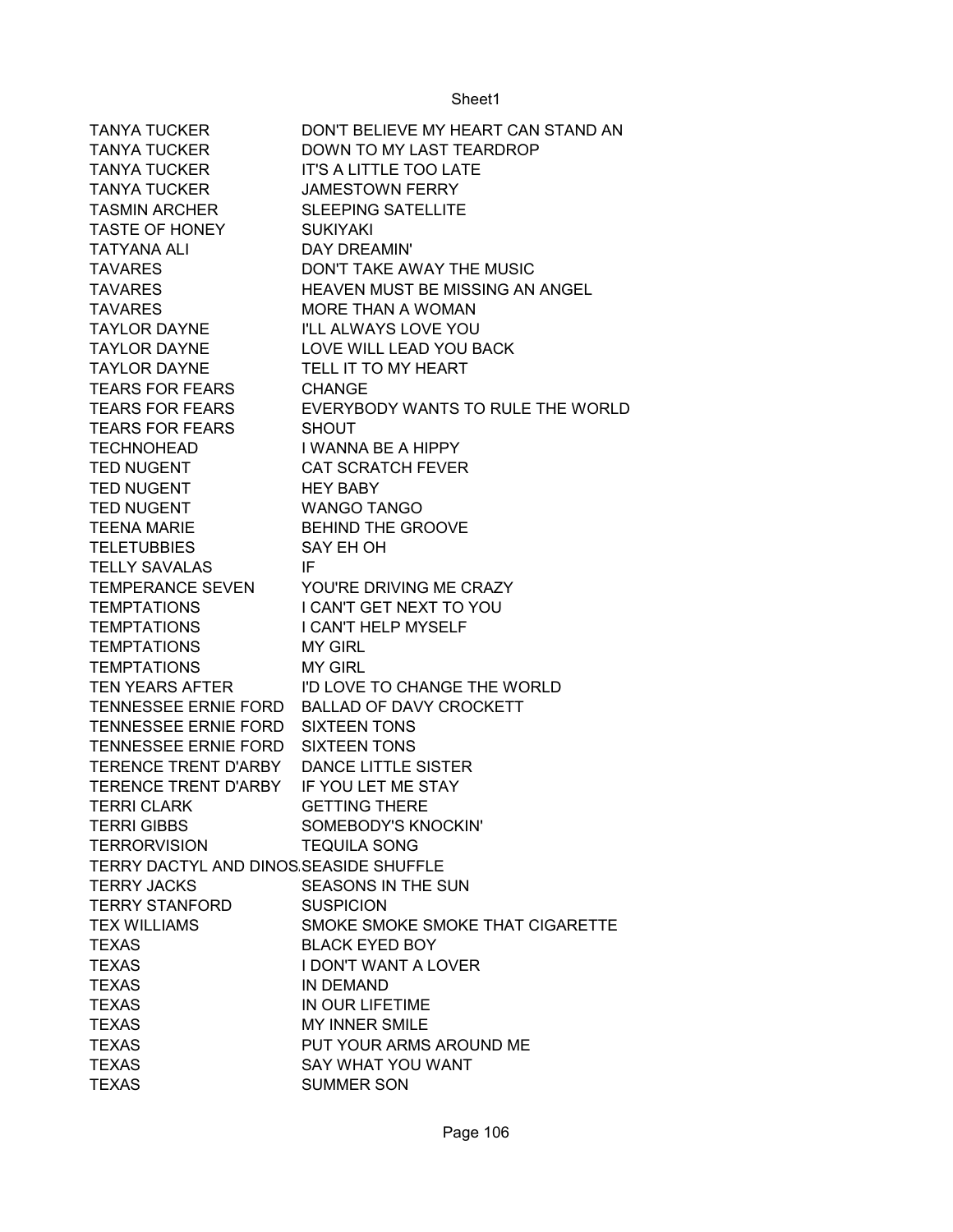| <b>TEXAS</b>                      | WHEN WE ARE TOGETHER                                  |
|-----------------------------------|-------------------------------------------------------|
| <b>TG SHEPPARD</b>                | DEVIL IN THE BOTTLE                                   |
| <b>TG SHEPPARD</b>                | I'LL BE COMING BACK FOR MORE                          |
| THELMA HOUSTON                    | DON'T LEAVE ME THIS WAY                               |
| <b>THEM</b>                       | <b>BABY PLEASE DON'T GO</b>                           |
| <b>THEM</b>                       | <b>BABY PLEASE DON'T GO</b>                           |
| <b>THEM</b>                       | <b>BABY PLEASE DON'T GO</b>                           |
| <b>THEM</b>                       | <b>GLORIA</b>                                         |
| <b>THEM</b>                       | <b>GLORIA</b>                                         |
| <b>THEM</b>                       | HERE COMES THE NIGHT                                  |
| <b>THEM</b>                       | HERE COMES THE NIGHT                                  |
| THIN LIZZY                        | WHISKEY IN THE JAR                                    |
| THIRD WORLD                       | NOW THAT WE'VE FOUND LOVE                             |
| THOMAS DOLBY                      | <b>HYPERACTIVE</b>                                    |
| THOMAS DOLBY                      | SHE BLINDED ME WITH SCIENCE                           |
| <b>THOMAS WAYNE</b>               | <b>TRAGEDY</b>                                        |
| <b>THOMPSON TWINS</b>             | <b>DOCTOR DOCTOR</b>                                  |
| <b>THOMPSON TWINS</b>             | DOCTOR DOCTOR                                         |
| <b>THOMPSON TWINS</b>             | <b>HOLD ME NOW</b>                                    |
| <b>THOMPSON TWINS</b>             | <b>HOLD ME NOW</b>                                    |
| <b>THOMPSON TWINS</b>             | LAY YOUR HANDS ON ME                                  |
| <b>THOMPSON TWINS</b>             | <b>LIES</b>                                           |
| <b>THOMPSON TWINS</b>             | YOU TAKE ME UP                                        |
| THREE COLORS RED                  | <b>BEAUTIFUL DAY</b>                                  |
| THREE DOG NIGHT                   | <b>CELEBRATE</b>                                      |
| THREE DOG NIGHT                   | <b>ELI'S COMING</b>                                   |
| THREE DOG NIGHT                   |                                                       |
| THREE DOG NIGHT                   | MAMA TOLD ME (NOT TO COME)<br>OLD FASHIONED LOVE SONG |
| THREE OF HEARTS                   | <b>ARIZONA RAIN</b>                                   |
| THUNDERCLAP NEWMAN                | SOMETHING IN THE AIR                                  |
|                                   |                                                       |
| <b>TIFFANY</b>                    | I THINK WE'RE ALONE NOW                               |
| <b>TIGHT FIT</b>                  | <b>LION SLEEPS TONIGHT</b>                            |
| TIM MCGRAW                        | ANGRY ALL THE TIME                                    |
| <b>TIM MCGRAW</b>                 | <b>DON'T TAKE THE GIRL</b>                            |
| <b>TIM MCGRAW</b>                 | <b>GROWN MEN DON'T CRY</b>                            |
| TIM MCGRAW                        | <b>TELLURIDE</b>                                      |
| TIM RUSHLOW                       | <b>CRAZY LIFE</b>                                     |
| <b>TIMMY MALLET</b>               | <b>ITSY BITSY TEENY WEENY YELLOW POLKA</b>            |
| TIN TIN OUT                       | HERE'S WHERE THE STORY ENDS                           |
| TIN TIN OUT                       | <b>SOMETIMES</b>                                      |
| TIN TIN OUT AND EMMA BUIWHAT I AM |                                                       |
| <b>TINA ARENA</b>                 | <b>CHAINS</b>                                         |
| <b>TINA ARENA</b>                 | WHISTLE DOWN THE WIND                                 |
| <b>TINA CHARLES</b>               | DR LOVE                                               |
| <b>TINA CHARLES</b>               | I LOVE TO LOVE                                        |
| <b>TINA MOORE</b>                 | NEVER GONNA LET YOU GO                                |
| <b>TINA TURNER</b>                | <b>GOLDEN EYE</b>                                     |
| <b>TINA TURNER</b>                | <b>NUTBUSH CITY LIMITS</b>                            |
| <b>TINA TURNER</b>                | SIMPLY THE BEST                                       |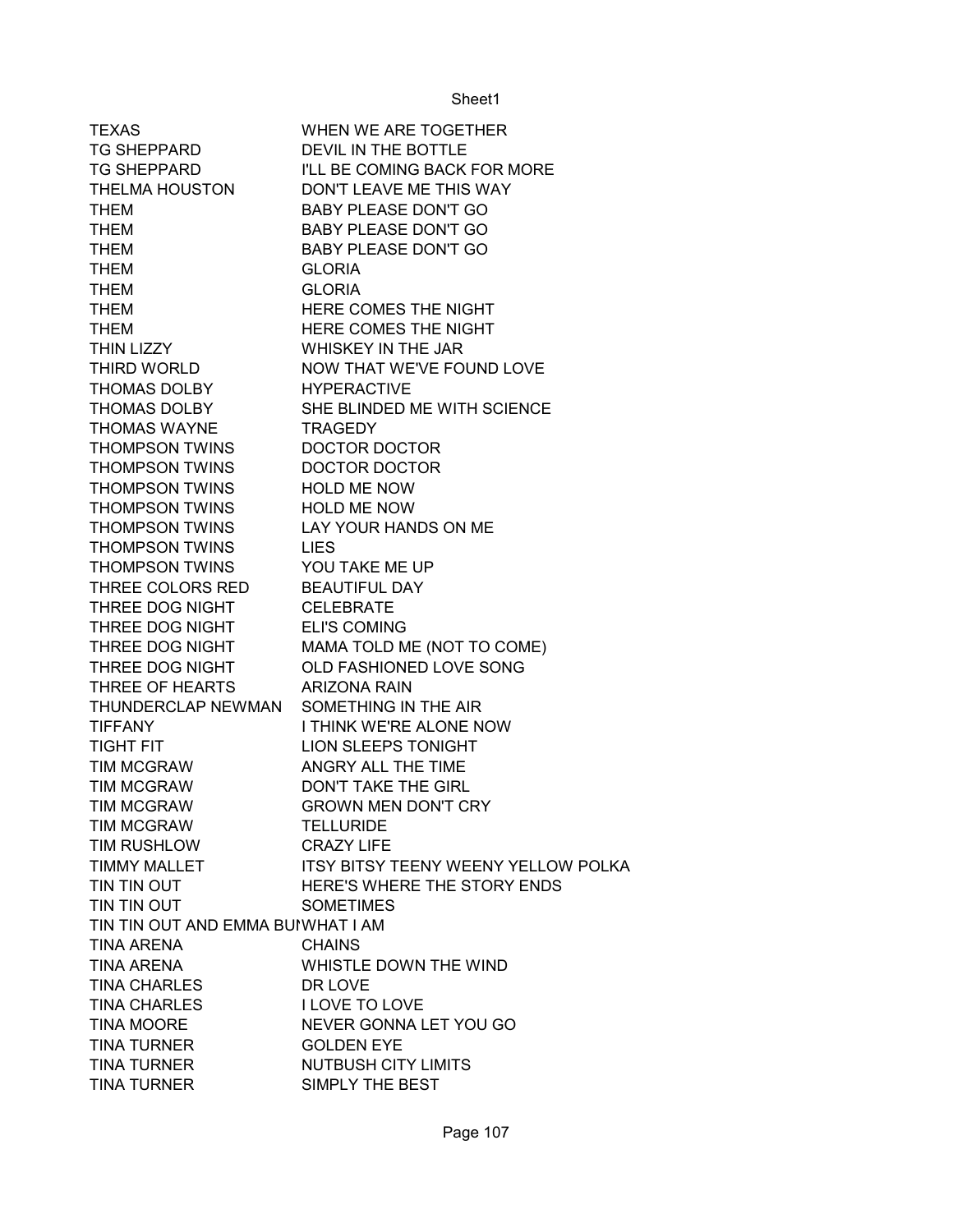| TINA TURNER                                                             | SIMPLY THE BEST                                       |
|-------------------------------------------------------------------------|-------------------------------------------------------|
| TINA TURNER                                                             | <b>TYPICAL MALE</b>                                   |
|                                                                         | TINA TURNER WHAT'S LOVE GOT TO DO WITH IT             |
|                                                                         | TINA TURNER WHAT'S LOVE GOT TO DO WITH IT             |
| <b>TINA TURNER</b>                                                      | WHEN THE HEARTACHE IS OVER                            |
| <b>TOBY KEITH</b>                                                       | I'M JUST TALKIN' ABOUT TONIGHT                        |
|                                                                         | SHOULD'VE BEEN A COWBOY                               |
| TOBY KEITH SHOULD'VE BEEN A COWB<br>TODD RUNDGREN BANG THE DRUM ALL DAY |                                                       |
| TODD RUNDGREN HELLO IT'S ME                                             |                                                       |
| TODD RUNDGREN I SAW THE LIGHT                                           |                                                       |
|                                                                         | TODD RUNDGREN WE GOTTA GET YOU A WOMAN                |
| TOM BROWNE                                                              | <b>FUNKING FOR JAMAICA</b>                            |
| TOM JONES                                                               | DAUGHTER OF DARKNESS                                  |
| TOM JONES                                                               | <b>DELILAH</b>                                        |
| TOM JONES                                                               | <b>DELILAH</b>                                        |
| TOM JONES                                                               | <b>GREEN GREEN GRASS OF HOME</b>                      |
| <b>TOM JONES</b>                                                        | I'M COMING HOME                                       |
| TOM JONES IT'S NOT UNUSUAL                                              |                                                       |
| TOM JONES                                                               | IT'S NOT UNUSUAL                                      |
| TOM JONES                                                               | <b>TILL</b>                                           |
| TOM JONES AND CERYS MABABY IT'S COLD OUTSIDE                            |                                                       |
| TOM JONES AND MOUSSE TSEX BOMB                                          |                                                       |
|                                                                         | TOM JONES AND STEREOPIMAMMA TOLD ME NOT TO COME       |
|                                                                         | TOM JONES AND THE CARDBURNING DOWN THE HOUSE          |
| TOM LEHRER                                                              | <b>MASOCHISM TANGO</b>                                |
| TOM LEHRER                                                              | POISONING PIGEONS IN THE PARK                         |
| TOM PETTY                                                               | DON'T DO ME LIKE THAT                                 |
| TOM PETTY                                                               | YOU DON'T KNOW HOW IT FEELS                           |
| TOM PETTY                                                               | YOU GOT LUCKY                                         |
|                                                                         | TOM PETTY AND STEVIE NI(STOP DRAGGIN' MY HEART AROUND |
| TOM ROBINSON BAND 2468 MOTORWAY                                         |                                                       |
| TOM T HALL                                                              | OLD DOGS CHILDREN AND WATERMELON WI                   |
| <b>TOMMY BRUCE</b>                                                      | AIN'T MISBEHAVIN'                                     |
| TOMMY EDWARDS IT'S ALL IN THE GAME                                      |                                                       |
| TOMMY EDWARDS IT'S ALL IN THE GAME                                      |                                                       |
| <b>TOMMY JAMES</b>                                                      | <b>DRAGGIN' THE LINE</b>                              |
|                                                                         | TOMMY JAMES AND THE SHCRYSTAL BLUE PERSUASION         |
|                                                                         | TOMMY JAMES AND THE SHI THINK WE'RE ALONE NOW         |
| TOMMY JAMES AND THE SHMONY MONY                                         |                                                       |
| TOMMY OVERSTREET                                                        | <b>HEAVEN IS MY WOMAN'S LOVE</b>                      |
| <b>TOMMY ROE</b>                                                        | <b>DIZZY</b>                                          |
| <b>TOMMY ROE</b>                                                        | <b>SHEILA</b>                                         |
| <b>TOMMY ROE</b>                                                        | <b>SHEILA</b>                                         |
| <b>TOMMY STEELE</b>                                                     | SINGING THE BLUES                                     |
| <b>TOMMY STEELE</b>                                                     | <b>WHAT A MOUTH</b>                                   |
| TONE LOC                                                                | FUNKY COLD MEDINA                                     |
| TONE LOC                                                                | <b>FUNKY COLD MEDINA</b>                              |
| <b>TONI BASIL</b>                                                       | <b>MICKEY</b>                                         |
| <b>TONI BASIL</b>                                                       | <b>MICKEY</b>                                         |
|                                                                         |                                                       |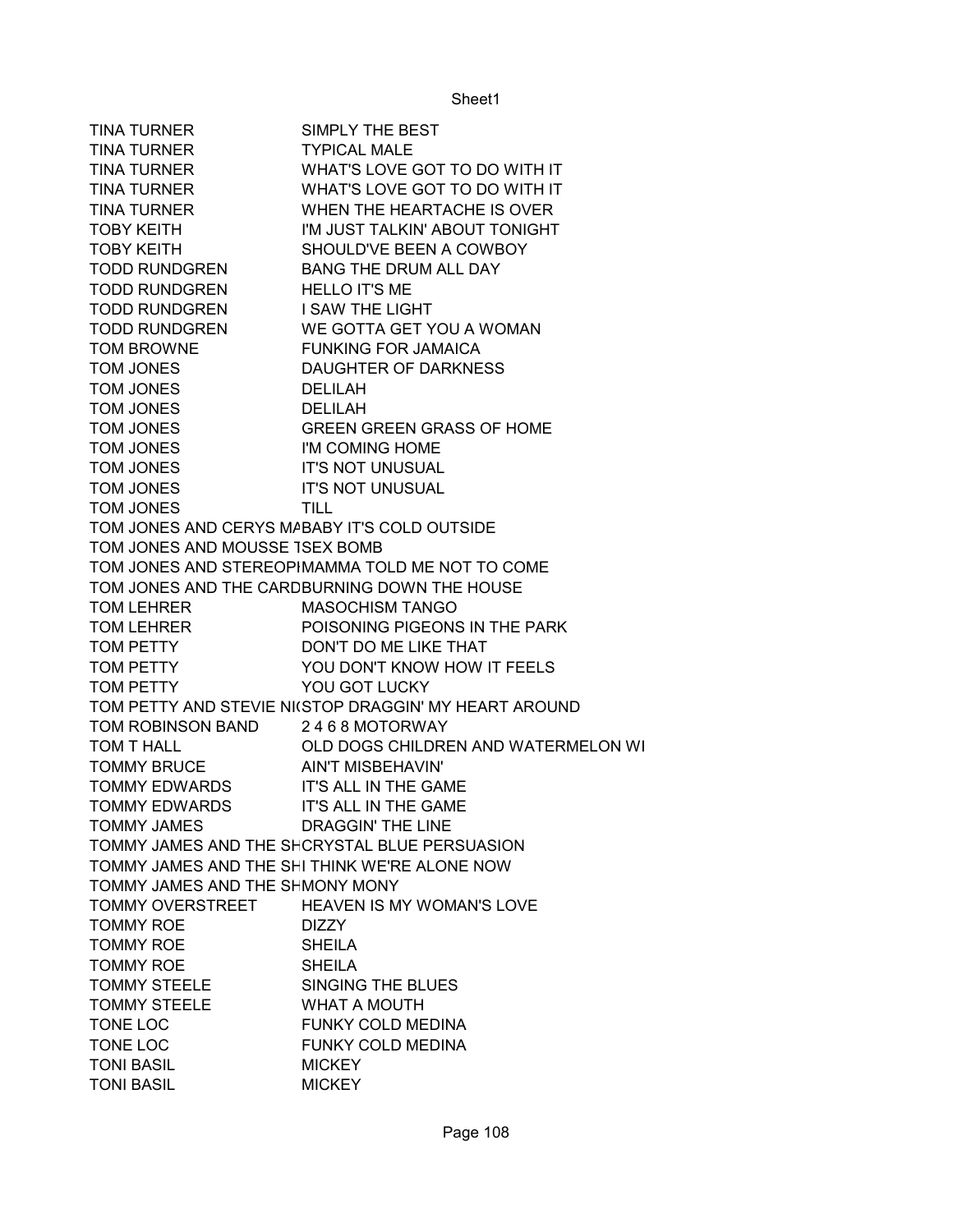| <b>TONI BRAXTON</b>     | ANOTHER SAD LOVE SONG                                |
|-------------------------|------------------------------------------------------|
| TONI BRAXTON            | <b>BREATHE AGAIN</b>                                 |
| <b>TONI BRAXTON</b>     | HOW COULD AN ANGEL BREAK MY HEART                    |
| TONI BRAXTON            | <b>SPANISH GUITAR</b>                                |
| <b>TONI BRAXTON</b>     | UNBREAK MY HEART                                     |
| TONI BRAXTON            | YOU'RE MAKING ME HIGH                                |
| <b>TONY BENNETT</b>     | <b>BECAUSE OF YOU</b>                                |
| <b>TONY BENNETT</b>     | I LEFT MY HEART IN SAN FRANCISCO                     |
| <b>TONY BENNETT</b>     | <b>RAGS TO RICHES</b>                                |
| <b>TONY BENNETT</b>     | <b>STRANGERS IN PARADISE</b>                         |
|                         | TONY CHRISTIE I DID WHAT I DID FOR MARIA             |
| TONY CHRISTIE           | IS THIS THE WAY TO AMARILLO                          |
| <b>TONY CHRISTIE</b>    | <b>LAS VEGAS</b>                                     |
| <b>TONY CHRISTIE</b>    | <b>MERRY CHRISTMAS EVERYONE</b>                      |
| <b>TONY CHRISTIE</b>    | <b>YELLOW RIVER</b>                                  |
| TONY RICH PROJECT       | <b>NOBODY KNOWS</b>                                  |
| <b>TOOL</b>             | <b>SCHISM</b>                                        |
| <b>TOPLOADER</b>        | <b>ACHILLES HEEL</b>                                 |
| <b>TOPLOADER</b>        | DANCING IN THE MOONLIGHT                             |
| <b>TOPLOADER</b>        | <b>JUST HOLD ON</b>                                  |
| <b>TOPLOADER</b>        | <b>ONLY FOR A WHILE</b>                              |
| <b>TOPLOADER</b>        | TIME OF OUR LIVES                                    |
| <b>TORI AMOS</b>        | <b>CORNFLAKE GIRL</b>                                |
| <b>TOTO</b>             | <b>AFRICA</b>                                        |
| <b>TOTO</b>             | <b>HOLD THE LINE</b>                                 |
| <b>TOTO</b>             | I WON'T HOLD YOU BACK                                |
| <b>TOY DOLLS</b>        | <b>NELLIE THE ELEPHANT</b>                           |
| <b>TOYAH</b>            | <b>IT'S A MYSTERY</b>                                |
| <b>TOYS</b>             | LOVER'S CONCERTO                                     |
| <b>T'PAU</b>            | CHINA IN YOUR HAND                                   |
| <b>T'PAU</b>            | <b>HEART AND SOUL</b>                                |
| <b>TRACE ADKINS</b>     | I'M TRYIN'                                           |
|                         | TRACIE SPENCER IT'S ALL ABOUT YOU (NOT ABOUT ME)     |
| <b>TRACY BYRD</b>       | JUST LET ME BE IN LOVE                               |
|                         | TRACY BYRD AND MARK CHGOOD WAY TO GET ON MY BAD SIDE |
| <b>TRACY CHAPMAN</b>    | <b>FAST CAR</b>                                      |
| <b>TRACY CHAPMAN</b>    | <b>GIVE ME ONE REASON</b>                            |
| <b>TRACY LAWRENCE</b>   | MY SECOND HOME                                       |
| <b>TRACY LAWRENCE</b>   | RENEGADES REBELS AND ROGUES                          |
| <b>TRACY LAWRENCE</b>   | <b>TODAY'S LONELY FOOL</b>                           |
| <b>TRACY LAWRENCE</b>   | <b>UNFORGIVEN</b>                                    |
| <b>TRACY ULLMAN</b>     | THEY DON'T KNOW                                      |
| <b>TRAFFIC</b>          | <b>HOLE IN MY SHOE</b>                               |
| <b>TRAIN</b>            | WHEN I LOOK TO THE SKY                               |
| <b>TRAMMPS</b>          | <b>DISCO INFERNO</b>                                 |
| <b>TRAMMPS</b>          | <b>HOLD BACK THE NIGHT</b>                           |
| <b>TRANSVISION VAMP</b> | I WANT YOUR LOVE                                     |
| <b>TRAVIS</b>           | <b>COMING AROUND</b>                                 |
| <b>TRAVIS</b>           | FLOWERS IN THE WINDOW                                |
|                         |                                                      |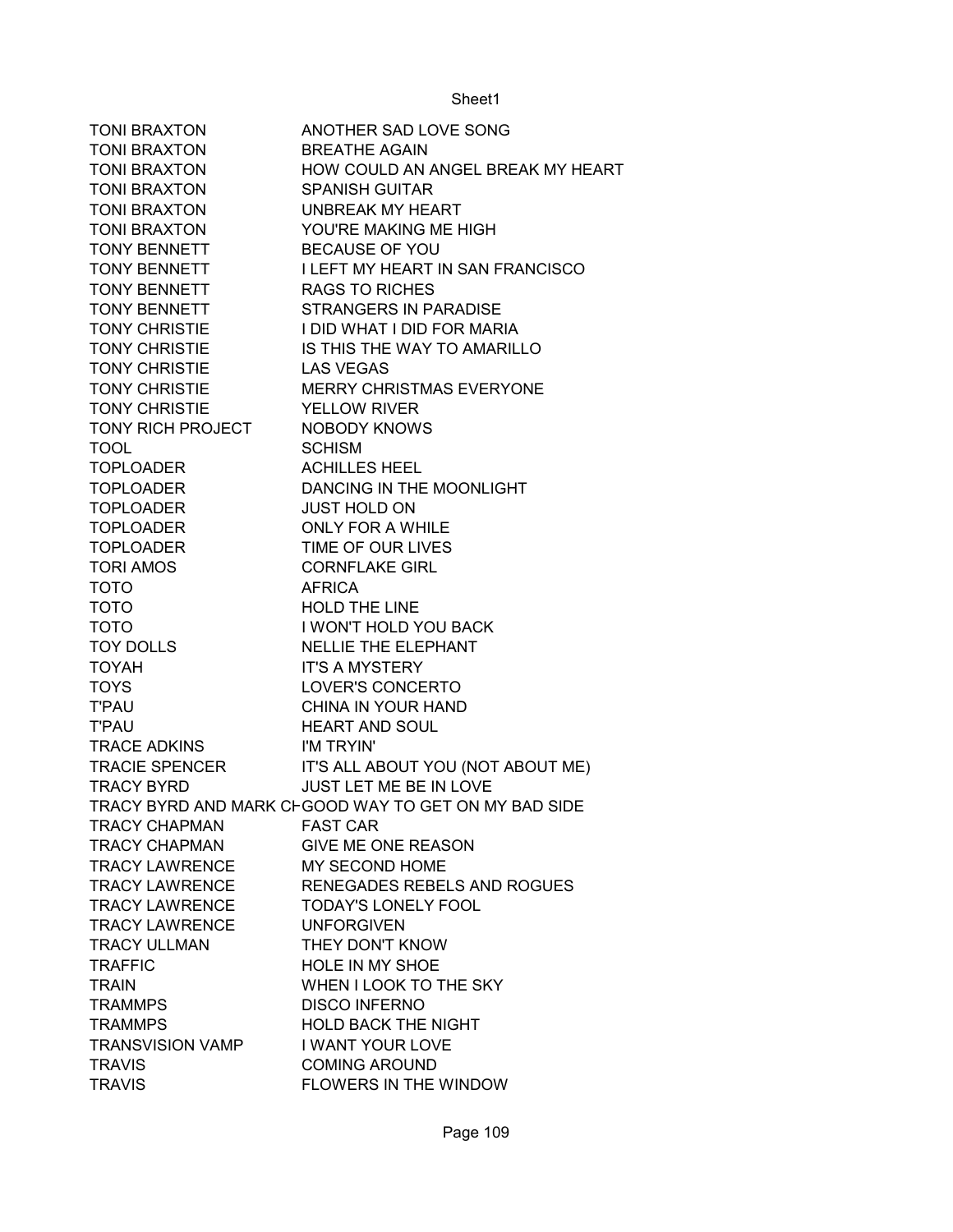| <b>TRAVIS</b>                              | <b>FLOWERS IN THE WINDOW</b>       |
|--------------------------------------------|------------------------------------|
| <b>TRAVIS</b>                              | <b>RE OFFENDER</b>                 |
| <b>TRAVIS</b>                              | <b>SIDE</b>                        |
| <b>TRAVIS</b>                              | <b>SING</b>                        |
| <b>TRAVIS</b>                              | <b>TURN</b>                        |
| <b>TRAVIS</b>                              | WHY DOES IT ALWAYS RAIN ON ME      |
| <b>TRAVIS</b>                              | <b>WRITING TO REACH YOU</b>        |
| <b>TRAVIS TRITT</b>                        | <b>HERE'S A QUARTER</b>            |
| TRAVIS TRITT                               | IT'S A GREAT DAY TO BE ALIVE       |
| <b>TRAVIS TRITT</b>                        | LORD HAVE MERCY ON THE WORKING MAN |
| <b>TRAVIS TRITT</b>                        | LOVE OF A WOMAN                    |
| <b>TREMELOES</b>                           | CALL ME NUMBER ONE                 |
| <b>TREMELOES</b>                           | EVEN THE BAD TIMES ARE GOOD        |
| <b>TREMELOES</b>                           | <b>HERE COMES MY BABY</b>          |
| <b>TREMELOES</b>                           | SILENCE IS GOLDEN                  |
| <b>TREMELOES</b>                           | SUDDENLY YOU LOVE ME               |
| TRICK DADDY AND THE SNSTAKE IT TO DA HOUSE |                                    |
| <b>TRICK PONY</b>                          | ON A NIGHT LIKE THIS               |
| <b>TRIO</b>                                | DA DA DA                           |
| TRISHA YEARWOOD                            | I WOULD'VE LOVED YOU ANYWAY        |
| TRISHA YEARWOOD                            | THAT'S WHAT I LIKE ABOUT YOU       |
| TRISHA YEARWOOD                            | THAT'S WHAT I LIKE ABOUT YOU       |
| TRISHA YEARWOOD TRY ME AGAIN               |                                    |
| <b>TROGGS</b>                              | I CAN'T CONTROL MYSELF             |
| <b>TROGGS</b>                              | <b>WILD THING</b>                  |
| <b>TROGGS</b>                              | <b>WILD THING</b>                  |
| <b>TROGGS</b>                              | WITH A GIRL LIKE YOU               |
| <b>TURTLES</b>                             | <b>ELENORE</b>                     |
| <b>TWEENIES</b>                            | DO THE LOLLIPOP                    |
| <b>TWEENIES</b>                            | <b>I BELIEVE IN CHRISTMAS</b>      |
| <b>TWEET</b>                               | <b>CALL ME</b>                     |
| TWEET AND MISSY ELLIOT OOPS (OH MY)        |                                    |
| <b>TWINKLE</b>                             | <b>TERRY</b>                       |
| <b>TWISTED SISTER</b>                      | WE'RE NOT GONNA TAKE IT            |
| <b>TYLER ENGLAND</b>                       | I DROVE HER TO DALLAS              |
| <b>TYPICALLY TROPICAL</b>                  | <b>BARBADOS</b>                    |
| <b>TYRESE</b>                              | <b>I LIKE THEM GIRLS</b>           |
| <b>UB40</b>                                | <b>BREAKFAST IN BED</b>            |
| <b>UB40</b>                                | CAN'T HELP FALLING IN LOVE         |
| <b>UB40</b>                                | <b>COME BACK DARLING</b>           |
| <b>UB40</b>                                | DON'T BREAK MY HEART               |
| <b>UB40</b>                                | <b>HIGHER GROUND</b>               |
| <b>UB40</b>                                | <b>HOMELY GIRL</b>                 |
| <b>UB40</b>                                | <b>KINGSTON TOWN</b>               |
| <b>UB40</b>                                | <b>MANY RIVERS TO CROSS</b>        |
| <b>UB40</b>                                | <b>RED RED WINE</b>                |
| <b>UB40</b>                                | <b>TRAIN IS COMMING</b>            |
| U B 40 AND CHRISSIE HYNDI GOT YOU BABE     |                                    |
| UFO                                        | DOCTOR DOCTOR                      |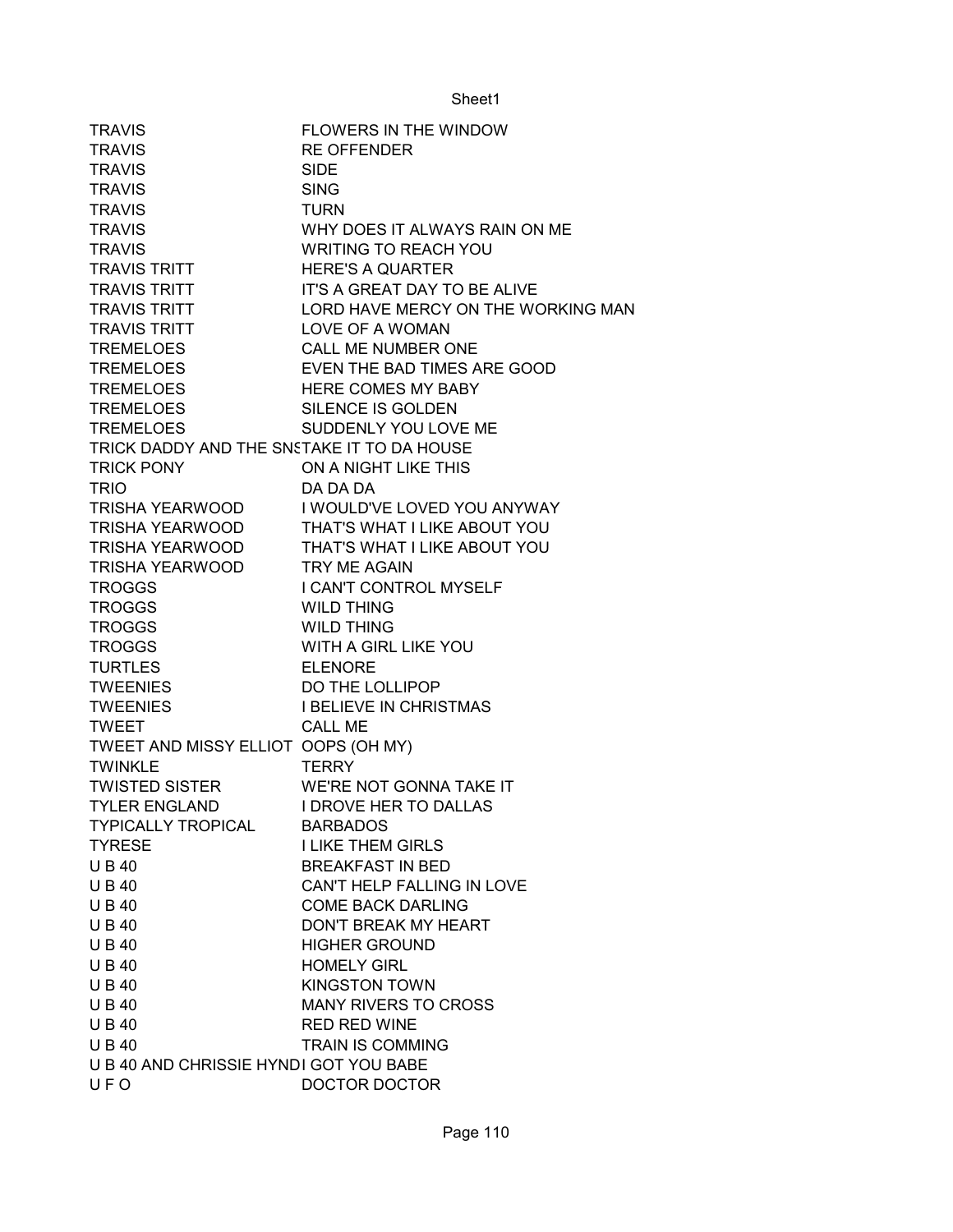| UPO                 | <b>FEEL ALIVE</b>                            |  |
|---------------------|----------------------------------------------|--|
| U <sub>2</sub>      | ALL BECAUSE OF YOU                           |  |
| U <sub>2</sub>      | <b>BAD</b>                                   |  |
| U <sub>2</sub>      | <b>BEAUTIFUL DAY</b>                         |  |
| U <sub>2</sub>      | <b>CITY OF BLINDING LIGHTS</b>               |  |
| U <sub>2</sub>      | <b>DESIRE</b>                                |  |
| U <sub>2</sub>      | <b>ELECTRICAL STORM</b>                      |  |
| U <sub>2</sub>      | <b>ELEVATION</b>                             |  |
| U <sub>2</sub>      | <b>ELEVATION</b>                             |  |
| U <sub>2</sub>      | HANDS THAT BUILT AMERICA                     |  |
| U <sub>2</sub>      | HOLD ME THRILL ME KISS ME KILL ME            |  |
| U <sub>2</sub>      | I STILL HAVEN'T FOUND WHAT I'M LOOK          |  |
| U <sub>2</sub>      | <b>NEW YEAR'S DAY</b>                        |  |
| U2                  | ORIGINAL OF THE SPECIES                      |  |
| U <sub>2</sub>      | <b>PRIDE</b>                                 |  |
| U <sub>2</sub>      | SOMETIMES YOU CAN'T MAKE IT ON YOUR          |  |
| U <sub>2</sub>      | <b>STUCK IN A MOMENT</b>                     |  |
| U <sub>2</sub>      | <b>SWEETEST THING</b>                        |  |
| U <sub>2</sub>      | <b>VERTIGO</b>                               |  |
| U <sub>2</sub>      | <b>WALK ON</b>                               |  |
| U <sub>2</sub>      | <b>WALK ON</b>                               |  |
| U <sub>2</sub>      | WITH OR WITHOUT YOU                          |  |
| U <sub>2</sub>      | WITH OR WITHOUT YOU                          |  |
| U2 AND B B KING     | WHEN LOVE COMES TO TOWN                      |  |
| UGLY KID JOE        | EVERYTHING ABOUT YOU                         |  |
| ULTRA NATE          | <b>FOUND A CURE</b>                          |  |
| ULTRA NATE          | NEW KIND OF MEDICINE                         |  |
| <b>ULTRAVOX</b>     | <b>VIENNA</b>                                |  |
| <b>UMBOZA</b>       | <b>SUNSHINE</b>                              |  |
| UNCLE KRACKER       | <b>FOLLOW ME</b>                             |  |
| UNCLE KRACKER       | <b>FOLLOW ME</b>                             |  |
| <b>UNDERTONES</b>   | MY PERFECT COUSIN                            |  |
| <b>UNDERTONES</b>   | <b>TEENAGE KICKS</b>                         |  |
| <b>UNDERWORLD</b>   | <b>BORN SLIPPY</b>                           |  |
| UNIT FOUR PLUS TWO  | <b>CONCRETE AND CLAY</b>                     |  |
| <b>USHER</b>        | <b>BURN</b>                                  |  |
| <b>USHER</b>        |                                              |  |
| <b>USHER</b>        | <b>CAUGHT UP</b><br><b>CONFESSIONS PT II</b> |  |
| <b>USHER</b>        | <b>MY WAY</b>                                |  |
| <b>USHER</b>        | <b>U REMIND ME</b>                           |  |
|                     | <b>U TURN</b>                                |  |
| <b>USHER</b>        | <b>YEAH</b>                                  |  |
| <b>USHER</b>        | YOU MAKE ME WANNA                            |  |
| <b>USHER</b>        |                                              |  |
| <b>UTOPIA</b>       | LOVE IS THE ANSWER                           |  |
| V                   | YOU STOOD UP                                 |  |
| <b>VAL DOONICAN</b> | ELUSIVE BUTTERFLY                            |  |
| <b>VAL DOONICAN</b> | PADDY MCGINTY'S GOAT                         |  |
| <b>VAL DOONICAN</b> | <b>WALK TALL</b>                             |  |
| <b>VAL DOONICAN</b> | WHAT WOULD I BE WITHOUT YOUR LOVE            |  |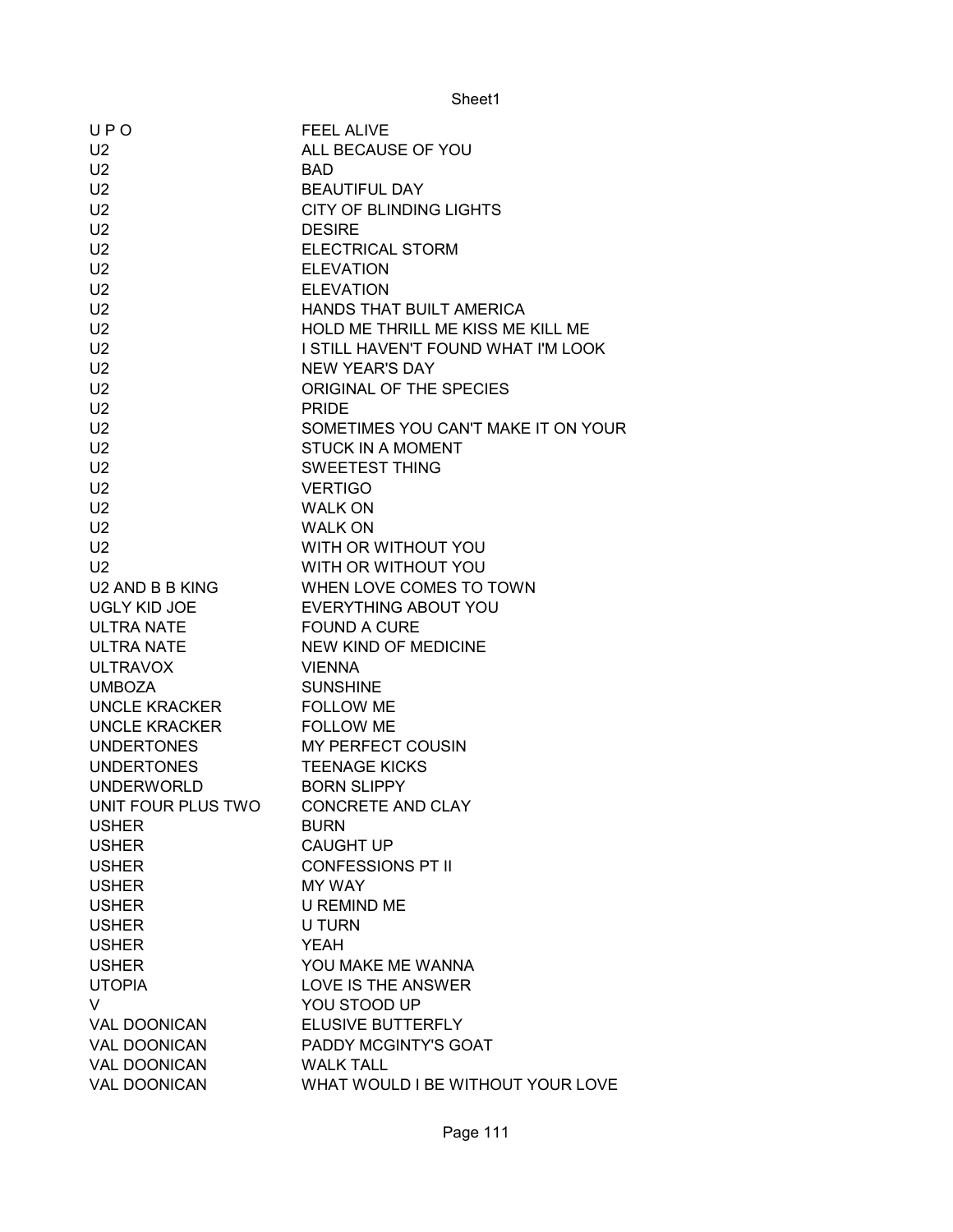| <b>VAN HALEN</b>              | AIN'T TALKIN' 'BOUT LOVE            |  |
|-------------------------------|-------------------------------------|--|
| <b>VAN HALEN</b>              | AND THE CRADLE WILL ROCK            |  |
| <b>VAN HALEN</b>              | <b>BEAUTIFUL GIRLS</b>              |  |
| <b>VAN HALEN</b>              | DANCE THE NIGHT AWAY                |  |
| <b>VAN HALEN</b>              | FINISH WHAT YOU STARTED             |  |
| VAN HALEN                     | <b>ICE CREAM MAN</b>                |  |
| VAN HALEN                     | <b>JUMP</b>                         |  |
| <b>VAN HALEN</b>              | PANAMA                              |  |
| <b>VAN HALEN</b>              | POUNDCAKE                           |  |
| <b>VAN HALEN</b>              | <b>RIGHT NOW</b>                    |  |
| <b>VAN HALEN</b>              | <b>WHEN IT'S LOVE</b>               |  |
| <b>VAN HALEN</b>              | WHY CAN'T THIS BE LOVE              |  |
| VAN MORRISON AND IT STONED ME |                                     |  |
| <b>VAN MORRISON</b>           | AND IT STONED ME                    |  |
| <b>VAN MORRISON</b>           | <b>BROWN EYED GIRL</b>              |  |
| <b>VAN MORRISON</b>           | CARAVAN                             |  |
| <b>VAN MORRISON</b>           | <b>CRAZY LOVE</b>                   |  |
| VAN MORRISON                  | <b>DOMINO</b>                       |  |
| VAN MORRISON <b>WAN</b>       | <b>HAVE I TOLD YOU LATELY</b>       |  |
| VAN MORRISON VAN MORRISON     | <b>INTO THE MYSTIC</b>              |  |
| VAN MORRISON                  | JACKIE WILSON SAID (I'M IN HEAVEN W |  |
| VAN MORRISON                  | <b>MOONDANCE</b>                    |  |
| <b>VAN MORRISON</b>           | <b>MOONDANCE</b>                    |  |
| <b>VAN MORRISON</b>           | <b>TUPELO HONEY</b>                 |  |
| VAN MORRISON                  | WARM LOVE                           |  |
| VAN MORRISON                  | WARM LOVE                           |  |
| VAN MORRISON WAVELENGTH       |                                     |  |
| VAN MORRISON WILD NIGHT       |                                     |  |
| VAN MORRISON WILD NIGHT       |                                     |  |
| VANDA SHEPARD                 | <b>SEARCHIN MY SOUL</b>             |  |
| VANESSA CARLTON               | ORDINARY DAY                        |  |
| VANESSA CARLTON               | <b>THOUSAND MILES</b>               |  |
| <b>VANILLA ICE</b>            | <b>ICE ICE BABY</b>                 |  |
| <b>VAPORS</b>                 | <b>TURNING JAPANESE</b>             |  |
| <b>VENGABOYS</b>              | <b>BOOM BOOM BOOM BOOM</b>          |  |
| <b>VENGABOYS</b>              | CHEEKA BOW BOW                      |  |
| <b>VENGABOYS</b>              | <b>FOREVER AS ONE</b>               |  |
| <b>VENGABOYS</b>              | <b>KISS</b>                         |  |
| <b>VENGABOYS</b>              | SHALA LA LA LA                      |  |
| <b>VENGABOYS</b>              | UNCLE JOHN FROM JAMAICA             |  |
| <b>VENGABOYS</b>              | WE LIKE TO PARTY                    |  |
| <b>VENGABOYS</b>              | <b>WERE GOING TO IBIZA</b>          |  |
| <b>VERA LYNN</b>              | MY SON MY SON                       |  |
| <b>VERA LYNN</b>              | WHITE CLIFFS OF DOVER               |  |
| <b>VERBALICIOUS</b>           | <b>DON'T PLAY NICE</b>              |  |
| <b>VERN GOSDIN</b>            | DO YOU BELIEVE ME NOW               |  |
| <b>VERN GOSDIN</b>            | I'M STILL CRAZY                     |  |
| <b>VERTICAL HORIZON</b>       | BEST I EVER HAD (GREY SKY MORNING)  |  |
| <b>VERVE</b>                  | <b>DRUGS DON'T WORK</b>             |  |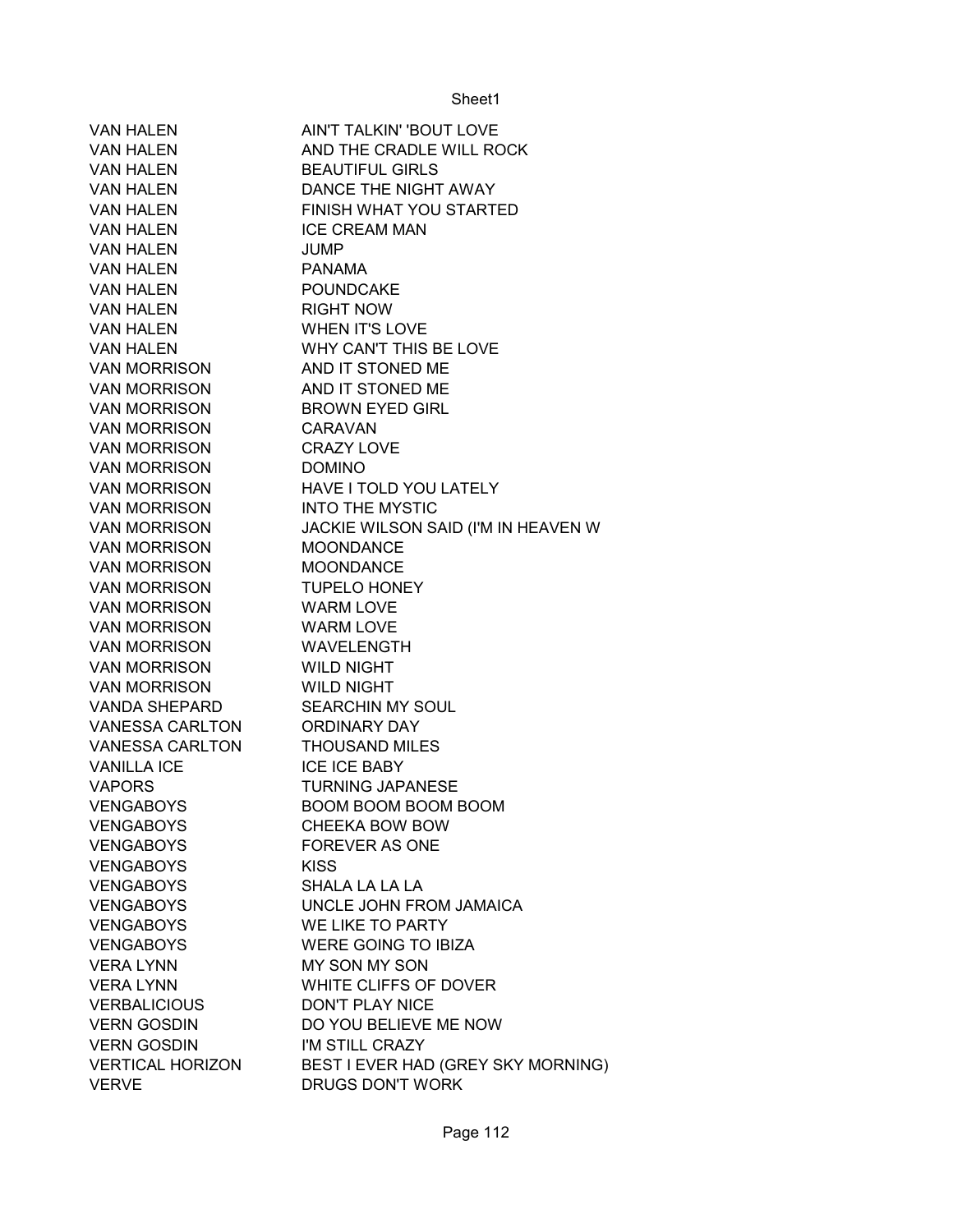VERVE LUCKY MAN VERVE PIPE HERO VICKIE SUE ROBINSON TURN THE BEAT AROUND VICTORIA BECKHAM MIND OF IT'S OWN VIDEOS TRICKLE TRICKLE VIKKI CARR IT MUST BE HIM VILLAGE PEOPLE CAN'T STOP THE MUSIC VILLAGE PEOPLE **IN THE NAVY** VILLAGE PEOPLE Y M C A VINCE GILL DON'T LET OUR LOVE KEEP SLIPPING VINCE GILL HIGH LONESOME SOUND VINCE GILL **OKLAHOMA BORDERLINE** VINCE GILL SHOOT STRAIGHT FROM YOUR HEART VIOLA WILLS GONNA GET ALONG WITHOUT YOU NOW VS CALL YOU SEXY WALKER BROTHERS MAKE IT EASY ON YOURSELF WALKER BROTHERS MY SHIP IS COMING IN WALKER BROTHERS SUN AIN'T GONNA SHINE ANYMORE WALLFLOWERS HEROES GODZILLA WALTER EGAN MAGNET AND STEEL WAMDUE PROJECT KING OF MY CASTLE WAMDUE PROJECT YOU'RE THE REASON WANDA JACKSON IN THE MIDDLE OF A HEARTACHE WANG CHUNG DANCE HALL DAYS WAR CISCO KID WAR LOW RIDER WARREN BROTHERS WHERE DOES IT HURT WAS NOT WAS WALK THE DINOSAUR WASP I WANNA BE SOMEBODY WATERBOYS WHOLE OF THE MOON WAYLON JENNINGS AMERICA WAYLON JENNINGS CLYDE WAYLON JENNINGS DRINKIN' AND DREAMIN' WAYLON JENNINGS LUCILLE (YOU WON'T DO) WAYLON JENNINGS LUCKENBACH TEXAS WAYLON JENNINGS ONLY DADDY THAT'LL WALK THE LINE WAYLON JENNINGS ONLY DADDY THAT'LL WALK THE LINE WAYLON JENNINGS RAINY DAY WOMAN WAYLON JENNINGS THEME FROM A SUMMER PLACE WAYLON JENNINGS WURLITZER PRIZE WAYNE FONTANA UM UM UM UM UM UM WAYNE FONTANA AND THE GAME OF LOVE WAYNE NEWTON RED ROSES FOR A BLUE LADY WAYNE WONDER NO LETTING GO WEATHER GIRLS IT'S RAINING MEN WEEZER HASH PIPE WEIRD AL YANKOVIC AMISH PARADISE WENDY MOTEN COME IN OUT OF THE RAIN WEST END LOVE I LOST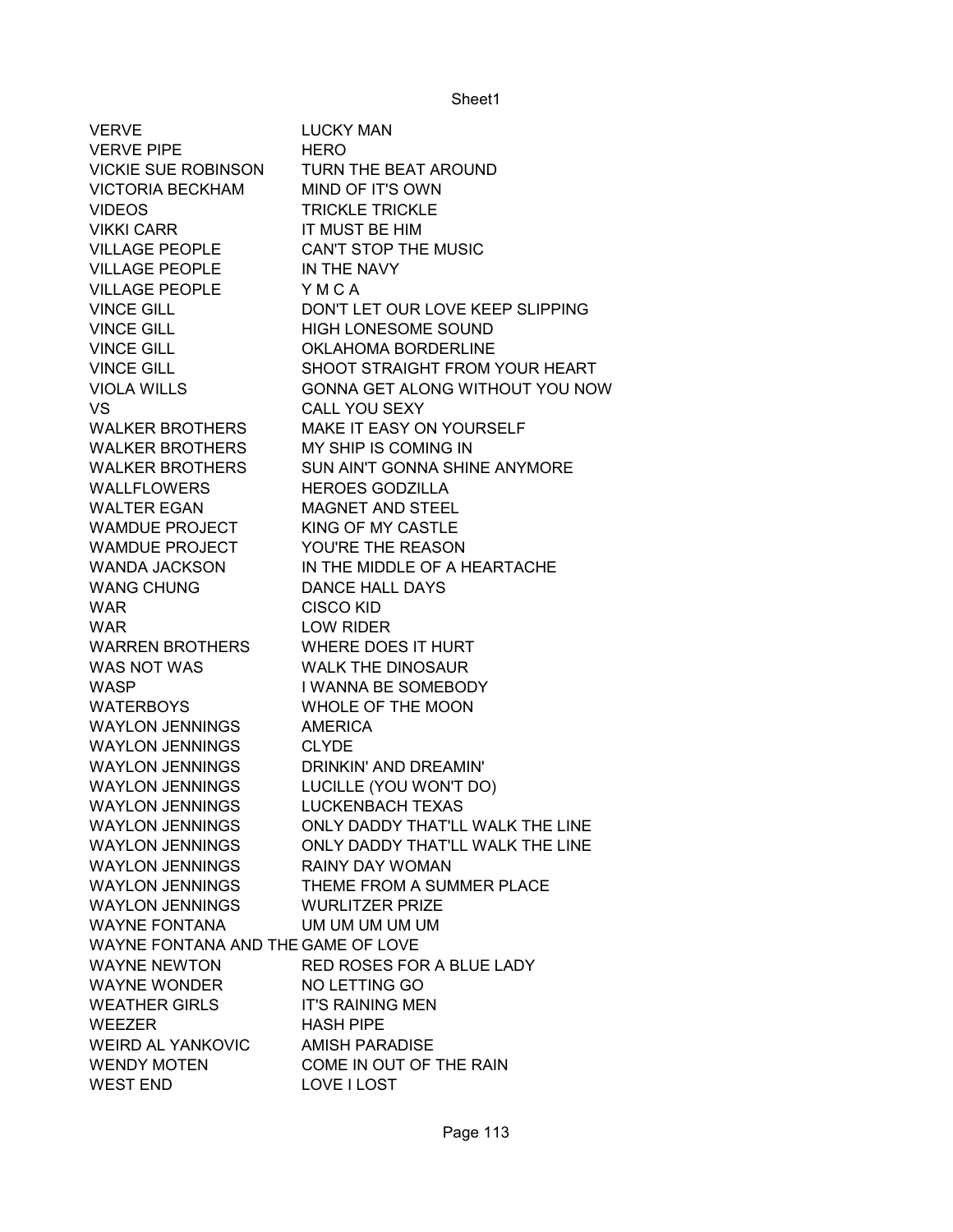| <b>WESTLIFE</b>     | <b>AMAZING</b>                                           |
|---------------------|----------------------------------------------------------|
| <b>WESTLIFE</b>     | <b>ANGEL</b>                                             |
| <b>WESTLIFE</b>     | <b>BOP BOP BABY</b>                                      |
| <b>WESTLIFE</b>     | <b>FLYING WITHOUT WINGS</b>                              |
| <b>WESTLIFE</b>     | <b>FOOL AGAIN</b>                                        |
| <b>WESTLIFE</b>     | <b>HEY WHATEVER</b>                                      |
| <b>WESTLIFE</b>     | <b>I DON'T WANNA FIGHT</b>                               |
| <b>WESTLIFE</b>     | <b>I HAVE A DREAM</b>                                    |
| <b>WESTLIFE</b>     | <b>I LAY MY LOVE ON YOU</b>                              |
| <b>WESTLIFE</b>     | IF I LET YOU GO                                          |
| <b>WESTLIFE</b>     | <b>MANDY</b>                                             |
| <b>WESTLIFE</b>     | <b>MISS YOU NIGHTS</b>                                   |
| <b>WESTLIFE</b>     | MY LOVE                                                  |
| <b>WESTLIFE</b>     | <b>OBVIOUS</b>                                           |
| <b>WESTLIFE</b>     | QUEEN OF MY HEART                                        |
| <b>WESTLIFE</b>     | <b>SEASONS IN THE SUN</b>                                |
| <b>WESTLIFE</b>     | <b>SMILE</b>                                             |
|                     |                                                          |
| <b>WESTLIFE</b>     | <b>SWEAR IT AGAIN</b>                                    |
| <b>WESTLIFE</b>     | <b>TONIGHT</b>                                           |
| <b>WESTLIFE</b>     | <b>UNBREAKABLE</b>                                       |
| <b>WESTLIFE</b>     | <b>UPTOWN GIRL</b>                                       |
| <b>WESTLIFE</b>     | <b>WHAT MAKES A MAN</b>                                  |
| <b>WESTLIFE</b>     | WHEN YOU'RE LOOKING LIKE THAT                            |
| <b>WESTLIFE</b>     | WORLD OF OUR OWN                                         |
|                     |                                                          |
| <b>WESTLIFE</b>     | YOU RAISE ME UP                                          |
|                     | WESTLIFE FEAT DIANA ROSWHEN YOU TELL ME THAT YOU LOVE ME |
| WET WET WET         | <b>ANGEL EYES</b>                                        |
| WET WET WET         | DON'T WANT TO FORGIVE ME NOW                             |
| WET WET WET         | <b>GOODNIGHT GIRL</b>                                    |
| WET WET WET         | <b>JULIA SAYS</b>                                        |
| WET WET WET         | LOVE IS ALL AROUND                                       |
| WET WET WET         | SOMEWHERE SOME HOW                                       |
| WET WET WET         | <b>SWEET LITTLE MYSTERY</b>                              |
| WET WET WET         | <b>WISHING I WAS LUCKY</b>                               |
| <b>WHAM</b>         | <b>BAD BOYS</b>                                          |
| <b>WHAM</b>         | I'M YOUR MAN                                             |
| <b>WHAM</b>         | <b>LAST CHRISTMAS</b>                                    |
| <b>WHAM</b>         | WAKE ME UP BEFORE YOU GO GO                              |
| <b>WHEATUS</b>      | LEROY                                                    |
| <b>WHEATUS</b>      | <b>LITTLE RESPECT</b>                                    |
| <b>WHEATUS</b>      | <b>TEENAGE DIRTBAG</b>                                   |
| <b>WHEATUS</b>      | <b>WANNABE GANGSTER</b>                                  |
| <b>WHIGFIELD</b>    | <b>SATURDAY NIGHT</b>                                    |
| <b>WHIGFIELD</b>    | THINK OF YOU                                             |
| <b>WHISPERS</b>     | <b>IT'S A LOVE THING</b>                                 |
| <b>WHITE PLAINS</b> | MY BABY LOVES LOVIN'                                     |
| <b>WHITE PLAINS</b> | MY BABY LOVES LOVIN'                                     |
| <b>WHITE PLAINS</b> | MY BABY LOVES LOVIN'                                     |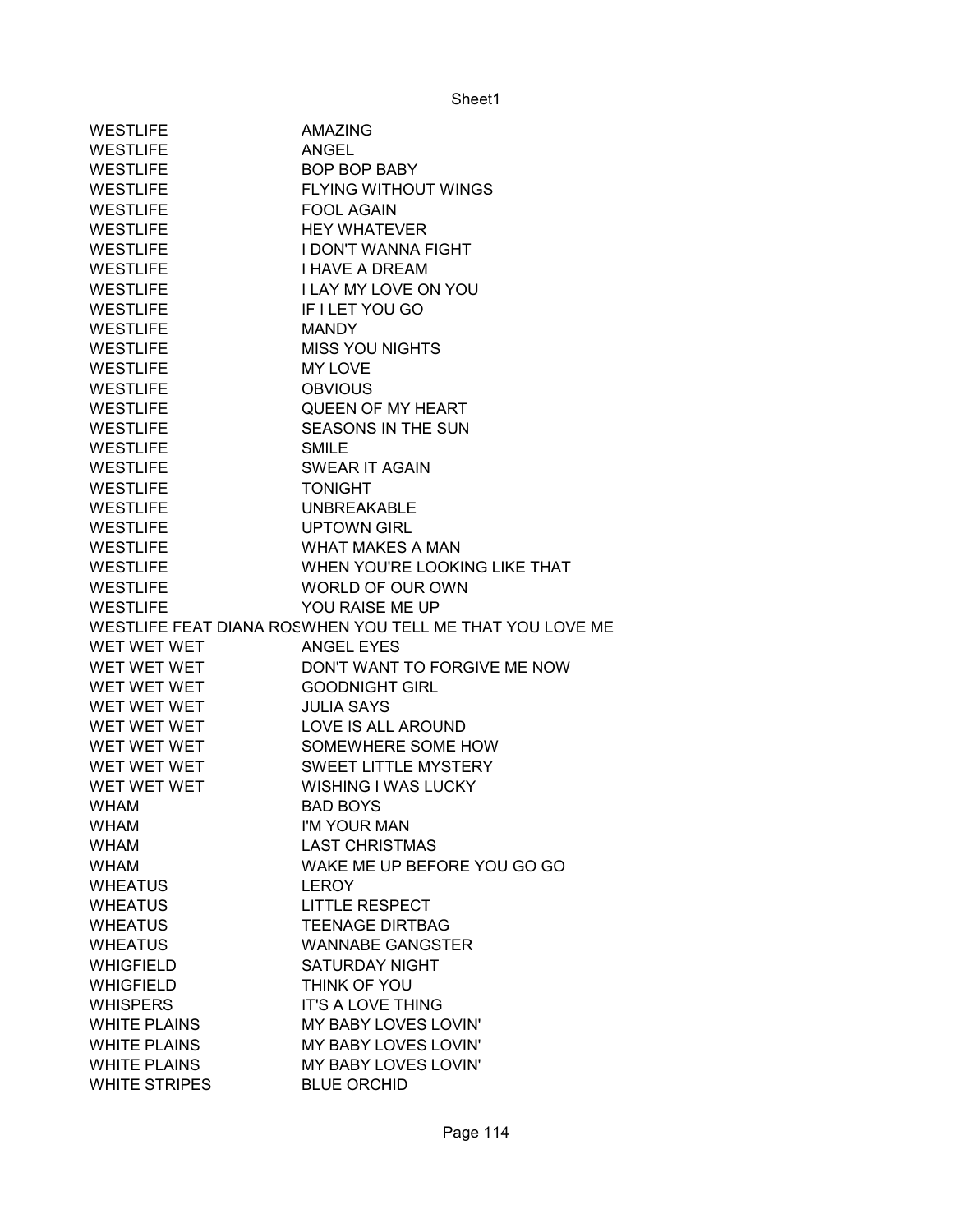| <b>WHITE STRIPES</b>                     | <b>MY DOORBELL</b>                                   |
|------------------------------------------|------------------------------------------------------|
| WHITE STRIPES                            | <b>SEVEN NATION ARMY</b>                             |
| <b>WHITESNAKE</b>                        | FOOL FOR YOUR LOVING                                 |
| <b>WHITESNAKE</b>                        | <b>IS THIS LOVE</b>                                  |
| <b>WHITNEY HOUSTON</b>                   | DIDN'T WE ALMOST HAVE IT ALL                         |
| <b>WHITNEY HOUSTON</b>                   | EXHALE (SHOOP SHOOP)                                 |
| <b>WHITNEY HOUSTON</b>                   | <b>HEARTBREAK HOTEL</b>                              |
| <b>WHITNEY HOUSTON</b>                   | <b>HOW WILL I KNOW</b>                               |
| <b>WHITNEY HOUSTON</b>                   | <b>I HAVE NOTHING</b>                                |
| <b>WHITNEY HOUSTON</b>                   | <b>I LEARNED FROM THE BEST</b>                       |
| <b>WHITNEY HOUSTON</b>                   | I WANNA DANCE WITH SOMEBODY                          |
| <b>WHITNEY HOUSTON</b>                   | I WILL ALWAYS LOVE YOU                               |
| <b>WHITNEY HOUSTON</b>                   | I'M EVERY WOMAN                                      |
| <b>WHITNEY HOUSTON</b>                   | I'M YOUR BABY TONIGHT                                |
| <b>WHITNEY HOUSTON</b>                   | IT'S NOT RIGHT BUT IT'S OK                           |
| <b>WHITNEY HOUSTON</b>                   | MY LOVE IS YOUR LOVE                                 |
| <b>WHITNEY HOUSTON</b>                   | ON MY OWN                                            |
| <b>WHITNEY HOUSTON</b>                   | <b>ONE MOMENT IN TIME</b>                            |
| <b>WHITNEY HOUSTON</b>                   | ONE MOMENT IN TIME                                   |
| WHITNEY HOUSTON                          | SAVING ALL MY LOVE FOR YOU                           |
| <b>WHITNEY HOUSTON</b>                   | <b>STEP BY STEP</b>                                  |
|                                          | WHITNEY HOUSTON AND E COULD I HAVE THIS KISS FOREVER |
| WHITNEY HOUSTON AND GIIF I TOLD YOU THAT |                                                      |
| WHITNEY HOUSTON CECE \COUNT ON ME        |                                                      |
| <b>WHO</b>                               | <b>EMINENCE FRONT</b>                                |
| <b>WHO</b>                               | <b>SQUEEZE BOX</b>                                   |
| <b>WHO</b>                               | WHO ARE YOU                                          |
| <b>WHO</b>                               | WON'T GET FOOLED AGAIN                               |
| <b>WILBERT HARRISON</b>                  | <b>KANSAS CITY</b>                                   |
| <b>WILD CHERRY</b>                       | PLAY THAT FUNKY MUSIC                                |
| <b>WILD CHERRY</b>                       | PLAY THAT FUNKY MUSIC                                |
| <b>WILDCHILD</b>                         | <b>RENEGADE MASTER 98</b>                            |
| <b>WILKINSONS</b>                        | I WANNA BE THAT GIRL                                 |
| <b>WILL MELLOR</b>                       | <b>WHEN I NEED YOU</b>                               |
| <b>WILL SMITH</b>                        | <b>FREAKIN' IT</b>                                   |
| WILL SMITH                               | JUST THE TWO OF US                                   |
| <b>WILL SMITH</b>                        | MIAMI                                                |
| <b>WILL SMITH</b>                        | <b>PARTY STARTER</b>                                 |
| <b>WILL SMITH</b>                        | <b>SWITCH</b>                                        |
| <b>WILL SMITH</b>                        | <b>WILD WILD WEST</b>                                |
| <b>WILL TO POWER</b>                     | <b>BABY I LOVE YOUR WAY</b>                          |
| <b>WILL YOUNG</b>                        | ALL TIME LOVE                                        |
| <b>WILL YOUNG</b>                        | <b>ANYTHING IS POSSIBLE</b>                          |
| <b>WILL YOUNG</b>                        | DON'T LET ME DOWN                                    |
| <b>WILL YOUNG</b>                        | <b>EVERGREEN</b>                                     |
| <b>WILL YOUNG</b>                        | <b>FRIDAYS CHILD</b>                                 |
| <b>WILL YOUNG</b>                        | <b>LEAVE RIGHT NOW</b>                               |
| <b>WILL YOUNG</b>                        | <b>LIGHT MY FIRE</b>                                 |
| <b>WILL YOUNG</b>                        | LOVE IS A MATTER OF DISTANCE                         |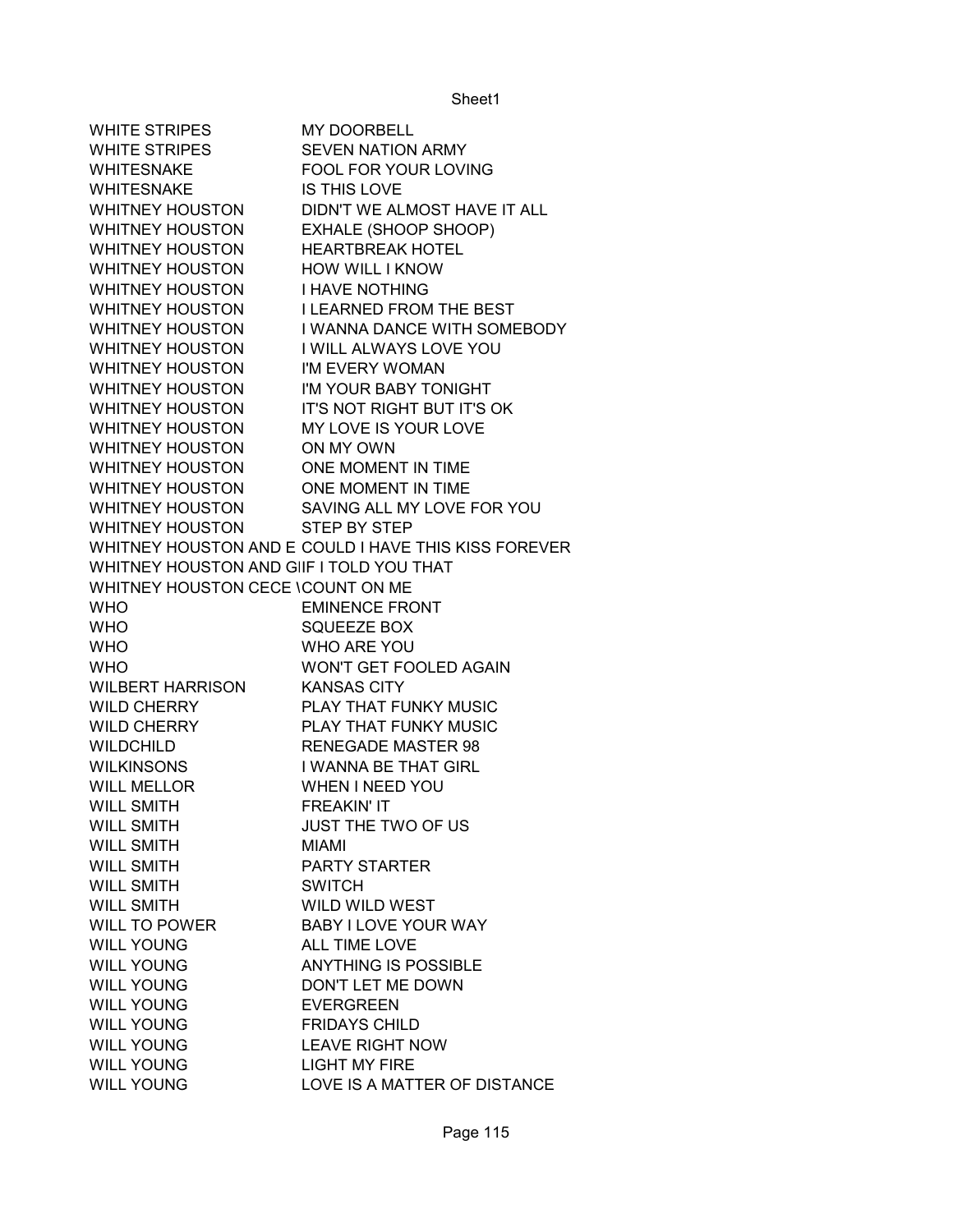WILL YOUNG SWITCH IT ON WILL YOUNG YOU AND I WILL YOUNG YOUR GAME WILL YOUNG AND GARETH LONG AND WINDING ROAD WILLIE NELSON ALL OF ME WILLIE NELSON ALWAYS ON MY MIND WILLIE NELSON BLUE EYES CRYING IN THE RAIN WILLIE NELSON CITY OF NEW ORLEANS WILLIE NELSON HELP ME MAKE IT THROUGH THE NIGHT WILLIE NELSON LET IT BE ME WILLIE NELSON LIVING IN THE PROMISELAND WILLIE NELSON NOTHING I CAN DO ABOUT IT NOW WILLIE NELSON THERE YOU ARE WILLIE NELSON UNCLOUDY DAY WILLIE NELSON AND MERLEPANCHO AND LEFTY WILLIE NELSON AND WAYL(MAMAS DON'T LET YOUR BABIES GROW UP WILSON PICKETT IN THE MIDNIGHT HOUR WILSON PICKETT IN THE MIDNIGHT HOUR WILSON PICKETT MUSTANG SALLY WINGER HEADED FOR A HEARTBREAK WINK MARTINDALE DECK OF CARDS WISEGUYS OOH LA LA WIZZARD ANGEL FINGERS WIZZARD I WISH IT COULD BE CHRISTMAS EVERYD WIZZARD SEE MY BABY JIVE WOLFMAN AND PETE DOHEFOR LOVERS WOMACK AND WOMACK TEARDROPS WOMBLES WOMBLING SONG WOODSTOCK JUDY BLUE EYES WOODSTOCK WOODSTOCK WOOLPACKERS HILLBILLY ROCK HILLBILLY ROLL WURZELS COMBINE HARVESTER WURZELS I AM A CIDER DRINKER WYCLEF JEAN PUSSYCAT WYCLEF JEAN AND MISSY EPARTY TO DAMASCUS WYCLEF JEAN FEAT BONO NEW DAY WYNNONA JUDD GIRLS WITH GUITARS WYNONNA JUDD MY STRONGEST WEAKNESS X F M BORN IN ENGLAND X PRESS 2 FEAT DAVID BYRLAZY X RAY SPECS GERM FREE ADOLESCENT X T C MAYOR OF SIMPLETON X T M AND DJ CHUCKY FLY ON THE WINGS OF LOVE Y AND T RESCUE ME YARDBIRDS HEART FULL OF SOUL YAZOO DON'T GO YAZOO ONLY YOU YES LONG DISTANCE RUNAROUND YES **OWNER OF A LONELY HEART**